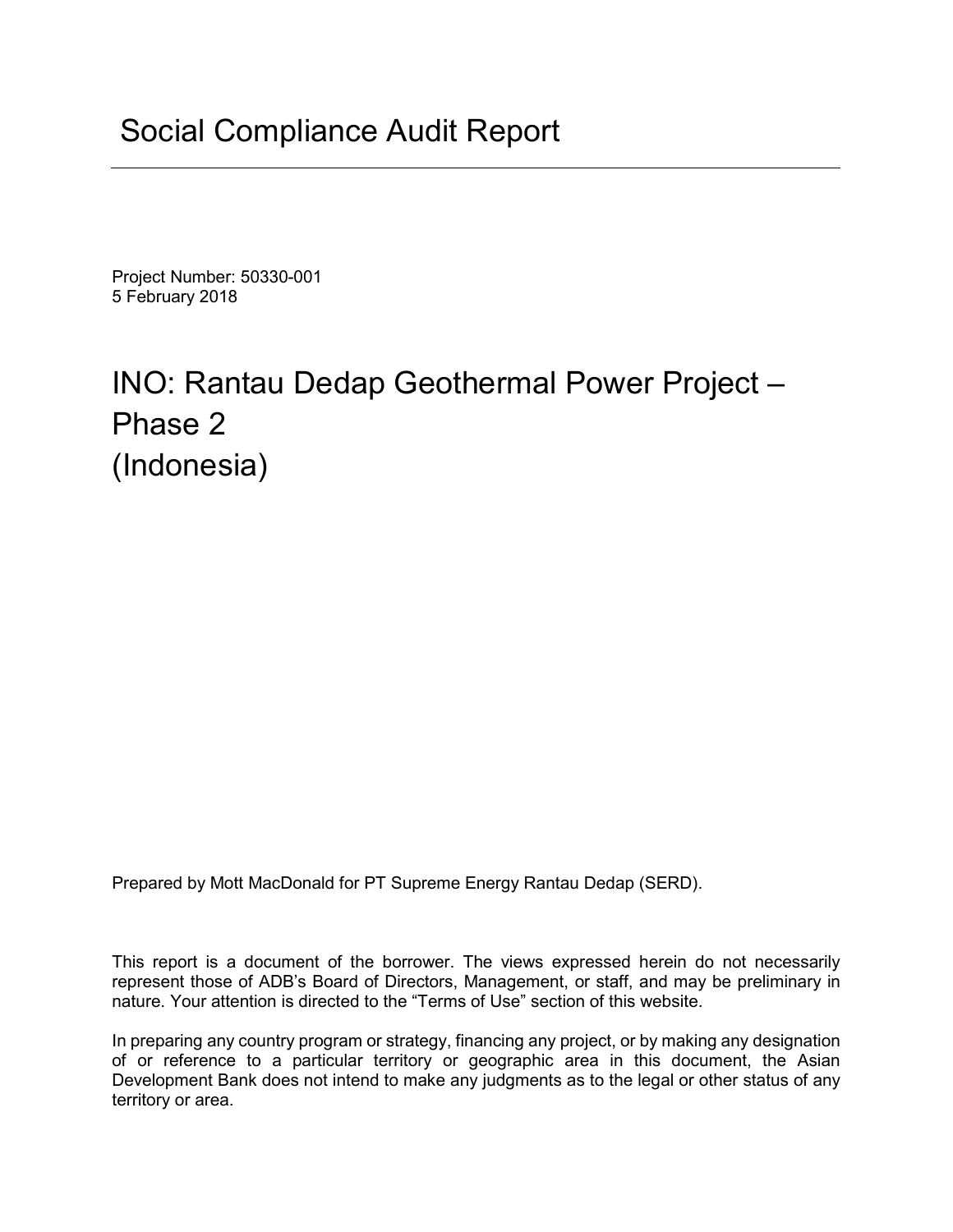

# **Rantau Dedap Geothermal Project**

Social Compliance Audit

5 February 2018

Mizuho Bank Ltd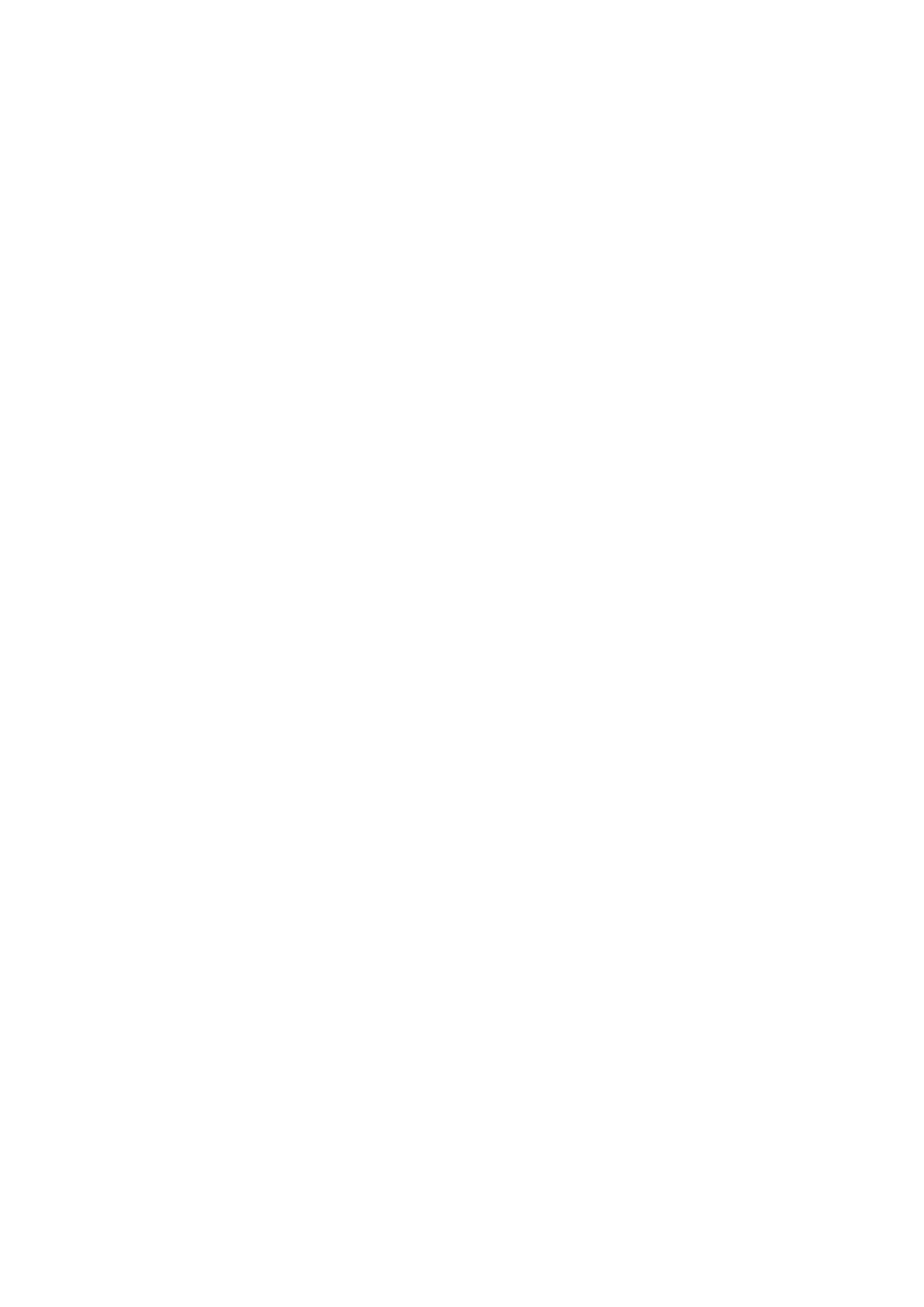Mott MacDonald 1 Grange Road #07-01 Orchard Building 239693 Singapore

T +65 6293 1900 F +65 6293 1911 mottmac.com

### iect behaalde oorlog van die koning van die koning van die koning van die koning van die koning van die koning **Project Mizuho Bank Ltd <b>Rantau Dedap Geothermal**

Social Compliance Audit

5 February 2018

Mott MacDonald Singapore Pte Limited is a subsidiary of Mott MacDonald International Limited. Registration no. 197302421K

Mizuho Bank Ltd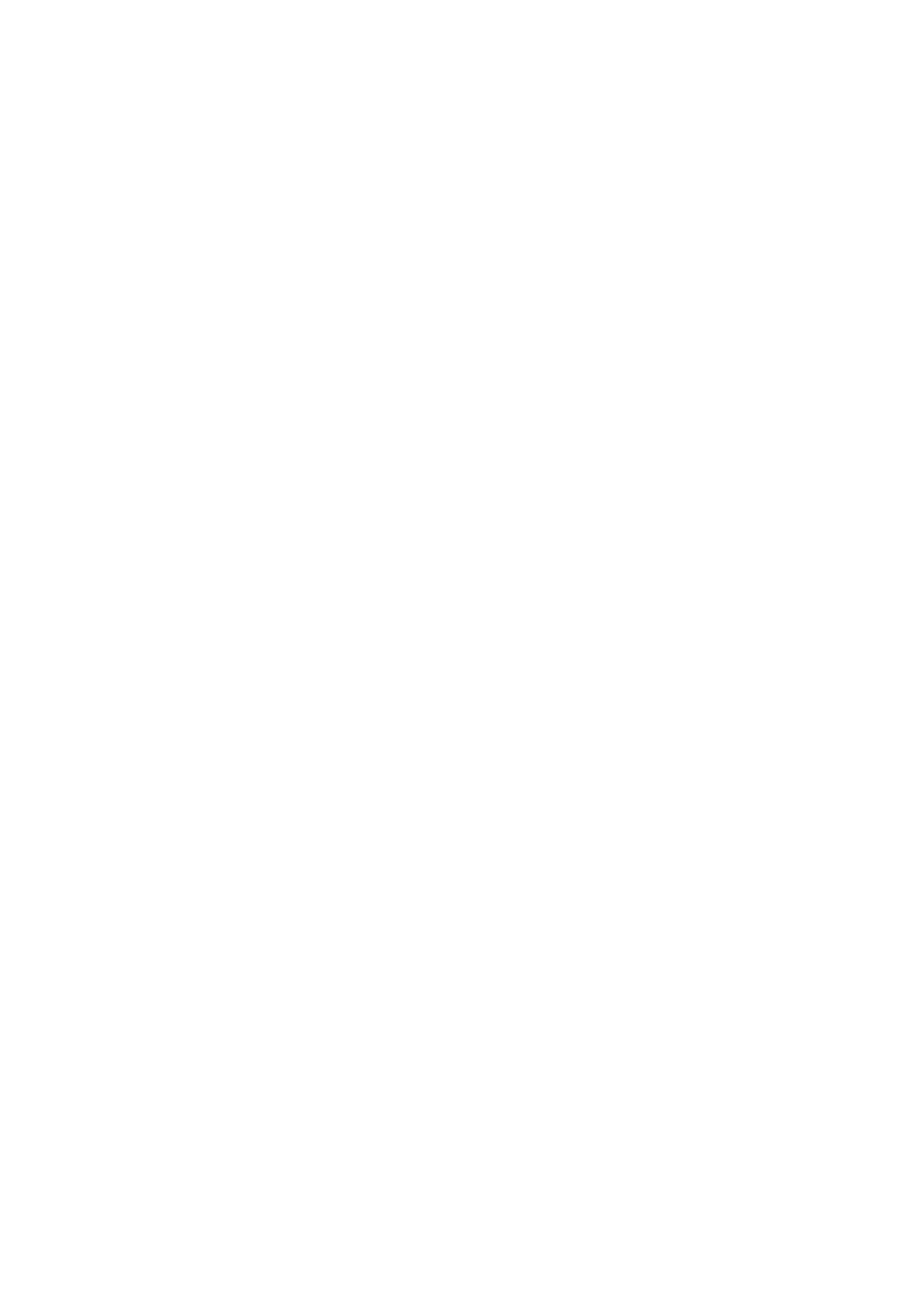### **Issue and Revision Record**

| <b>Revision</b> | <b>Date</b> | <b>Originator</b> | <b>Checker</b>     | <b>Approver</b> | <b>Description</b>                                                                                                           |
|-----------------|-------------|-------------------|--------------------|-----------------|------------------------------------------------------------------------------------------------------------------------------|
| A               | 6 Apr 17    | T Nugent          | т<br>Streather     | K Haymon        | Draft Issue                                                                                                                  |
| В               | 2 Jun 17    | T Nugent          | B Lim              | K Haymon        | ADB Comments Addressed                                                                                                       |
| C               | 18 Jan 17   | T Nugent<br>M Vo  | S Arora<br>P Gouws | K Haymon        | Additional documents reviewed<br>Integrate additional fieldwork<br>findings from January 2018<br>Comments from ADB addressed |
| D               | 5 Feb 18    | T Nugent          | P Gouws            | K Haymon        | Final comments from ADB                                                                                                      |
|                 |             |                   |                    |                 |                                                                                                                              |
|                 |             |                   |                    |                 |                                                                                                                              |
|                 |             |                   |                    |                 |                                                                                                                              |

#### **Document reference:** 379968 | 02 | D

#### **Information class: Standard**

This report has been prepared solely for use by the party which commissioned it (the 'Client') in connection with the captioned project. It should not be used for any other purpose. No person other than the Client or any party who has expressly agreed terms of reliance with us (the 'Recipient(s)') may rely on the content, information or any views expressed in the report. We accept no duty of care, responsibility or liability to any other recipient of this document. This report is confidential and contains proprietary intellectual property.

No representation, warranty or undertaking, express or implied, is made and no responsibility or liability is accepted by us to any party other than the Client or any Recipient(s), as to the accuracy or completeness of the information contained in this report. For the avoidance of doubt this report does not in any way purport to include any legal, insurance or financial advice or opinion.

We disclaim all and any liability whether arising in tort or contract or otherwise which it might otherwise have to any party other than the Client or the Recipient(s), in respect of this report, or any information attributed to it.

We accept no responsibility for any error or omission in the report which is due to an error or omission in data, information or statements supplied to us by other parties including the client ('Data'). We have not independently verified such Data and have assumed it to be accurate, complete, reliable and current as of the date of such information.

Forecasts presented in this document were prepared using Data and the report is dependent or based on Data. Inevitably, some of the assumptions used to develop the forecasts will not be realised and unanticipated events and circumstances may occur. Consequently Mott MacDonald does not guarantee or warrant the conclusions contained in the report as there are likely to be differences between the forecasts and the actual results and those differences may be material. While we consider that the information and opinions given in this report are sound all parties must rely on their own skill and judgement when making use of it.

Under no circumstances may this report or any extract or summary thereof be used in connection with any public or private securities offering including any related memorandum or prospectus for any securities offering or stock exchange listing or announcement.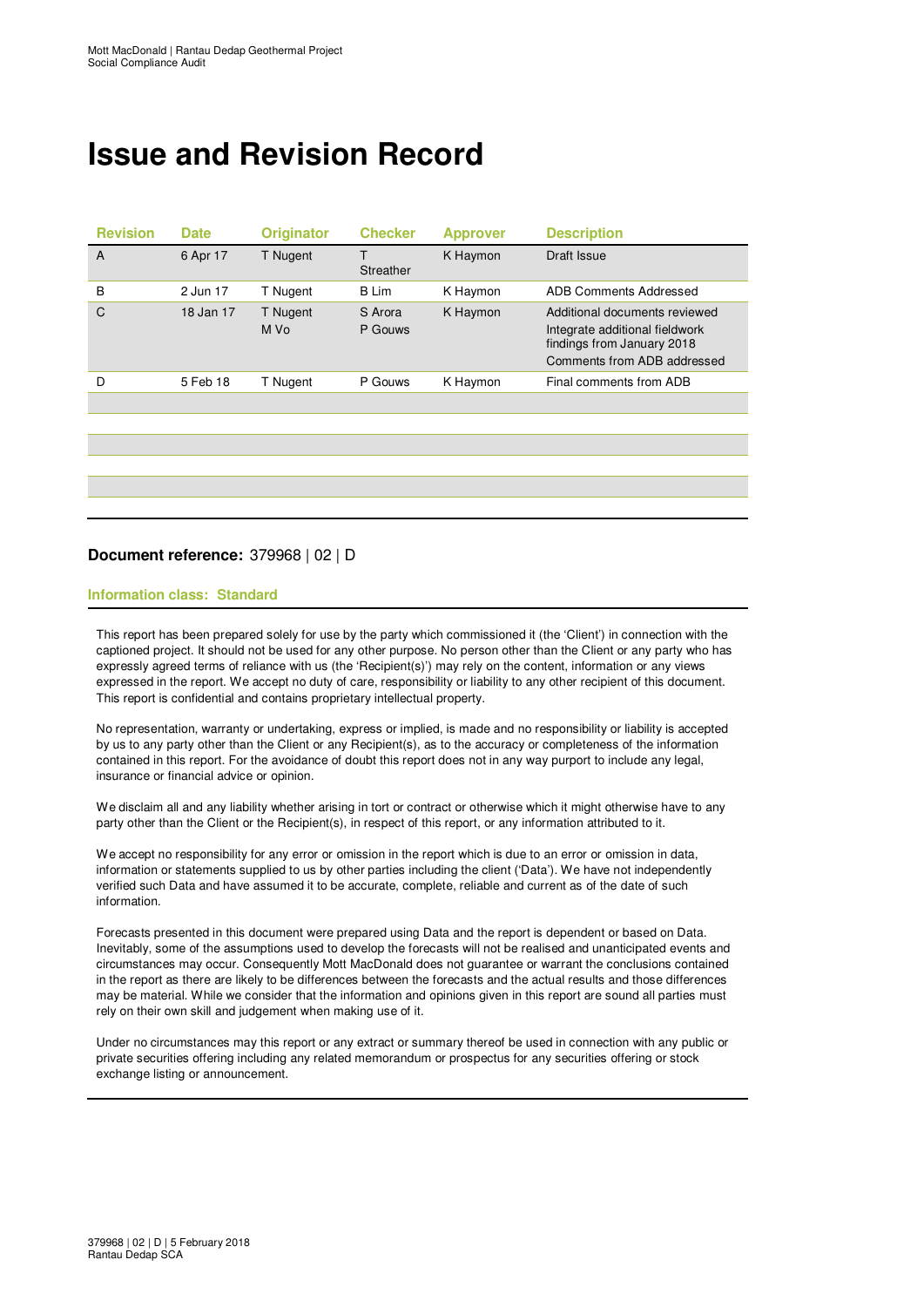## **Contents**

|   |                  | <b>Executive summary</b>                                       | 1              |
|---|------------------|----------------------------------------------------------------|----------------|
| 1 |                  | Introduction                                                   | 5              |
|   | 1.1              | Overview                                                       | 5              |
|   | 1.2 <sub>2</sub> | Definition of terms                                            | 5              |
|   | 1.3              | Objectives                                                     | 6              |
|   | 1.4              | Confirmation of scope                                          | 6              |
| 2 |                  | Project description and scope                                  | $\overline{7}$ |
|   | 2.1              | Overview                                                       | 7              |
|   | 2.2              | Project history                                                | $\overline{7}$ |
|   | 2.3              | Location and project components (Phase II)                     | $\overline{7}$ |
|   | 2.4              | Early works (Phase I)                                          | 9              |
|   | 2.5              | Description of land acquisition                                | 12             |
| 3 |                  | Approach                                                       | 16             |
|   | 3.1              | Overview                                                       | 16             |
|   | 3.2              | Audit activities and data sources                              | 16             |
|   | 3.3              | Compliance rating approach                                     | 17             |
| 4 |                  | Social compliance audit findings - 2014 SCAR Outcomes          | 18             |
|   | 4.1              | Overview                                                       | 18             |
| 5 |                  | Safeguard Requirement Two: Involuntary Resettlement Compliance |                |
|   | <b>Review</b>    |                                                                | 25             |
|   | 5.1              | Overview                                                       | 25             |
|   | 5.2              | SERD led land acquisition compliance review                    | 25             |
|   | 5.3              | PLN led land acquisition                                       | 37             |
|   | 5.4              | Compliance review                                              | 45             |
|   | 5.5              | Categorisation review and recommendations                      | 46             |
| 6 |                  | Safeguard Requirement 3: Indigenous People's Compliance Review | 56             |
| 7 |                  | Conclusions and corrective actions                             | 59             |
|   | 7.1              | Overview                                                       | 59             |
|   | 7.2              | Summary of compliance                                          | 59             |
|   | 7.3              | Summary of categorisation recommendations                      | 61             |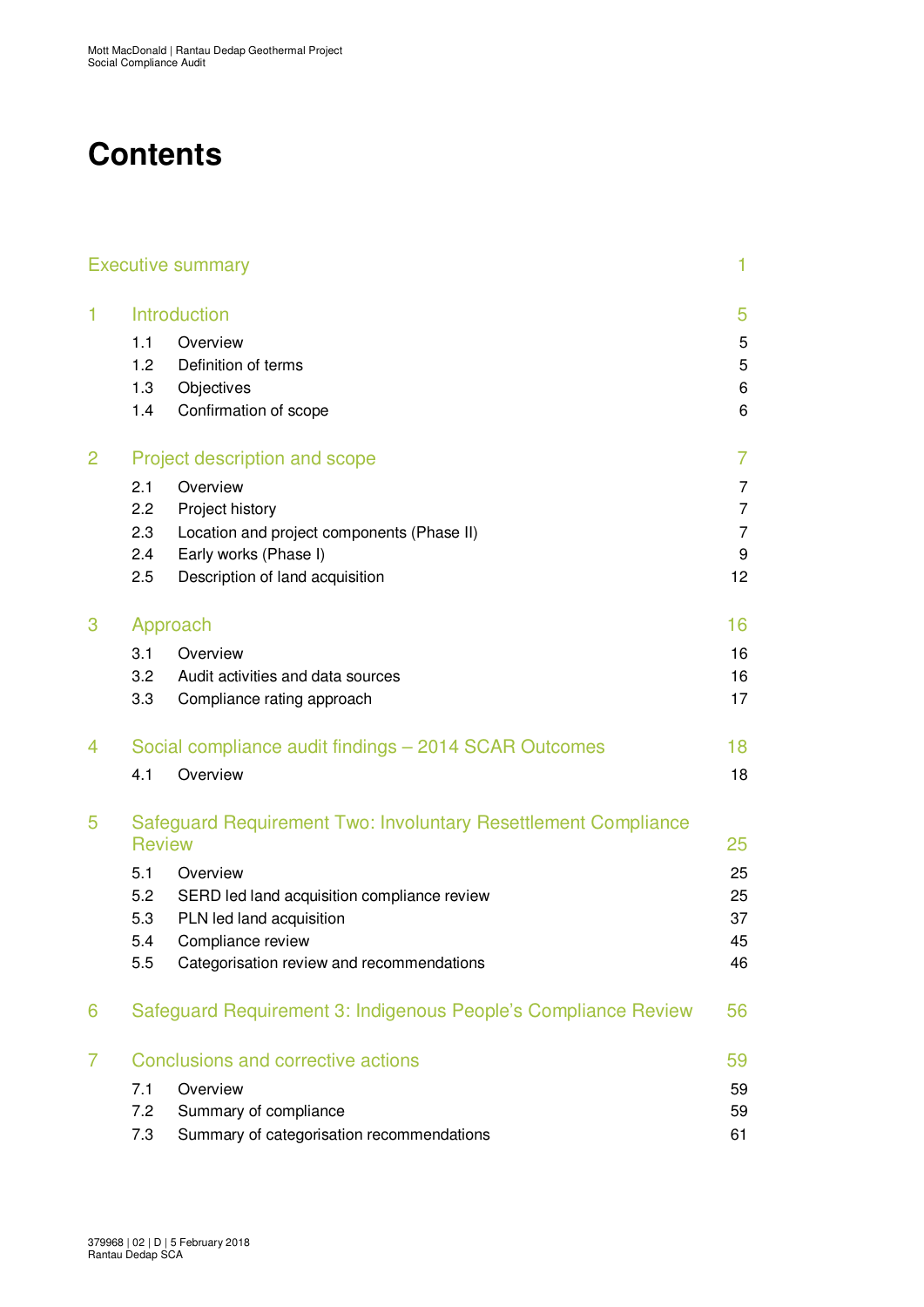|    | 7.4                             | Corrective action plan                                                                                                                                                                                                                                     | 61                               |
|----|---------------------------------|------------------------------------------------------------------------------------------------------------------------------------------------------------------------------------------------------------------------------------------------------------|----------------------------------|
|    | <b>Appendices</b>               |                                                                                                                                                                                                                                                            | 67                               |
| Α. | A.1<br>A.2<br>A.3               | List of affected households<br>List of 153 affected households under 2011 to 2014 SERD led land acquisition<br>2017 SERD led land acquisition<br>List of land owners within the Project footprint affected by PLN-led land<br>acquisition                  | 68<br>68<br>69<br>70             |
| B. | B.1<br>B.2                      | <b>Final land certificates</b><br>Forestry permit and map<br>Right to build certificate                                                                                                                                                                    | 71<br>71<br>72                   |
| C. | C.1<br>C.2<br>C.3<br>C.4<br>C.5 | Audit approach details<br>Documents reviewed<br>January 2017 site visit schedule and stakeholder engagement<br>January 2018 site visit schedule and stakeholder engagement<br>Sample survey instruments<br>List of participants during the 2018 site visit | 73<br>73<br>75<br>76<br>78<br>83 |
| D. | D.1<br>D.2<br>D.3               | 2017 Land acquisition details<br>Pricing mechanisms used for coffee plantations<br>Sample land measurement form<br>Evidence of compensation payment                                                                                                        | 85<br>85<br>86<br>87             |
| Е. |                                 | List of CSR programs undertaken as of January 2018                                                                                                                                                                                                         | 90                               |
|    |                                 | F. List of trainees in SERD's December 2017 Coffee Training Programs                                                                                                                                                                                       | 91                               |
| G. | G.1<br>G.2                      | Regulatory framework for PLN-led transmission line land acquisition<br>Permen ESDM 33/2016 (Bahasa Indonesia only)<br>Permen ESDM 38/2013                                                                                                                  | 92<br>92<br>93                   |
| Η. | H.1<br>H.2<br>H.3               | Safeguard Requirement Three supporting documentation<br>Summary of Indigenous Peoples screening assessment prior to January 2017<br>Indigenous People Report (PT Inti Hexta Semesta)<br>List of focus group discussion on 26 July 2017 held in Palembang   | 94<br>94<br>97<br>98             |
| T. |                                 | 2014 Social Compliance Audit Report                                                                                                                                                                                                                        | 99                               |
| J. |                                 | Photograph log graph log during January 2018 site visit                                                                                                                                                                                                    | 100                              |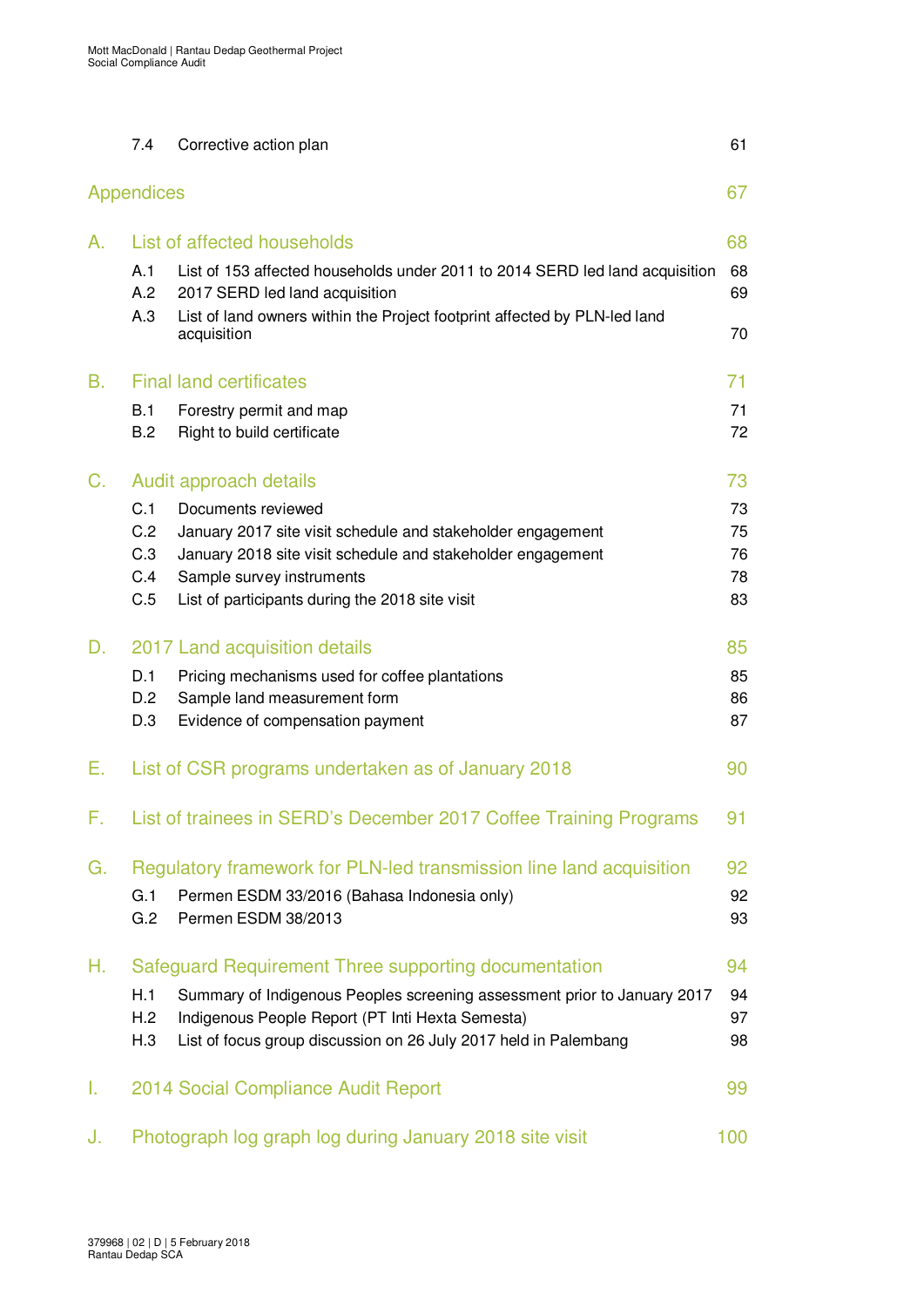Mott MacDonald | Rantau Dedap Geothermal Project Social Compliance Audit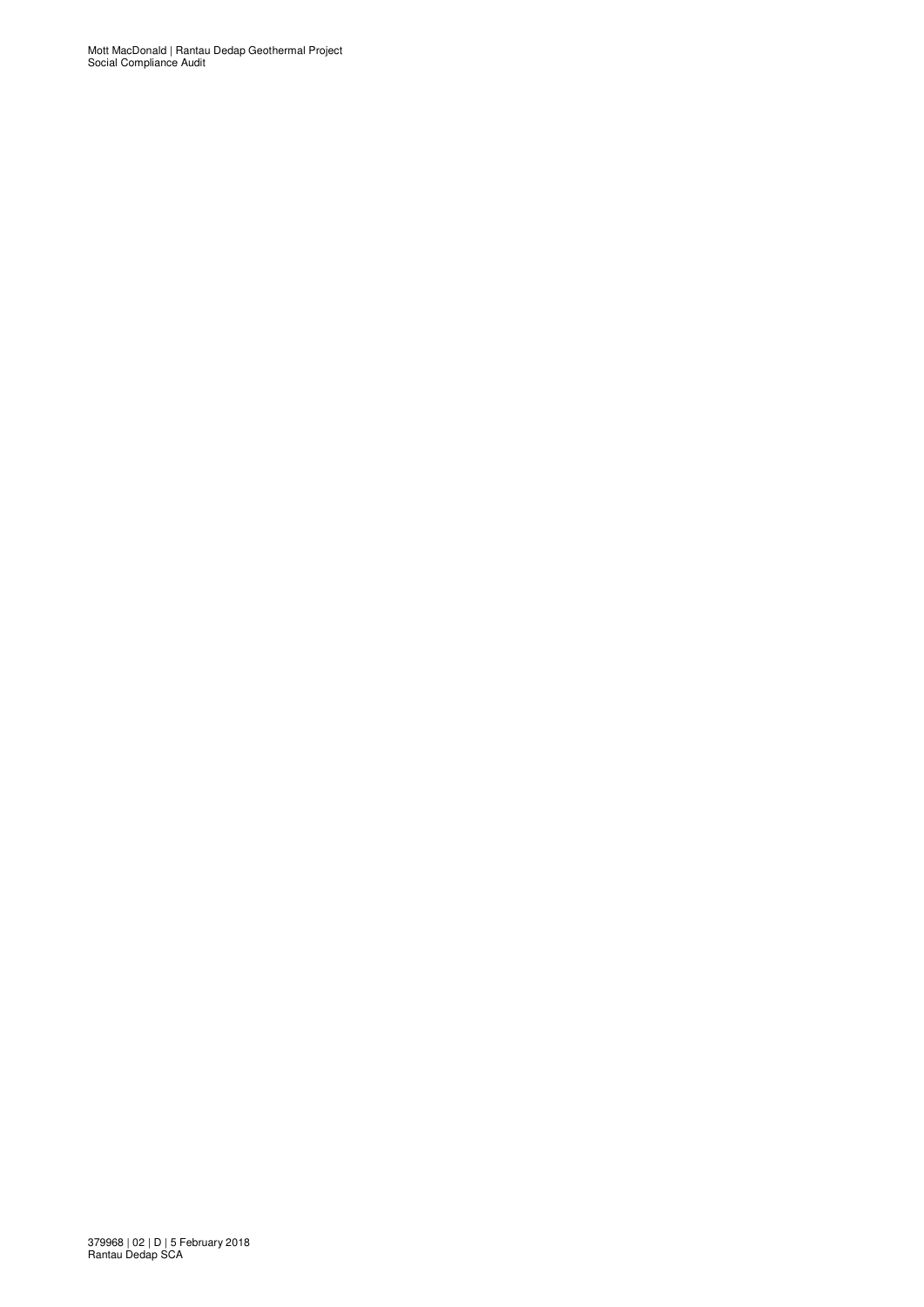### <span id="page-9-1"></span><span id="page-9-0"></span>**Executive summary**

#### **Overview**

PT Supreme Energy Rantau Dedap (SERD), a company owned by Supreme Energy, Engie Energy Asia, and Marubeni Corporation (the "Sponsors") is developing the Rantau Dedap geothermal power project with a design capacity of 92MW, located in South Sumatra Province, Republic of Indonesia (the "Project"). The Project's implementation is proposed in two phases, whereby Phase I constitutes the geothermal resource exploration phase, while steam-field development and power plant construction will be undertaken in Phase II.

The Asian Development Bank (ADB) provided 50 million USD as early stage financing in 2014 to facilitate Phase I. For financing Phase II, ADB requires a Social Compliance Audit (SCA) to be undertaken to determine whether the Project has complied with ADB Safeguard Requirement One: Involuntary Resettlement, Safeguard Requirement Two: Indigenous People and the outcomes of a 2014 Social Compliance Audit Report (SCAR). This report presents the outcomes of document reviews and field work during January 2017 and January 2018.

#### **Summary of findings**

The below table provides a summary of the overall finding and compliance rating for each component of the CMAP, SR2, and SR3 assessed. This table presents only the compliance findings against ADB SPS for SERD led activities. The land acquisition for the Transmission Line being undertaken by PLN is considered as an Associated Facility and it is recommended that the prevailing regulatory framework be used for the purposes of this element. This should be supplemented by additional monitoring of the entire process by SERD (through consultation with PLN) and assessment of uncompensated livelihood impacts for those households residing within the Protection Forest area.

The summary below demonstrates that there are not items arising from the 2014 SCAR or assessment against SR2 and SR3 which have been assessed and non-compliant. A rating of compliant has been achieved for the majority of the safeguard requirements. Mott MacDonald has assessed matters pertaining to stakeholder engagement and livelihood restoration as partially compliant. The rationale behind the findings of partially compliant for these aspects is as follows:

- SERD has a demonstrated commitment to transparent, ongoing and meaningful consultation with all stakeholders. In order to secure and demonstrate ongoing and complete compliance with the safeguard requirements, Mott MacDonald have identified the need for improvements in how data is captured and reported.
- Since the 2014 SCAR, SERD have undertaken a range of activities to develop and implement its ISDP. The manner in which the ISDP is being implemented has been informed by outcomes of internal and external monitoring (including communications from the ADB and Mott MacDonald at the conclusion of the January 2017 site visit) and resulting in programme design appropriately targeted towards impacted people. These changes in approach have not yet been incorporated into the ISDP and SEP and therefore SERD is not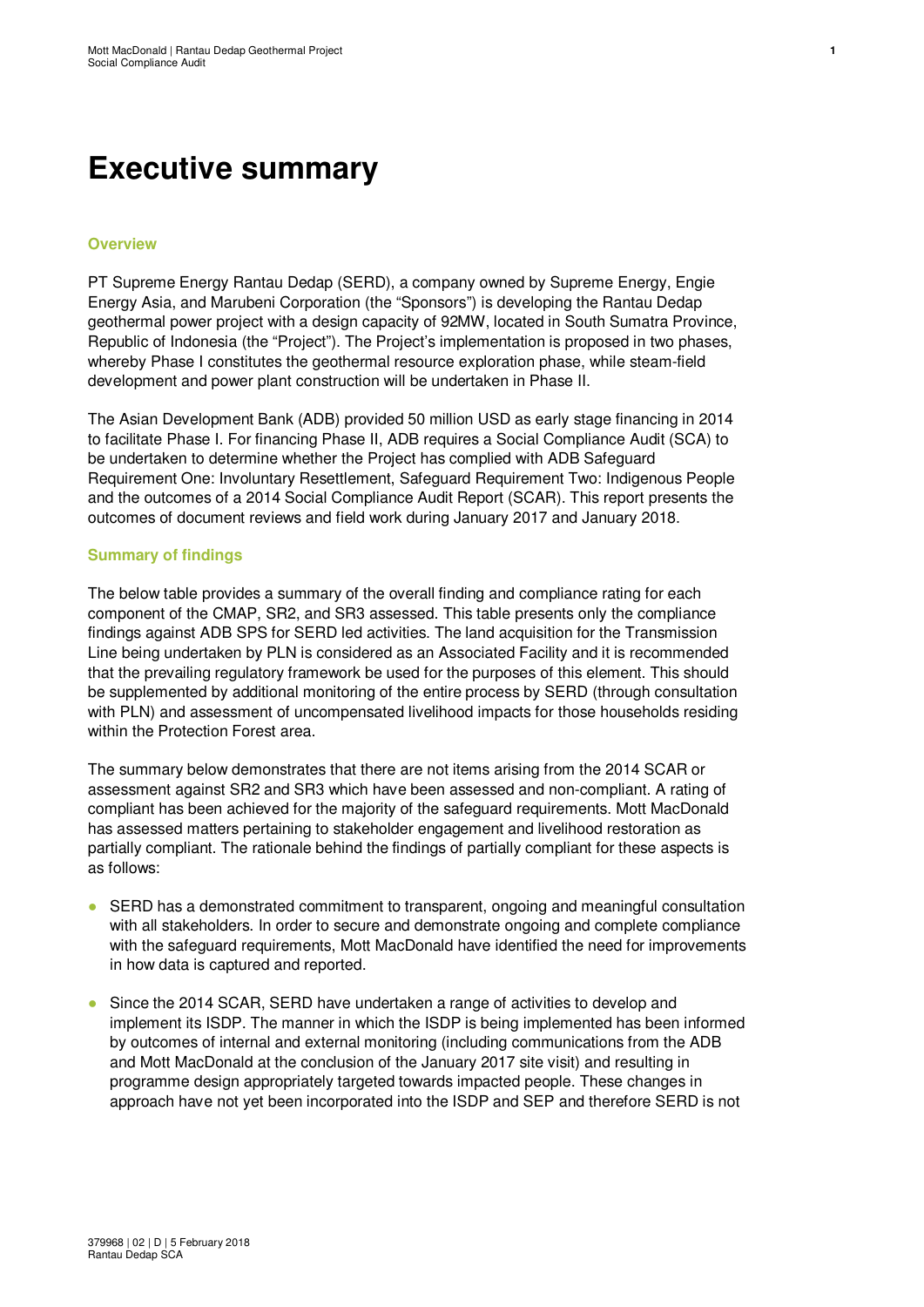readily able to clearly disclose these programmes, or have the appropriate framework in place to monitor and report on implementation outcomes.

Moving from a rating of partially compliant to compliant for these matters is considered readily achievable by SERD using its existing internal resources (for stakeholder engagement) and through working with consultants it has already engaged to make the appropriate amendments to its ISDP and SEP (for livelihood restoration matters).

| <b>Safeguard requirement</b>                                                  | <b>Compliance</b><br>rating          | <b>Overall findings</b>                                                                                                                                                                                                                                                                                                                          |  |  |  |
|-------------------------------------------------------------------------------|--------------------------------------|--------------------------------------------------------------------------------------------------------------------------------------------------------------------------------------------------------------------------------------------------------------------------------------------------------------------------------------------------|--|--|--|
| SCAR (2014) corrective measures and action plan                               |                                      |                                                                                                                                                                                                                                                                                                                                                  |  |  |  |
| Socio-economic profile                                                        | Compliant                            | SERD has developed a socio-economic profile of the<br>affected people which can be used for Phase I and<br>Phase II                                                                                                                                                                                                                              |  |  |  |
| Documentation and record<br>maintenance of consultation                       | <b>Partially</b><br>compliant        | Minor improvements have been recommended to<br>ensure that SERD is tracking all necessary data it is<br>gathering as part of its stakeholder engagement<br>activities                                                                                                                                                                            |  |  |  |
| Record keeping of grievances                                                  | Compliant                            | A robust grievance record taking system is in place.<br>Recommendations have been made to strengthen the<br>grievance log                                                                                                                                                                                                                        |  |  |  |
| Prioritisation of employment<br>opportunities                                 | Compliant                            | SERD has noted that it is prioritising affected people<br>for employment opportunities at the site. To provide for<br>reporting, Mott MacDonald has recommended to<br>develop a dedicated tracking and monitoring<br>mechanism                                                                                                                   |  |  |  |
| ADB SPS disclosure requirements                                               | Compliant                            | All key project documents to date have been disclosed<br>on the ADB website                                                                                                                                                                                                                                                                      |  |  |  |
| Monitoring requirements of ADB<br><b>SPS</b>                                  | Compliant                            | SERD has commenced development of twice annual<br>socio-economic monitoring reports. Improvements are<br>recommended to capture how future monitoring will be<br>integrated into updated documentation                                                                                                                                           |  |  |  |
| Development of a skill<br>development and livelihood<br>improvement programme | <b>Partially</b><br>compliant        | The ISDP which SERD has developed adequately<br>captures the development of livelihood restoration<br>measures. As a result of the audit a number of minor<br>improvements have been recommended to ensure full<br>compliance                                                                                                                    |  |  |  |
| Safeguard Requirement 2: Involuntary Resettlement                             |                                      |                                                                                                                                                                                                                                                                                                                                                  |  |  |  |
| Avoidance of involuntary<br>resettlement where possible                       | Compliant                            | All land acquisition to date complies with this principle                                                                                                                                                                                                                                                                                        |  |  |  |
| Minimise involuntary resettlement                                             | Compliant                            | All land acquisition was through a negotiated<br>settlement process, and therefore no involuntary<br>resettlement has occurred.                                                                                                                                                                                                                  |  |  |  |
| Census and socio-economic<br>profiles of displaced persons                    | Compliant                            | A census and socio-economic profile was developed                                                                                                                                                                                                                                                                                                |  |  |  |
| Carry out meaningful consultation<br>with displaced persons                   | <b>Partially</b><br>compliant        | SERD has a demonstrated commitment to ongoing<br>and meaningful consultation with affected people. To<br>secure full compliance, minor amendments are<br>required to ensure target engagement is undertaken<br>and appropriately document                                                                                                        |  |  |  |
| Establish grievance redress<br>mechanism                                      | Compliant                            | A grievance mechanism was established and<br>implemented for the land acquisition phase                                                                                                                                                                                                                                                          |  |  |  |
| Improve or at least restore the<br>livelihoods of all displaced people        | <b>Partially</b><br><b>Compliant</b> | based on the results from the social audit, it appears<br>that the livelihood of affected people has been<br>improved/unchanged after the land acquisition and<br>compensation process. SERD has effectively<br>conducted several activities on livelihood restoration<br>and community development under their ISDP and<br><b>CSR</b> programs. |  |  |  |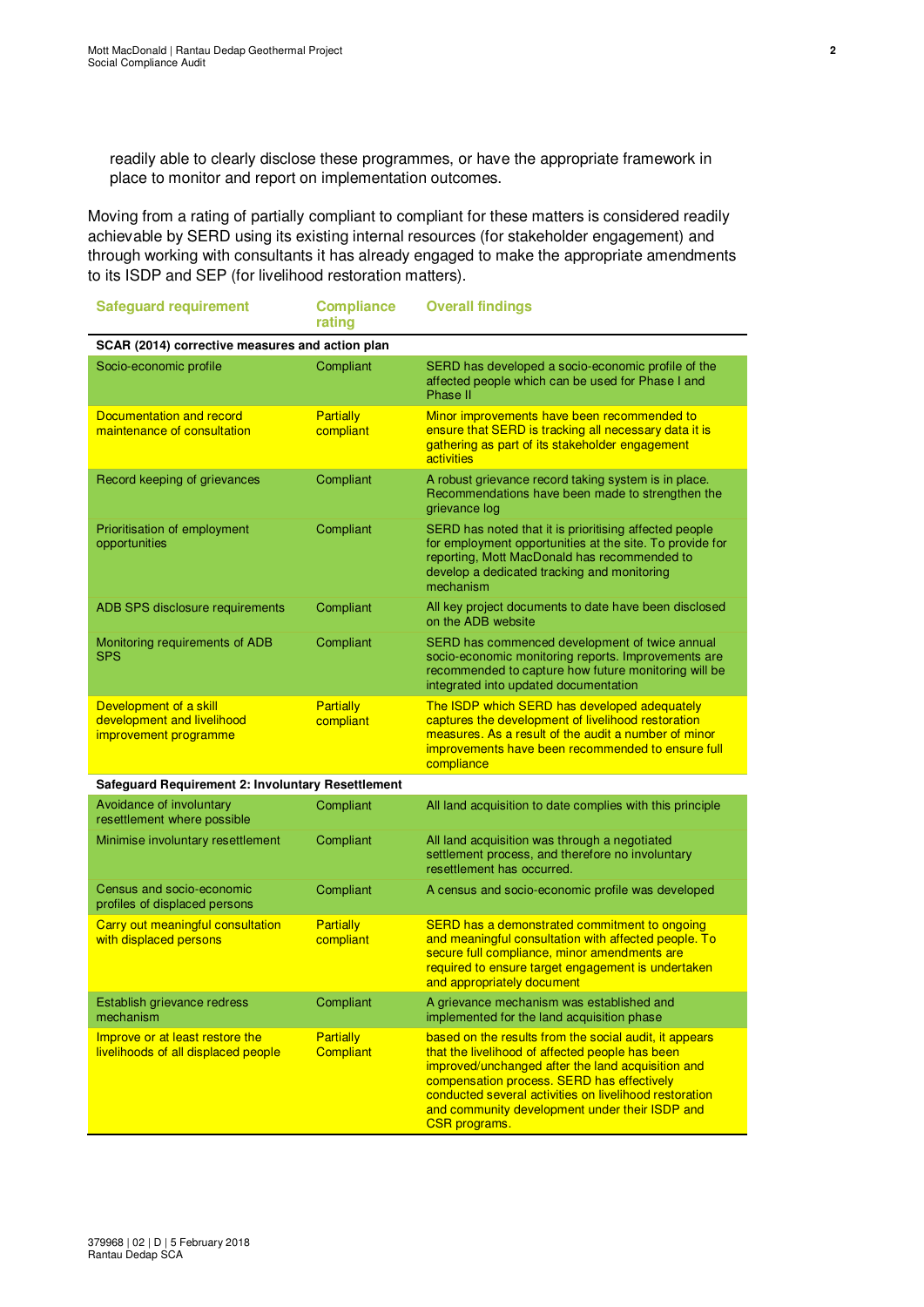| <b>Safeguard requirement</b>                                                                                                             | <b>Compliance</b><br>rating   | <b>Overall findings</b>                                                                                                                                                                                                                                                                                                                                                                                          |
|------------------------------------------------------------------------------------------------------------------------------------------|-------------------------------|------------------------------------------------------------------------------------------------------------------------------------------------------------------------------------------------------------------------------------------------------------------------------------------------------------------------------------------------------------------------------------------------------------------|
|                                                                                                                                          |                               | The current version of the ISDP does not accurately<br>reflect the commitments made by SERD. As noted<br>previously, improvements to the ISDP are required to<br>capture the need for targeted implementation (which<br>SERD have recently commenced), monitoring of the<br>different beneficiary groups, and providing better<br>definition around monitoring and evaluation methods,<br>budgets and schedules. |
| Land based resettlement strategy                                                                                                         | Compliant                     | All land acquisition undertaken to date complies with<br>this principle.                                                                                                                                                                                                                                                                                                                                         |
| Compensation based on the<br>principle of replacement cost                                                                               | Compliant                     | All land acquisition by SERD undertaken in accordance<br>with this principle                                                                                                                                                                                                                                                                                                                                     |
| Compensation provided for non-<br>land assets to displaced persons<br>without titles to land or any<br>recognisable legal rights to land | Compliant                     | The crop valuation mechanism utilised by SERD has<br>meant that AHs have been compensated for non-land<br>assets at a level which allows them to purchase similar<br>areas of land elsewhere even though they held no<br>formal title over the Protection Forest land.                                                                                                                                           |
| Disclose the resettlement plan,                                                                                                          | Compliant                     | Consultation undertaken in accordance with these<br>principles                                                                                                                                                                                                                                                                                                                                                   |
| Conceive and execute involuntary<br>resettlement as part of a<br>development project or program.                                         | Compliant                     | Land acquisition has integrated the ISDP                                                                                                                                                                                                                                                                                                                                                                         |
| Pay compensation and provide<br>other resettlement entitlements<br>before physical or economic<br>displacement.                          | Compliant                     | All land acquisition has been completed by SERD and<br>payments provided prior to economic displacement                                                                                                                                                                                                                                                                                                          |
| <b>Monitor and assess resettlement</b><br>outcomes                                                                                       | <b>Partially</b><br>compliant | As the ISDP is directed at the broader community, the<br>monitoring approach presently being taken does not<br>provide certainty that affected people have been<br>included in the monitoring process.                                                                                                                                                                                                           |
| Safeguard Requirement 3: Indigenous Peoples                                                                                              |                               |                                                                                                                                                                                                                                                                                                                                                                                                                  |
| Early screening                                                                                                                          | Compliant                     | SERD has undertaken a detailed screening of the<br>Semendo ethnic people against the requirements of<br>SR3. This has demonstrated that they are not classed<br>as Indigenous Peoples for the purpose of SR3 and<br>further actions by SERD are not considered necessary                                                                                                                                         |

Source: Mott MacDonald 2018

Based upon review of the documentation, Mott MacDonald recommends that Category B be applied for the purposes of Safeguard Requirement 2 (Involuntary Resettlement) and Category C for the purposes of Safeguard Requirement 3 (Indigenous People).

For SERD to secure full compliance with SR2, SR3 and the SCAR, Mott MacDonald has developed consolidated corrective action items. These are summarised in the below table. Given the compliance assessment did not identify any non-compliances, none of the proposed corrective actions are required to be closed prior to financial close. SERD must provide updates on the implementation of the CAP as part of its monthly report, with detailed updates to be provided as part of its required bi-annual safeguards reporting obligations to the ADB.

| <b>Corrective action</b>                                                                                                                                                                                                                                                                     | <b>Deliverable</b>                       | Timina                           |
|----------------------------------------------------------------------------------------------------------------------------------------------------------------------------------------------------------------------------------------------------------------------------------------------|------------------------------------------|----------------------------------|
| The existing stakeholder engagement plan is required<br>to be updated to reflect the updated measures and<br>methods identified within the audit, a revision to the<br>identified stakeholders based upon the Phase II<br>footprint and incorporation of additional communication<br>methods | <b>Revised Stakeholder</b><br>Engagement | 90 days after<br>financial close |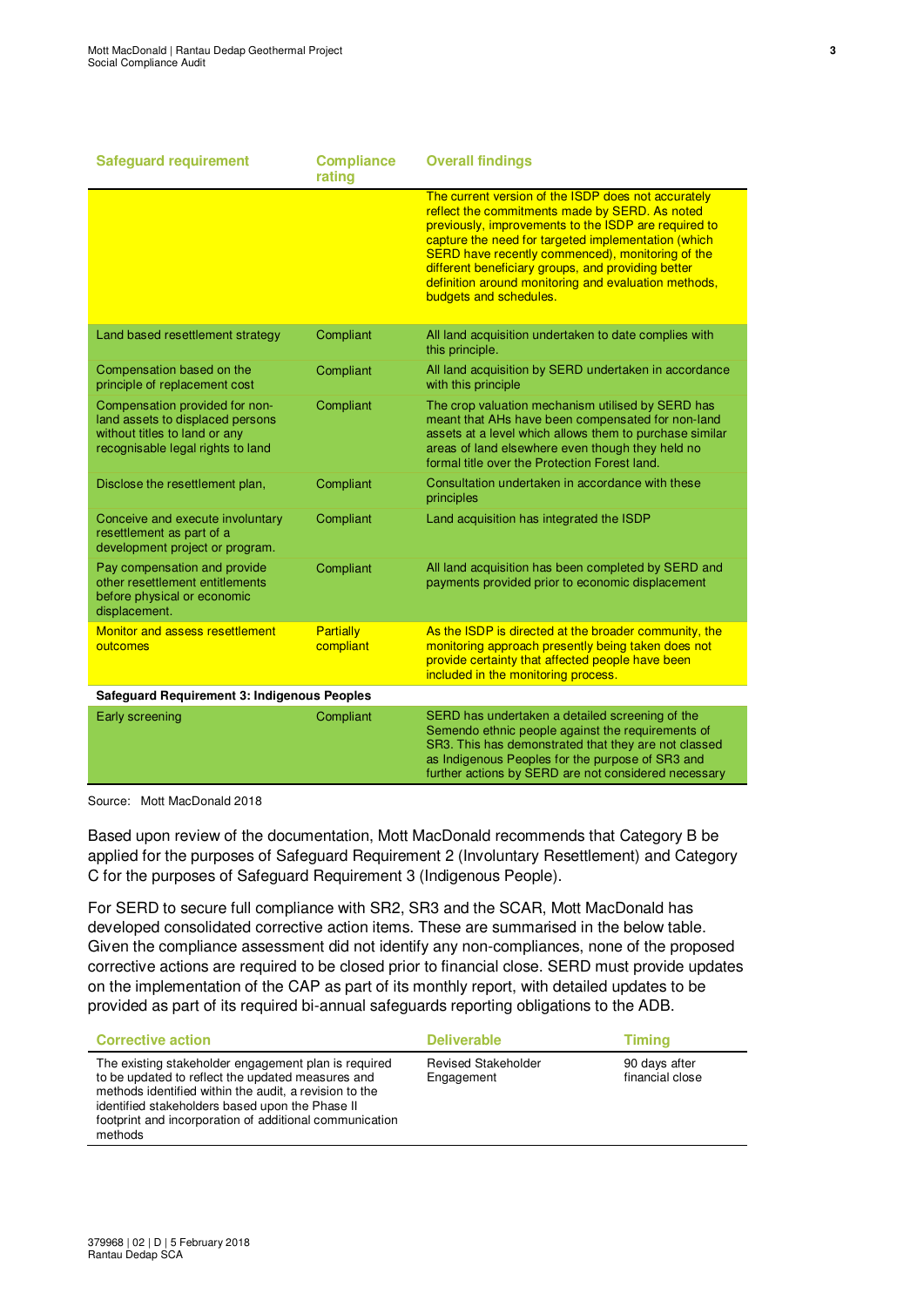| <b>Corrective action</b>                                                                                                                                                                                                                                                                                                                                                                                                                                                                                                                                                                       | <b>Deliverable</b>                                                           | <b>Timing</b>                                                                          |
|------------------------------------------------------------------------------------------------------------------------------------------------------------------------------------------------------------------------------------------------------------------------------------------------------------------------------------------------------------------------------------------------------------------------------------------------------------------------------------------------------------------------------------------------------------------------------------------------|------------------------------------------------------------------------------|----------------------------------------------------------------------------------------|
| Revised the grievance log such that it includes the<br>name, contact details, preferred contact method,<br>contact timing and address of the individual logging the<br>grievance                                                                                                                                                                                                                                                                                                                                                                                                               | Revised grievance log                                                        | 90 days after<br>financial close                                                       |
| Hire additional CLO resources as support to the<br>existing field representative/CLO to assist in<br>stakeholder engagement activities and management of<br>documentation and administrative matters                                                                                                                                                                                                                                                                                                                                                                                           | Updated resourcing plan                                                      | Prior to first loan<br>draw down                                                       |
| Revisions to the Integrated Social Development Plan<br>are to be undertaken such that it presents a concise<br>plan which both addresses impacts to affected<br>households and effectively distributes Project benefits<br>to the broader community                                                                                                                                                                                                                                                                                                                                            | Revised Integrated Social<br>Development Plan                                | 90 days after<br>financial close                                                       |
| A stand-alone socio-economic impact and integrated<br>social development plan monitoring report is to be<br>provided twice annually                                                                                                                                                                                                                                                                                                                                                                                                                                                            | <b>Monitoring Report</b>                                                     | Twice annually                                                                         |
| Disclosure of documents revised to meet the outcomes<br>of this audit report to the local community is to occur as<br>part of the ongoing consultation and engagement<br>processes                                                                                                                                                                                                                                                                                                                                                                                                             | Evidence of disclosure                                                       | 90 days after<br>financial close                                                       |
| For land acquisition activities for the transmission line<br>within the protection forest, SERD is to develop a basic<br>socio-economic profile of all affected households to<br>determine the magnitude of uncompensated livelihood<br>impacts. This is to include a basic audit to determine if<br>all affected households have been provided with<br>compensation prior to economic displacement. The<br>outcomes of these assessments are to be integrated<br>into the integrated social development plan as<br>appropriate.                                                               | Revised integrated social<br>development plan and socio-<br>economic profile | Upon the PLN led<br>land acquisition<br>and compensation<br>process being<br>completed |
| Ongoing consultation to occur with PLN to track the<br>process of independent valuation of land and non-land<br>assets, and any cases of land acquisition being<br>resolved through expropriation mechanisms                                                                                                                                                                                                                                                                                                                                                                                   | Monthly updates                                                              | Monthly after<br>financial close                                                       |
| For land acquisition activities for the transmission line<br>within private land, SERD is to cooperate with PLN to<br>undertake a limited scope audit to determine if the<br>proactive measures put in place by PLN to eliminate<br>irregularities within the compensation payment process<br>have been effective. This should cover an appropriate<br>level of samples from across all 14 village<br>administrative areas. The Corrective Action Plan is to<br>be agreed to by SERD, PLN and the ADB and<br>agreement be sought between all parties prior to its<br>implementation commencing | Audit report                                                                 | Upon the PLN led<br>land acquisition<br>and compensation<br>process being<br>completed |
| For any future land acquisition (ie for the biodiversity<br>offset plan implementation or to facilitate future<br>geothermal exploration and exploitation activities),<br>SERDs procedures are to be amended such that<br>Governor of South Sumatra Decree 19/2014 is to be<br>the appropriate point of reference. These procedures<br>are also to include development of minutes for all<br>meetings held during the negotiation process.                                                                                                                                                     | Land acquisition<br>documentation                                            | Ongoing                                                                                |

Source: Mott MacDonald 2018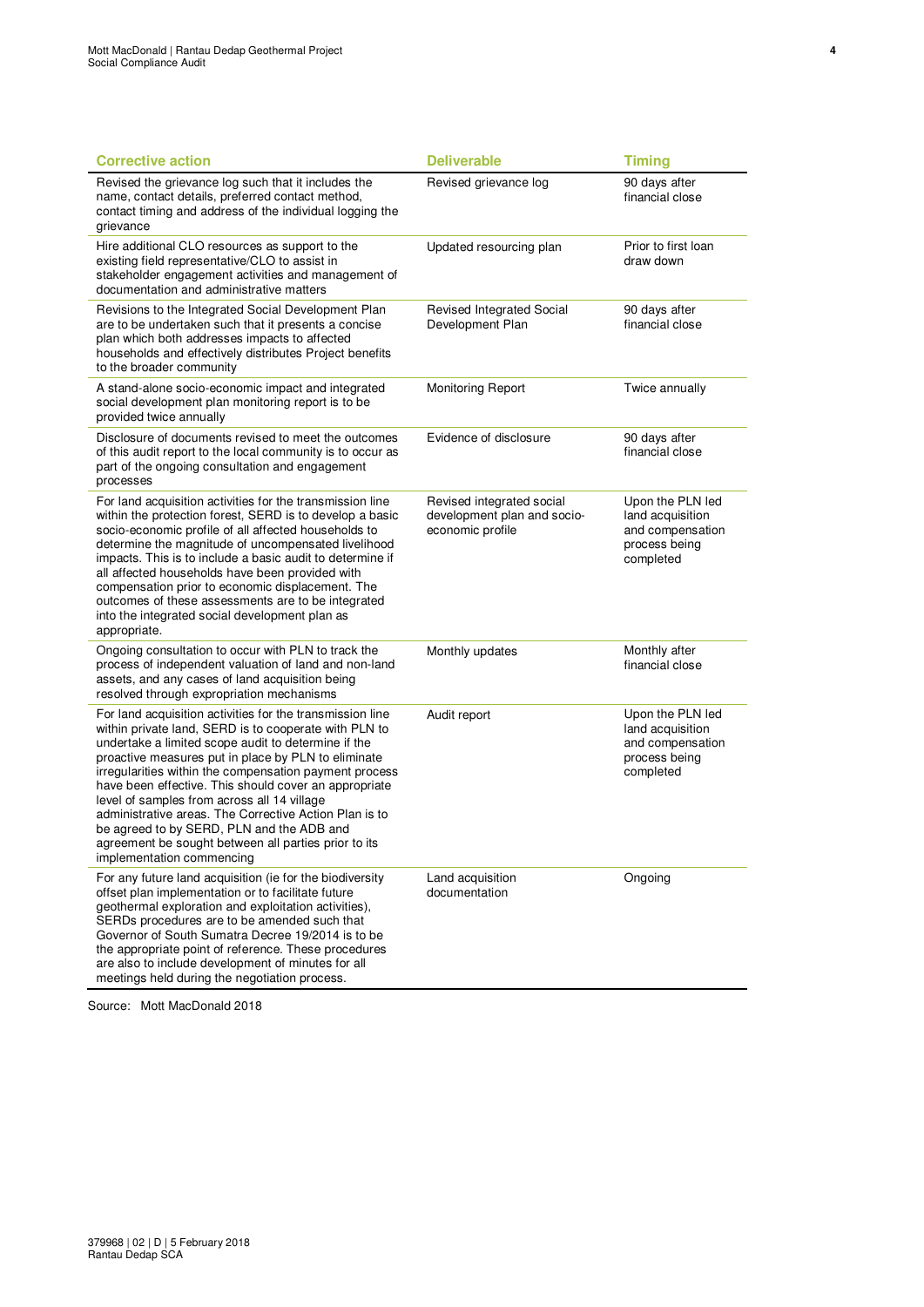### <span id="page-13-0"></span>**1 Introduction**

#### <span id="page-13-1"></span>**1.1 Overview**

PT Supreme Energy Rantau Dedap (SERD), a company owned by Supreme Energy, Engie Energy Asia, and Marubeni Corporation (the "Sponsors"), is developing the Rantau Dedap geothermal power project located in South Sumatra Province, Republic of Indonesia (the "Project"). The Sponsors are seeking finance for the construction and operation of an initial 92MW phase of the Project from commercial banks, with Mizuho Bank Ltd (Mizuho) as the mandated lead arranger (MLA), as well as international development banks and financial organisations, including the Asian Development Bank (ADB), Japan Bank for International Cooperation (JBIC) and Nippon Export and Investment Insurance (NEXI), collective referred to as the "Lenders".

The ADB provided a 50 million USD early stage financing product in 2014 to facilitate the exploration phase. Defined by the ADB as Phase I of the Project, SERD was required to comply with the requirements of the ADB's Safeguard Policy Statement (SPS) 2009 and was [su](#page-13-4)bject to an initial environmental examination (IEE)<sup>[1](#page-13-3)</sup> and social compliance audit report (SCAR)<sup>2</sup>. The SCAR developed a set of correction measures and action plan (CMAP) to be implemented and reported against by SERD during Phase I. To determine the degree SERD has implemented the outcomes of the IEE and SCAR and complied with the ADB SPS during Phase I, the ADB requires a SCAR be undertaken. This document presents the outcomes of the SCAR undertaken by Mott MacDonald for all aspects of Phase I up until January 2018, measured against the requirements of the IEE, SCAR, SPS Safeguard Requirement (SR) 2: Involuntary Resettlement and SR3 Indigenous Peoples. As well as measuring compliance for Phase I, this report analyses additional ongoing and proposed land acquisition activities being undertaken by SERD in preparation for the construction and operations phase (referred to by the ADB as Phase II). It also seeks to identify opportunities for improved performance for Phase II which is presently the subject of additional environmental and social due diligence by the Lenders.

#### <span id="page-13-2"></span>**1.2 Definition of terms**

For avoidance of doubt, the definitions of the following terms as used in the context of this report are:

- Project the Rantau Dedap geothermal power project (ie design capacity of 92MW), located in South Sumatra Province, Republic of Indonesia. This includes Phase I, Phase II, existing assets and associated facilities as described below.
- Phase I, or the 'exploration phase' this covers the infrastructure works (eg roads, well pads, water intakes, supporting facilities), as well as the exploratory drilling activities between 2013 and 2015 and all land acquisition activities undertaken up to January 2018.
- Phase II or the 'exploitation phase' this covers the currently planned future activities (expected to commence in 2018, with completion of construction in 2021), which include development drilling (ie drilling of production and reinjection wells), and construction of operational components (eg power plant).

<span id="page-13-3"></span>Prepared by SERD as a document of the borrower and disclosed by the ADB (https://www.adb.org/projects/documents/rantau-dedapgeothermal-power-project-phase-1-iee)

<span id="page-13-4"></span><sup>2</sup> Prepared by SERD as a document of the borrower and disclosed by the ADB (https://www.adb.org/projects/documents/rantau-dedapgeothermal-power-project-phase-1-scar)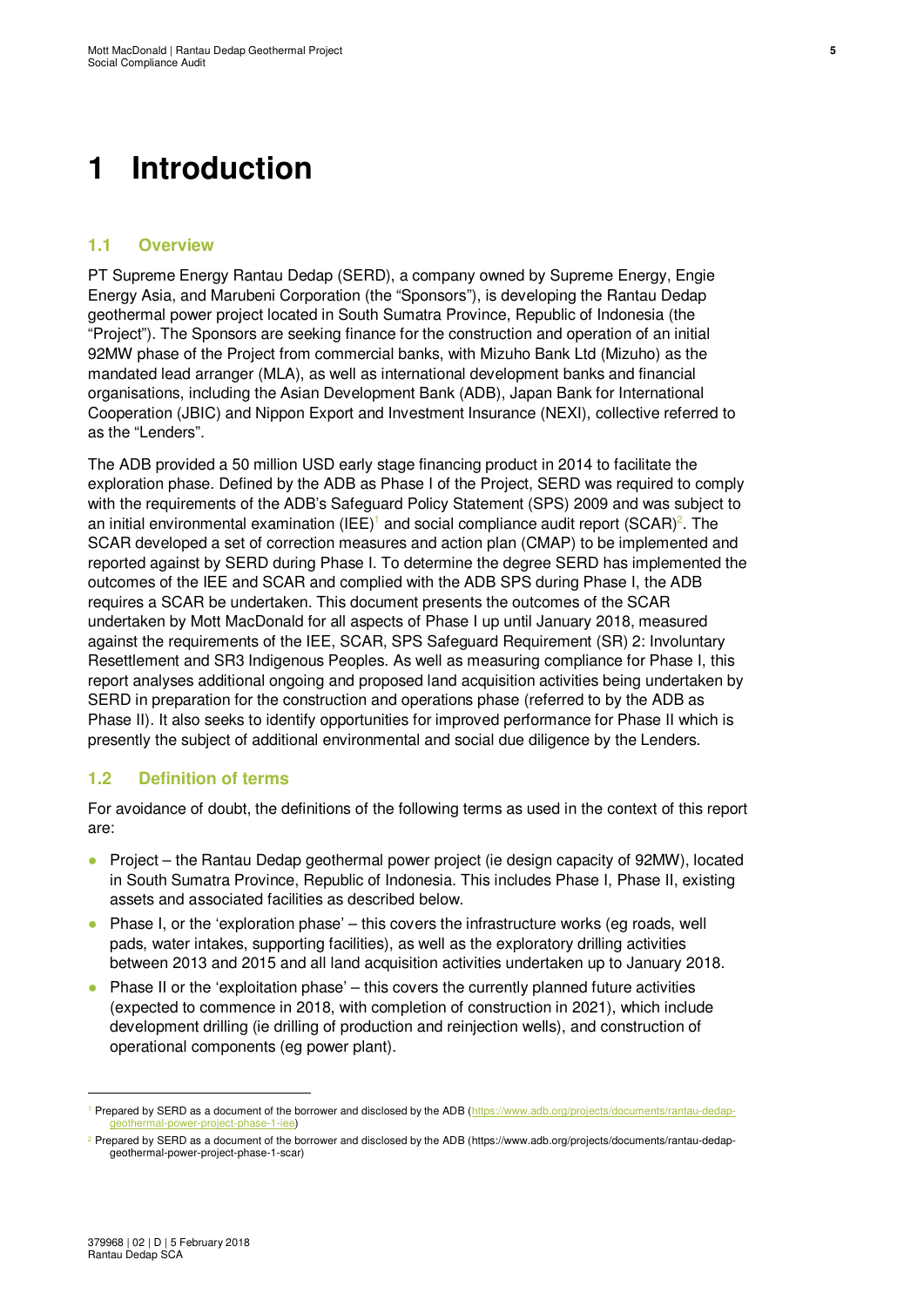- Existing assets –the Project components constructed/completed during Phase I, and are existing as of January 2018 (see [Figure 2\)](#page-18-0). This scope also includes any land acquisition conducted by the Project during Phase I.
- Associated facilities this refers to the proposed 39km transmission line (consisting of 116 towers) between the Project and the future Lumut Balai substation. The land acquisition for this, which is being undertaken by PLN, commenced during Phase I and is therefore referred to as a Phase I activity.

#### <span id="page-14-0"></span>**1.3 Objectives**

The overarching aim of this audit is to understand and assess the extent to which the activities undertaken by SERD to date as part of Phase I are consistent with the requirements of ADB SR2 and SR3 and to provide clear and concise actions for implementation by SERD.

To achieve this aim, Mott MacDonald have undertaken the audit for the following objectives:

- To review and provide an assessment of whether all land acquisition, compensation and livelihood restoration activities undertaken to date are consistent with national regulations, ADB's SR2 and the corrective measures and action plan contained within the 2014 SCAR. This includes all land acquisition required for Phase I activities, and those required to facilitate the development of Phase II.
- To identify and provide commentary on the livelihood restoration measures currently being implemented by SERD based on document review and interviews with external and internal stakeholders.
- To provide conclusions on compliance of actions undertaken by the Project to date (as measured against SR2 and the 2014 SCAR) and identify opportunities for improvement for any ongoing land acquisition, compensation, and livelihood restoration activities to be integrated into lending requirements for Phase II Project financing.
- To review and provide an opinion as to whether the initial Indigenous Peoples classifications and assessed impacts levels proposed within the 2014 SCAR remain relevant or reevaluation is required.
- To re-assess project categorisation having regards for the outcomes of the audit and the requirements of SR2 and SR3.
- To provide clear and concise actions for implementation by SERD which have been incorporated into a corrective action plan (CAP). This CAP accounts for all activities up until January 2018 and develops a single point of reference for future compliance for all impacts arising from Phase I activities.

#### <span id="page-14-1"></span>**1.4 Confirmation of scope**

The scope of the SCA comprises the existing facilities and activities undertaken up until January 2018. The full details of the Phase I components included within the SCA are described within Section [2.1](#page-15-1) below.

The SCA was conducted in two phases. The first phase was between January and June 2017 and involved desk-based review of documentation, a site visit, and follow up discussions with both SERD and the ADB. The second phase was conducted during December 2017 and January 2018 and included an additional site visit and the review of additional information provided by SERD. The findings of both phases have been integrated into this report. Details of the site visit agendas (including internal and external stakeholders interviewed) and documents reviewed are provided within Section [3.](#page-24-0)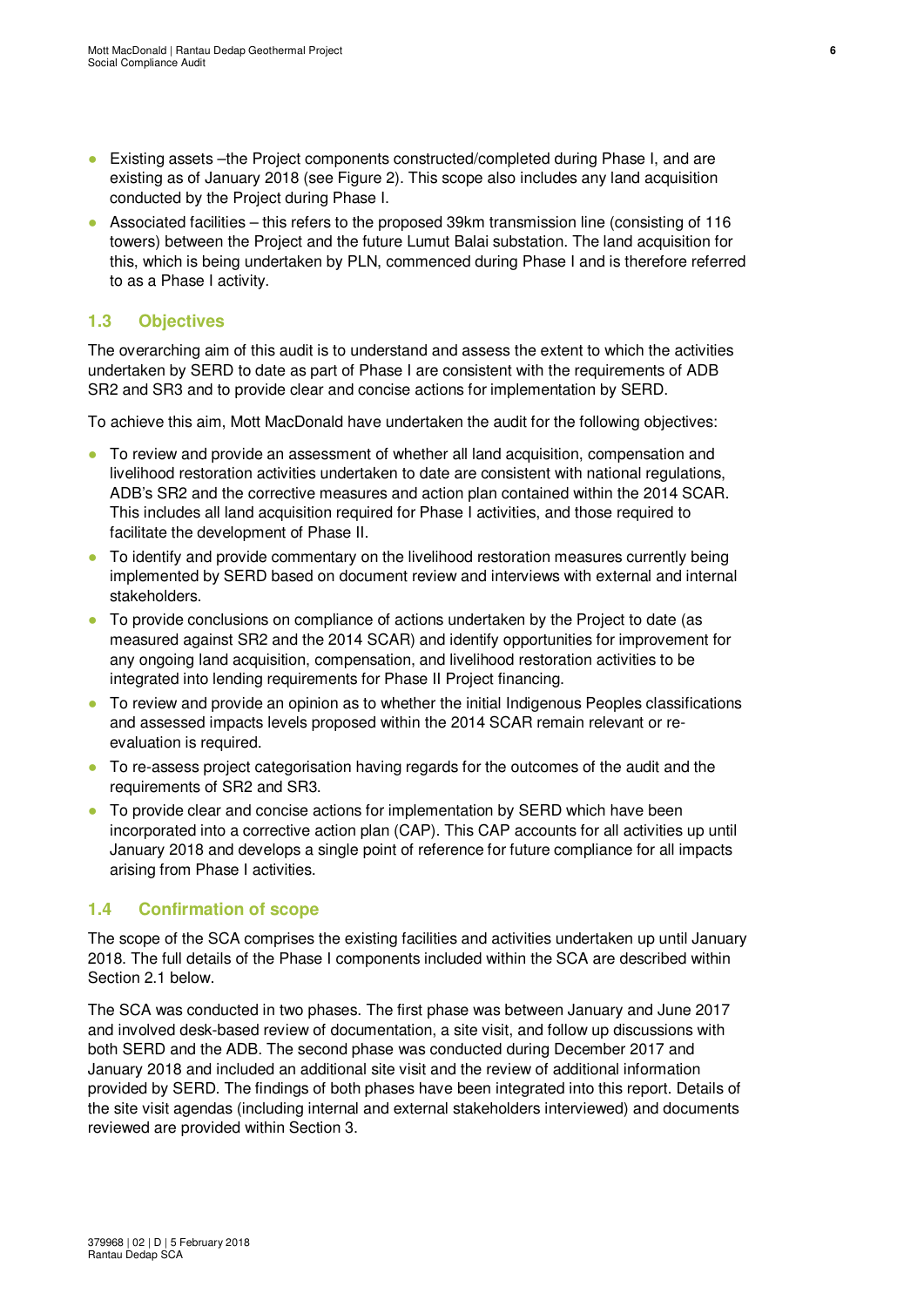### <span id="page-15-0"></span>**2 Project description and scope**

#### <span id="page-15-1"></span>**2.1 Overview**

The following section presents a description of the Project's location, components, and status. The scope of this SCA only includes components of the Existing Assets (ie Phase I) as defined in Section [1.2](#page-13-2) above.

#### <span id="page-15-2"></span>**2.2 Project history**

Rantau Dedap geothermal working area (known as a *Wilayah Kuasa Panas Bumi* – WKPB) was awarded in December 2010, with initial phases of the exploration programme commencing in 2011. This included topographic survey and civil engineering assessments, with an initial heat loss survey, report, and geoscientific interpretation of the WKPB completed in February 2012. Following the approval of the power purchase agreement (PPA – see below) and business viability guarantee letter (BVGL) in November 2012, PT Leighton Contractors Indonesian (LCI) was engaged as the civil contractor in January 2013 to develop access roads, well pads, and a range of other facilities, such as the administration and staff accommodation complex, yard and workshop areas, as well as security posts and water supply and treatment facilities. Supported by a loan from ADB, exploration drilling was undertaken in 2014 and 2015 resulting in the development of six full diameter wells: B1, B2, C1, C2, I1 and I2.

At the completion of the exploration drilling programme, GeothermEx was engaged as the Lender's resource consultant to undertake a technical due diligence utilising data gathered during exploration. The report submitted in October 2015 applied numerical simulations and suggested that the western portion of the field could sustain an output level of 92MW based on the use of dual flash technology.

SERD entered a PPA with PT Perusahaan Listrik Negara (PLN) on 12 November 2012. As part of this PPA, PLN has responsibility for the construction of the transmission infrastructure for the Project which is a 39km 150kV transmission line to the Lumut Balai substation. Mott MacDonald understands that SERD is presently in the process of re-negotiating aspects of the PPA with PLN; however, this does not include changes to obligations regarding the transmission line.

#### <span id="page-15-3"></span>**2.3 Location and project components (Phase II)**

The Project is located approximately 225km to the southwest of Palembang across the administrative areas of Muara Enim Regency, Lahat Regency and Pagar Alam City in South Sumatra Province, Indonesia. It is situated within the 353km<sup>2</sup> Rantau Dedap WKP, in the Bukit Barisan mountain range at an altitude of between 1,500m and 2,600m above sea level. The area covers privately-held land (primarily coffee plantations) and protected forest which includes disturbed areas (again used primarily for coffee plantations, as well as areas of secondary forest).

The Project is in a relatively and sparsely populated area, with only five villages. The total population is approximately 6,500 people in the area directly surrounding the Project area. Most residents engage in agriculture as their primary livelihood. [Figure 1](#page-16-0) below shows the project location.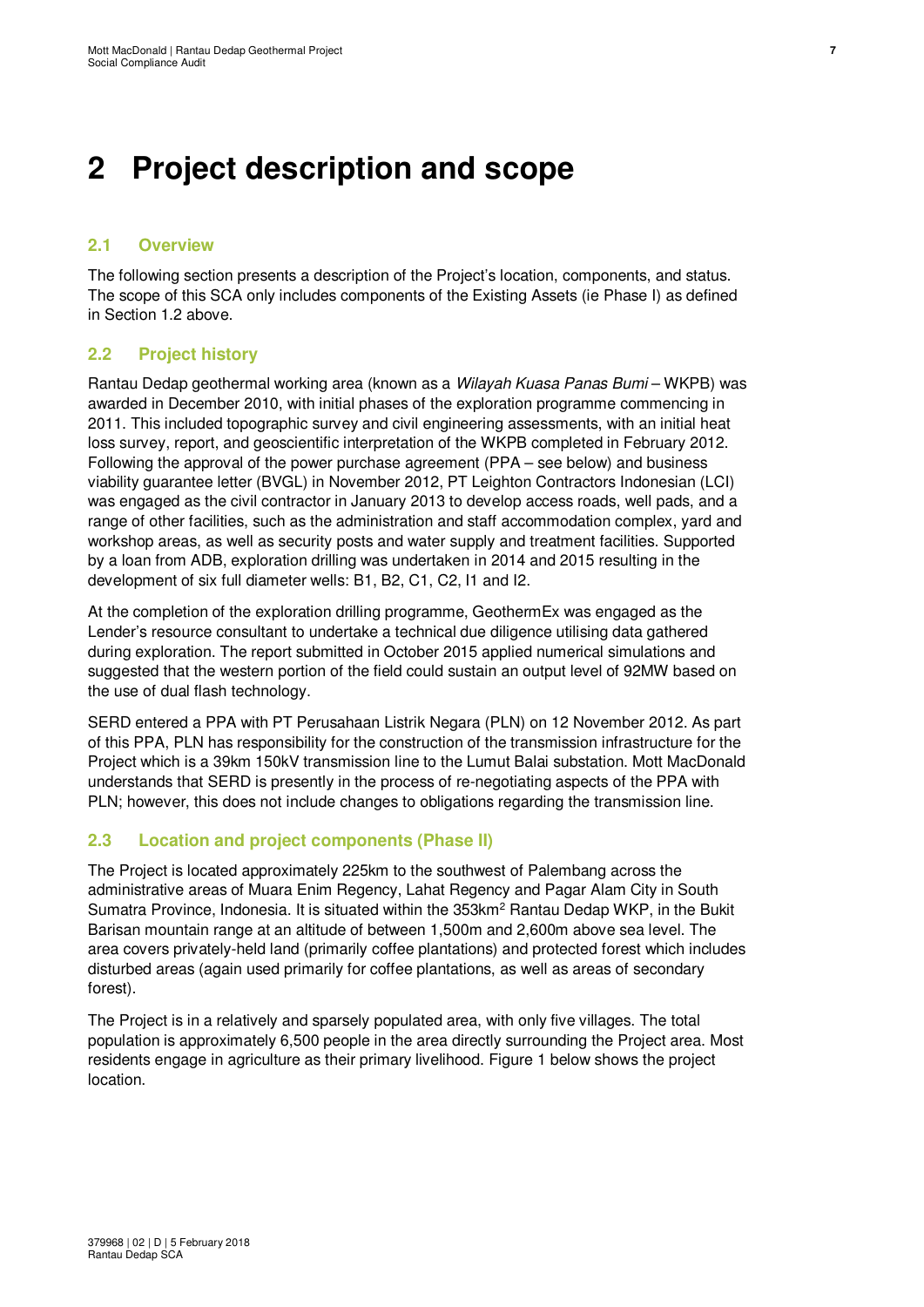#### <span id="page-16-0"></span>**Figure 1: Project location**



Source: ESC, 2017

The development of the Project (ie Phase II) will see the development of a 92MW capacity geothermal project comprised of the following key components:

- 92MW power plant
- 12 wells for steam production
- Four wells for brine and condensate injection
- Five contingency wells
- A system of production, re-injection and fresh water pipelines
- Access road system
- Other ancillary aspects such as office buildings, permanent and temporary accommodation facilities, storage yards, switchyard, water treatment facilities, concrete batching plant (construction only), overburden disposal areas, and an explosives bunker.

The Project itself is being developed by SERD, with finance to be provided by Mizuho, ADB, JBIC and NEXI. The Owner's engineering services have been provided by PT Aecom Indonesia, with the development of the Indonesia regulatory environmental impact assessment (known as an "analisis mengenai dampak linkungan" or AMDAL), an environmental and social impact assessment (ESIA) addressing the requirements of international financial institutions,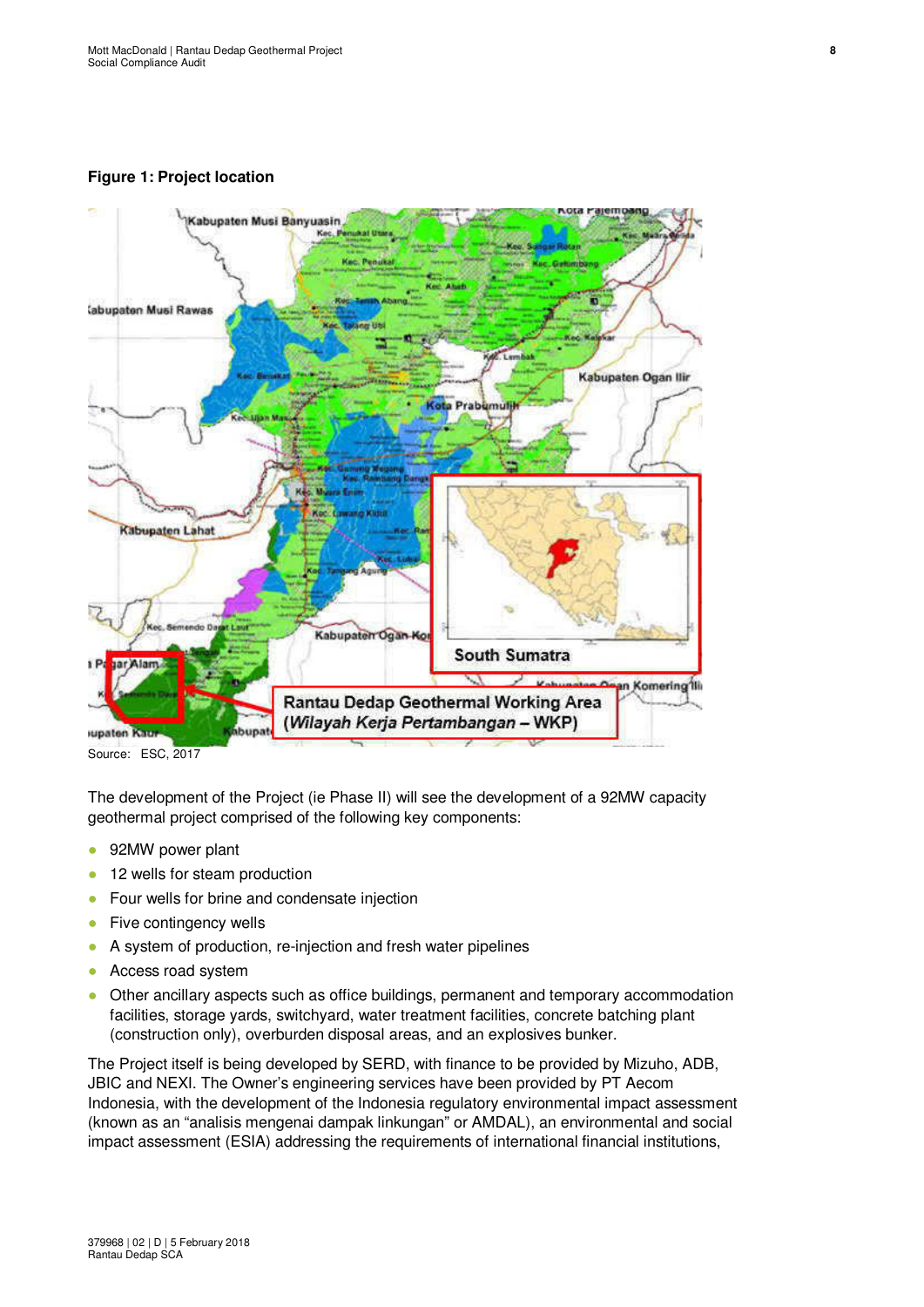and associated documents having been undertaken by PT ESC. SERD has issued an 'invitation of bid enquiry' document on 2 June 2016 (SERD Tender No. 15000105-OQ-10103) for the engineering procurement and construction (EPC) contract for the construction of Phase II. Information provided by SERD indicates that the selection process is still ongoing and is anticipated to be concluded within the first quarter of 2017.

As previously noted, PLN is responsible for building the transmission line and associated infrastructure for the Project. The interface between PLN and SERD's responsibilities is the power plant switchyard. PLN has indicatively identified the transmission line alignment as well as transmission tower locations – 39.11km long with 116 towers. The transmission line will connect the Project to the proposed Lumut Balai substation, which is approximately 15km northeast of the Project. Currently, the transmission line's sole purpose (although there might be other future connection possibilities) is to cater for the Project's connection to Lumut Balai substation. Therefore, this transmission line is considered an 'associated facility' of the Project.

#### <span id="page-17-0"></span>**2.4 Early works (Phase I)**

The Phase I works (still being undertaken) have included feasibility, engineering design, environmental and social impact assessment (ESIA), regulatory permitting, and land acquisition. This included an extensive exploration phase which incorporated civil and infrastructure works (developed by PT Leighton Contractors Indonesia – LCI) to allow access for exploration drilling. Civil works commenced in January 2013 and included access roads, well pads, water pipelines, water intakes/pumps, and supporting facilities such as offices, accommodation camps, and warehouses.

LCI commenced works for the Project on 1 January 2013 (ie after the Protection Forestry Area Permit was obtained in November 2012). Alongside the feasibility, engineering design, ESIA and land acquisition and livelihood restoration plan (LALRP) activities, early works onsite commenced in October 2015 and to date have included the rehabilitation of roads to facilitate access to the site, construct[ion of wo](#page-18-0)rkers camps, minor technical installations, and geotechnical investigations. Figure 2 provides the Project footprint as of June 2017. Based upon the information provided by SERD, the total Project footprint is 78.9 hectares (ha) as of June 2017 This is comprised of 69.4ha within the Bukit Jambul Gunung Patah protection forest area (known as "*Kawasan Hutan Lindung Bukit Jambul Gunung Patah*" and hereafter simply referred to as the "protection forest"), and 9.5ha outside.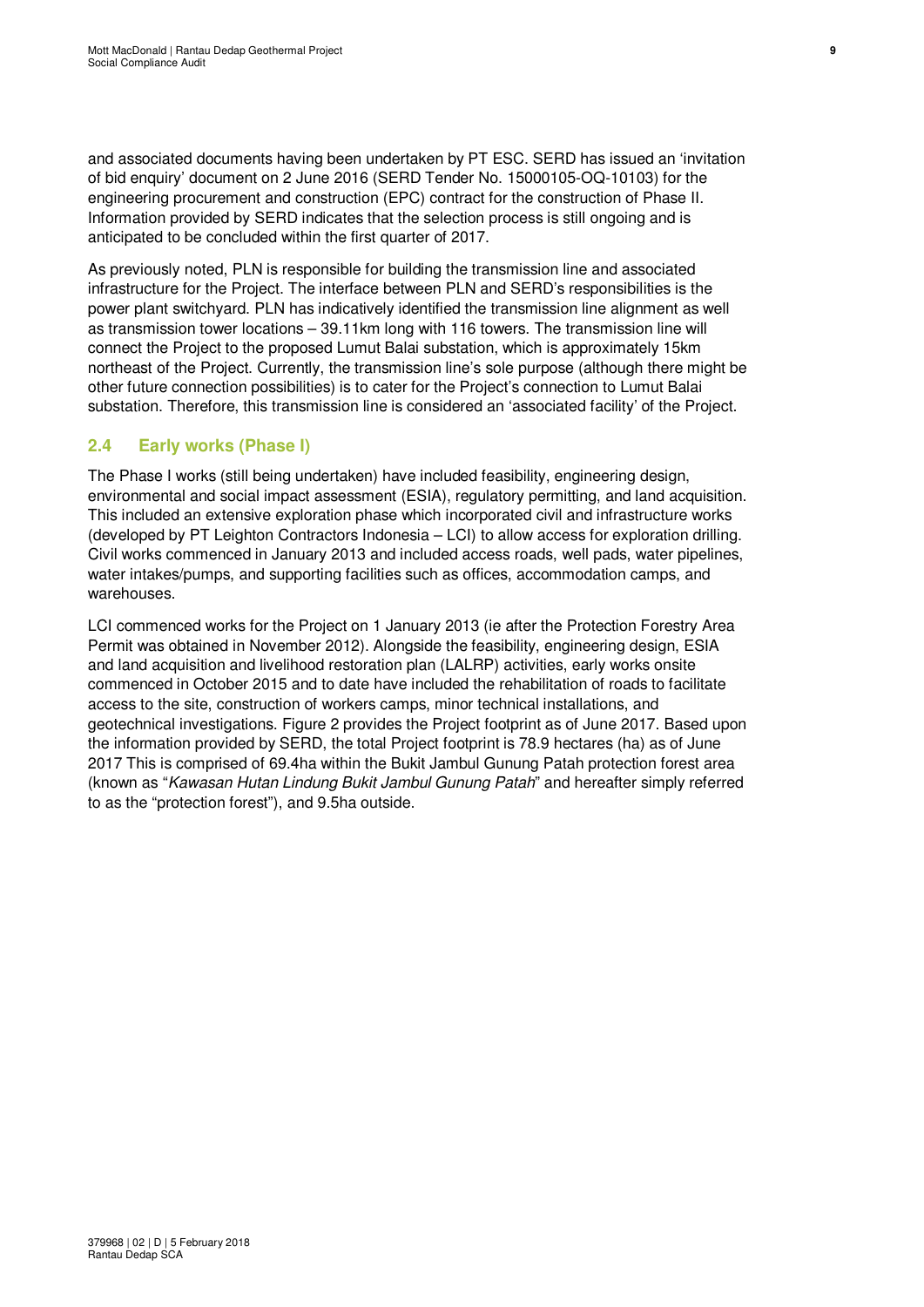<span id="page-18-0"></span>**Figure 2: Project layout of existing assets**



Note: "MSE" = Mechanically stabilised earth, which is used to refer to river crossings. Source: Mott MacDonald, with information from SERD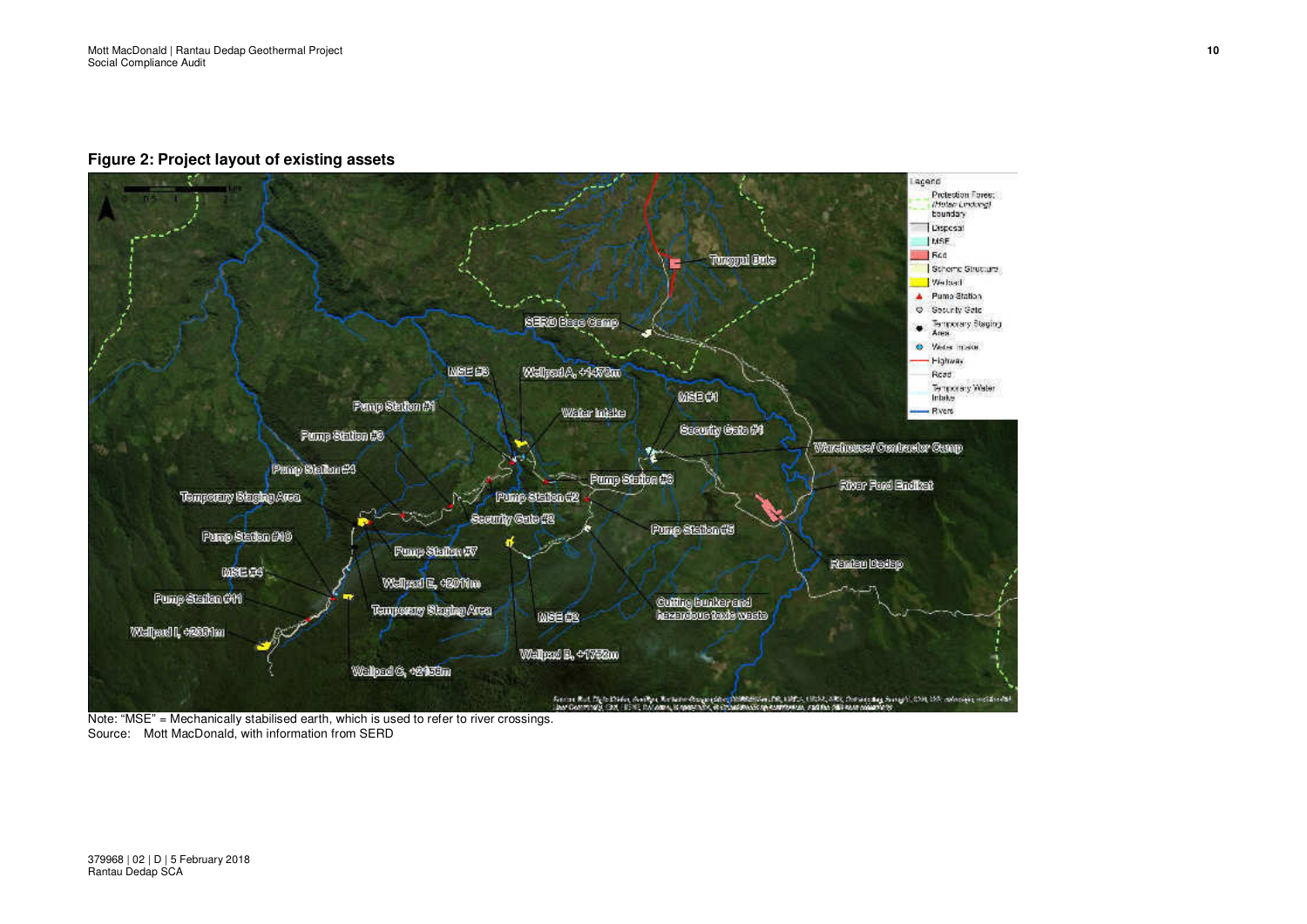### **Table 1: Project components considered existing assets**

| <b>Component</b>                                                               | <b>Description</b>                                                                                                                                                                                                                                                                                                                                                                                                                                                                                                                                                                                                                                                                                                                                                                                                                                                                                                                                                                                                                                                  |
|--------------------------------------------------------------------------------|---------------------------------------------------------------------------------------------------------------------------------------------------------------------------------------------------------------------------------------------------------------------------------------------------------------------------------------------------------------------------------------------------------------------------------------------------------------------------------------------------------------------------------------------------------------------------------------------------------------------------------------------------------------------------------------------------------------------------------------------------------------------------------------------------------------------------------------------------------------------------------------------------------------------------------------------------------------------------------------------------------------------------------------------------------------------|
| <b>Access roads</b>                                                            |                                                                                                                                                                                                                                                                                                                                                                                                                                                                                                                                                                                                                                                                                                                                                                                                                                                                                                                                                                                                                                                                     |
| Road improvement                                                               | Two sections of existing (public) roads:<br>• Lahat to Kota Agung,<br>• Kota Agung to Tunggul Bute                                                                                                                                                                                                                                                                                                                                                                                                                                                                                                                                                                                                                                                                                                                                                                                                                                                                                                                                                                  |
| New road construction                                                          | Two sections of new Project roads:<br>• Tunggul Bute to Rantau Dedap<br>Rantau Dedap to facitlies area (eg warehouse, cutting bunker)<br>$\bullet$                                                                                                                                                                                                                                                                                                                                                                                                                                                                                                                                                                                                                                                                                                                                                                                                                                                                                                                  |
| River crossings                                                                | Where the access roads cross over a major waterway (ie Cawang Tengah River and/or its<br>tributaries), a river crossing, consisting of slope stabilisation (ie gabion wall) and flow diversion (ie<br>culvert pipes), is constructed. These are named as "mechanically stabilised earth" (MSE). The four<br>existing crossings are at:<br>• MSE $#1$ – near the warehouse<br>• MSE $#2$ – near (and leading to) well pad B<br>• MSE #3 – near well pad A (ie crossing Cawah Tengah River)<br>• MSE#4 – near well pad C                                                                                                                                                                                                                                                                                                                                                                                                                                                                                                                                              |
| Well pads, wells and associated roads                                          |                                                                                                                                                                                                                                                                                                                                                                                                                                                                                                                                                                                                                                                                                                                                                                                                                                                                                                                                                                                                                                                                     |
| Well pad A                                                                     | Previously cleared, but no longer required. Revegetation is in progress.                                                                                                                                                                                                                                                                                                                                                                                                                                                                                                                                                                                                                                                                                                                                                                                                                                                                                                                                                                                            |
| Well pad B                                                                     | Reinjection well pad. Two existing wells (RD-B1 and RD-B2) drilled during exploration phase.                                                                                                                                                                                                                                                                                                                                                                                                                                                                                                                                                                                                                                                                                                                                                                                                                                                                                                                                                                        |
| Well pad C                                                                     | Production well pad. Two existing wells (RD-C1 and RD-C2) drilled during exploration phase.                                                                                                                                                                                                                                                                                                                                                                                                                                                                                                                                                                                                                                                                                                                                                                                                                                                                                                                                                                         |
| Well pad E<br>Well pad I<br>Water intakes and associated works<br>Water intake | Reinjection well pad (back-up wells).<br>The area is also expected to hold the following components for construction works of Phase II:<br>• Spoil disposal<br>• Laydown area<br>• Concrete batching plant (for power plant construction)<br>The power plant (for development phase) is also expected to be constructed at this location.<br>The above elements will be constructed during Phase II of the Project, and are not assessed in the<br>SCA. However, the currently acquired and cleared areas at well pad E are considered part of the<br>existing assets.<br>Production well pad. Two existing wells (RD-11 and RD-12) drilled during the exploration phase.<br>There are currently three existing water intakes constructed. They were used for exploratory drilling<br>during Phase I, and are expected to be utilised again for Phase II drilling. These water intakes are<br>located at:<br>• Water intake $#1$ – near the warehouse and MSE $#1$<br>• Water intake $#2$ – between well pad C and E<br>$\bullet$ Water intake #3 - near well pad C |
| Pumping stations                                                               | Due to the elevation of the well pads relative to the water intakes, several pumping stations were<br>required to be located intermittently between the intakes and well pads. There are currently eight<br>such pumping stations, all located next to the Project's access road. Each pumping station consists<br>of:<br>$\bullet$ A pump<br>• A fuel tank, to hold fuel for power generation<br>• A break tank (ie water holding tank), approximately 15 x $3 \times 3$ m dimension<br>Concrete pads were constructed for each the components above.                                                                                                                                                                                                                                                                                                                                                                                                                                                                                                              |
| Water pipelines                                                                | Water pipelines were laid between the water intakes and well pads (ie well pad B, C and I), during<br>Phase I, for exploratory drilling. These pipelines will be continued to be used for Phase II drilling, and<br>removed upon completion of drilling (ie these pipelines are considered "temporary", and not part of<br>the Project's operational design).                                                                                                                                                                                                                                                                                                                                                                                                                                                                                                                                                                                                                                                                                                       |
| <b>Other supporting facilities</b>                                             |                                                                                                                                                                                                                                                                                                                                                                                                                                                                                                                                                                                                                                                                                                                                                                                                                                                                                                                                                                                                                                                                     |
| Project facilities                                                             | The following components were constructed during the exploration phase, and expected to be<br>utilised for Phase II's construction phase as well:<br>• SERD base camp at Talang Pisang, which includes:                                                                                                                                                                                                                                                                                                                                                                                                                                                                                                                                                                                                                                                                                                                                                                                                                                                             |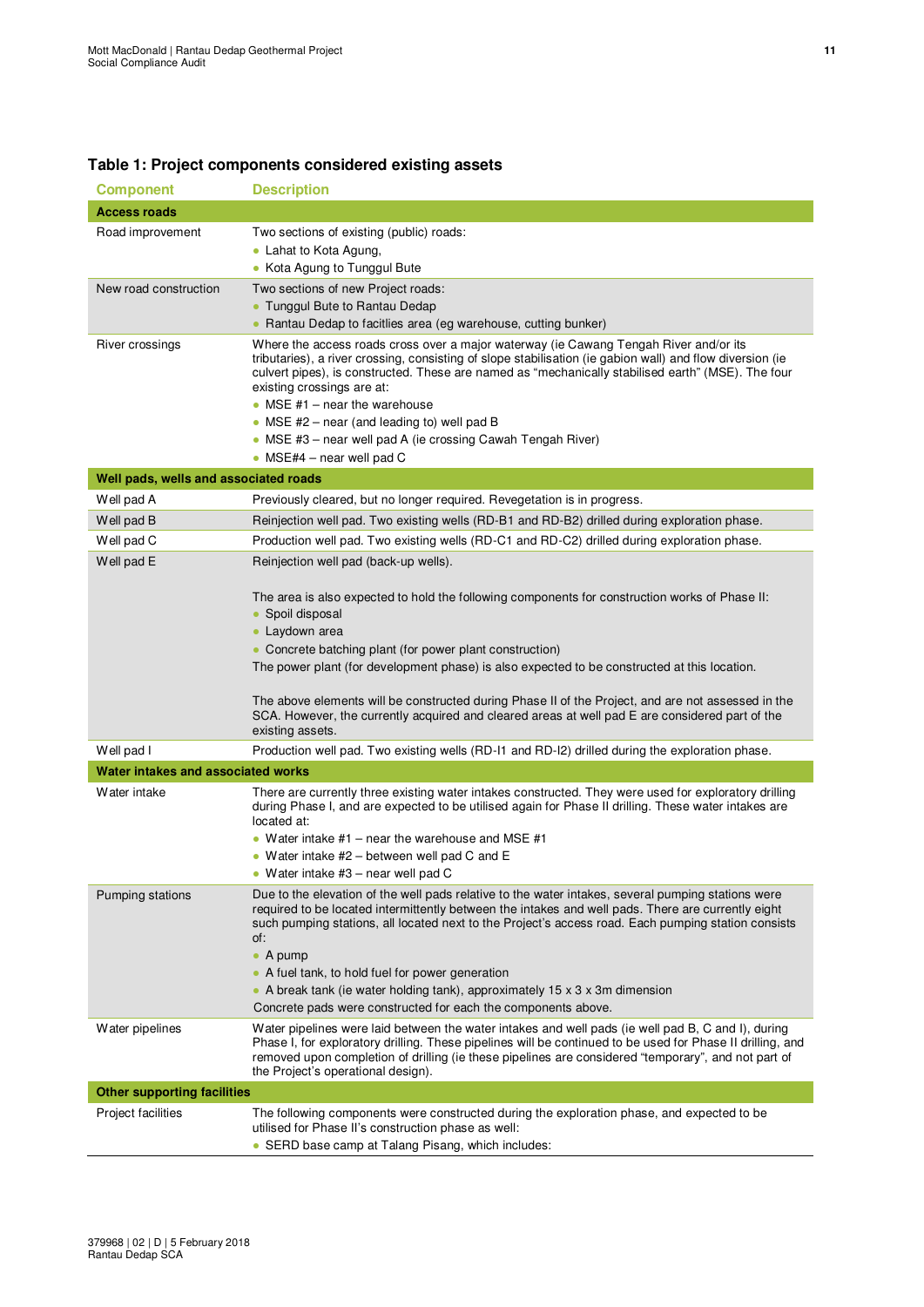| <b>Component</b>                         | <b>Description</b>                                                                                                                                                                                                                                                                                                                                                                                                                            |
|------------------------------------------|-----------------------------------------------------------------------------------------------------------------------------------------------------------------------------------------------------------------------------------------------------------------------------------------------------------------------------------------------------------------------------------------------------------------------------------------------|
|                                          | Site office                                                                                                                                                                                                                                                                                                                                                                                                                                   |
|                                          | Accommodation camp – approximate capacity of $31$ (ie only for SERD staff during Phase I) –<br>currently only seven SERD staff are based on-site                                                                                                                                                                                                                                                                                              |
|                                          | • Security posts/gates (ie one at drilling contractor base camp, one prior to reaching well pad E)<br>• Drilling contractor base camp (at entrance to main working area), approximately 2km northwest<br>of Rantau Dedap, which mainly consists of the warehouse building                                                                                                                                                                     |
| Phase I disposal pits                    | There are two existing disposal pits located north of Tunggul Bute (ie 5 and 9km respectively).<br>These were used during Phase I earthworks and drilling activities. Despite the naming convention,<br>only one disposal pit (disposal pit 1) was used for soil disposal. The other (disposal pit 2) was used<br>as an explosive bunker and temporary rock crushing area. Neither disposal pit is expected to be<br>used for Phase II works. |
| Other construction<br>related facilities | Several areas or components had already been cleared, completed or mobilised, for construction<br>purposes either for works during the exploration phase, or in preparation for development phase.<br>These are:                                                                                                                                                                                                                              |
|                                          | • Well pad E (as described above – which covers proposed laydown and spoil disposal areas)                                                                                                                                                                                                                                                                                                                                                    |
|                                          | • Temporary staging area (500m south of well pad E)                                                                                                                                                                                                                                                                                                                                                                                           |
|                                          | • Two atmospheric flash tanks, used during the exploration phase                                                                                                                                                                                                                                                                                                                                                                              |
|                                          | • Temporary hazardous waste storage area and explosive bunker (near well pad B)                                                                                                                                                                                                                                                                                                                                                               |

Source: Mott MacDonald, based on information provided by SERD

### <span id="page-20-0"></span>**2.5 Description of land acquisition**

#### **2.5.1 Overview**

Land acquisition for the Project has been defined as being undertaken in three distinct phases:

- SERD led land acquisition between 2011 and 2014 to facilitate the development of infrastructure required for the exploration phase
- SERD led land acquisition between 2014 and 2017 which included a series of additional land acquisition within the protection forest area to facilitate the Phase II project footprint
- PLN led land acquisition for the 39km transmission line (TL) which commenced in 2017 and was still ongoing at the time of the January 2018 field works by Mott MacDonald. As noted within Section [2,](#page-15-0) the TL is defined as an associated facility.

The nature of each of these phases is described below.

#### **2.5.2 2011 to 2014 SERD led land acquisition**

The June 2014 SCAR included a comprehensive analysis of the land acquisition activities undertaken by SERD up until April 2014. This document (included as Appendix I and previously disclosed on the ADB website) assessed SR2 compliance for all acquisition activities undertaken between 2011 and January 2014. This phase of land acquisition was primarily to facilitate the exploration phase, included 19.4ha of privately-held land and 89.1ha of Protection Forest Land (for a total of 108.5ha), and impacted 153 households. A list of these households is provided within Appendix A.1. None of these households were to be physically displaced, with all impacts related to economic displacement only. The 2014 SCAR provided the conclusion that with the exception of minor matters to be resolved through a CMAP (assessed within Section [4\)](#page-26-0), this land acquisition process was consistent with the provisions of SR2.

The land acquisition process for the protection forest area also included attaining an initial Forestry Permit (known as an *Izin Pinjam Pakai Kawasan Hutan* – IPPKH) in accordance with Presidential Regulations 42/2010, 61/2012 and 105/2015 in relation to the utilisation of Forestry Areas and the granting of borrow use permits. This permit (Ref: Forestry Minister Decree No. SK.648/Menhut II/2012) allowed for the utilisation of 91ha, contradictory to the 89.1ha assessed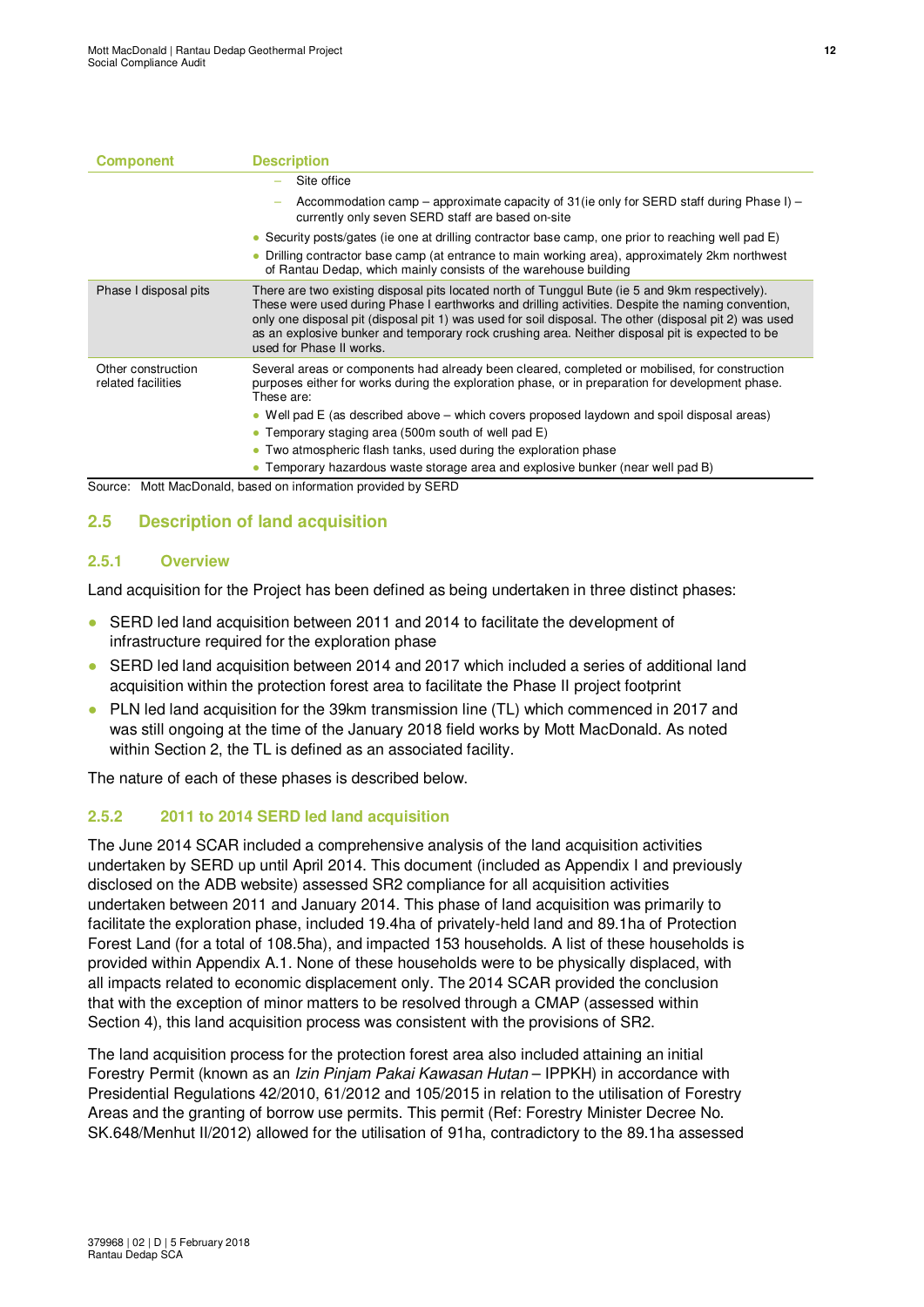within the 2014 SCAR. SERD was not able to provide sufficient clarity on the location of this additional 1.9ha during the initial January 2017 site investigations. However, as described below, this initial IPPKH has been amended on two separate occasions and therefore, with the exception of livelihood restoration activities, no further assessment of this phase of the land acquisition process has been re-undertaken.

The SCAR confirmed that SERD has undertaken all land acquisition to date as part of a negotiated settlement process. Where negotiated settlements were not able to be achieved, SERD identified alternatives within the project design. There were no legal disputes or expropriation, and SERD has noted that there have been none arising since 2014 related to this phase of the land acquisition.

#### **2.5.3 2014 to 2017 SERD led land acquisition**

During the initial phase of this audit (ie January 2017), information presented (including within the ESIA for Phase II) stated that no additional land acquisition had been undertaken since January 2014. However, data inconsistencies were uncovered which indicated that:

- A total of 124.5ha of land had been acquired as opposed to 108.5ha covered within the 2014 **SCAR**
- 9.5ha of private land had been acquired, as opposed to 19.4ha covered within the 2014 SCAR
- 115ha of protection forest land had been acquired, as opposed to 89.1ha within the 2014 **SCAR**

SERD noted that the 9.9ha discrepancy for private lands was a function of two matters:

- During re-evaluation of the protection forest boundary for a 2015 amendment to the IPPKH (refer below), it was noted that land that SERD had acquired as private land (ie compensated using market based mechanisms) actually lay within the protection forest.
- Land was acquired, however is not being utilised for the Phase II Project footprint. This includes where SERD needed to acquire additional land as part of negotiated settlement processes which it does not plan to use for either Phase I or Phase II.

These explanations were sufficient to demonstrate that SERD had not acquired any land occupied by private citizens (either private land or forestry land).

The additional area of land acquired within the Protection Forest is a function of the Forestry Permit issued by the Ministry of Environment and Forestry (known as an Izin Pinjam Pakai Kawsan Hutan – IPPKH) which confers the right to SERD to clear and utilise land within Protection Forest for the purposes of the Project. Based upon the information reviewed by Mott MacDonald during the audit process, SERD has undertaken the following steps:

- An extension of the original IPPKH was granted on 19 March 2015 (Ref: 1/1/IPPKH-PB/PMA/2015). Within this, SERD relinquished 19ha of land deemed surplus to project requirements (composed primarily of well pad A and associated access roads) and acquired an additional area of 10ha to allow for the development of well pad I and associated new access roads. The new area was visited during the January 2017 site audit and was observed to be not utilised by any local people for agricultural purposes. This was confirmed during engagement with village leaders who stated that the higher altitude areas of the WKPB are considered unsuitable for agriculture and therefore not utilised. Mott MacDonald is satisfied that there were no private citizens affected by the 2015 revisions to the IPPKH.
- An additional extension and adjustment of the IPPKH was granted on 22 September 2017 and was based upon the final proposed Phase II Project layout. A copy of the approval and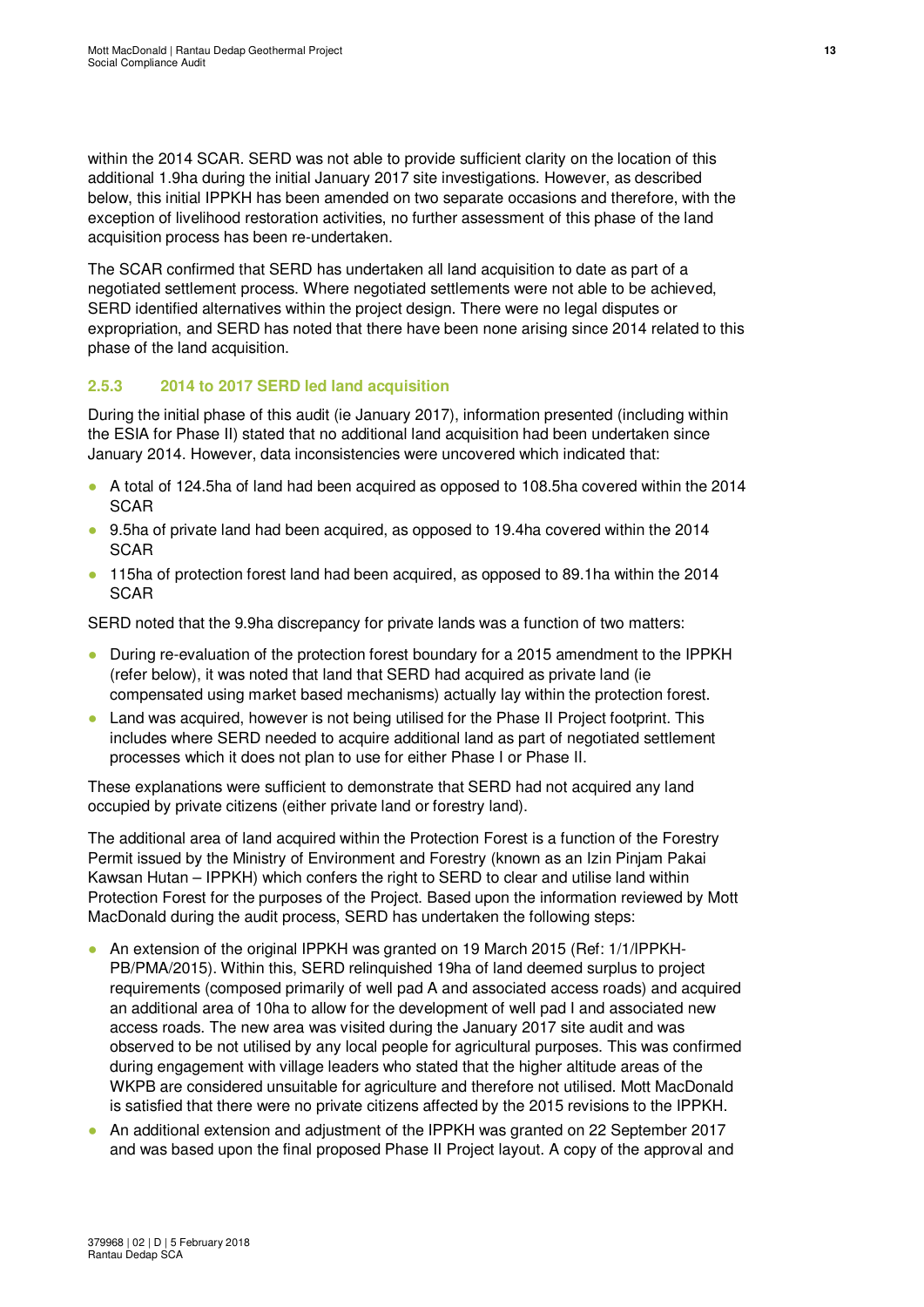associated map is provided within Appendix B.1. Through this, SERD secured final approval for the continued use of the 69.4ha which they had disturbed during Phase I (less than the total amount approved in 2015) and an additional 45.6ha of land comprising of 28.4ha for the development of Phase II components (including a proposed drilling team accommodation camp adjacent to well pad I, a permanent accommodation facility for SERD personnel directly adjacent to the project road, material storage area and well pads N, M, L and X) and a contingency area of 17.2ha. The total area approved within the IPPKH is 115ha. The new areas included within the IPPKH were visited during the January 2018 site visit and while the drilling camp area was observed as not being used for any agricultural or residential purposes, the SERD accommodation camp was observed to be used for coffee growing.

● Within the 28.4ha for the Phase II footprint extension, SERD has identified four private citizens who undertook agricultural activities (primarily coffee plantations) on the new SERD accommodation camp area. Compensation for both land and crops was provided through a negotiated settlement process, which concluded in December 2017. The area compensation was provided for is approximately 2.61ha.

As a result of the land acquisition process undertaken between 2011 and 2017, SERD now holds an IPPKH for 115ha within the protection forest and a 3.5ha HGB certificate for land outside the protection forest (copy provided within Appendix B.2.The land acquisition has affected 157 households (hereafter referred to as affected household - AH), with none of these being physically displaced. While SERD acquired 9.5ha of private land, the HGB certificate only covers 3.5ha as the land was either deemed surplus to project requirements or was land acquisition pertaining to the widening of public roads to facilitate access to the Project and for which SERD is legally not able to hold HGB over. Mott MacDonald is not aware of any legal provision which prevents SERD from acquiring land from private individuals over which it did not eventually attain HGB. The HGB certificate confers the right to SERD to construct and operate its Project only.

Mott MacDonald understands that SERD has commenced the development of a Biodiversity Offset Plan (BOP) which may require securing additional land in the Project WKPB as part of the offset mechanism. Based on information provided by SERD, no acquisition for any land has yet to be undertaken for this purpose. During the audit process, SERD had noted that all principles of SR2 and SR3 will be applied in implementation of the BOP, this includes putting in measures to avoid impacts where possible and undertaking consultation in a manner which ensure that any impacts associated with involuntary resettlement and indigenous peoples are identified and addressed in an appropriate manner.

#### **2.5.4 PLN led land acquisition**

The land acquisition for the TL is being undertaken by PLN. Detailed documentation regarding the process has not been provided by PLN to SERD. However, during meetings with officers from the Planning Division and Land Acquisition Division of PLN South Sumatra, it was confirmed that an alignment has been selected, land owners have been identified, measurement survey and inventory has been undertaken and an independent market valuation process has commenced. The land acquisition covers a 20m wide right of way (ROW) and 116 transmission towers with areas of either 225m<sup>2</sup> (ie 15m x 15m) or 400m<sup>2</sup> (ie 20m x 20m). Based on information provided to date, the 116 towers are spread across three sub-districts and 14 village administrative areas (names not known). A total of 38 of these towers are within the protection forest, of which 36 are within SERD's WKPB. The other two situated outside of the WKPB yet still remain within land defined as protection forest. The remaining 78 are located within private land.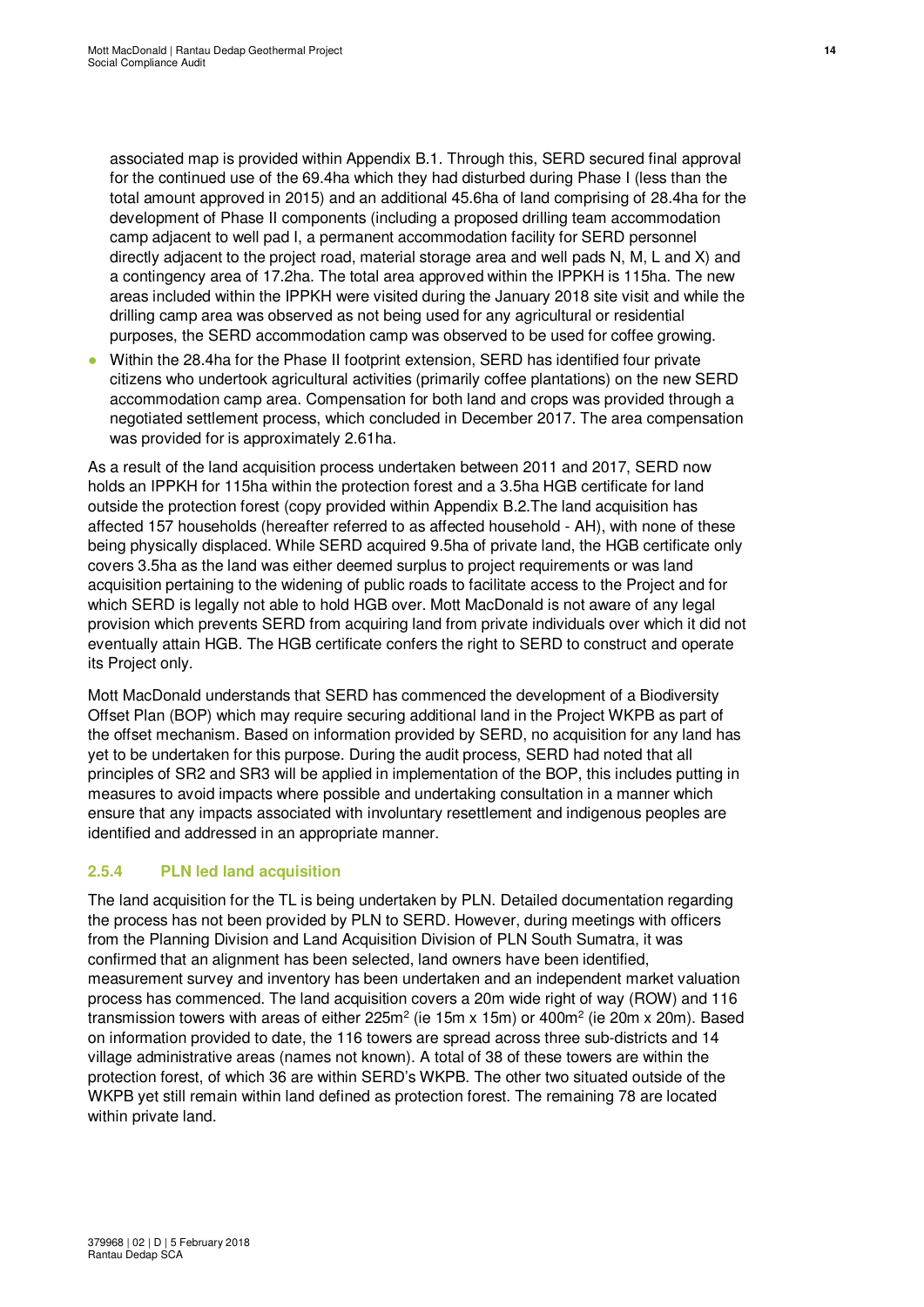The total number of AHs along the entire TL is unknown. While there a total of 116 tower pads, it is possible that some of these are situated across multiple parcels of land<sup>[3](#page-23-0)</sup>. The numbers of AHs along the entire ROW is likely to be considerably higher than this number. SERD must work with PLN to determine the total number of AHs from this associated facility to allow for a determination on the extent and magnitude of impacts from involuntary resettlement.

PLN has indicated that no physical displacement is required for the construction of the TL. Further commentaries on the regulatory mechanisms being utilised by PLN are contained within Section [5](#page-33-0) of the compliance assessment.

<span id="page-23-0"></span><sup>&</sup>lt;sup>3</sup> During consultation with the Rantau Dedap sub-village head and interviews with AHs impacted by land acquisition for the TL with the protection forest, it was informally noted that there were at least three cases where a tower pad was partly located over two or more parcels of land. Based on this, the number of AHs is likely to be higher than the total number of tower pads.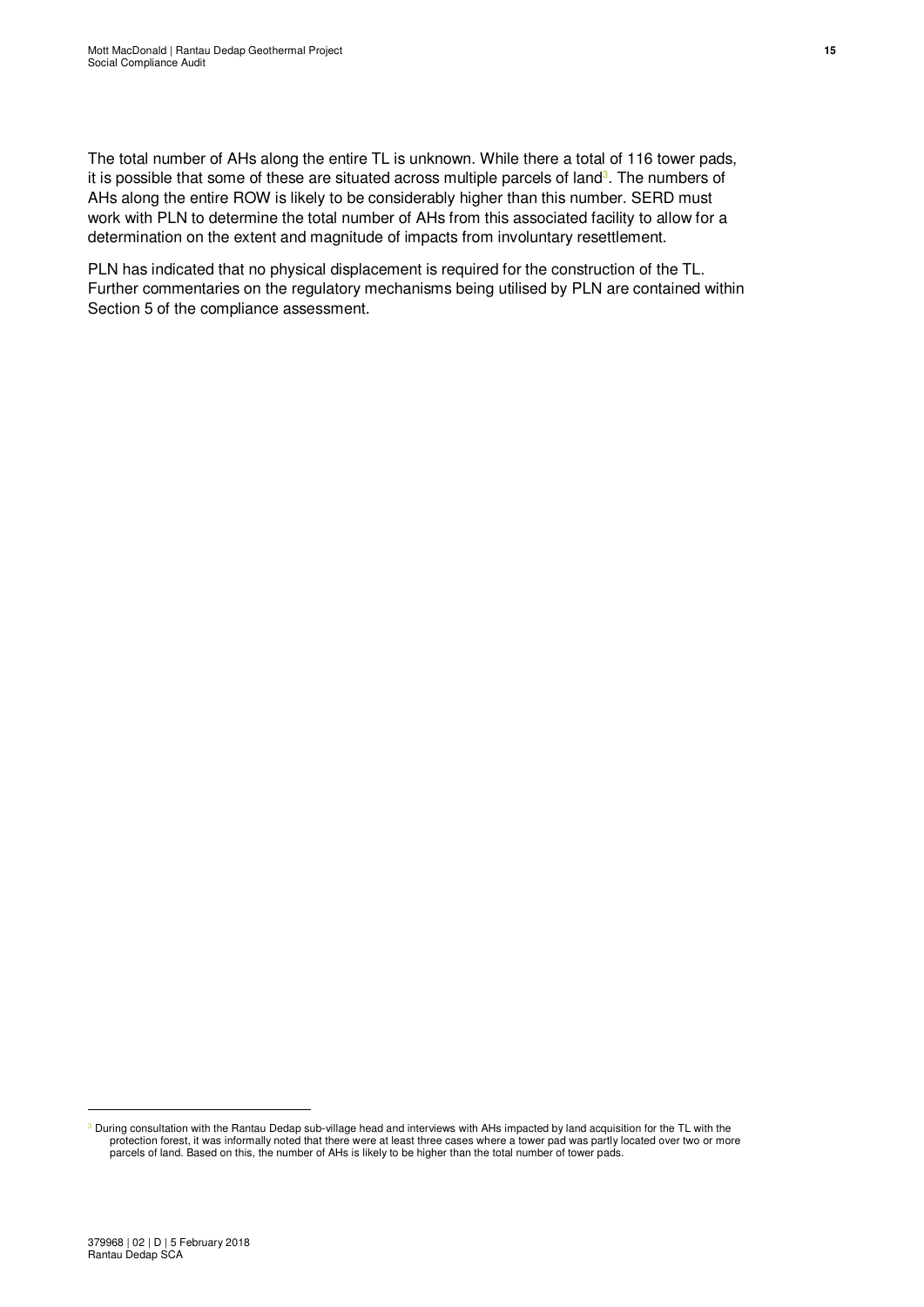## <span id="page-24-0"></span>**3 Approach**

#### <span id="page-24-1"></span>**3.1 Overview**

Using the information provided by SERD, ADB and the outcomes of the January 2017 and January 2018 site visits, the status of the Project (ie Phase I as defined by the ADB) has been reviewed against defined compliance standards (being the 2014 SCAR, SR2 and SR3) to make informed and evidence-based judgements as to the risks associated with the Project. The approach for this SCA has been to utilise the outcomes of the 2014 SCAR as a basis for establishing compliance (and associated actions to achieve compliance) and determine if any changes in the Project's footprint or activities since 2014 have occurred which influences the degree to which compliance with SR2 and SR3 may have changed. Mott MacDonald has also undertaken a review of documentation which has been provided by SERD for Phase 2 of the Project (the construction and operation of a 92MW geothermal power plant) to determine if any newly provided information (detailed within Section [3.2](#page-24-2)) fundamentally changes any of the conclusions reached within the SCAR.

The audit period for this SCA is defined as being from the time the SCAR fieldworks were undertaken (April 2014) until January 2018. As noted within Section [1.3](#page-14-0), the audit period covers land acquisition works which SERD have been progressing to cover additional requirements for Phase II. The audit approach has involved a desk-based review and two site visits to obtain information and engage with key stakeholders.

#### <span id="page-24-2"></span>**3.2 Audit activities and data sources**

#### **3.2.1 Desk-based document review**

The desktop review incorporated two phases of review. The first was undertaken through January to March 2017. The second phase was undertaken in conjunction with the January 2018 field work programme. The documents reviewed during these two site visits are listed in Appendix C.1.

#### **3.2.2 Site visit consultation**

Field work for preparing this report was undertaken over two separate trips to the site. The first was undertaken between 9 and 13 January 2017 and was part of overall environmental and social due diligence (ESDD) investigations which involved the Lenders. This was attended by an environmental specialist, social safeguards specialist and biodiversity specialist from Mott MacDonald. Mott MacDonald staff were accommodated in the town of Lahat approximately 90 minutes from the Project site office. The full schedules and list of stakeholders engaged with during this period are described within Appendix C.2.

The second site visit was undertaken between 2 and 8 January 2018 and was attended by two Mott MacDonald social safeguard specialists. The intention of this trip was to understand the extent of additional activities undertaken by SERD since January 2017 and identify and interview stakeholders potentially impacted by these activities. Mott MacDonald staff were accommodated at the Project's site office in the village of Talang Pisang. The full schedule and the list of stakeholders engaged with during this period are described within Appendix C.3 and included the following: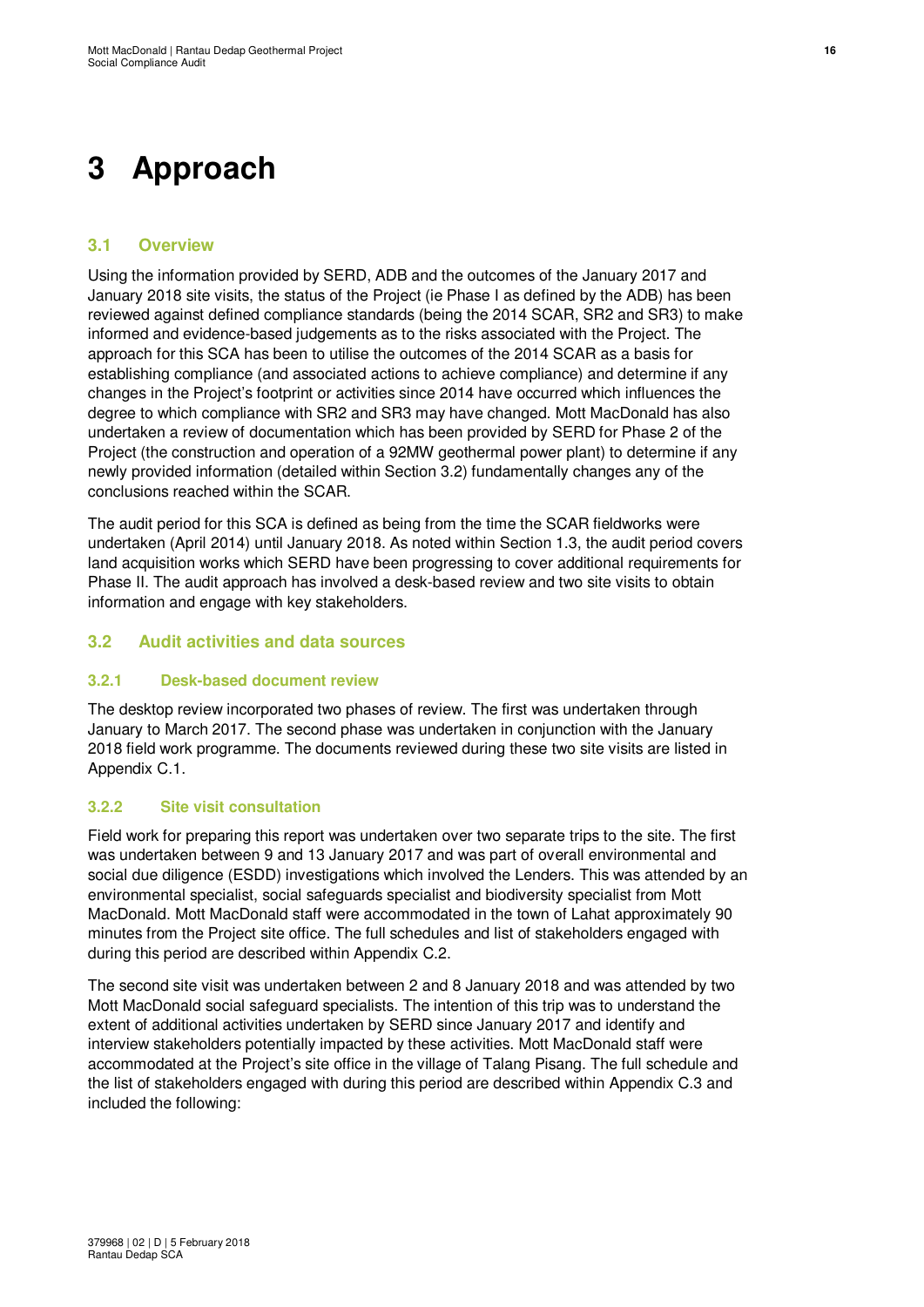- Meeting with PLN South Sumatra Planning Division and Land Acquisition Division to discuss the TL status
- Detailed interviews with the four land owners involved in the 2017 SERD led land acquisition
- Brief interviews with approximately 13 land owners from Segamit Village involved in the initial phases of the TL land acquisition
- Focus group discussions (FGDs) with livelihood restoration beneficiaries in the villages of Tunggul Bute, Segamit and Rantau Dedap
- Discussion with Semendo customary ("*adat*") leaders
- Meeting with the Semendo Darat Ulu Sub-District Head and staff

The interviews with land owners affected by land acquisition followed a set interview schedule, with the FGDs facilitated using a series of prompt questions and key topic areas. Samples of these are provided within Appendix C.4. The outcomes of all stakeholder engagement have been utilised to guide the audit report.

During both site visits, SERD personnel with responsibilities relating to social safeguards compliance matters facilitated the work of the Mott MacDonald social safeguard specialists prior to, during, and after the site visits. This included:

- Ismoyo Argo Senior Manager of Business Relations, Supreme Energy
- Erwin Partisa Floris Head of Community Relations and Affairs, Supreme Energy
- Muhammad Goerillah Tan Field Representative/Community Liaison Officer (CLO), SERD

During the January 2017site visit, a social and community consultant (Muhammad Zaki) from PT ECS was also present.

#### <span id="page-25-0"></span>**3.3 Compliance rating approach**

Mott MacDonald has provided commentary on compliance with the applicable standards, which has been assigned on the following basis:

- **Compliance:** Considering ADB's policies and requirements, the Project's practices, documents reviewed and our own observations, it is considered that the status of the Project to be compliant with applicable standards. The status of the Project in a particular aspect can be compliant where systems have been developed, are being implemented and for which minor recommendations have been made for improvements based on observations during the audit process.
- **Partial compliance:** Considering ADB's policies and requirements, the Project's practices, documents reviewed and our own observations, it is considered that the Project is working towards full compliance through mechanisms already in place, however there is at least one area that is not being performed in a manner consistent with the applicable standards.
- **Non-compliance:** Considering ADB's policies and requirements, the Project's practices, documents reviewed and our own observations, it is considered that the Project is not being performed to the required standard and has no mechanism in place to achieve compliance with the applicable standards.

The findings of the SCAR have been used to identify recommendations that form the basis of the corrective action plan (CAP), which is presented in Section 7. To achieve the highest possible level of Project performance, recommendations for improvements identified throughout this report have also been integrated into the CAP.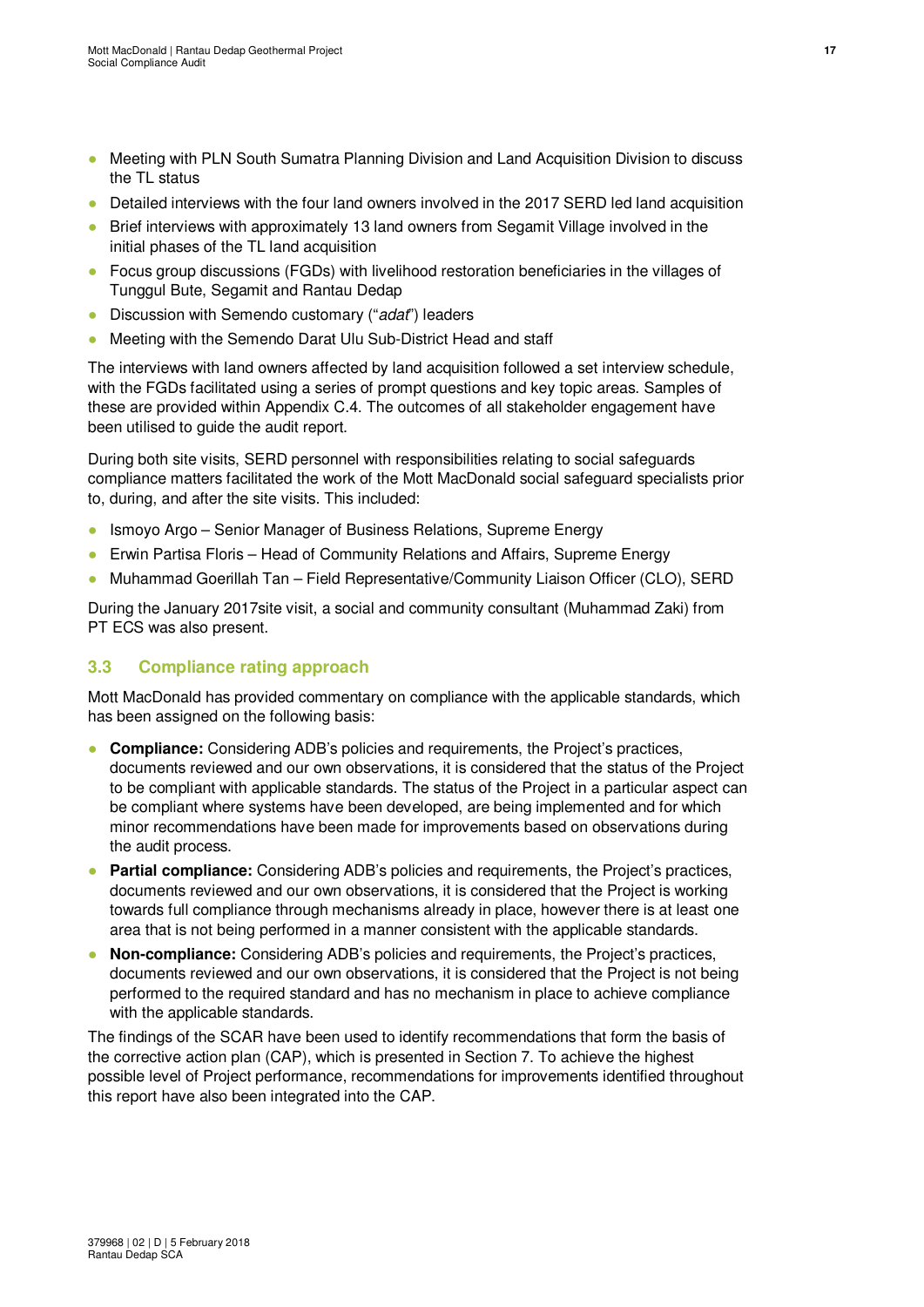## <span id="page-26-0"></span>**4 Social compliance audit findings – 2014 SCAR Outcomes**

### <span id="page-26-1"></span>**4.1 Overview**

The SCAR was prepared in 2014 and disclosed on the ADB website. It was undertaken to "*determine whether SERD's actions with respect to land acquisition and resettlement required for the exploratory phase of the Project were in compliance to the regulatory requirements and the requirements of the ADB Safeguard Requirements (SR) 2 on involuntary resettlement and SR3 on Indigenous Peoples*" (SERD, April 2014). The primary findings of the audit were:

- Land acquisition to date has been transparent with active involvement of the affected persons, and the compensation for land and assets are at replacement costs or higher
- Expropriation of landowners/cultivators unwilling to part with lands has not occurred and SERD has identified alternate sites where a negotiated settlement was not able to be achieved
- Affected landowners are informed of the project, acquisition process, compensation rates, and are aware of the grievance mechanism
- The consultations were carried out at various stages of the project planning and design with the affected communities and were conducted in a culturally appropriate manner

Gaps were also identified and were embodied within a corrective measures and action plan (CMAP) to be implemented by SERD. Mott MacDonald has assessed the implementation of this CMAP, with the outcomes presented within [Table 2](#page-27-0) below.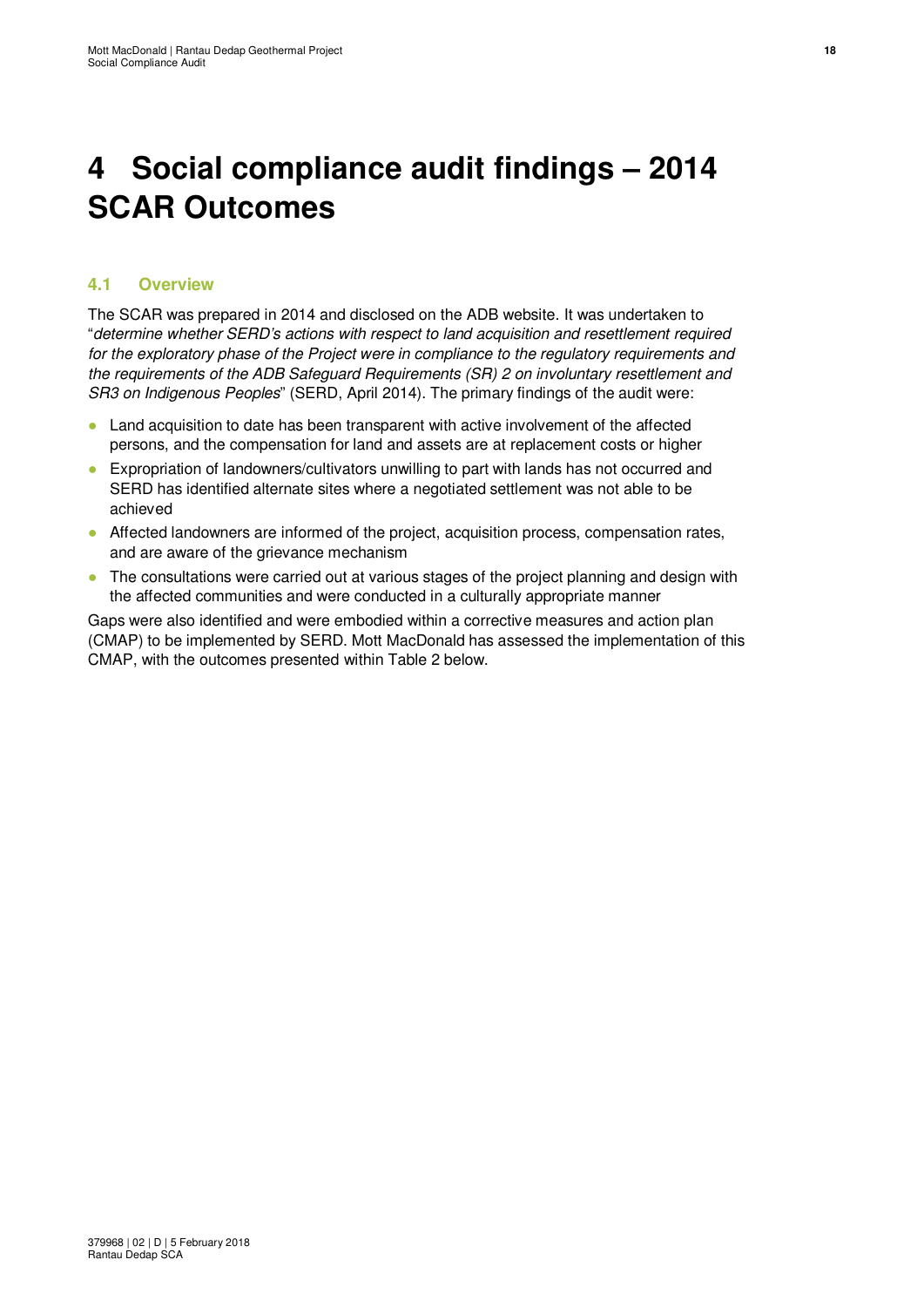| <b>Action and deliverable</b>                                                                                       | <b>Timeline</b> | <b>Audit findings</b>                                                                                                                                                                                                                                                                                                                                                                                                                                                                                                                                                                                                                                                                                                                                                                                                                                                                                                                                                                                                                                                                                                                                                                                                                                                                                                                                                                                                                                                                                                                                                                                                                                                                                                                                                                                                                                                                                                                                                                                                                                                                                                                                                                                                               | <b>Recommendations</b>                                                                                                                                                                                                                                                                                                                                                                                                                                                                                                                                                                                                                                                                                                                                                                                                                                                                                                                                                                                                                                                                                                                                              | <b>Status</b> |
|---------------------------------------------------------------------------------------------------------------------|-----------------|-------------------------------------------------------------------------------------------------------------------------------------------------------------------------------------------------------------------------------------------------------------------------------------------------------------------------------------------------------------------------------------------------------------------------------------------------------------------------------------------------------------------------------------------------------------------------------------------------------------------------------------------------------------------------------------------------------------------------------------------------------------------------------------------------------------------------------------------------------------------------------------------------------------------------------------------------------------------------------------------------------------------------------------------------------------------------------------------------------------------------------------------------------------------------------------------------------------------------------------------------------------------------------------------------------------------------------------------------------------------------------------------------------------------------------------------------------------------------------------------------------------------------------------------------------------------------------------------------------------------------------------------------------------------------------------------------------------------------------------------------------------------------------------------------------------------------------------------------------------------------------------------------------------------------------------------------------------------------------------------------------------------------------------------------------------------------------------------------------------------------------------------------------------------------------------------------------------------------------------|---------------------------------------------------------------------------------------------------------------------------------------------------------------------------------------------------------------------------------------------------------------------------------------------------------------------------------------------------------------------------------------------------------------------------------------------------------------------------------------------------------------------------------------------------------------------------------------------------------------------------------------------------------------------------------------------------------------------------------------------------------------------------------------------------------------------------------------------------------------------------------------------------------------------------------------------------------------------------------------------------------------------------------------------------------------------------------------------------------------------------------------------------------------------|---------------|
| <b>Action:</b> Establishing a socio-<br>economic profile of the affected<br>persons<br>Deliverable: Baseline report | Q4 2014         | In developing the integrated social development<br>plan (ISDP), a socio-economic profile of the<br>communities within the Project Area was<br>established using secondary data, and primary data<br>gathered during a survey of 122 households. The<br>outcomes of the socio-economic profile are<br>embedded within the ISDP. SERD selected<br>separate secondary and primary baseline data for<br>the preparation of the Phase II ESIA. As a good<br>practice measure, all separate studies should be<br>integrated into a single document to present a<br>complete socio-economic profile of the area. The<br>survey which was conducted in October 2015<br>covered 122 households, including 78 households<br>which are defined as being affected by the land<br>acquisition phase. There were 153 households<br>originally impacted by the land acquisition phase.<br>This is a low coverage level (approximately 50%),<br>and conversations with SERD indicated that this<br>was largely due many of the households who<br>owned land not residing within the area, or were<br>absent during the period of the survey.<br>A more complete socio-economic profile is required,<br>with SERD to ensure that the coverage is as close<br>to 100% as possible. This must be undertaken<br>through an intensification in stakeholder<br>engagement and ISDP monitoring activities<br>(coinciding with intensification of activities for Phase<br>If of the Project. During this process, SERD must<br>also update and refine its list of vulnerable affected<br>people. The outcomes of the SCAR 2014 indicate<br>that there were 101 affected households (AH's) with<br>incomes less than the Sumatra provincial rates for<br>full term employment, 5 AH's are considered<br>vulnerable as they are headed by women without<br>any other earning members, and a further three<br>were considered vulnerable as they were headed<br>by elderly or contained disabled family members.<br>This data was collected in 2014 and may be<br>updated. The ISDP report includes a list of 17 target<br>households for inclusion within a vulnerable<br>people's safety net programme; however, it is not<br>clear if these represent AH's. | SERD has established a socio-economic profile of<br>the Project Area, which includes 78 of the 153 AHs<br>and has therefore met the requirements of this<br>action. It has also continued to collect socio-<br>economic baseline data for AHs affected by land<br>acquisition since April 2014.<br>The following <b>improvements</b> are recommended:<br>• Update the socio-economic profile so that the<br>coverage of AHs is as close to 100% as possible.<br>This must be undertaken as part of intensification<br>of stakeholder engagement and ISDP monitoring<br>activities<br>• Develop a consolidated and stand-alone socio-<br>economic baseline report which integrates the<br>primary data presented within the ISDP, updated<br>socio-economic profile based upon the required<br>additional data (see above) and the profile of<br>households to be impacted by the transmission<br>line land acquisition.<br>• Continually update the list of vulnerable people<br>and households based upon monitoring data and<br>outcomes of IDSP implementation. This<br>information is to be used to focus the delivery of<br>the ISDP to vulnerable households. | Compliance    |

#### <span id="page-27-0"></span>**Table 2: Compliance review - 2014 corrective measures and action plan**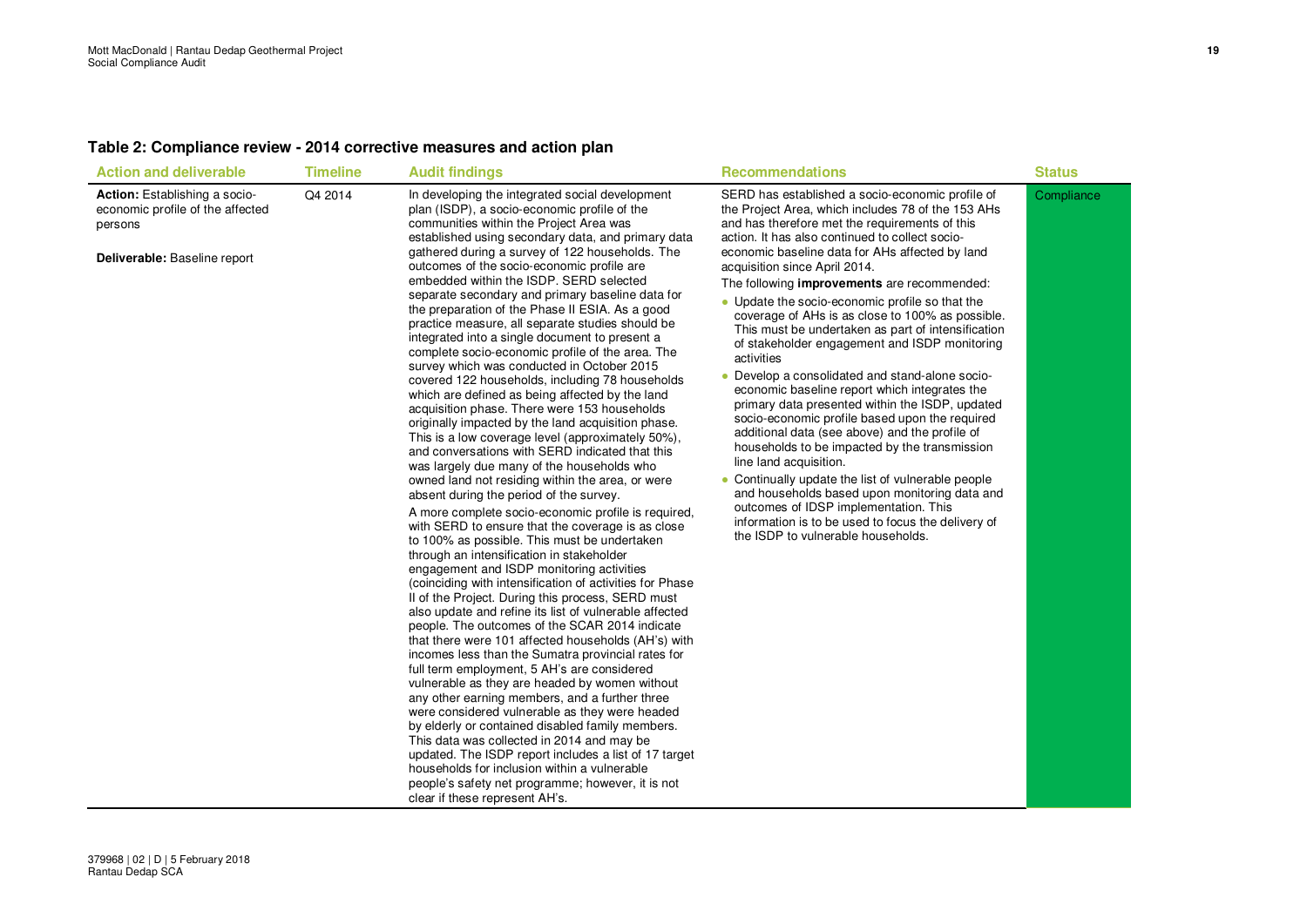| <b>Action and deliverable</b>                                                                                                                   | <b>Timeline</b> | <b>Audit findings</b>                                                                                                                                                                                                                                                                                                                                                                                                                                                                                                                                                                                                                                                                                                                                                                                                                                                                                                                                                                                                                                                                                                                                                                                                                                                                                                                                                                                                                                                                                                                                                                                                                                                                                                | <b>Recommendations</b>                                                                                                                                                                                                                                                                                                                                                                                                                                                                                                                                                                                                                             | <b>Status</b>          |
|-------------------------------------------------------------------------------------------------------------------------------------------------|-----------------|----------------------------------------------------------------------------------------------------------------------------------------------------------------------------------------------------------------------------------------------------------------------------------------------------------------------------------------------------------------------------------------------------------------------------------------------------------------------------------------------------------------------------------------------------------------------------------------------------------------------------------------------------------------------------------------------------------------------------------------------------------------------------------------------------------------------------------------------------------------------------------------------------------------------------------------------------------------------------------------------------------------------------------------------------------------------------------------------------------------------------------------------------------------------------------------------------------------------------------------------------------------------------------------------------------------------------------------------------------------------------------------------------------------------------------------------------------------------------------------------------------------------------------------------------------------------------------------------------------------------------------------------------------------------------------------------------------------------|----------------------------------------------------------------------------------------------------------------------------------------------------------------------------------------------------------------------------------------------------------------------------------------------------------------------------------------------------------------------------------------------------------------------------------------------------------------------------------------------------------------------------------------------------------------------------------------------------------------------------------------------------|------------------------|
|                                                                                                                                                 |                 | Data gathered and presented within the SCAR 2014<br>presents the details of all land holdings of the<br>surveyed holdings and is coupled with their initial<br>vulnerability status. This is considered an<br>appropriate level of information to assess the true<br>magnitude of impacts. It is noted that the list of<br>vulnerable people must be utilised to provide<br>targeted livelihood restoration measures to<br>vulnerable households and those considered to be<br>most severely impacted.                                                                                                                                                                                                                                                                                                                                                                                                                                                                                                                                                                                                                                                                                                                                                                                                                                                                                                                                                                                                                                                                                                                                                                                                               |                                                                                                                                                                                                                                                                                                                                                                                                                                                                                                                                                                                                                                                    |                        |
| <b>Action: Documentation and</b><br>record maintenance of<br>consultations<br><b>Deliverable:</b> Standardised<br>formats and training of staff | Q4 2014         | The stakeholder engagement log has been<br>provided for review. The SE log is provided in an<br>Excel format as recommended from the social audit<br>in January 2017. The log itself captures information<br>such as date, location, theme, number of<br>participants, information disseminated and key<br>issues raised. However, some key items in the SE<br>log are missing including: (i) stakeholder contact; (ii)<br>suggestions; (iii) responsibility for follow-up actions;<br>(iv) deadlines for follow-up action; and (iv)<br>confirmation of close-out.<br>It appears the stakeholder engagement activities<br>are logged regularly and during the field work for the<br>audit Mott MacDonald noted that SERD are actively<br>noting engagement key points from meetings using<br>standardised templates. However, some of the<br>stakeholder engagement activities mentioned in a<br>list of 2017 stakeholder engagement activities of the<br>SEP appear not to have been logged. Applying the<br>developed documentation and logging procedure<br>that SERD has developed must be a focus for future<br>improvements. Mott MacDonald notes that SERD is<br>in the process of recruiting additional community<br>liaison officers (CLO's) to provide an appropriate<br>level of support for the existing on-site CLO, with<br>these roles including an increased focus on<br>appropriate record keeping.<br>Training records provided by SERD show that its<br>personnel attended a "Communication and<br>Community Relations Procedure" training course in<br>Supreme Energy's head office in Jakarta. This was<br>conducted in March 2017 and was attended by<br>SERD community liaison officer (CLO). | SERD has in place a Stakeholder Engagement Log<br>and is actively taking notes of all stakeholder<br>engagement activities. Minor actions are required to<br>secure full compliance with this action item<br>• SERD to add other key items in the stakeholder<br>engagement log including: (i) stakeholder contact;<br>(ii) suggestions; (iii) responsibility for follow-up<br>actions; (iv) deadlines for follow-up action; and<br>(iv) confirmation of close-out<br>• SERD to require the CLO (and any other staff<br>undertaking stakeholder engagement activities) to<br>log all stakeholder meetings within the<br>Stakeholder Engagement Log | Partial-<br>compliance |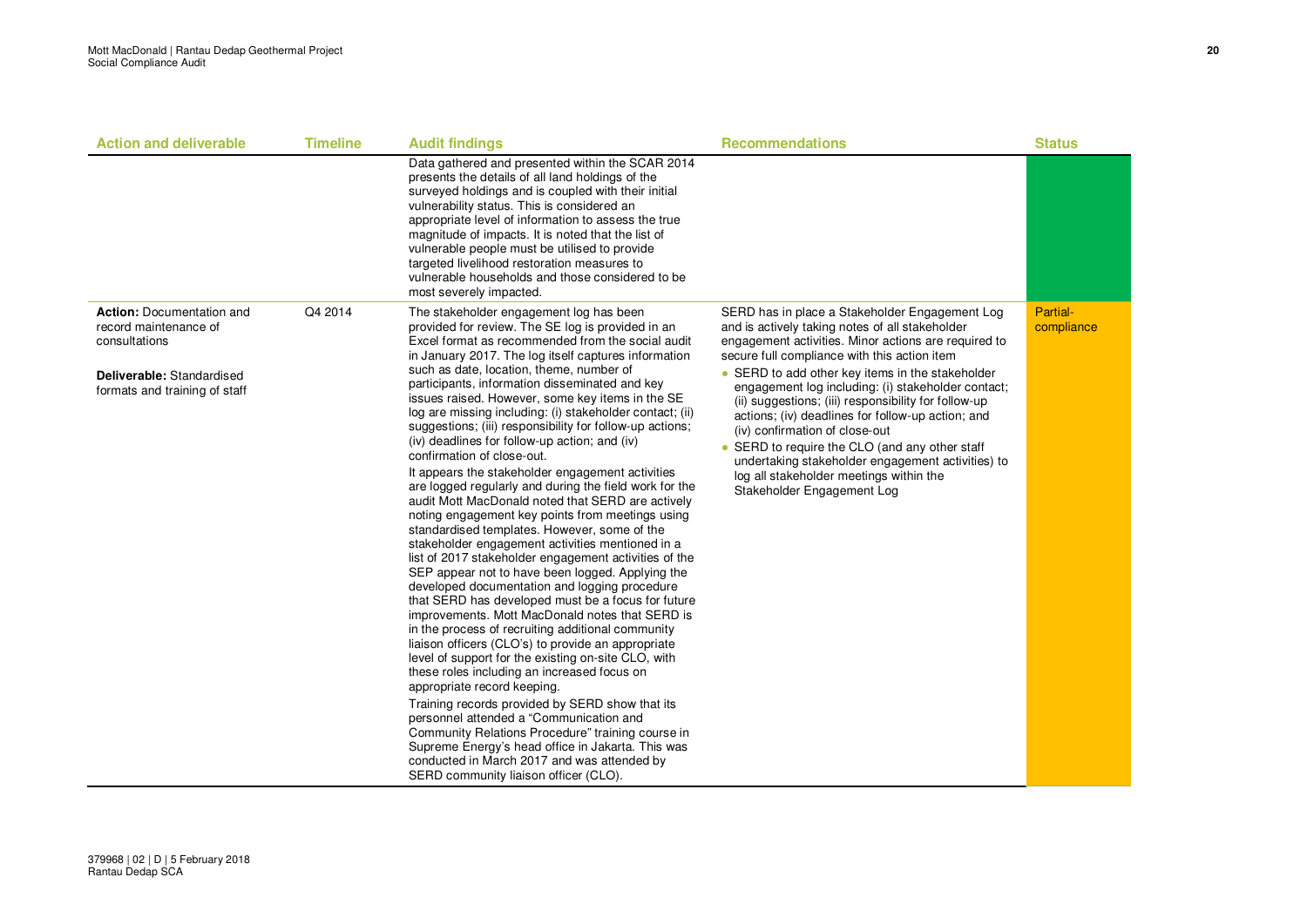| <b>Action and deliverable</b>                                                                                                                                                      | <b>Timeline</b> | <b>Audit findings</b>                                                                                                                                                                                                                                                                                                                                                                                                                                                                                                                                                                                                                                                                                                                                                                                                                                                                                                                                                                                                                                                                                                                                                                                                                                                                                                                                                                                                                                                                                         | <b>Recommendations</b>                                                                                                                                                                                                                                                                                                                                                                                                                                                                                                                                                                                                                                                                                                 | <b>Status</b> |
|------------------------------------------------------------------------------------------------------------------------------------------------------------------------------------|-----------------|---------------------------------------------------------------------------------------------------------------------------------------------------------------------------------------------------------------------------------------------------------------------------------------------------------------------------------------------------------------------------------------------------------------------------------------------------------------------------------------------------------------------------------------------------------------------------------------------------------------------------------------------------------------------------------------------------------------------------------------------------------------------------------------------------------------------------------------------------------------------------------------------------------------------------------------------------------------------------------------------------------------------------------------------------------------------------------------------------------------------------------------------------------------------------------------------------------------------------------------------------------------------------------------------------------------------------------------------------------------------------------------------------------------------------------------------------------------------------------------------------------------|------------------------------------------------------------------------------------------------------------------------------------------------------------------------------------------------------------------------------------------------------------------------------------------------------------------------------------------------------------------------------------------------------------------------------------------------------------------------------------------------------------------------------------------------------------------------------------------------------------------------------------------------------------------------------------------------------------------------|---------------|
| Action: Strengthening of record<br>keeping of grievance redress<br>Deliverable: Standardised<br>formats and training of staff                                                      | Q4 2014         | The Project has been operating a grievance<br>mechanism (GM) since exploration activities<br>commenced in 2011. The disclosure of SEP and<br>grievance redress mechanism were publicly<br>conducted in different affected communities in 2017.<br>However, these activities were not logged in the<br>Stakeholder Engagement Log. It is recommended<br>that SERD must log all informal and formal<br>engagement and disclosure activities in the SE Log.<br>In addition, during stakeholder engagement<br>activities, grievance contact detail cards were<br>distributed to participants which is considered an<br>effective means of increasing awareness of both<br>means to contact the Project and how to lodge a<br>grievance. A high level of awareness of the GM<br>contact within the SERD was noted during all<br>stakeholder engagement during the site visits.<br>A grievance log has been developed and is<br>considered an appropriate format to receive and<br>track grievances. The review of the Grievance Log<br>and completed grievance forms shows to be<br>effective in receiving and addressing grievance.<br>However, it is recommended that the grievance log<br>be revised to include more details of the grievant,<br>including contact and address.<br>As noted above, training records provided by<br>SERD show that its personnel attended a<br>"Communication and Community Relations<br>Procedure" training course in Supreme Energy's<br>head office in Jakarta in March 2017. | SERD has in place a grievance log and is using an<br>improved documentation system to capture<br>grievances in the field and log them<br>The following improvements are recommended to<br>further strengthen the processes already in place:<br>Provide grievant details in the grievance log,<br>including name, contact, and address.<br>Log all disclosure activities, including grievance<br>$\bullet$<br>mechanism in the SE log.                                                                                                                                                                                                                                                                                 | Compliant     |
| <b>Action: Prioritisation of</b><br>employment opportunities to<br>affected persons, especially<br>vulnerable households<br>Deliverables: Revised guidance<br>to presidium members | Q2 2014         | At the time of the site visit, there were a total of 87<br>workers on site. It is reported that 35 workers were<br>local people. A list of local workers employed was<br>provided. However, there is no precise breakdown<br>on whether workers on site are classed as either<br>"local" or "affected" persons (ie people affected by<br>land acquisition for the Project).<br>Workforce figures during the peak of Phase I in<br>2015 (including EPC contractors) was<br>approximately 400 people. SERD has noted that<br>large numbers of local people were employed in<br>various low-skilled roles (eg construction labourer,<br>camp maintenance and drivers). Interviews<br>conducted during the first site audit in 2017 showed<br>that many of the affected people (or their family                                                                                                                                                                                                                                                                                                                                                                                                                                                                                                                                                                                                                                                                                                                   | SERD has provided employment opportunities for<br>local people, including those who are considered as<br>affected by the land acquisition process. Therefore,<br>in this regard, SERD has achieved compliance with<br>this action. However, Mott MacDonald notes that a<br>mechanism should be put in place to ensure that<br>SERD is able to more effectively monitor and report<br>against this requirement. It is recommended that the<br>following be undertaken prior to the construction<br>phase commencing:<br>• Develop a mechanism track the participation of<br>affected persons (particularly members of<br>vulnerable households) as employees of SERD,<br>contractors (to both SERD and EPC contractors) | Compliance    |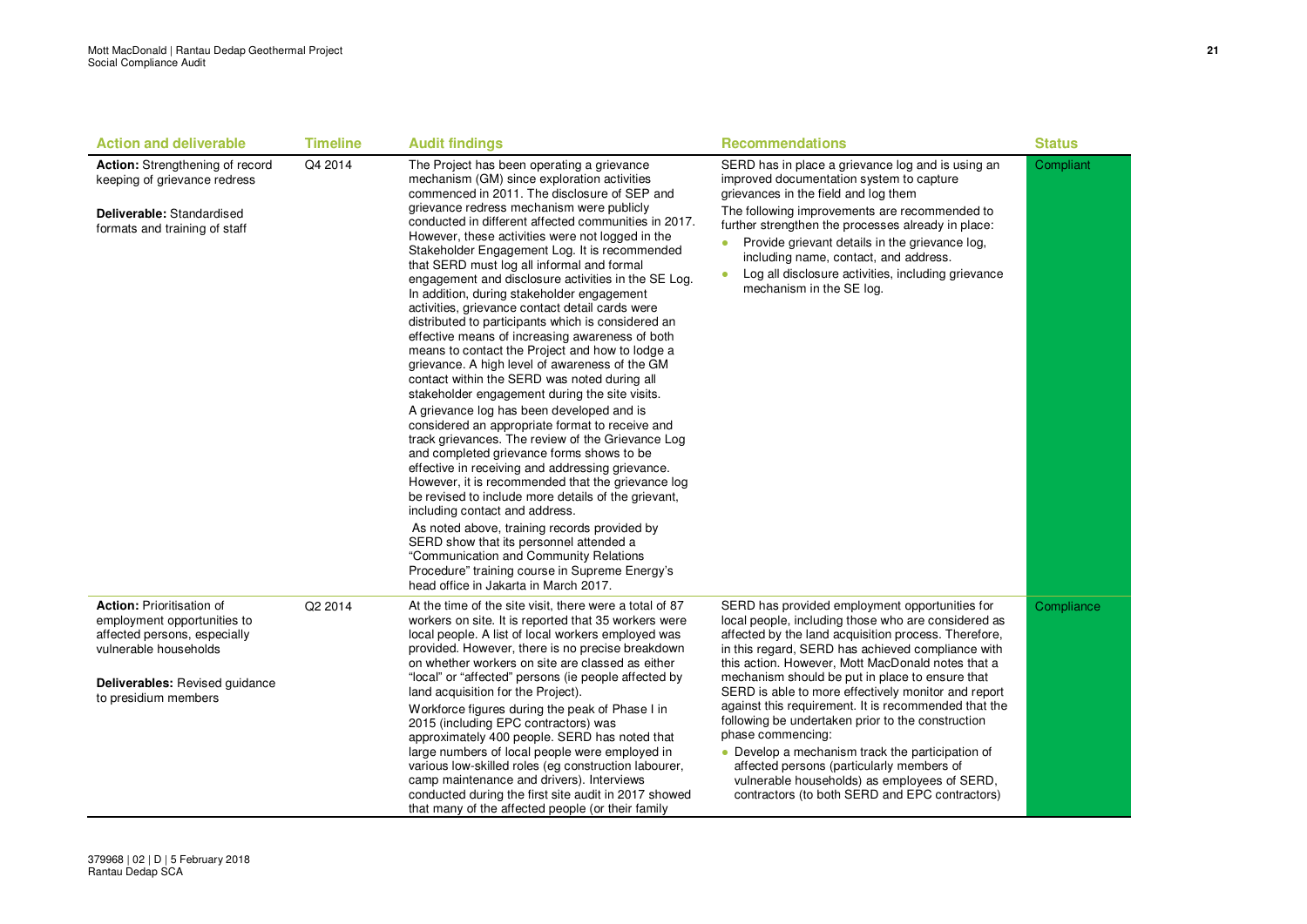| <b>Action and deliverable</b>                                                                                                                                    | <b>Timeline</b> | <b>Audit findings</b>                                                                                                                                                                                                                                                                                                                                                                                                                                                                                                                                                                                                                                                                                                                                                                                                                                                                                                                                                                                                                                                                                                                                                                                                                                                                                                                                                                                                                                                                                                                                                                                                       | <b>Recommendations</b>                                                                                                                                                                                                                         | <b>Status</b> |
|------------------------------------------------------------------------------------------------------------------------------------------------------------------|-----------------|-----------------------------------------------------------------------------------------------------------------------------------------------------------------------------------------------------------------------------------------------------------------------------------------------------------------------------------------------------------------------------------------------------------------------------------------------------------------------------------------------------------------------------------------------------------------------------------------------------------------------------------------------------------------------------------------------------------------------------------------------------------------------------------------------------------------------------------------------------------------------------------------------------------------------------------------------------------------------------------------------------------------------------------------------------------------------------------------------------------------------------------------------------------------------------------------------------------------------------------------------------------------------------------------------------------------------------------------------------------------------------------------------------------------------------------------------------------------------------------------------------------------------------------------------------------------------------------------------------------------------------|------------------------------------------------------------------------------------------------------------------------------------------------------------------------------------------------------------------------------------------------|---------------|
|                                                                                                                                                                  |                 | members) had worked on short term roles during<br>Phase I, with one of those interviewed being<br>employed on a full-time basis as a driver. In the<br>second social audit in 2018, one interviewed<br>participant mentioned that he worked as a Project<br>security guard for 5 months.<br>SERD has demonstrated its stated commitment to<br>prioritising the employment opportunities to affected<br>persons, however there is no mechanism to track<br>and report upon this commitment. The bi-annual<br>Environmental and Social Monitoring Reports have<br>not provided any workforce figures during Phase I,<br>nor were any such figures made available during<br>the audit period. While the ISDP does not place a<br>heavy reliance on Project related job opportunities<br>as livelihood restoration measures, the Employment<br>Provision element outlined within Section 5.2 will<br>require focused tracking of affected people either<br>working directly with the Project or who provide<br>services.<br>The Forum Desa (which was the name adopted for<br>the Presidium, a multi-stakeholder group approach<br>to engagement utilised by Supreme Energy across<br>all its assets to facilitate its stakeholder engagement<br>programmes) has not been in place since 2015.<br>SERD have advised that the level of project activity<br>since the conclusion of exploration activities has not<br>required the Forum Desa members to meet. SERD<br>has advised that revised guidance was provided to<br>Presidium detailing how employment opportunities<br>for affected people can be maximised during Phase | and service providers. This must also be<br>integrated within the ISDP<br>• Incorporate workforce reporting (including<br>breakdown by status as affected and vulnerable)<br>into the bi-annual environmental and social<br>monitoring reports |               |
| <b>Action:</b> Comply with the<br>disclosure requirements of ADB<br><b>SPS</b><br><b>Deliverable:</b> Disclosure of<br>safeguard documents in the ADB<br>website | Q2 2014         | The following documents have been prepared and<br>disclosed on the ADB Website in accordance with<br>the requirements of this Action:<br>• Initial Environmental Evaluation (Dated May<br>2014)<br>• Social Compliance Audit Report (Dated April<br>2014)<br>• Initial Poverty and Social Analysis (Dated June<br>2014)<br>• Environmental and Social Monitoring Reports for<br>1st Semester 2015, 1st Semester 2016 and 2nd<br>Semester 2016. The 2 <sup>nd</sup> Semester 2015                                                                                                                                                                                                                                                                                                                                                                                                                                                                                                                                                                                                                                                                                                                                                                                                                                                                                                                                                                                                                                                                                                                                            | N/A                                                                                                                                                                                                                                            | Compliance    |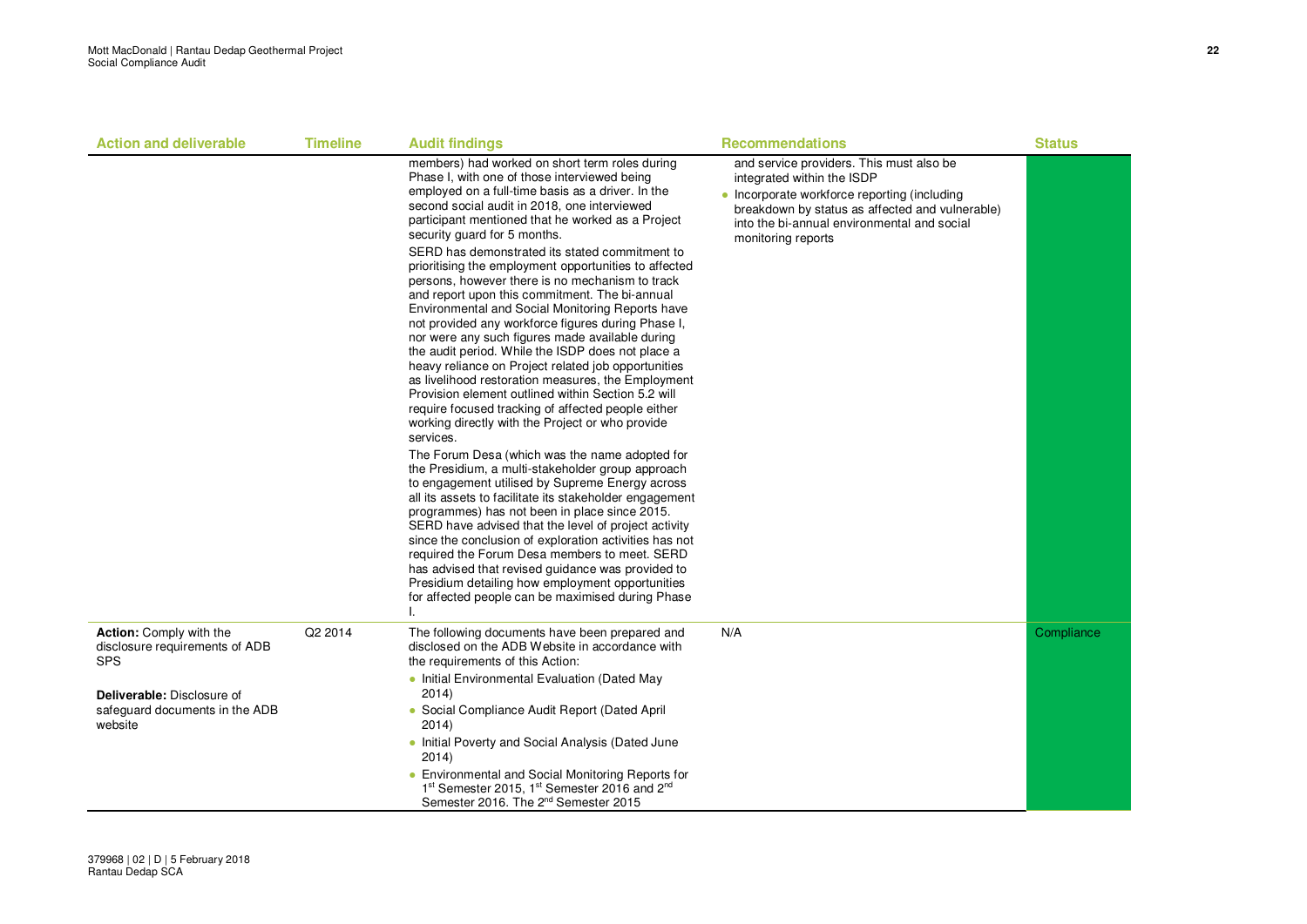| <b>Action and deliverable</b>                                                                                                                                                                                                                                                                                                                                                                                        | <b>Timeline</b> | <b>Audit findings</b>                                                                                                                                                                                                                                                                                                                                                                                                                                                                                                                                                                                                                                                                                                                                                                                                                                                                                                                                                                                                                                                                                                                                                                                                            | <b>Recommendations</b>                                                                                                                                                                                                                                                                                                                                                                                                                                                                                                                                                                                                                                                                                                                                                                                                                                                                                                                                                                           | <b>Status</b>           |
|----------------------------------------------------------------------------------------------------------------------------------------------------------------------------------------------------------------------------------------------------------------------------------------------------------------------------------------------------------------------------------------------------------------------|-----------------|----------------------------------------------------------------------------------------------------------------------------------------------------------------------------------------------------------------------------------------------------------------------------------------------------------------------------------------------------------------------------------------------------------------------------------------------------------------------------------------------------------------------------------------------------------------------------------------------------------------------------------------------------------------------------------------------------------------------------------------------------------------------------------------------------------------------------------------------------------------------------------------------------------------------------------------------------------------------------------------------------------------------------------------------------------------------------------------------------------------------------------------------------------------------------------------------------------------------------------|--------------------------------------------------------------------------------------------------------------------------------------------------------------------------------------------------------------------------------------------------------------------------------------------------------------------------------------------------------------------------------------------------------------------------------------------------------------------------------------------------------------------------------------------------------------------------------------------------------------------------------------------------------------------------------------------------------------------------------------------------------------------------------------------------------------------------------------------------------------------------------------------------------------------------------------------------------------------------------------------------|-------------------------|
|                                                                                                                                                                                                                                                                                                                                                                                                                      |                 | document is not available on the ADB website for<br>disclosure purposes.                                                                                                                                                                                                                                                                                                                                                                                                                                                                                                                                                                                                                                                                                                                                                                                                                                                                                                                                                                                                                                                                                                                                                         |                                                                                                                                                                                                                                                                                                                                                                                                                                                                                                                                                                                                                                                                                                                                                                                                                                                                                                                                                                                                  |                         |
| <b>Action:</b> Comply with monitoring<br>requirements of ADB SPS<br><b>Deliverable:</b> Standardization of<br>internal and external monitoring<br>reports<br>Note - SCAR notes that this<br>relates to the need for an<br>external expert to monitor the<br>progress and effectiveness of<br>the implementation of the<br>resettlement and livelihood<br>improvement measures, in<br>addition to internal monitoring | Q4 2014         | A standardised bi-annual report has been<br>developed and is disclosed on the ADB website.<br>This report is prepared by SERD using internal<br>resources.<br>An external service provider was engaged to<br>develop the ISDP. As discussed in further detail in<br>the below Action Item, this document requires<br>improvements in relation to the monitoring and<br>reporting schedule (as detailed in Table 7).<br>SERD has been actively implementing aspects of<br>the ISDP throughout Phase I. An implementation<br>report prepared by IHS titled "Final Report -<br>Training Implementation for Skill Development Plan<br>and Livelihood Opportunities Development<br>Programme" describes performance of<br>implementation, however must be improved, and<br>standardised to form part of impact monitoring with<br>regards to affected people.                                                                                                                                                                                                                                                                                                                                                                         | SERD is undertaking internal monitoring and<br>disclosing these reports on the ADB website.<br>Improvements to how this must be undertaken in<br>the context of revisions to the ISDP are discussed<br>below within Table 7.                                                                                                                                                                                                                                                                                                                                                                                                                                                                                                                                                                                                                                                                                                                                                                     | Compliance              |
| <b>Action:</b> Development of a skill<br>development and livelihood<br>improvement program<br><b>Deliverable:</b> Action plan for skill<br>development and livelihood<br>improvement                                                                                                                                                                                                                                 | Q1 2015         | SERD engaged an external consultant (PT Inti Hexa<br>Semesta -IHS) to develop a socio-economic profile<br>of affected people, undertake engagement which<br>could be utilised to identify community preferences<br>for livelihood restoration measures, and develop a<br>strategy (including identification of appropriate<br>partner institutions) which were all embodied within<br>the ISDP.<br>The ISDP is based on the two key components,<br>including: (i) community capacity building; and (ii)<br>livelihood development. Based on the ISDP report,<br>the community capacity building program aims to<br>develop the capacity for the most affected<br>communities through the building of life skills based<br>on the employment needs of the local economy and<br>the availability of local skills. On the other hand, the<br>livelihood development aims to improve the<br>livelihood of the most economically-unfortunate and<br>vulnerable people. The livelihood development<br>programs will be determined based on the<br>proposals of different target groups.<br>Implementation of the ISDP commenced in<br>February 2016. Based on the IHS implementation<br>report (covering the first half of 2016), SERD | SERD has submitted a skill development and<br>livelihood improvement programme in the ISDP.<br>However, the ISDP report must be renamed as a<br>"plan" and restructured. It is noted this ISDP plan<br>must be updated annually.<br>The ISDP plan must include, but not limited to the<br>following items:<br>• Definitions of DPAP and IPAP must be clearly<br>defined (see the action-item recommendations in<br>Section 5.3.4).<br>Beneficiaries must be clearly defined under<br>different components of the ISDP plan. Mott<br>MacDonald suggests setting up different priorities<br>for beneficiaries under the ISDP and CSR<br>programs as follow:<br>Priority 1 (P1): those who are directly<br>impacted by the Project land acquisition and<br>having their impact extent above 10% based<br>on the 2017 SERD land procurement<br>documentation.<br>Priority 2 (P2): those who are directly<br>impacted by the Project land acquisition and<br>having their impact extent less than 10% | Partial -<br>Compliance |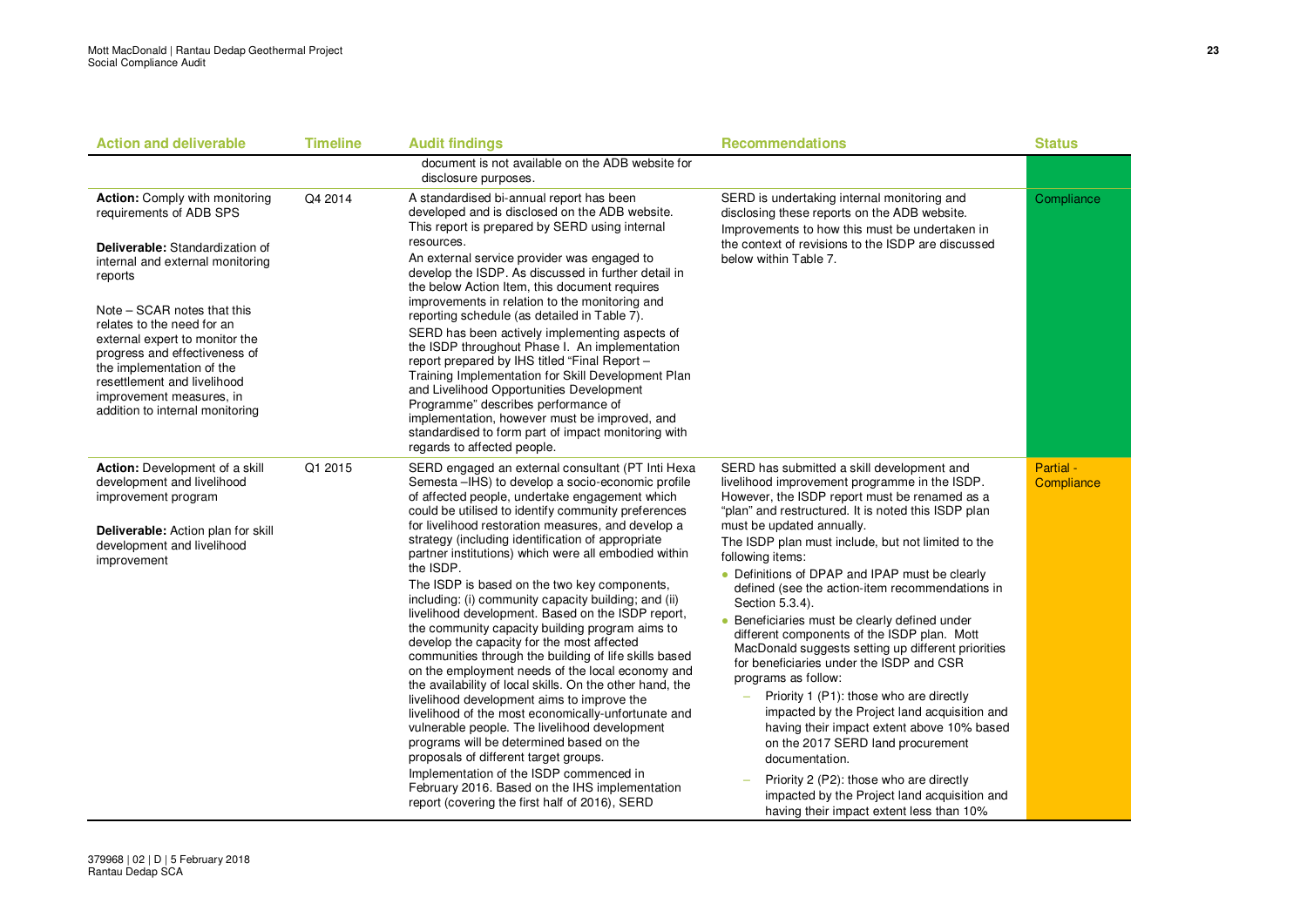| <b>Action and deliverable</b> | <b>Timeline</b> | <b>Audit findings</b>                                                                                                                                                                                                                                                                                                                                                                                                                                                                                                                                                                                                                                                                                                                                                                                                                                                                                                                                                                                                                                                                                                                                                                                                                                                                                                                                                                                                                                                                                                                                                                                                                                                                                | <b>Recommendations</b>                                                                                                                                                                                                                                                                                                                                                                                                                                                                                                                                                                                                                                                                                                                                                                                                                                                                                                                                                                                                                                 | <b>Status</b> |
|-------------------------------|-----------------|------------------------------------------------------------------------------------------------------------------------------------------------------------------------------------------------------------------------------------------------------------------------------------------------------------------------------------------------------------------------------------------------------------------------------------------------------------------------------------------------------------------------------------------------------------------------------------------------------------------------------------------------------------------------------------------------------------------------------------------------------------------------------------------------------------------------------------------------------------------------------------------------------------------------------------------------------------------------------------------------------------------------------------------------------------------------------------------------------------------------------------------------------------------------------------------------------------------------------------------------------------------------------------------------------------------------------------------------------------------------------------------------------------------------------------------------------------------------------------------------------------------------------------------------------------------------------------------------------------------------------------------------------------------------------------------------------|--------------------------------------------------------------------------------------------------------------------------------------------------------------------------------------------------------------------------------------------------------------------------------------------------------------------------------------------------------------------------------------------------------------------------------------------------------------------------------------------------------------------------------------------------------------------------------------------------------------------------------------------------------------------------------------------------------------------------------------------------------------------------------------------------------------------------------------------------------------------------------------------------------------------------------------------------------------------------------------------------------------------------------------------------------|---------------|
|                               |                 | provided agricultural extension services relating to<br>enhanced coffee cultivation techniques, introduction<br>of new potato types and improved vegetable<br>cultivation techniques. These training programs<br>were carried out by agricultural experts from<br>UNSRI. The training programs were divided into 2<br>stages with stage 1 for in-class training and stage 2<br>for on-field training organised in February and<br>March 2016 respectively.<br>Integrating lessons learnt from the 2016 coffee<br>training programs, SERD organised a series of<br>coffee growing and maintenance technique training<br>sessions for affected people in December 2017. A<br>markedly higher participation rate of affected people<br>was noted within this period. There were reportedly<br>87 participants in the 2017 coffee training. Different<br>from the previous training, the 2017 coffee training<br>program targeted at directly affected people and<br>vulnerable people<br>The review of ISDP report shows that it is primarily<br>consistent with the expectations of SR2, excepting<br>the absence of a key provision on monitoring and<br>reporting. In the ISDP report, there is no description<br>of how performance of the various programmes<br>proposed will be monitored and success measured.<br>This is considered critical in enabling future<br>assessment of whether land acquisition impacts<br>have been mitigated such that people's livelihoods<br>have been restored to pre-impact levels or better.<br>It is recommended that SERD must rename this<br>report as an ISDP plan and restructure it<br>accordingly. This plan must be updated annually.<br>detailed time | based on the 2017 SERD land procurement<br>documentation.<br>Priority 3 (P3): those who are indirectly<br>impacted by the Project (eg people living<br>close to the Project fence-line, access roads<br>and within the WKPB more generally), and<br>are indirectly impacted due to the<br>construction of associated facilities within the<br>Project footprint which owned by different<br>parities (eg transmission line people within<br>the Project footprint).<br>• Provide an overview of applicable standard<br>requirements and commitments from SERD<br>• Provide eligibility criteria and entitlement for<br>participating in the ISDP programs<br>• Provide a proposal procedure for requesting a<br>specific ISDP programs<br>• Provide stakeholder engagement strategies for<br>ISDP programs<br>• Role and responsibility description<br>Providing monitoring, evaluation, and reporting<br>procedures<br>• Provide budgets required to implement the project<br>on a year by year basis<br>• Provide time bound implementation schedule |               |

Source: Mott MacDonald, 2017 & SERD, 2014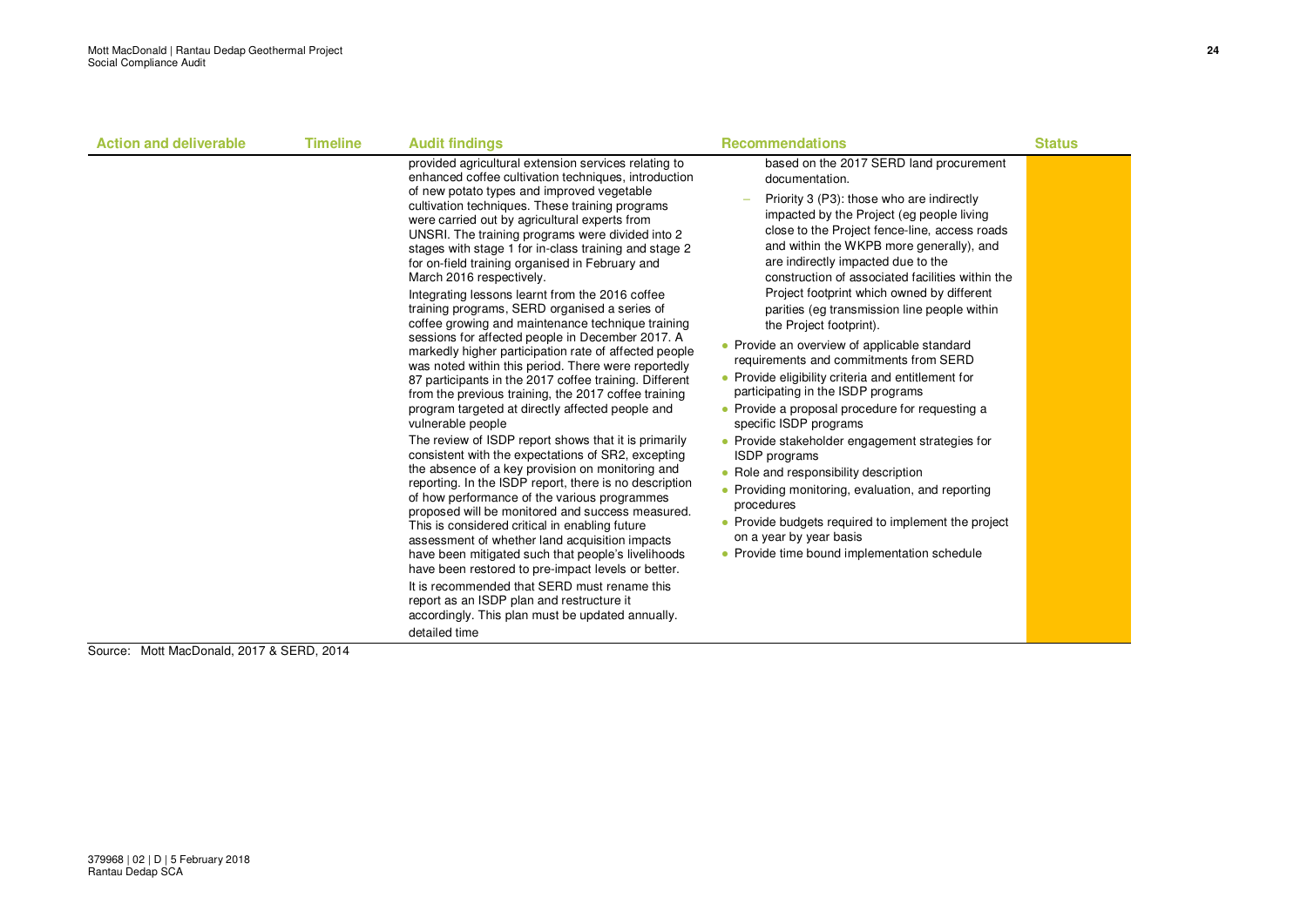### <span id="page-33-0"></span>**5 Safeguard Requirement Two: Involuntary Resettlement Compliance Review**

#### <span id="page-33-1"></span>**5.1 Overview**

This Section presents the key findings of the audit relating to compliance with SR2 based upon the land acquisition processes that have occurred for the Project since 2011. It has been structured to reflect the core requirement of SR2 and the staged nature of the land acquisition. This Section includes the following:

- Description of the scope and nature of all land acquisition undertaken for the Project to date.
- Detailed assessment and commentary on all SERD led activities undertaken since April 201[4](#page-33-3)<sup>4</sup>, including asset and land evaluation methodology, negotiation and consultation processes, compensation payment, grievance management and redress, livelihood restoration activities, consideration and vulnerable households and monitoring, evaluation and reporting mechanisms being implemented by SERD.
- Overview of non-SERD led land acquisition for associated facilities (eg PLN led land acquisition for 39km transmission line). This includes description of the regulatory framework being utilised, the status of the land acquisition, and any material gaps between this process and SR2 which SERD can be reasonably expected to address.
- Summary of overall compliance of the Project with SR2 and prevailing regulation and recommendations (if necessary) for SR2 categorisation.

All actions arising from the findings within this Section are integrated into the CAP in Section 7.

#### <span id="page-33-2"></span>**5.2 SERD led land acquisition compliance review**

#### **5.2.1 2017 land acquisition activities**

As noted within Section [2,](#page-15-0) SERD's land acquisition activities between 2014 and 2017 have primarily been related to modifications to its IPPKH. While the majority of land secured through this process was not occupied by any land owners, a small area in the vicinity of the proposed permanent accommodation facility was owned and farmed (primarily coffee plantations) by four AHs. Those affected are summarised in [Table 3](#page-34-0) below.

<span id="page-33-3"></span><sup>4</sup> For review of all activities prior to April 2014 refer to the April 2014 SCAR and associated CMAP as described within Section Four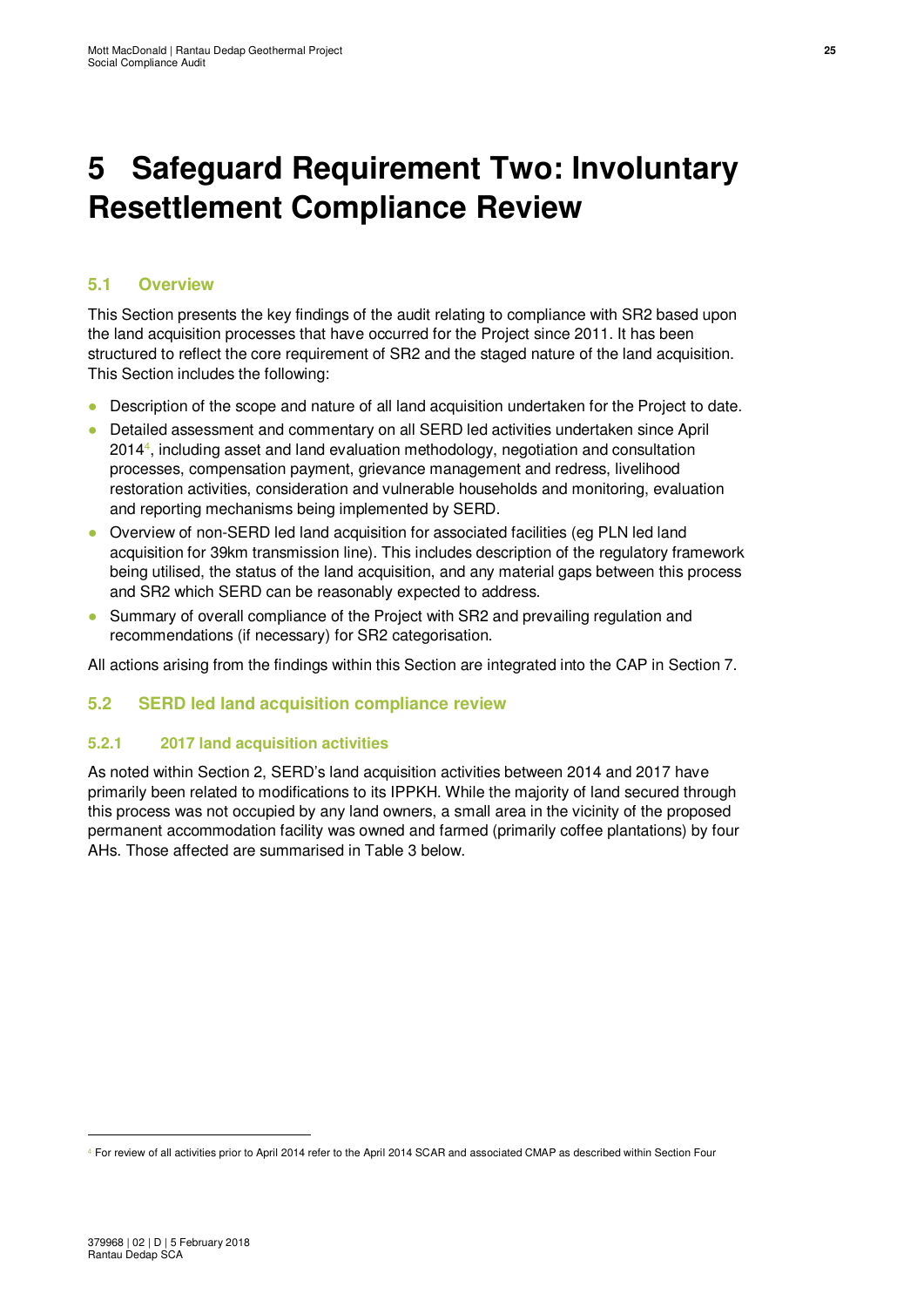| Land owner ref   | <b>Area acquired</b> | <b>Land use</b>   | Land<br>classification                        | Area of holding<br>remaining |
|------------------|----------------------|-------------------|-----------------------------------------------|------------------------------|
| Land owner one   | 7.775m <sup>2</sup>  | Coffee plantation | Inherited land<br>within protection<br>forest | $20.000m^2$                  |
| Land owner two   | 6.668m <sup>2</sup>  | Coffee plantation | Inherited land<br>within protection<br>forest | 13.332m <sup>2</sup>         |
| Land owner three | 6.602 $m2$           | Coffee plantation | Inherited land<br>within protection<br>forest | 13.398m <sup>2</sup>         |
| Land owner four  | 5.135 $m2$           | Coffee plantation | Inherited land<br>within protection<br>forest | 14.865 $m2$                  |

#### <span id="page-34-0"></span>**Table 3: Summary of land owners involved in 2017 land acquisition**

Source: SERD 2018

#### **5.2.2 Asset valuation and replacement cost**

The four AHs involved within land acquisition process in 2017 (refer to [Table 3](#page-34-0) above) all occupied land within the designated protection forest area and in accordance with Paragraph 7 of SR2 are defined as "*persons who lost the land they occupy in its entirety or in part who have neither formal legal rights nor recognizable claims to such land*". Accordingly, SERD's obligation to ensure compliance with SR2 as it relates to such land owners who are economically displaced only (as are all of the four AHs) is to provide compensation for lost assets, such as crops, irrigation infrastructure, and other improvements made to the land at full replacement cost. SERD has stated that they consider the process to be a negotiated settlement process which incorporates principles of replacement value for both land and assets. Mott MacDonald has, therefore, assessed both compliance with SR2 and the validity of SERD's claim.

As the land is within protection forest, there is no legal mechanism which conferred SERD the right to provide compensation for the value of the land or the assets and crops that are located on the land. There was, therefore, no independent market evaluation undertaken on the parcels of land by a registered public appraisal party. SERD has stated that it used the Governor of South Sumatra Decree No. 25 of 2009 (hereafter referred to as "Decree 25/2009"), which provides a pricing guide for land and crop valuations. SERD has stated that as this document was not applicable to Protection Forest land, it was utilised as a guiding mechanism for the 2017 land acquisition, as well as that undertaken between 2011 and 2014.A new Governor of South Sumatra Decree (Decree No 19 of 2014 – Decree 19/2014) has since replaced Decree 25/2009 and should provide the appropriate reference point in assessing the asset valuation methodology utilised for the 2017 land acquisition process.

All the acquired land was primarily utilised for coffee plantations. Table 5 below provides a comparison between the flat compensation rate of 45,000 IDR/tree regardless of age adopted by SERD for the purposes of negotiations, and the official prices contained within Decree 25/2009 and Decree 19/2014 (both of which are provided within Appendix D.1). SERD adopted the compensation rate of 45,000 IDR/tree the 2017 land acquisition.

| <b>Land owner</b> | <b>Coffee plant</b><br>(age) | Coffee plant<br>(total) | <b>Agreed price</b><br>(IDR) | <b>Decree</b><br>25/2009 price | <b>Decree</b><br>19/2014 price |
|-------------------|------------------------------|-------------------------|------------------------------|--------------------------------|--------------------------------|
| One               | All eight years              | 1.943                   | 45.000                       | 35.250                         | 90.559                         |
| Two               | One to eight<br>years        | .667                    | 45.000                       | 19,125 to 35,250               | 13,500 to 90,559               |

#### **Table 4: Comparative compensation rates**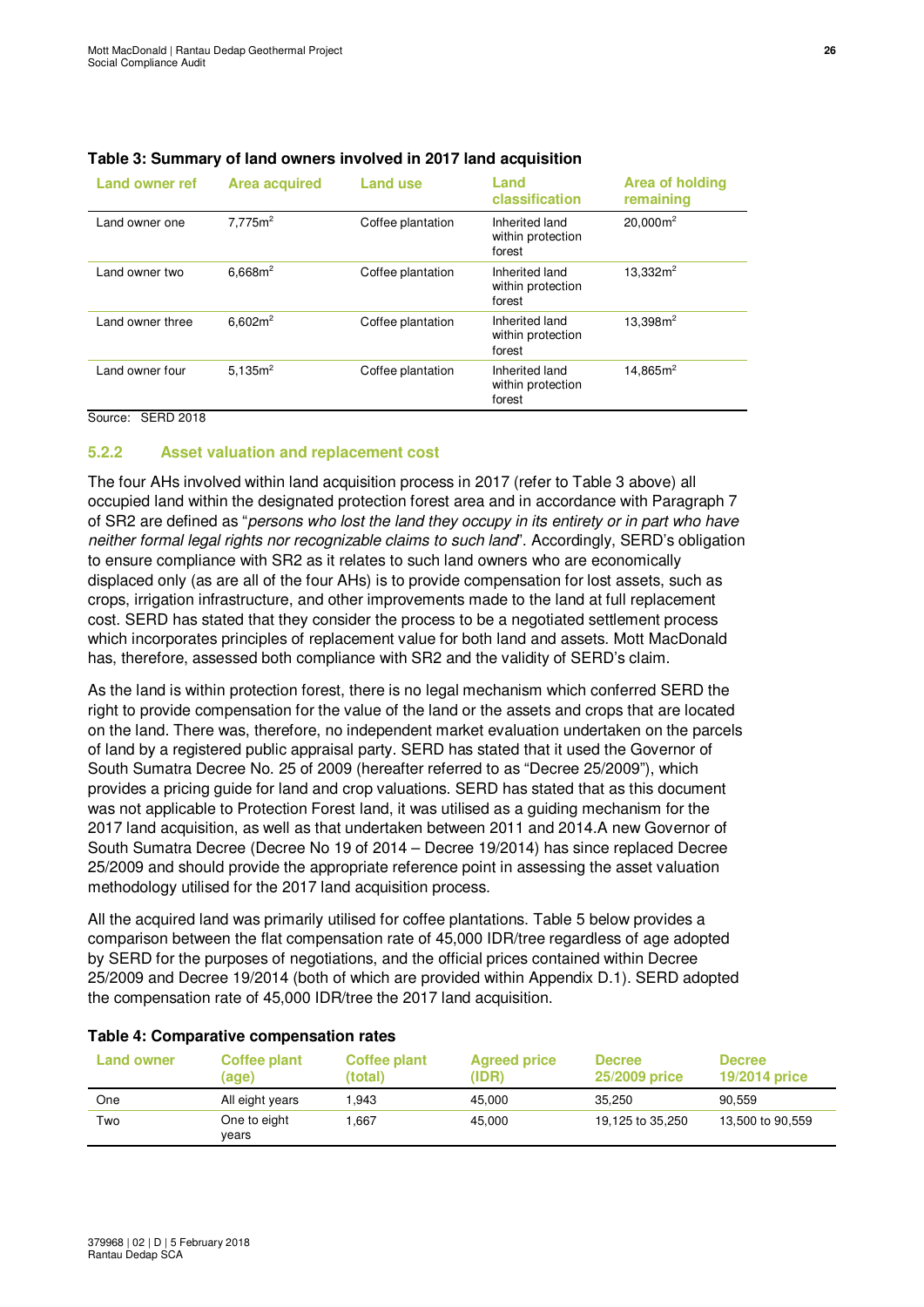| <b>Land owner</b> | <b>Coffee plant</b><br>(age) | Coffee plant<br>(total) | <b>Agreed price</b><br>(IDR) | <b>Decree</b><br>25/2009 price                                                                                     | <b>Decree</b><br>19/2014 price |
|-------------------|------------------------------|-------------------------|------------------------------|--------------------------------------------------------------------------------------------------------------------|--------------------------------|
| Three             | One to three<br>years        | 435                     | 45.000                       | 19,125 to 33,280                                                                                                   | 13,500 to 30,237               |
| Four              | Three to four<br>years       | 1.097                   | 45.000                       | 33,780 to 39,180                                                                                                   | 30,237 to 77,748               |
|                   |                              |                         |                              | Land Owner Three also received compensation for approximately 5,000 small trees and shrubs which were of a similar |                                |

total value to that received for the 435 coffee trees Source: SERD 2018, Mott MacDonald 2018, Governor of South Sumatra Decree 23/2009, Governor of South Sumatra

Decree 19/2014

SERD stated that it utilised the 45,000 IDR per tree price for the 2017 land acquisition as it was consistent with that used for land acquisition undertaken between 2011 and 2014, and it resulted in a compensation price that was higher than Decree 25/2009. As shown within the below table, based on Decree 25/2009 this is an accurate claim, however the revised pricing structure contained within Decree 19/2014 provides for lower prices for trees aged one to three years before applying a much higher price for trees four years and older.

#### **Table 5: Overall comparison of Decree pricing structures**

| <b>Tree Age</b> | Price in Decree 25/2009 | Price in Decree 19/2014 |
|-----------------|-------------------------|-------------------------|
| One year        | 19,125                  | 13,500                  |
| Two years       | 30,221                  | 20,637                  |
| Three years     | 33,780                  | 30,237                  |
| Four years      | 39.180                  | 77,748                  |
| Five years      | 37,500                  | 83,352                  |
| Six years       | 37,500                  | 86,528                  |
| Seven years     | 27,600                  | 88.750                  |
| Eight years     | 35,250                  | 90.559                  |

Source: SERD 2018, Mott MacDonald 2018, Governor of South Sumatra Decree 23/2009, Governor of South Sumatra Decree 19/2014

Table 4 and Table 5 demonstrate that the flat rate of 45,000 IDR/tree has resulted in compensation being provided at a rate higher than Decree 25/2009, in which the maximum price is 39,180 for a four-year old tree. However, based upon the most current price schedule (i.e. Decree 19/2014) the maximum price for a tree of an age held by the affected land owners is 90,559 IDR. Mott MacDonald has not been able determine if the utilising the agreed 45,000 IDR/tree compensation rate has also resulted in compensation outcomes consistent with the application of Decree 19/2014 for each land owner. Calculation methodologies contained within the Decree are based on an assumed density (1,600 trees/hectare) and accounts for the age of each individual tree. The data gathered by SERD during the inventory process for each land owner only provided for the total number of trees, with ages of the plants being ranges based on estimates provided by the land owner rather than a detailed tree by tree count. This has made undertaking comparative calculations non-informative<sup>[5](#page-35-0)</sup>.

During the audit process, SERD has provided justification for retaining the 45,000 IDR/tree for the 2017 land acquisition process. This includes the following:

• Neither Decree 25/2009 nor 19/2014 are directly applicable to the land acquisition process followed by SERD. This is based upon its internal legal opinion that the decrees only apply to land held under Law No 5 of 1960 (relating to Core Agrarian Principles), which does not

<span id="page-35-0"></span>For example, on a per tree calculation the compensation range for Land Owner Four would have been between approximately 33,000,000 IDR and 85,000,000 IDR depending on the ratio of trees aged three years and four years. For Land Owner Two (noted as owning trees between one and eight years) the compensation range would fall between 9,000,000 IDR and 150,000,000 IDR.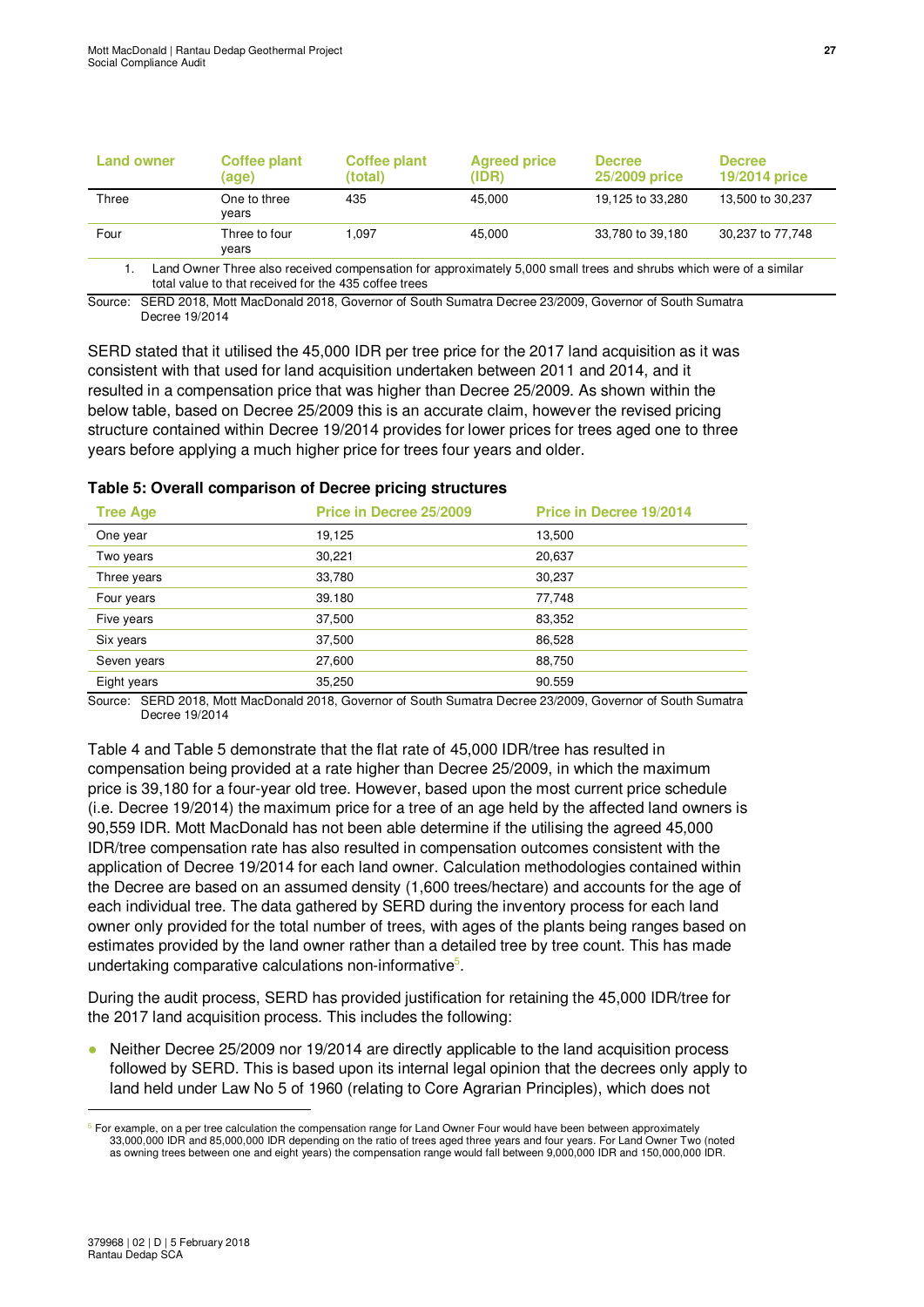cover protection forest land. SERD has therefore referred to the Decrees for guidance rather than being utilised as a pricing mechanism

- Increasing the price per tree for land within the protection forest to levels contained within Decree 19/2014 from the 45,000 IDR/tree figure used for the 2011 to 2014 land acquisition may induce more clearing within the protection forest. SERD has legal obligations within its IPPKH to prevent further encroachment into the protection forest.
- Having regard for context specific concepts of fairness within the local community, the 45,000 IDR/tree figure should be applied for all land users.
- A detailed inventory of trees based on age were not undertaken as the farmers have commenced implementation of grafting techniques which in many cases would make it difficult to determine the precise age. The breakdown of age was provided based on statements from the land owners and an agreed average age of three years was to be used. Detailed minutes of meeting in which this was agreed upon were not developed by SERD and therefore Mott MacDonald cannot confirm how this agreement was reached. This is further discussed within Section 5.2.3 below.
- Decree 19/2014 provides that compensation can only be provided at the rate of 1,600 trees per hectare (i.e. assumes a density of one tree per 6.25m<sup>2</sup>). In calculating compensation rates, SERD has accounted for every tree, even though the actual density of trees was higher than the maximum provided for within the Decree<sup>[6](#page-36-0)</sup>.

Mott MacDonald concurs with SERD's position that increasing the compensation values being provided for trees within the protection forest area may provide an added inducement for speculative clearing within naturally vegetated areas. Increasing payments in line with the latest decree can lead to further erosion of the biodiversity values of the area, which may require integration into the biodiversity offset plan presently being developed by SERD.

Based on SERD's internal legal advice that Decree 19/2014 is not directly applicable to the land acquisition process, Mott MacDonald is satisfied that continuing to use the 45,000 IDR/tree value, and providing compensation for every tree rather than on a set density, was an appropriate mechanism for utilisation within the land acquisition negotiations during 2017. As a **corrective action**, SERD must use Decree 19/2014 as the appropriate reference point for any future land acquisition activities.

The degree to which the land acquisition process achieved outcomes consistent with the concepts of replacement value is further assessed below, with comments on the nature of the consultation process detailed within Section 5.2.3.

During interviews with the heads of the four AHs (being the male head of household who actively farmed the land), all reported that they were satisfied with the nature and value of the compensation provided by SERD. Mott MacDonald discussed how AHs had utilised the compensation as a measure to assess replacement values. Three out of four AHs reported that they had utilised all or part of compensation amount to purchase new land. The below illustrates how the land owners had spent their compensation money on land purchase:

● AH One had utilised all received compensation to purchase approximately 2ha of empty land suitable for coffee plantation near the village of Segamit. While the land owner noted that this land was vacant, it is nearly three times larger than the land acquired by the Project and he planned to utilise the recently received training (refer to Section 5.4 below) to plant arabica

<span id="page-36-0"></span><sup>6</sup> The density of trees for Land Owner One and Land Owner Two was in order of one tree per 4m<sup>2</sup>. However, the lack of tree age inventory (refer above), means that Mott MacDonald was unable to calculate the overall impact that this had on compensation packages provided by SERD in comparison to those that would have resulted from application of Decree 19/2014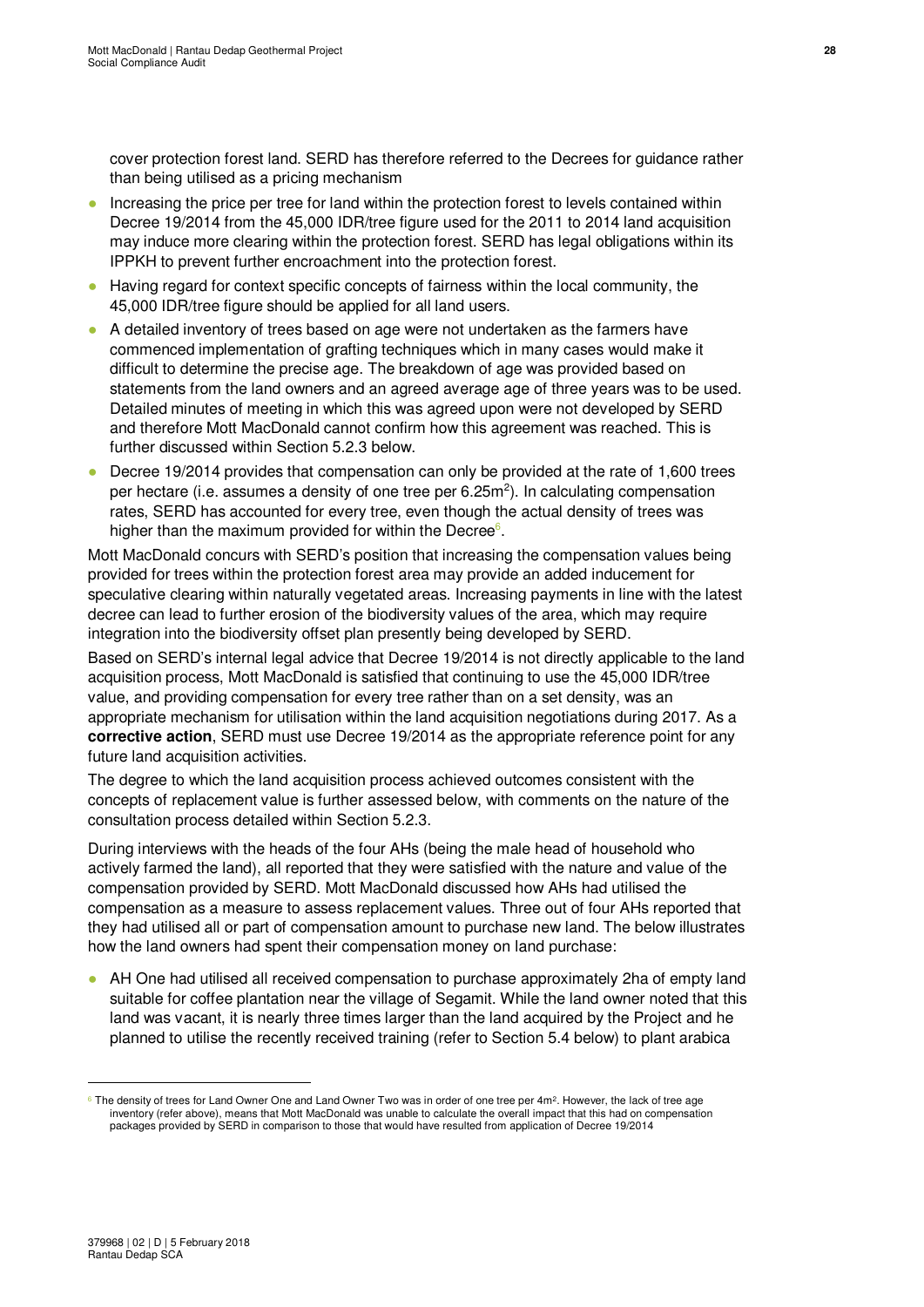coffee. This land is private land outside of the protection forest and was accompanied by a letter of land ownership from village level officials<sup>[7](#page-37-0)</sup>.

 $\bullet$  AH Three had utilised all received compensation to purchase approximately 7,500m<sup>2</sup> of land near the town of Lahat. This is an established coffee plantation containing approximately 2,000 mature and producing trees. This is larger than the piece of land initially acquired  $(6,602m^2)$ , contains more trees and is closer to the larger town of Lahat. The land was also noted as being private land outside of the protection forest and was accompanied by a letter of land ownership from village level officials.

These two cases demonstrate that the compensation process followed by SERD has allowed AHs to buy land of at least equal area outside of protection forest where formal private ownership is able to be secured and thus consistent with the principles of full replacement cost. Based on this, and the fact that all interviewed land owners noted that they were satisfied with the counts of affected crops and pricing mechanisms used, it is considered that the asset evaluation methodology is consistent with the requirements of SR2.

#### **5.2.3 Land acquisition negotiation process and consultation**

SERD has noted that it actively sought to implement a land acquisition process which was based upon the principles of achieving a negotiated settlement (ie willing buyer-willing seller model) with the four land owners.

Interviewed AHs noted that they had all participated in consultation regarding various Project activities in the past, and they had all participated in at least two rounds of face-to-face consultation during the land acquisition process. Based on the information provided by SERD, this included a group meeting near the site involving all four land owners on 7 November 2017 and follow-up consultation regarding outcomes of land measurement and price negotiations. While SERD did not prepare detailed minutes of meetings for this negotiation process, Mott MacDonald notes that all interviewed land owners stated that they felt the process was honest, open, and smooth. The land measurement surveys have also been signed by the land owners (sample provided in Appendix D.2) which provides further evidence that land owners have been appropriately engaged throughout the negotiation process. SERD has provided photographs of negotiation meetings held with each of the land owners, however, no minutes of meetings have been provided. Signed minutes of meetings are required as a matter of best practice such that visibility is provided as to how all agreements were reached (eg SERD's statement that an average age of three years for each coffee plant was agreed to with all land-owners). As a formal **corrective action**, SERD must ensure that any future land acquisition activities (such as for implementation of the biodiversity offset plan and any future exploration activities associated with expansion of the Project) include development of minutes of all meetings to be signed by both SERD and the land owners involved.

All interviewed land owners noted that they were aware of the ISDP being implemented by SERD, however, with the exception of one AH representative (who had already participated in the training by virtue of being involved in land acquisition transactions prior to 2014). This information was attained indirectly through discussions within the community rather than directly from SERD through the consultation process. As the ISDP forms part of the overall livelihood restoration strategy being pursued by SERD, it is recommended that these land owners be directly engaged in any future stakeholder engagement relating to ISDP implementation. None of the interviewed land owners noted that they were aware of the formal grievance mechanism. However, all stated that they felt comfortable being able to raise any concerns regarding the

<span id="page-37-0"></span><sup>7</sup> This refers to a Surat Keterangan Tanah (SKT) which is issued by the Village Head as a form of recognition of occupancy and private ownership claims to a piece of land. It can serve as an initial step to securing SHM from the BPN.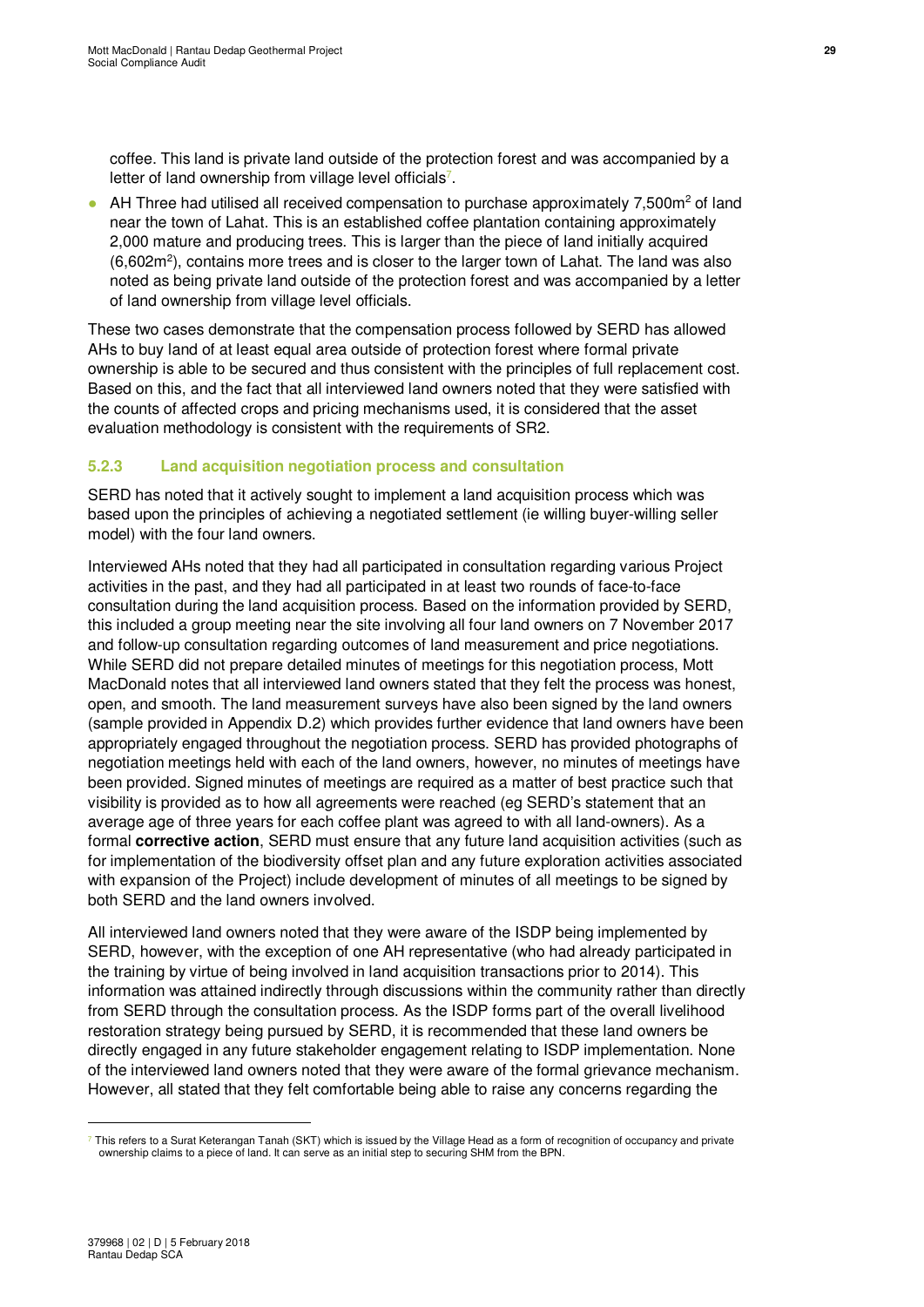process with the SERD CLO (who's contact details had been provided) and that none had raised any grievances at any stage. This reinforces the need for ongoing disclosure of the formal grievance mechanism that SERD is implementing, as discussed further within Section [5.2.6](#page-40-0) below.

The negotiation and consultation processes followed are considered consistent with the requirements of SR2. As a formal **corrective action,** it is required that SERD must formally engage with the AH's who had not yet been formally introduced to the livelihood restoration measures within the ISDP to ensure they are able to actively participate in all offered activities.

#### **5.2.4 Compensation payment process and documentation**

All interviewed AHs reported that they had received all payments in accordance with the agreements reached with SERD during the negotiation process. They reported receiving all relevant information which included signed copies of the land measurement and survey form, evidence of bank transfer, and signed copy of the receipt of payment. The documentation also included a letter of statement releasing any rights for arable land and crops (called a "*Surat Pernyataan Pelepasan Hak atas Lahan Garapan dan Tanam Tumbuhan*") which is the mechanism SERD has put in place for AH's within the protection forest to sign in recognition that they are releasing any claims to the land and assets on it for an agreed sum. This is used as the AHs cannot claim any formal rights to the land and therefore a legal land transfer instrument cannot be used. Samples of each of these documents are provided within Appendix D.3.

SERD has provided copies of all the above documentation for each of the four AHs involved in this land acquisition process. Mott MacDonald has reviewed these documents and as outlined within Table 5 below, all documentation appears complete and has been signed by the AH.

| <b>Land Owner</b> | <b>Measurement</b><br><b>Survey</b> | Letter releasing<br>rights to land | <b>Receipt of</b><br>payment | <b>Evidence of bank</b><br>transfer |
|-------------------|-------------------------------------|------------------------------------|------------------------------|-------------------------------------|
| Land owner one    | Complete and signed                 | Complete and signed                | Complete and signed          | Provided                            |
| Land owner two    | Complete and signed                 | Complete and signed                | Complete and signed          | Provided                            |
| Land owner three  | Complete and signed                 | Complete and signed                | Complete and signed          | Provided                            |
| Land owner four   | Complete and signed                 | Complete and signed                | Complete and signed          | Provided                            |

#### **Table 6: Review of land acquisition documentation**

Source: Mott MacDonald 2018

Mott MacDonald notes that the documentation provided by SERD to the land owners (specifically the land measurement survey and letter releasing rights to land) specifically shows that the land is state-owned land and that no compensation is being provided for the value of the land, only for any crops and assets on the land. This demonstrates an appropriate level of transparency within the negotiation and land acquisition process.

Based on the documentation provided by SERD and outcomes of the interviews with AHs, Mott MacDonald is satisfied that all payments have been made in accordance with the outcomes of negotiations and compliance with SR2 has been achieved.

#### **5.2.5 Consultation and participation**

The review of the updated SEP (2017) and stakeholder engagement log shows that SERD has demonstrated a commitment to continual and meaningful stakeholder engagement with the local community and AHs in the development and implementation of the ISDP. For example, prior to implementing the  $2<sup>nd</sup>$  round of coffee cultivation training program in December 2017 (described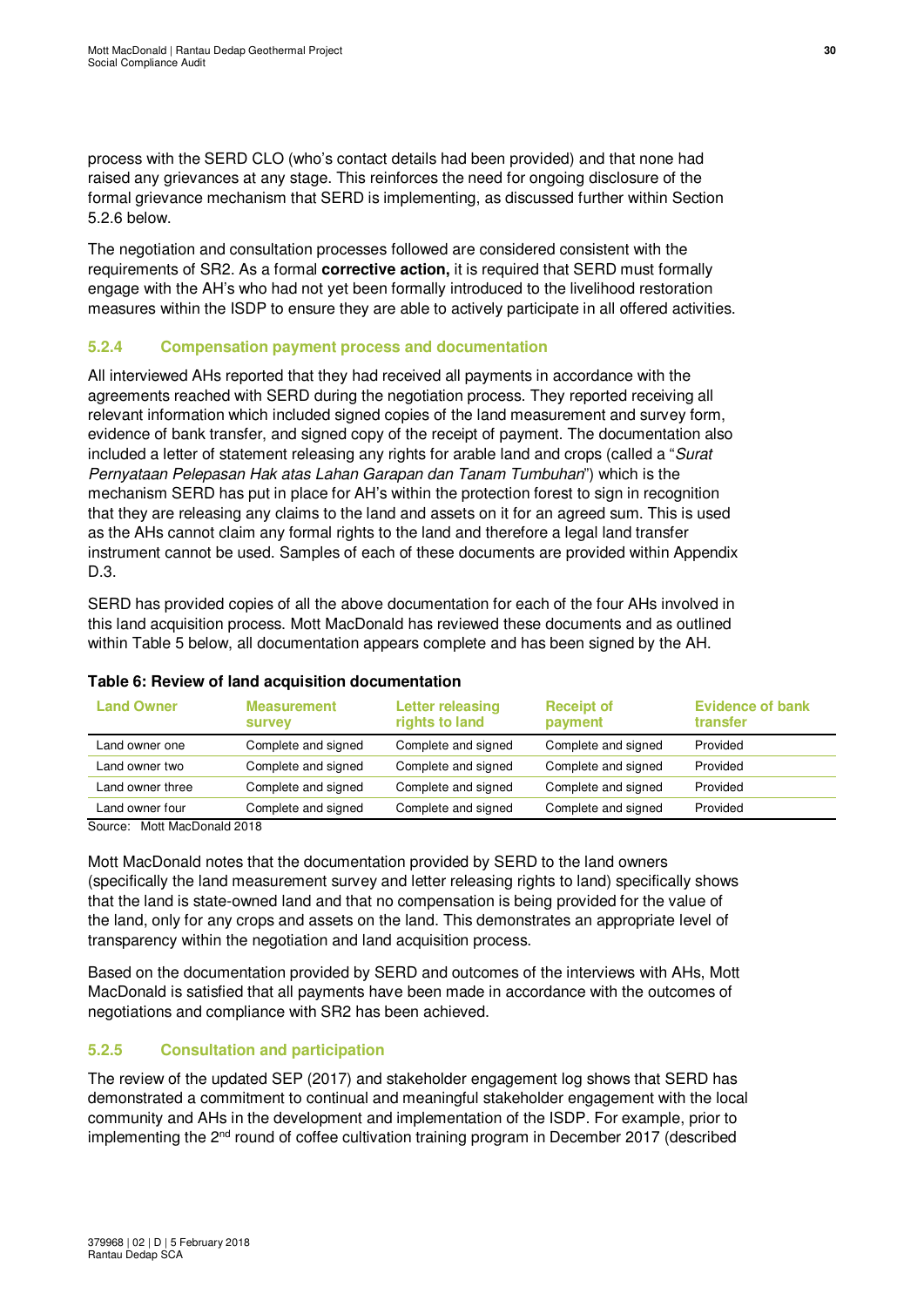in detail below within Section [5.2.7\)](#page-41-0), SERD conducted several consultation activities with different stakeholder groups, including village leaders and beneficiaries from AHs and the broader community with the WKPB. Topics covered during these meetings included ISDP monitoring and evaluation, needs from beneficiaries, and concerns of AHs. Other engagement topics included the disclosure of environmental social impact assessment, project activities and schedules, and information relating to the protection forest land.

Outcomes of Mott MacDonald's fieldwork, primarily through FGDs with three beneficiary groups from Tunggul Bute and Segamit Villages and Rantau Dedap Hamlet, demonstrate a high level of awareness of the ISDP programs offered by SERD. Many participants attended the coffee training program. For example, 16 out of 25 participants in Tunggul Bute FGD participated in the coffee training. This demonstrates effective use of engagement, which based upon outcomes of document review and interviews was shown to integrate a range of formal and informal meetings and focus group discussions. Mott MacDonald notes that communication channels which could be utilised to support these main methods (such as information hand-outs and booklets) are not being utilised by SERD. Several participants in the FGD with Segamit Village's beneficiaries suggested SERD use phone messages to affected people, which indicates that in the future SERD should seek to make better usage of mass media methods such as social media or phone messages (eg WhatsApp or traditional text message).

The audit findings further show that there is a two-way feedback mechanism in place for affected people to raise their concerns associated with ISDP program and project-related information and activities. Feedback is provided through meetings, SERD's CLO, and village/sub-village heads. All participants during the three FGDs expressed that they were satisfied with the Project's feedback mechanism. In addition, the audit findings show that the meetings were organised within close proximity to where stakeholders lived and worked and allowed them to easily participate the meeting. An example of this is conducting separate meetings in the village of Segamit and its sub-village of Rantau Dedap. Whilst they are in the same village administrative unit, access between the two requires a one-hour motorbike journey on a poor-quality road and can thus limit the participation of residents of Rantau Dedap should meetings be held in Segamit. This has been identified as a factor encouraging stakeholders to participate in engagement activities.

Overall, SERD's ongoing stakeholder engagement activities with the local community and AHs are being undertaken in a culturally appropriate manner. However, the review of the SEP, stakeholder engagement log, and audit findings shows that some aspects are required to be improved. Therefore, SERD must undertake the following as an **action item**:

- Define directly and indirectly Project affected people (DPAP and IPAP) in the ISDP and SEP. For example, DPAPs would be defined as members of AHs. Further detailed discussion on recommended definitions is provided within Section [5.2.7](#page-41-0).
- Update engagement methods and strategies for DPAP and IPAP in the ISDP and SEP to ensure that they are targeted for engaging through appropriate mechanisms. This will help to continue maximising the awareness and participation of livelihood restoration programs and other Project-activities under the ISDP.
- Update the list of Project stakeholders to reflect the fact that additional land acquisition for worker accommodation and for transmission line has been undertaken.
- Update the stakeholder engagement log to incorporate: (i) stakeholder contact and preferred contact method; (ii) suggestions; (iii) responsibility for follow-up actions; (iv) deadlines for follow-up action; and (iv) confirmation of close-out.
- Adopt other communication channels, such as written publications, social media, and phone texting.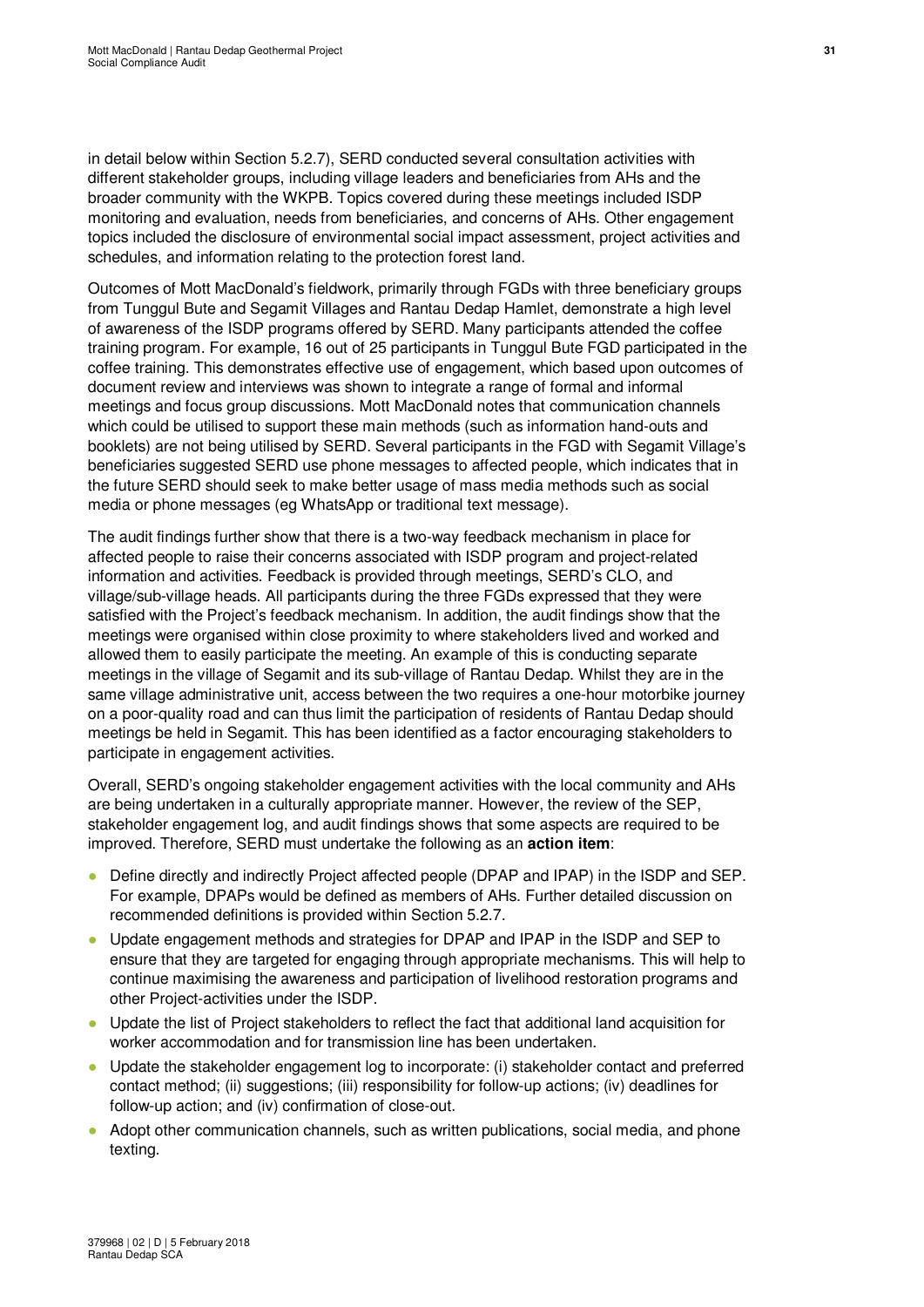#### <span id="page-40-0"></span>**5.2.6 Grievance management and redress**

A Project grievance redress mechanism is established and detailed in the SEP. The SEP describes grievance resolution procedures, the key point of contacts, community committees, and the disclosure of grievance mechanism. The review of the grievance log and completed grievance forms shows to be effective in receiving and addressing grievance. However, the grievance log should include more details of the grievant, including contact details, preferred contact method, timing and address.

At the time of auditing, there were 13 grievances logged and closed. The last grievance received in relation to land acquisition and compensation process was closed in October 2014. There were no grievances regarding the implementation of the livelihood restoration measures which was also confirmed during the three FGDs with beneficiaries from Tunggul Bute and Segamit Villages and Rantau Dedap Hamlet. The four AHs involved in the recent land acquisition also noted they had no grievances relating to the process or outcomes.

The review of the 2017 updated SEP shows that the disclosure of SEP and grievance redress mechanism were conducted in different affected communities during 2017. However, these activities were not logged in the stakeholder engagement log. It is recommended that SERD log all informal and formal engagement and disclosure activities in SE log. During the FGDs and interviews, all participants expressed that they were aware of the project grievance redress mechanism and had the Project's grievance contact number. It is noted that through consultation activities, grievance contact detail cards were provided to participants (see [Figure 3](#page-40-1) for the snapshot of the card).

# SK KELHIKAN PT SERD **GOERILLAH TAN Field Representatives FRANKY TUNGKA** Support Manade

#### <span id="page-40-1"></span>**Figure 3: Grievance contact detail card**

Source: SERD 2017

The Project grievance redress mechanism has shown to be widely accessible within the community and thus complies with SR2, however, continual improvement of documentation is required and the following have been provided as correction action items:

- Provide grievant details in the grievance log, including name, contact details, preferred contact method and timing, and address.
- Log all disclosure activities, including grievance mechanism in the SE log.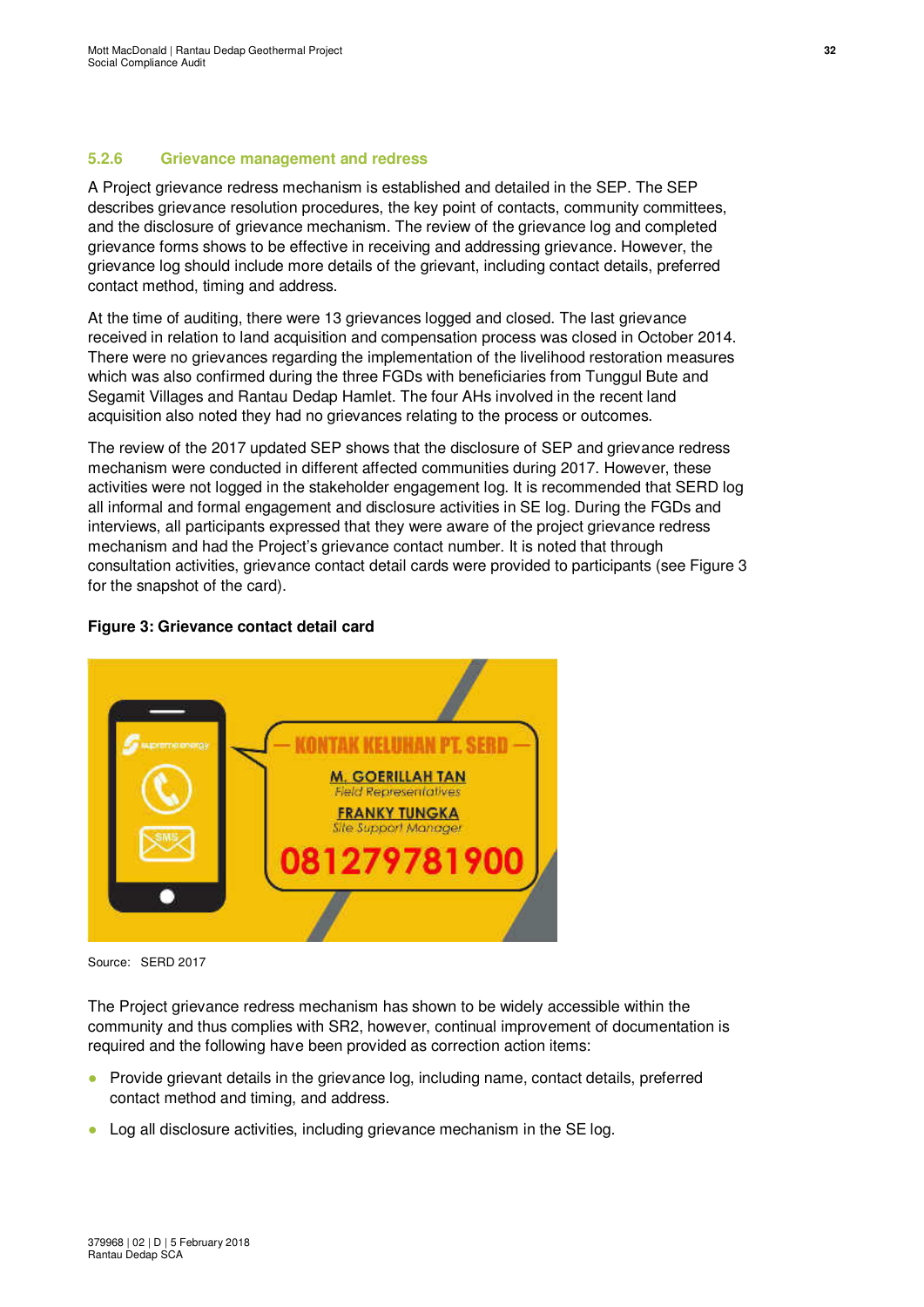● Ensure that appropriate support is provided to the existing field representative (ie in the form of additional CLO resources) to ensure that all required documentation is continually updated

#### <span id="page-41-0"></span>**5.2.7 Livelihood improvement activities**

#### <span id="page-41-2"></span>5.2.7.1 Integrated social development program and implementation

SERD initially engaged IHS in 2015 to develop the ISDP. This acts as a mechanism to improve the livelihoods of project-affected people, as well as to provide broader project benefits to the surrounding communities. In addition to the ISDP, since 2013, SERD has been annually developing and carrying out their corporate social responsibility (CSR) programs for affected communities. SERD's CSR programs focus on providing donations for schools and mosques, agricultural equipment, and seeds, and developing local roads systems (see Appendix E for a list of CSR activities). The current version of the ISDP document is based on the two key components,

- Community capacity building which aims to develop the capacity for the most affected communities through the building of life skills based on the employment needs of the local economy and availability of local skills
- Livelihood development which aims to improve the livelihoods of economically disadvantaged and those identified as vulnerable $8$

These programmes were targeted at the broader community with the WKPB in general rather than being specifically targeted at AHs and were based upon inputs collected from participants during a socio-economic and need surveys which was undertaken in 2015. The results of this survey demonstrated that in many cases, AHs had made ineffective use of their land compensation payments and recommended a range of partner institutions to assist in the implementation of agricultural, vocational and services based livelihood assistance programmes. It also includes a safety net programme to allow vulnerable people to participate.

Implementation of the ISDP commenced in February 2016. Based on the IHS implementation report (covering the first half of 2016), SERD provided agricultural extension services relating to enhanced coffee cultivation techniques, introduction of new potato types and improved vegetable cultivation techniques. These training programs were carried out by agricultural experts from the Sriwijaya University (UNSRI). The training programs were divided into 2 stages with stage 1 for in-class training and stage 2 for on-field training organised in February and March 2016 respectively.

Socio-economic evaluation and impact monitoring of ISDP was conducted by IHS in June 2017. The report noted that out of 112 invited participants, only 14 affected people (approximately 12.5%) participated in the training. This low participation rate of AHs was also noted by Mott MacDonald during the January 2017 field work. Reasons for the low participation rates were identified as a lack of targeted engagement, a short notice period and an initial lack of interest in the programs. This provided a strong indication of the need for more effective and targeted engagement for the ISDP programme to maximise participation of AHs, especially those including vulnerable people. The IHS monitoring report noted that the training was assessed to be beneficial to the participants and that there was an increase in coffee yields after trainees employed coffee plantation techniques learnt in their coffee farms. Given the training has been noted to be beneficial, it is important that it is targeted towards AHs as a matter of first priority.

<span id="page-41-1"></span><sup>&</sup>lt;sup>8</sup> Definitions of vulnerable for the project was established within the 2014 SCAR and include (i) households with income less than the South Sumatra provincial rates for full term employment, (ii) Women headed households without any other earning members, (iii) households headed by elderly and (iv) households containing disabled children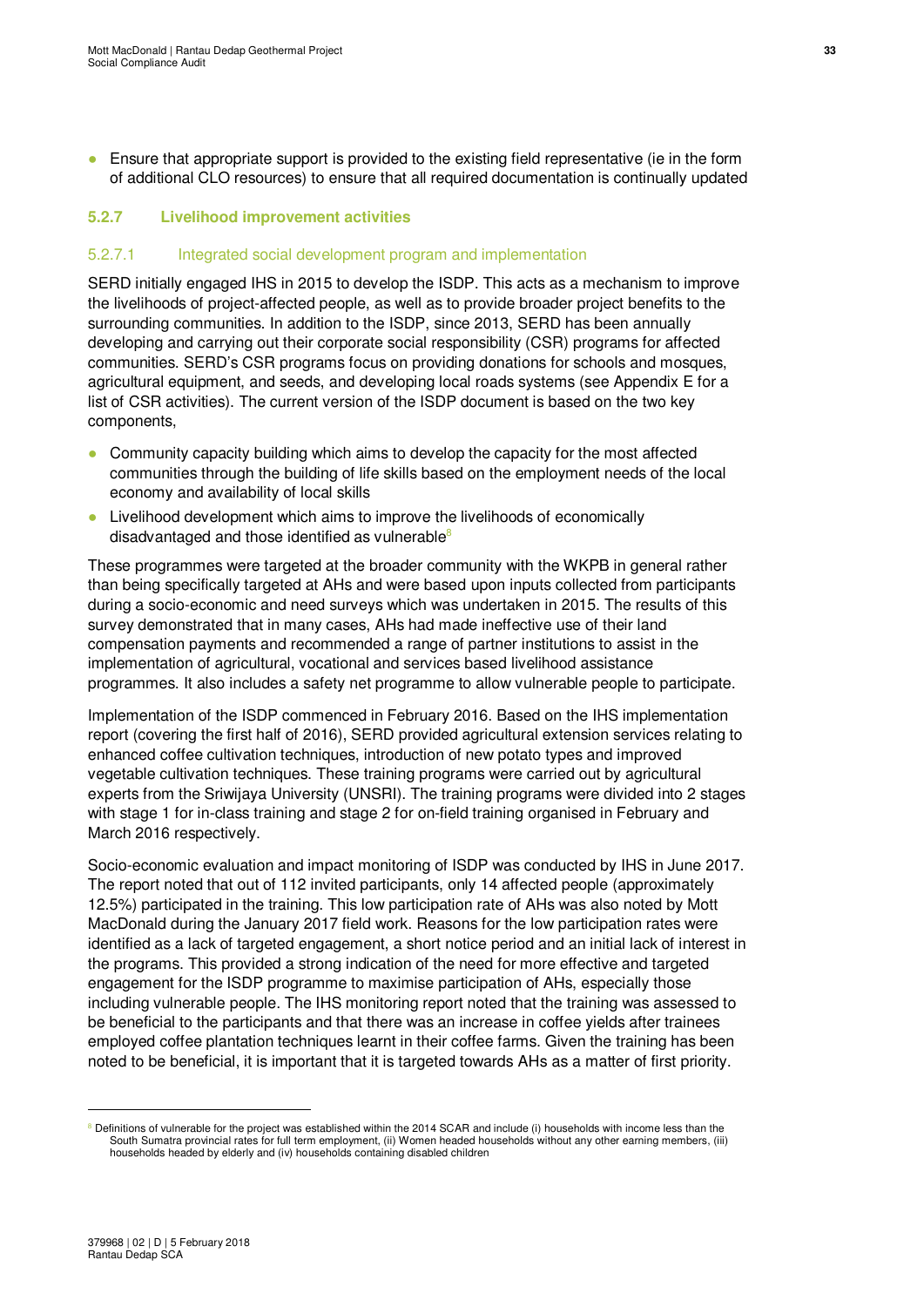Taking lessons learnt from outcomes of June ISH monitoring report, SERD organised a series of coffee cultivation technique training sessions specifically for AHs in December 2017. There were reportedly 87 participants in the 2017 sessions, which is a greatly increased participation rate from 2016 (see Appendix F for the list of participants). Different from the previous training, the 2017 program was targeted at directly AHs and vulnerable people. However, the training documentation does not record the status of the people participated within the programs, ie if they are defined as households affected by the land acquisition, or if they are vulnerable. Since the 2017 ISDP programmes have just recently undertaken in December 2017, no monitoring and evaluation of the programs has been provided during this social audit. In the absence of formal monitoring and evaluation, Mott MacDonald has provided some comments of the efficacy of these programmes based on data gathered during its January 2018 fieldwork. This is described within Section [5.2.7.2](#page-42-0) below.

# <span id="page-42-0"></span>5.2.7.2 Feedback from affected people on ISDP efficacy

Most respondents through the FGDs and interviews noted that their livelihood has improved since the initial project land acquisition phase (2011 to 2014). For example, during the FGD with beneficiaries from Rantau Dedap sub-village, several participants articulated that their livelihood types have been diversified. In addition to coffee farming, they have invested in vegetable farming (eg potato and strawberry cultivation) and in small business (eg car repair workshop, and coffee packaging and processing). The different livelihood options have increased their incomes and provide a buffer against any external shocks, such as adverse weather impacting upon coffee yields. The main reason stated for enabling the affected people to diversify their livelihood types was the compensation amount received from the Project's land acquisition.

Participants also articulated that the development of Project access roads was proving to be largely beneficial to local people in pursuit of their livelihoods as it was providing them with easy access to their farms, markets to sell their produce, and surrounding areas. Previously, gaining access to and from their farms and the wider area (ie the larger town of Lahat) was complex and difficult due to the narrow and poor-quality paths. The respondents mentioned that time spent travelling and transporting harvested crops from these sites had been substantially reduced. Some participants during both the 2017 and 2018 field works stated that selling coffee products is now undertaken more easily and directly to suppliers, instead of renting transportation services or utilising the services of agents and middle-men as had occurred previously. All participants expressed that better road access has positive impacts on their livelihood. Mott MacDonald notes that only a small percentage of stakeholders interviewed mentioned that their livelihood situation has not been changed, with none expressing that their livelihood was worse than before.

The interview data show that all participants were aware of the ISDP and CSR programs offered by SERD. Participants could list the programs and were aware of the SERD CLO's contact details to seek further information. None of participants expressed that they had difficulties or faced any obstacles in participating in the December 2017 ISDP programs.

The interview findings also indicate that participants highly valued the benefits of the ISDP programmes, such as trainings on advanced and modern coffee cultivation techniques (eg grafting, stem cleaning and fungicide use), the introduction of new potato types and improved vegetable cultivation techniques. The coffee training, for example, has provided useful knowledge and techniques for coffee farmers. All coffee farmers have been using traditional techniques for planting and cultivating coffee trees, referring to themselves as basic farmers ("*petani kasar*"). Since receiving the 2016 training, interviewed participants have employed the new and modern coffee farming techniques and in some cases noted that yields have doubled on a per hectare basis. Utilising newer coffee growing techniques was also noted as providing a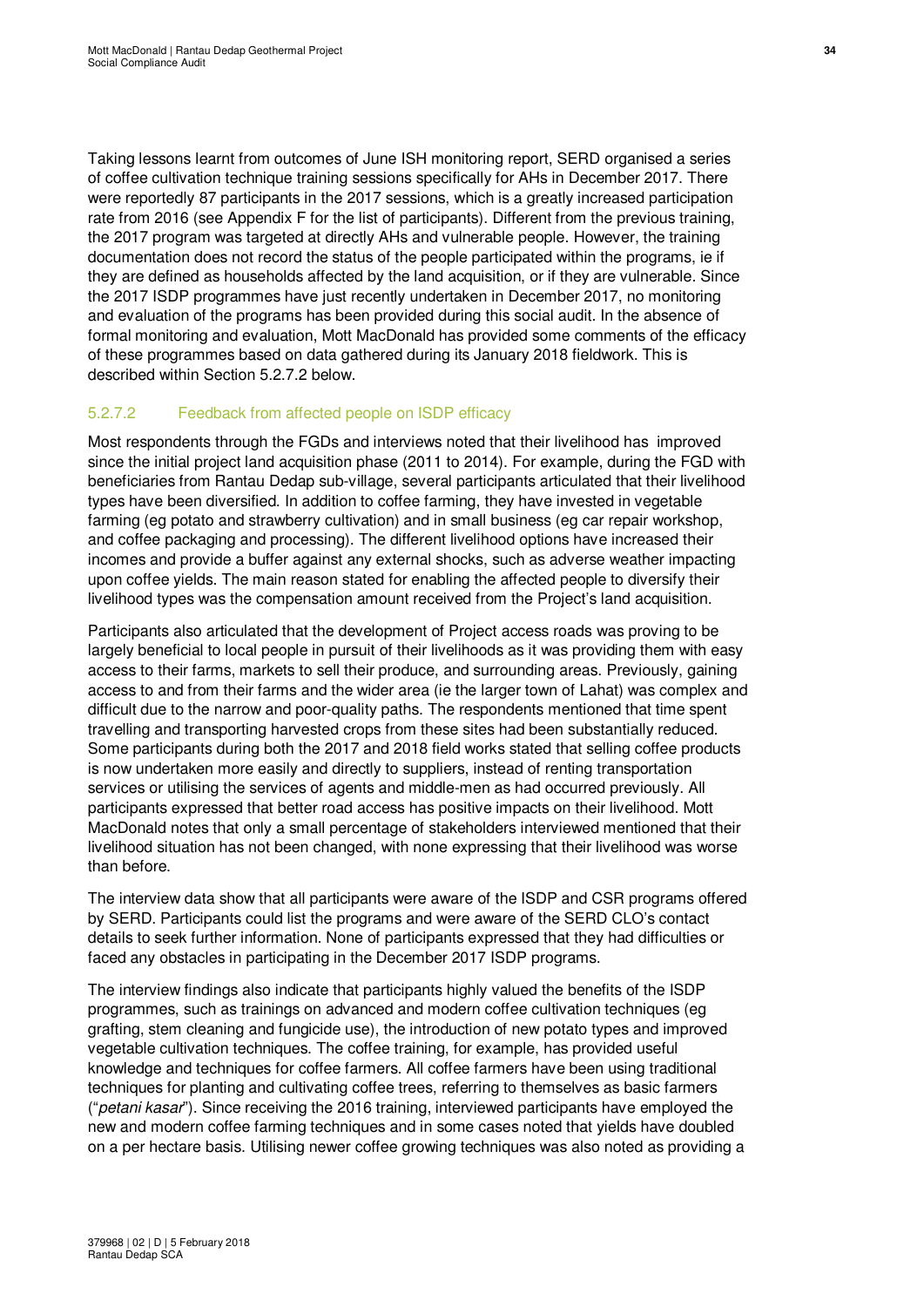buffer against impacts of unfavourable weather. As one participant within the Rantau Dedap FGD stated, the new learnt techniques were implemented and meant that despite the adverse weather conditions during 2017 (ie larger than usual amounts of rain and later in the season) a harvest was still able to be achieved as opposed to similar situations in previous years where there would be an almost total failure of the crop.

One participant from Segamit FGD expressed that he employed the new coffee cultivation techniques and invested in processing, packing, and marketing his coffee products. His coffee products were sold outside the area. It is noted that some coffee trainees have not yet applied the coffee training techniques in their farms because either they have just recently joined the training program, are lacking the initial capital to purchase materials such as fungicide or were observing how successful these techniques were when implemented by other farmers.

The interview data also indicate that while SERD is willing to receive proposals from groups within the community for training programmes not included within the ISDP, the procedure and documentation requirements for making such was not clear to many participants during the interviews. Although some respondents were aware of this procedure, Mott MacDonald notes that there were primarily individuals involved within the village administrative structure. Most notable was the fact that female FGD participants noted that they were unaware of the proper procedure to follow. SERD's approach for this appears to be similar to many other community driven development programmes implemented within Indonesia (such as the World Bank Groups Kecamatan Development Programme), in which affected people will be required to form a small structured group on a specific occupation/skill-set (eg coffee, vegetable, potato, or cooking groups). The group is required to develop a proposal to SERD for consideration, evaluation and provision of feedback. The review of ISDP report shows that the proposal procedure is not provided in the ISDP report. As a **corrective action item**, SERD must describe the proposal procedure in the ISDP and disclose this information to AHs. This disclosure should also be targeted towards female participants throughout the WKPB.

#### 5.2.7.3 General stakeholder feedback

In addition to providing feedback on the impacts of the ISDP on livelihoods, many participants in the FGD provided suggestions for improvements to SERD's ISDP and CSR. The suggestions are summarised as below:

- Provide more training programs for both AHs and the wider community including:
	- Agriculture-related training: Coffee packaging and processing class and potato and vegetable training
	- Skill training: English class, cooking class, marketing, and vocational training
	- Community health program training (eg drug avoidance education)
- Invest further into public infrastructure (eg sealing and widening access roads; providing piped water and sewerage systems), education (eg schools), community sharing areas (eg community playing grounds), others (eg internet and phone coverage)
- Provide job opportunities: SERD should give priority for affected people to access to job opportunities

There were two specific feedback items raised during the meetings, including:

● Influx matters: in the Segamit FGD, participants mentioned that there were around 25 people from other sub-districts who had migrated to the village seeking employment opportunities during the exploration phase of the Project. Aside from placing an increased pressure on limited public health services (during the January 2017 field work local public health workers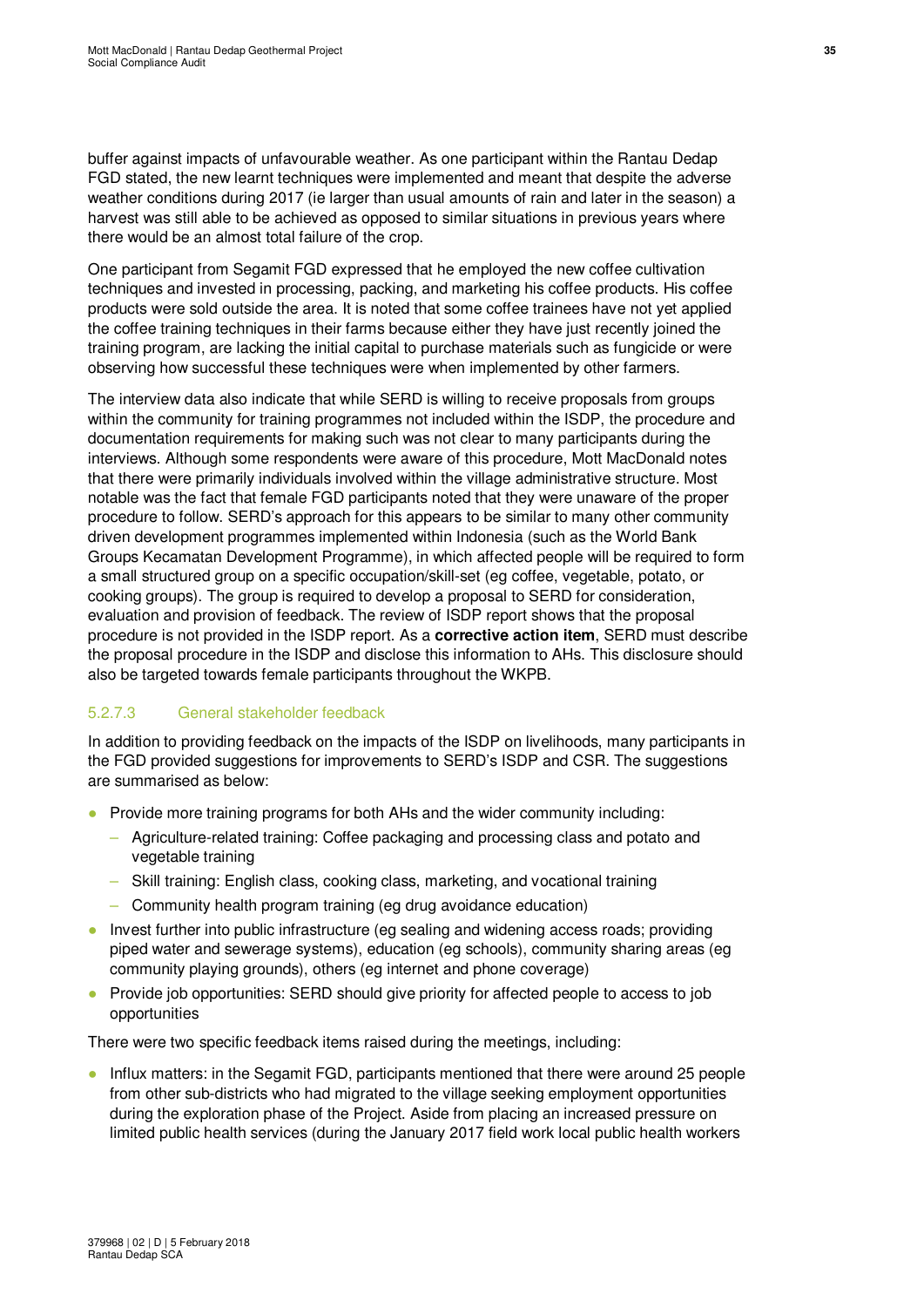noted an increased treatment demand for general health checks and ailments), it was stated that as these in-migrants were from the same district and were Semendo people and therefore shared similar cultural, social, and religious values. FGD participants noted that there had been no social or religious conflicts to date, however it was suggested that in anticipation of increased influx during the construction phase that SERD hold events or develop channels to ensure that in-migrants and construction work-force have the opportunity to learn about the local cultural, religious and social values systems.

Disclosure of ISDP program: As suggested by two participants during the interviews, invitations to join ISDP programs should be provided to affected people at least a week earlier so that invitees could arrange their time to join. For example, one farmer affected by land acquisition for the Project worker accommodation expressed that he could not join the coffee training in December 2017 because the invitation was sent to him only two days prior the training date. Hence, he could not arrange his time to join the training.

#### 5.2.7.4 Key outcomes from assessment of livelihood improvement programmes

Based on the results from the social audit, it appears that the livelihood of affected people has been improved (or at the very least unchanged) after the land acquisition and compensation process. SERD has effectively conducted several activities on livelihood restoration and community development under their ISDP and CSR programs. However, the review of ISDP and findings of the two social audits conducted by Mott MacDonald in January 2017 and January 2018 show that there are areas of improvement to ensure clarity of documentation and effectiveness of implementation and monitoring of the ISDP. In these regards, SERD must update the ISDP report so that it is a concise plan (presently it includes outcomes and details of socio-economic baseline assessments and outcomes of consultation) which is focused in a manner that can address impacts to AHs and distribute Project benefits to the broader community in the most effective manner possible. The revisions to the ISDP must be undertaken as a **corrective action item** as are to include:

- Beneficiaries must be clearly defined under different components of the ISDP plan to allow for separation of aspects targeted at AHs for livelihood restoration measures and what comprises of general CSR initiatives and distribution of positive project benefits to the broader community. A recommended definition and eligibility is as follows:
	- Priority 1 (P1): those who are members of AHs directly impacted by the Project land acquisition and having above 10% of total productive land acquired (and thus significantly impacted by land acquisition) based on the 2017 SERD land procurement documentation, or are defined as vulnerable AHs regardless of the extent of impacts.
	- Priority 2 (P2): those who are members of AHs directly impacted by the Project land acquisition and having than 10% of total productive land (and thus not significantly impacted by land acquisition) based on the 2017 SERD land procurement documentation, or are defined as vulnerable households residing in the WKPB.
	- Priority 3 (P3): those who are indirectly impacted by the Project (ie residing within the WKPB).
- Provide an overview of applicable standard requirements and commitments from SERD
- Provide a proposal procedure for requesting a specific ISDP programs
- Provide stakeholder engagement and disclosure strategies for ISDP programs based upon the required amendments to the SEP
- Role and responsibility description
- Providing monitoring, evaluation, and reporting procedures
- Provide budgets required to implement the project on a year by year basis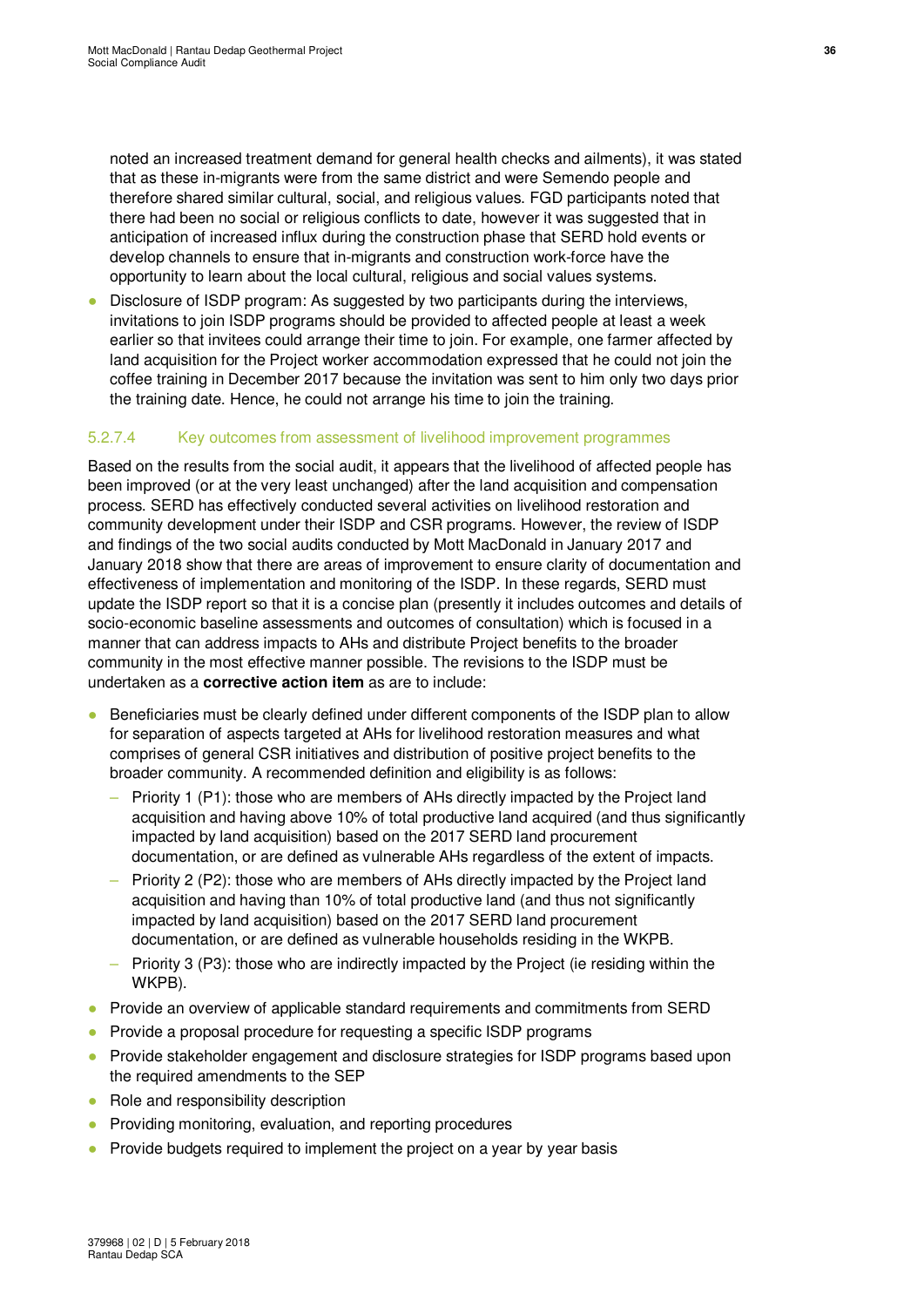● Provide time bound implementation schedule

#### **5.2.8 Monitoring, evaluation, and reporting**

During the socio-economic baseline survey undertaken in October 2016 SERD sought feedback from all participants to feed into livelihood restoration and community development programmes. This information guided the development of the programmes which have since been integrated into the ISDP. As evidenced by the stakeholder engagement log, SERD has undertaken continual engagement with affected communities in implementing the ISDP (which commenced in February 2016). This has included training and extension services throughout Rantau Dedap Hamlet, an evaluation session with the Rantau Dedap Farmers Group to assess the impacts of the coffee and vegetable cultivation advanced programmes, and the annual stakeholder meeting which assessed various components of the ISDP among other matters. As described above in Section [5.2.7.1](#page-41-2) above the outcomes of this monitoring have increased participation of AHs within ISDP training programmes.

There is presently no documentation provided which demonstrates that SERD has specifically included affected people (particularly those defined as vulnerable) within the monitoring of the ISDP implementation. The Inti Hexta Semesta (IHS) implementation and monitoring report provides a useful overview of how the ISDP has been developed, how aspects of training programmes have been refined and the performance of these programmes expressed broadly as a function of increased agricultural yields. The monitoring report was conducted to cover the first half of 2016 and included consultation with ISDP programme participants and farmer's representative groups. However, as the ISDP is directed at the broader community, the monitoring approach presently being taken does not provide certainty that affected people have been included in the monitoring process. Amendments to the ISDP (and SEP) are considered necessary to capture this requirement fully.

#### **5.3 PLN led land acquisition**

#### **5.3.1 Regulatory overview**

PLN as a state-owned entity is bound by the prevailing legal system within Indonesia to guide the way it will undertake all aspects of the land acquisition for the TL. It is not afforded the same discretion that SERD could implement to achieve a full negotiated. Based upon document review and outcomes of meetings with PLN, Mott MacDonald understands that the compliance framework that PLN will be implementing is dependent upon the nature of the land type (ie Protection Forest or Private Land) and the TL component (ie tower pad or corridor for lines), and comprises the following:

- Tower pads situated on private land are subject to the provisions of Law Number 2 of 2012 regarding Land Acquisition for Development in the Public Interest (Law 2/2012) and the accompany Presidential Regulation Number 71 of 2014 regarding the Facilitation of Land Acquisition for Projects in the Public Interest (Regulation 71/2014)
- The Right of Way (ROW) corridor situated within private land is subject primarily to the provisions of Minister of Energy and Mineral Resource Regulation Number 38 of 2013 regarding Compensation for Land, Building and Plant Located Below Free Space of High Voltage Aerial Network and Extra High-Voltage Aerial Network (Regulation 38/2013)
- All land acquisition within the Protection Forest area will be undertaken in accordance with the same legal framework through which SERD has acquired its IPPKH (primarily Presidential Regulations 42/2010, 61/2012 and 105/2015). PLN has noted that while these laws technically prohibit it from providing any forms of compensation to individuals occupying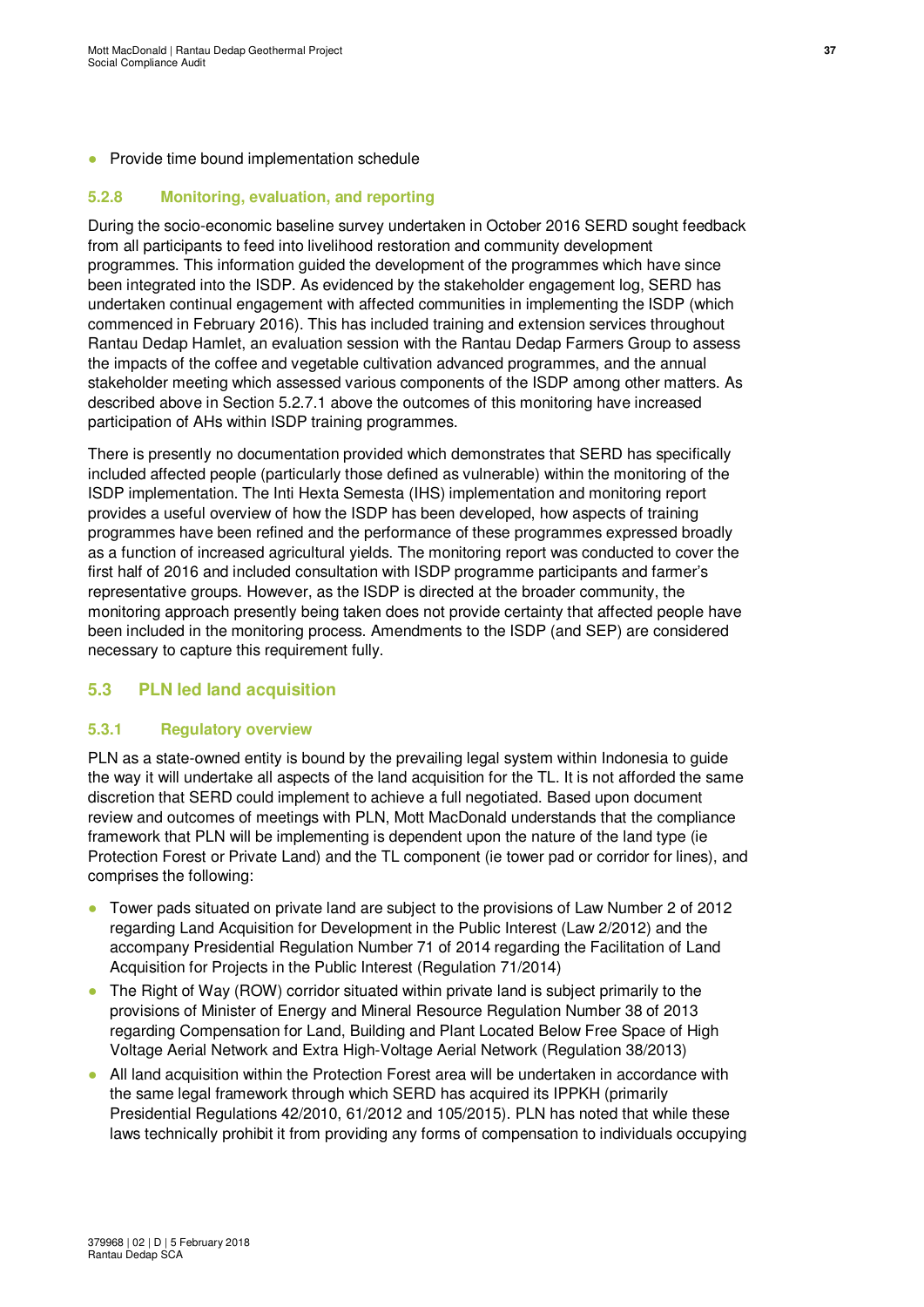Protection Forest Land, the provisions of Minister of Energy and Mineral Resources Regulation 33 of 2016 regarding the Technical Settlement of Community Owned Land, Buildings and Plants in Forest Areas to Facilitate Development of Electricity Infrastructure (Regulation 33/2016), which have conferred upon it the rights to provide compensation in certain circumstances.

To date, limited primary data (such as minutes of meetings, topographic surveys, land measurements, crop inventories, and any documentation signed by land owners) has been provided to SERD by PLN. Therefore, Mott MacDonald has assessed this section based on the following:

- Initial list of land owners within the sub-district of Semendo Darat Ulu to have land acquired for the TL. This is one of three sub-districts the TL traverses.
- Limited samples of land measurement and crop survey documents (photographs only)
- Information and opinions provided by PLN South Sumatra during a meeting on 2 January 2018
- Interviews with 13 individuals from the administrative area of Segamit Village (within Semendo Darat Ulu sub-district) who occupied land within the Protection Forest to be acquired for the purposes of TL tower pads<sup>[9](#page-46-0)</sup>.

PLN has noted that land measurements and inventories have concluded; however, the full identification of ownership, land valuation and payments have not yet occurred. This information must be attained by SERD to allow the ADB to develop an understanding of the total number AHs impacted by land acquisition for all aspects of the TL (ie tower pads and the ROW) and thus extent and possible magnitude of the impacts. Mott MacDonald has provided a high-level assessment of compliance to date, as well as providing commentary on any potential risks based on the information gathered at the time of audit and preliminary review of the regulatory framework $10$ . This however must not be construed as any confirmation of compliance or noncompliance. Where appropriate, Mott MacDonald has recommended actions for inclusion within the CAP to allow for ongoing monitoring of the TL land acquisition process.

In accordance with initial discussions with both SERD and the ADB, as the TL is an associated facility to be developed by a third party (ie PLN), the audit is to describe how compliance will be secured with the Indonesian regulatory framework for the entire TL length, supplemented with recommended additional actions to be undertaken by SERD in coordination with PLN to comply with SR2 where considered reasonably practical. This primarily includes for TL within the WKPB.

#### **5.3.2 Asset valuation and replacement cost**

#### 5.3.2.1 Tower pads (private land)

PLN has advised that compensation will be provided for land, assets, and crops for the 78 land owners impacted by land acquisition for tower pads within private land. This is to be undertaken in accordance with Law 2/2012 and Regulation 71/2012, supplemented by Governor of South

<span id="page-46-0"></span><sup>&</sup>lt;sup>9</sup> The village of Segamit was chosen for the interviews due to the fact that; (1) it is located within SERD's WKPB and SERD, therefore, has an established relationship with village and sub-village level authorities, thus making it easier to arrange interviews within the short notice period; (2) the other 13 village administrative areas are all outside of the SERD WKP, requiring excessive travel time within the short audit period, and (3) Segamit is partly located within the Protection Forest, the area of the TL land acquisition area for which greater clarity regarding the process being followed was required.

<span id="page-46-1"></span> $10$  For a full assessment of the equivalence with the land acquisition process for the tower pads on private land against SR2, please refer to the detailed assessment at

https://countrysafeguardsystems.net/sites/default/files/INO\_IR\_equivalence%20asses 4.pdf. Copies of Permen ESDM 38/2013 (unofficial English translation) and Permen ESDM 33/2016 (Bahasa Indonesia only) are provided within Appendix G.2.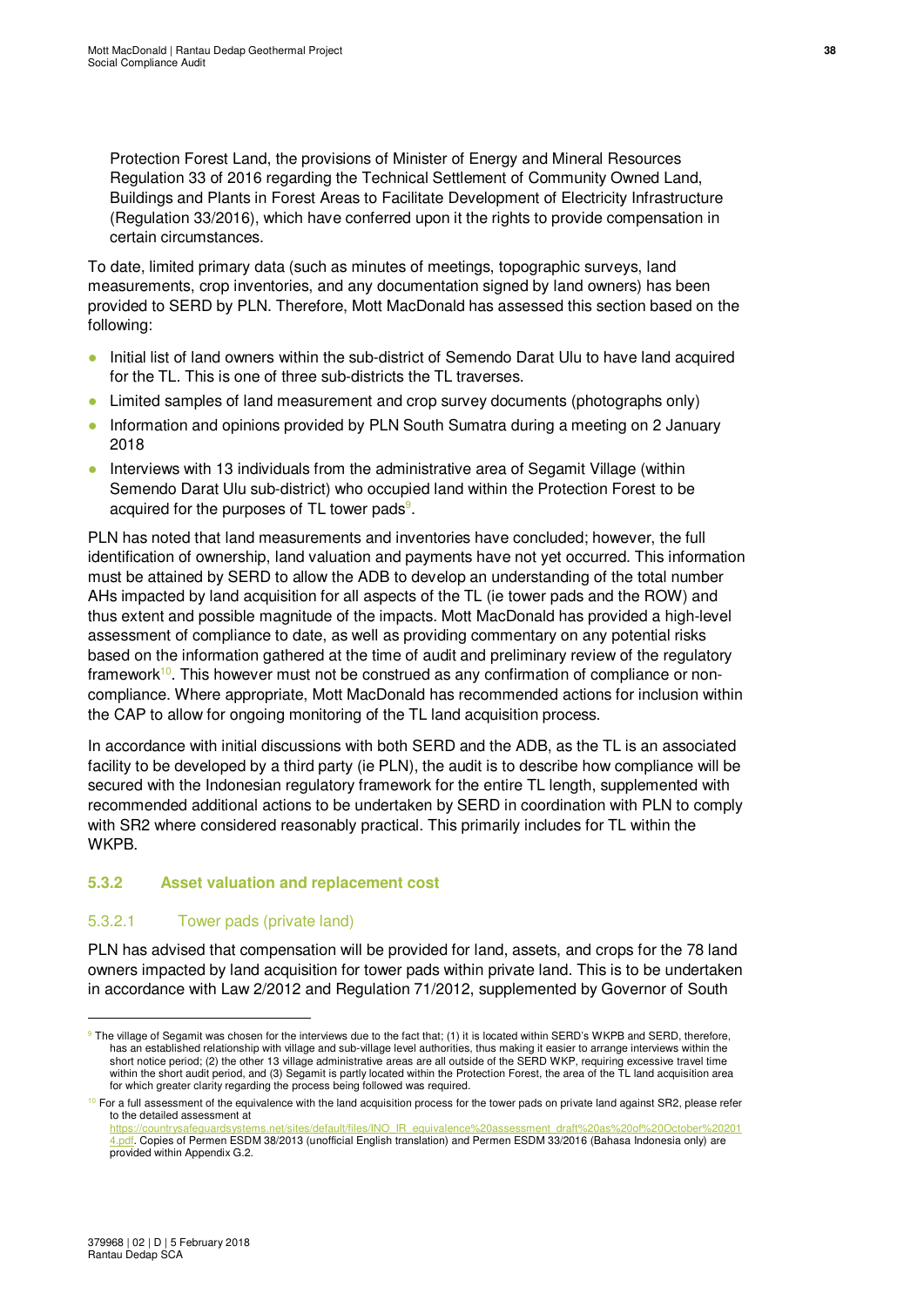Sumatra Decree 14/2014 (Decree 25/2009). As noted within the country safeguards equivalence assessment for Indonesia, the ADB generally considers the mechanisms incorporated within this regulatory framework for secure outcomes consistent with those of SR2, such as valuation of land and assets at true replacement cost.

It was advised that PLN have recently engaged an independent and registered public valuation company (known as a *Kantor Jasa Penilai Publik* – KJPP) to undertake an evaluation of appropriate market rates to utilise within the negotiation processes with affected land owners. This report has not yet been finalised; however, during a meeting with the Head of Semendo Darat Ulu Sub-District (who had met with the appointed KJPP as part of their ongoing valuation process) indicated an initial range of 40,000 to 50,000 IDR/m<sup>2</sup> for dry agricultural land and 70,000 to 80,000 IDRm<sup>2</sup> for rice fields was likely to be used for the negotiations for land prices, with Decree 19/2014 to be used as the mechanism to evaluate crops and assets. It is recommended that a copy of this report be secured by SERD once all land acquisition has been completed to allow a conclusion to be made as to whether asset valuation has been undertaken in a manner consistent with the prevailing regulations.

# 5.3.2.2 Right of way (private land)

Compensation for the 20m wide ROW within private land is to be provided in accordance with Regulation 38/2013. As noted by PLN and contained within Article One of the Decree, "*compensation shall be the granting of a certain amount of money to holder of land title along with building, plant and/or other material above a land plot because the land is used indirectly for the development of electricity without relinquishing or transferring land title*". PLN will therefore not attain tile over the land, however compensation is provided to allow it to secure a form of easement and for any restrictions placed on the use of the land. These restrictions are described within Decree 38/2013 and primarily relate to the imposition of a 6m height limit for structures and plants. Implications of this are discussed further in relation to livelihood impacts below.

Methodologies for calculating compensation are contained within this decree and include the following formulas:

- Compensation for land to be 15% of the product of the total area of land within the ROW and the assessed market value
- Compensation for buildings within the ROW will be 15% of the product of the total floor space of the building within the ROW and the assessed market value
- Compensation for plants is to be the total assessed market value of all plants within the ROW
- Compensation for any damages during the installation of the TL is to be determined through a process of deliberation and consultation with the land owner

All payments are to be provided once only, with Part One Article Two describing a clear and robust methodology for undertaking land measurements, inventory of plants and buildings and confirmation of ownership of the land. It also provides that the market valuation should be undertaken by an appropriately certified appraisal institution. Mott MacDonald understands that this forms part of the appraisal process presently being conducted by the KJPP.

As above, no documentation has been provided with regards to the ongoing market valuation process. Mott MacDonald, therefore, cannot make any comments on compliance at this stage. It is recommended that SERD secure a copy of the valuation report once all ROW compensation has been completed to allow for a conclusion to be made as to whether asset valuation has been undertaken in a manner consistent with Decree 38/2013.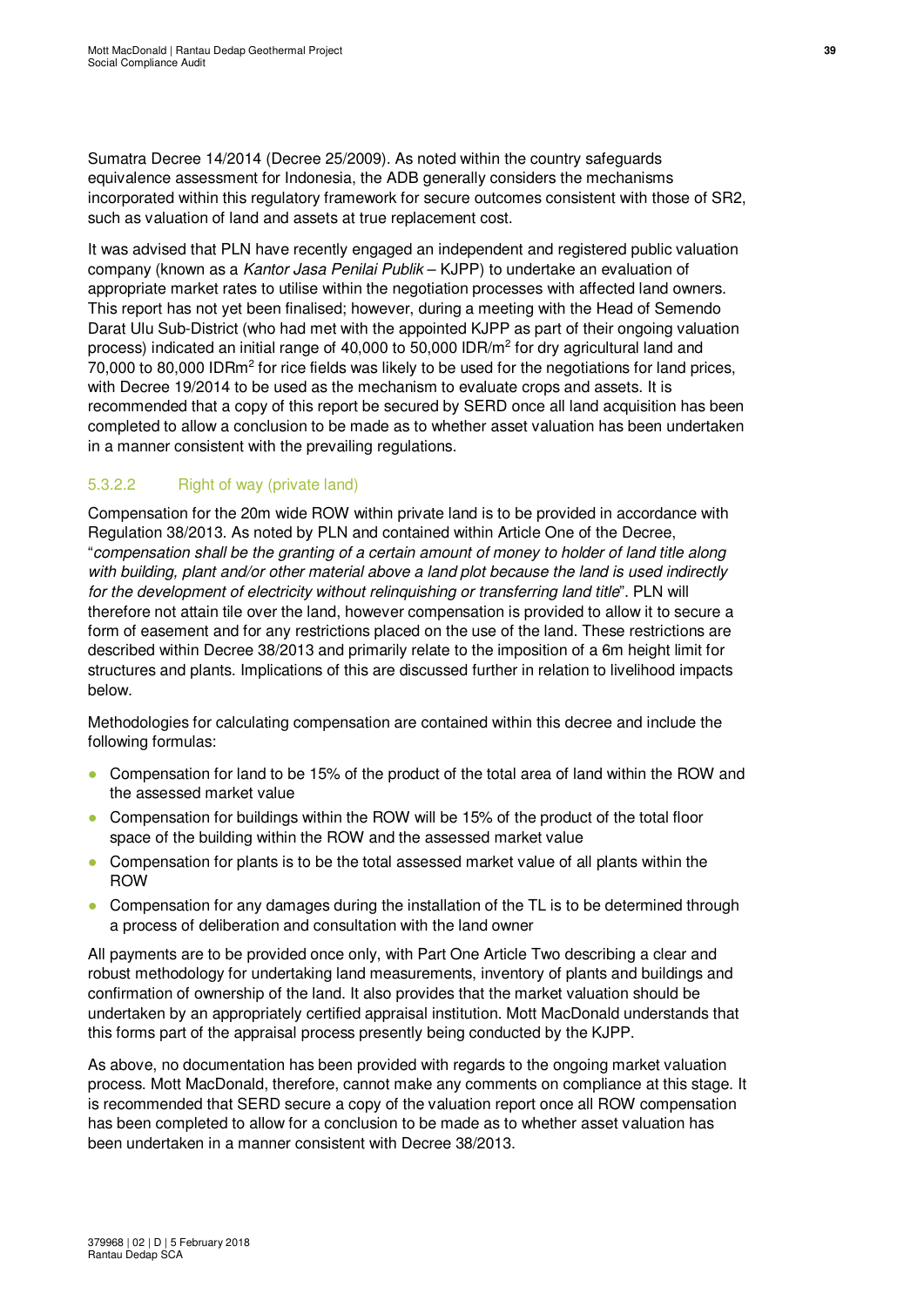#### 5.3.2.3 Protection forest land

PLN has stated that for the 36 towers and ROW within the protection forest will only receive compensation in accordance with Decree 33/2016 in that compensation will be provided for crops and structures only. No compensation will be provided for the value of the land. The valuation of crops and structures was noted by PLN as being incorporated within the valuation process by the KJPP, with valuation of crops likely to be based upon the same Decree 25/2009 or 19/2014 that SERD has utilised as a basis for its compensation calculations. This process of providing market value compensation for crop[s a](#page-48-0)nd structures only is unlikely to result in replacement values for land, assets and crops<sup>11</sup>; however, this approach is consistent with Decree 33/2016 and also consistent with the obligations of SR2 which for non-titled land-users only requires crops and assets be compensated at replacement rates.

The interviewed land owners also stated that they were generally afforded the opportunity to participate in the land survey and crop inventory process undertaken by PLN. Although not all land owners participated in the survey, all stated that they agreed with the outcomes of the survey and had signed the count form during meetings with the Segamit Village Head house. Those that did not participate in the surveys noted that they trusted the counts undertaken by village, sub-district, and PLN authorities. Mott MacDonald understands that a re-measurement of land and assets within the protection forest is likely to occur during 2018 (described in detailed within Section 5.3.4 below) and it is strongly recommended that SERD work with the local community to ensure that as many as possible participate.

#### **5.3.3 Land acquisition negotiation and consultation**

#### 5.3.3.1 Tower pads (private land)

PLN has advised that land acquisition negotiations will only commence once the valuation report has been completed. As this has not yet been undertaken, Mott MacDonald is unable to provide any commentary of the negotiation process to date. PLN has powers under Law 2/2012 to compulsorily acquire land, which is undertaken through vesting the assessed compensation amount within the district-level court system and formally taking ownership of the land in question. This process allows PLN to commence construction of the TL while the court system resolves the matter of the compensation claim, which relates to conflicting claims of owners of the land and not to the compensation value which is determined by the valuation report. PLN has stated that it intends to utilise this power to ensure that its obligations under the PPA are met and therefore, the TL land acquisition process is not a true negotiated resettlement. As part of the scheduled monthly meetings that SERD holds with PLN South Sumatra, it is recommended that information be provided pertaining to how many cases of land acquisition have been referred to the court system.

While the land is private, PLN noted that much of it is not held under formal SHM or SKT, but by extended families within the Semendo system known as "Tunggu Tubang"<sup>[12](#page-48-1)</sup>. Any decisions relating to the sale or use of land held under the Tunggu Tubang inheritance system must be

<span id="page-48-0"></span><sup>&</sup>lt;sup>11</sup> For example, a land owner within the Protection Forest who has 400m<sup>2</sup> acquired for the construction of a tower pad may not be able to use the compensation provided for plants and crops only to purchase an equivalent area of land containing an equivalent number and type of trees and crops.

<span id="page-48-1"></span><sup>&</sup>lt;sup>12</sup> Tunggu Tubang is a traditional inheritance system used by the ethnic Semendo people within the area. Through this system, the right of inheritance in the family is through the oldest daughter who upon marriage is given the right to use, occupy, preserve and manage the estate of her parents and ancestors. However, the property is still considered the property of the extended family and the oldest<br>daughter therefore has no right to make any decisions regarding selling of any portion o the broader family. As a general concept, the full parcel of land cannot be sold even in cases where consent is attained from the extended family, and land can only be swapped. Further details on the Tunggu Tubang system and other responsibilities, it entails (such as economic management, care for extended family and social functions) is contained within the Indigenous Peoples Screening Report provided in Appendix H.2.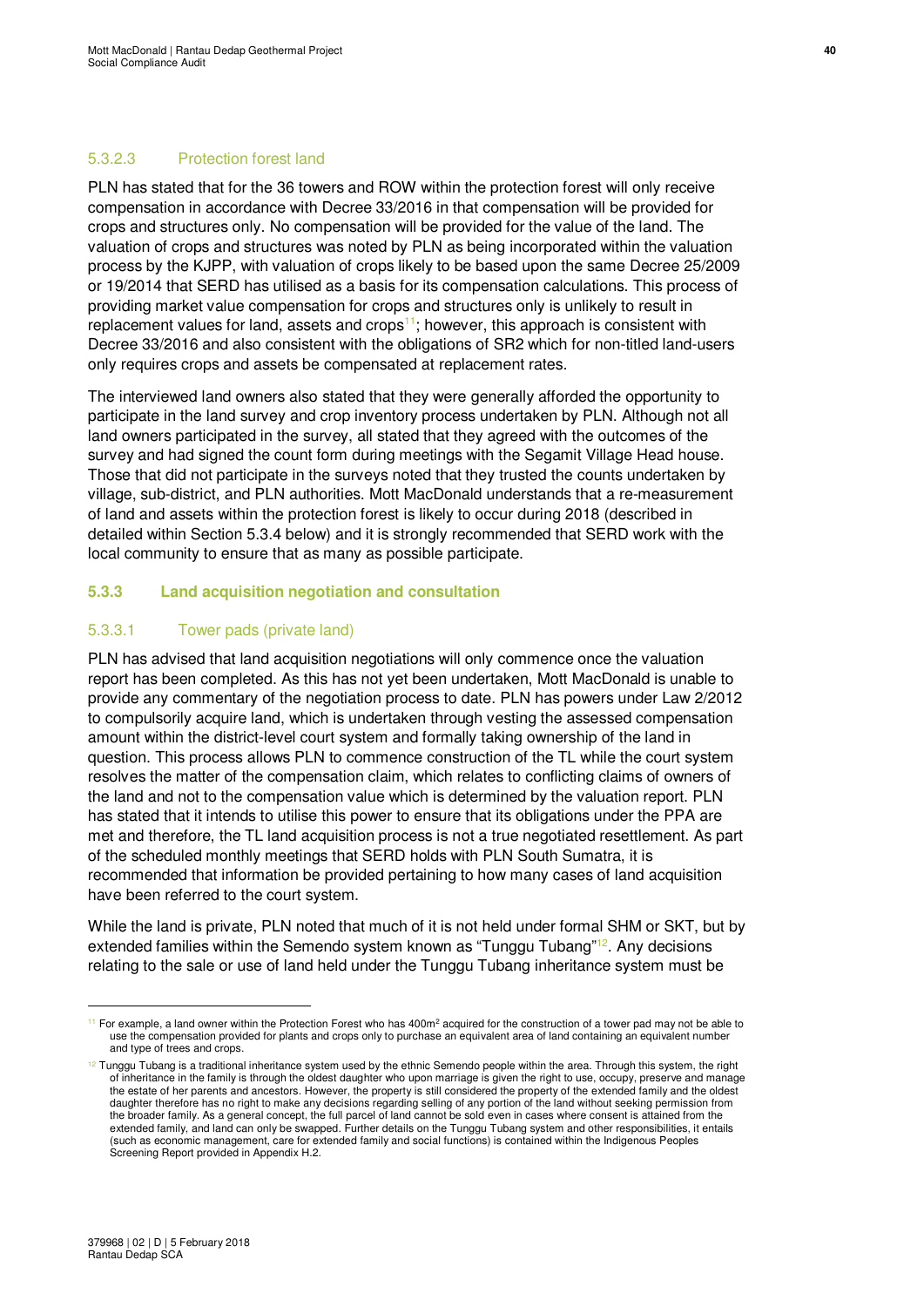made involving the broader family group. PLN has noted the majority of the 78 tower pads within private land were under held under Tunggu Tubang and that prior to any compensation being paid, formal agreements would be reached with each family. However, PLN also intends to be able to use the abovementioned powers under Law 2/2012 to initially acquire the land and allow the court system to resolve the matter of consent from the broader family groups. The Tunggu Tubang system does not ordinarily allow for direct sale of land through a normal market style transaction as the land is intended to be retained in perpetuity for use of the extended family group. Consultation with customary ("adat") leaders within the Semendo community during the audit process indicated that permission could be granted for the sale of small parcels of land (generally less than 1000m<sup>2</sup>) for important local infrastructure. As all tower pads fit within this definition, the adat leaders noted that negotiations were permissible under the Tunggu Tubang system.

PLN has advised that consultation for the land acquisition process (including the grievance resolution mechanism) will be undertaken in accordance with Law 2/2012. While no minutes of meetings or the extent of consultation undertaken to date have been provided, as noted within the country safeguards equivalence assessment for Indonesia, the ADB considers the consultation measures contained within this regulatory framework equivalent to the requirements of SR2.

#### 5.3.3.2 Right of way corridor (private land)

As with the tower pads, PLN has advised that it will only commence negotiations to secure the ROW once the valuation report has been completed. As this has not yet been undertaken, Mott MacDonald is unable to provide any commentary on the negotiation process to date. Similar with Law 2/2012, Decree 38/2013 affords PLN the authority to compulsorily acquire land for the ROW if required. This is specifically described within Part Four Article Five which states that "*In the case of prospective recipients of compensation being not found or rejection the compensation, holders of business license to supply electricity and holders of operational license shall consign the payment of compensation in local district office in accordance with the provision of legislation and holders of business license to supply electricity and holders of operational license may install SUTT or SUTET*" [13](#page-49-0). PLN has stated that it intends to use these regulatory powers to ensure it meets its obligations under the PPA. Part 4 Article 5(2) also states that the outcomes of the valuation are final, indicating limited space for any form of negotiation. Based on these two factors, the land acquisition for the ROW is not a negotiated settlement type.

The land also traverses areas held under the Tunggu Tubang sytem, which PLN intends to approach in the same manner as that described above for the tower pads.

PLN have advised that consultation for the ROW will be undertaken in accordance with Decree 38/2013, however, no minutes of meeting or attendance lists or stakeholder engagement logs have been provided to demonstrate the consultation that has occurred to date. It is understood from PLN that public meetings have been held with affected villages. Decree 38/2013 requires consultation occur at the following points:

● Socialisation of the plan for development of the TL to communities to be impacted through local regency and municipal government offices. It is understood from PLN that these meetings have already occurred.

<span id="page-49-0"></span><sup>13</sup> SUTT (*Saluran Udara Tegangan Tinggi*) refer to High Voltage Suspended Power Lines between 35kV and 245kV, which is the category for the TL being developed for the Project. SUTET (*Saluran Udara Tegangan Ekstra Tinggi*) refer to Extra High Voltage Suspended Power Line with a voltage over 245kV.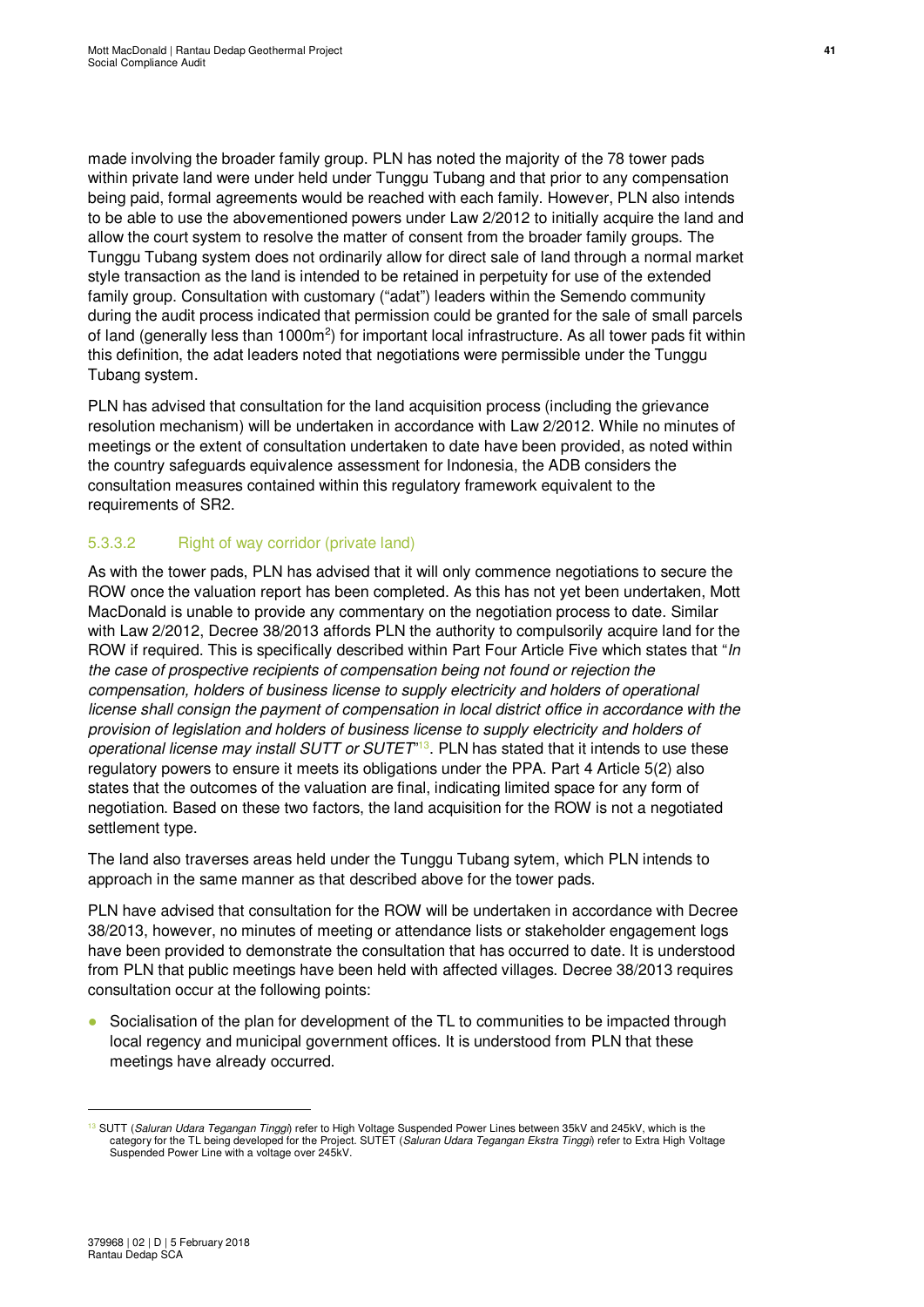- The outcomes of the inventory and identification of land owners will be undertaken through meetings in the village, sub-district, or district office
- As noted above, consultation is not required as part of negotiations as the decree provides that the assessed compensation offers shall be final and become the basis for granting of compensation.

As part of its monthly meetings with PLN South Sumatra, it is recommended that SERD require updates of all consultation events led by PLN.

### 5.3.3.3 Protection forest

PLN have advised that they will only commence negotiations to secure land within the protection forest once the valuation report has been completed. Both SERD and PLN also stated that as land within the protection forest could only be secured through the IPPKH mechanism, an additional round of inventory of assets on the land is likely to be undertaken as part of final measurements for the IPPKH permit prior to any offers of compensation being made. AHs within the protection forest are untitled land users and therefore, PLN's only obligation is to provide compensation for crops and assets in accordance with the pricing mechanism contained within Decree 25/2009 and supplemented by Decree 33/2016. No provisions are made for negotiation and therefore, it is not a negotiated settlement type.

The interviewed land holders mentioned that they had already attended two consultation events within the Segamit Village Heads office, one being for the initial disclosure of the requirement to acquire land for the TL, and the next to require AHs to sign the land survey and inventory documents. As discussed further below, future consultation with these AHs must be facilitated by SERD to ensure that they are provided with appropriate levels of information regarding the status and schedule of the land acquisition process. Consideration must also be given to holding separate consultation events within the village of Segamit and sub-village of Rantau Dedap, rather than a single location in Segamit. As demonstrated by SERD within its own consultation activities, participation of AHs increased when considerations of distance (travel time between Segamit and Rantau Dedap can be up to one hour or more) were overcome by holding separate meetings.

#### **5.3.4 Compensation payment process and documentation**

# 5.3.4.1 Tower pads (private land)

As valuations and negotiations have not yet occurred, Mott MacDonald is not able to provide any commentary on compensation payment processes for the tower pads.

During meetings PLN stated that they had identified individuals within local communities and village level administrative functions that may pose a risk to future compensation processes and possibly result in land owners receiving less than the agreed amount. The relevant district level legal officers (ie District Attorney) have been engaged by PLN to proactively manage these matters and thus reduce the likelihood of any irregularities occurring during final compensation payment process. To determine the extent to which PLNs proactive strategy results in all AHs receiving compensation in accordance with the agreed amounts, it is recommended that SERD and PLN cooperate to undertake a confirmatory audit once the compensation process has concluded. This should include an appropriate sampling effort (drawing samples from across all 14 village administrative areas) and be focused upon confirming if the compensation payment and documentation process is consistent with the prevailing regulations.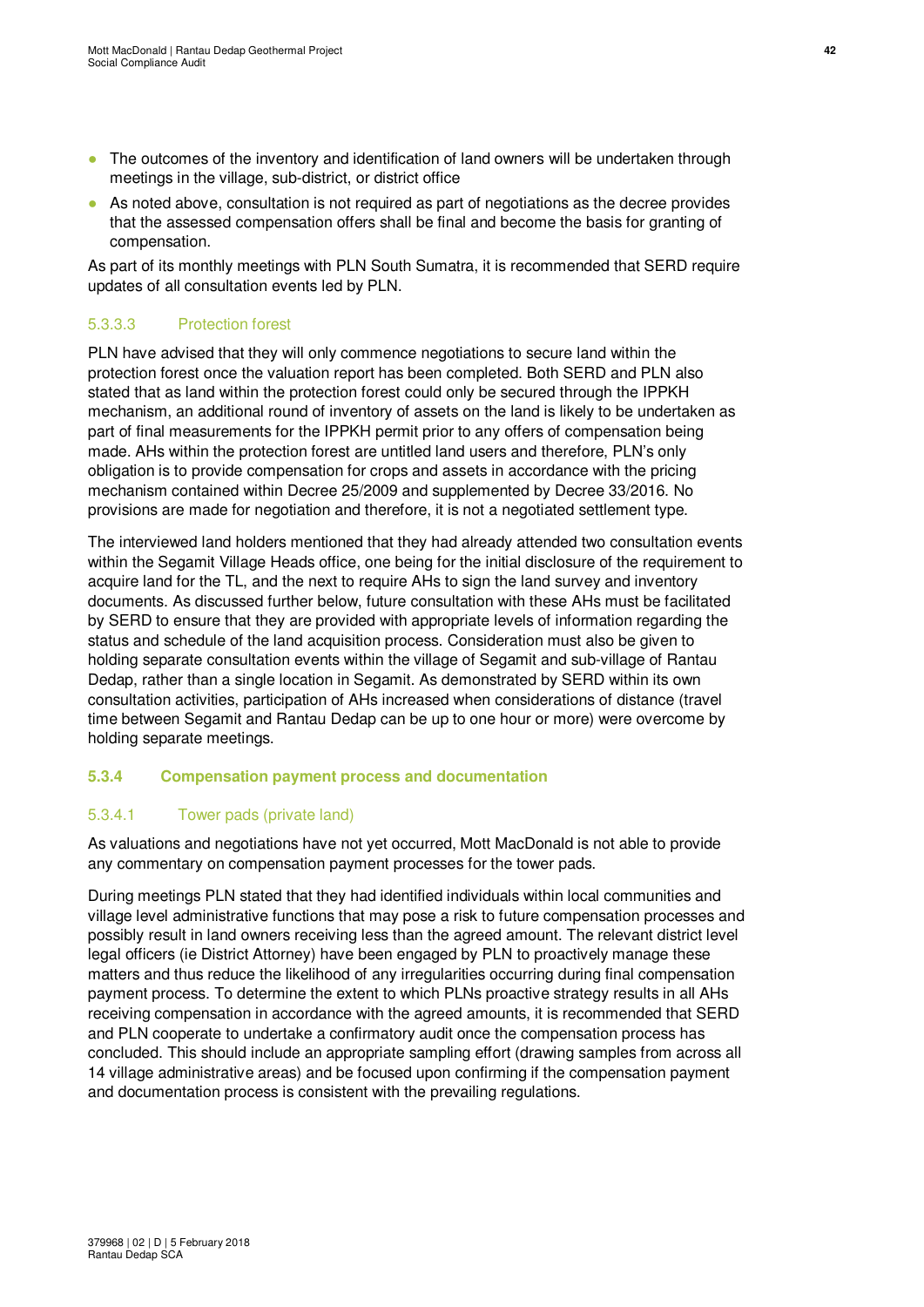#### 5.3.4.2 Right of way corridor (private land)

As valuations and negotiations have not yet occurred, Mott MacDonald is unable to provide any commentary on compensation payment processes for the ROW.

As with the tower pads, during meetings PLN stated that they had identified individuals within local communities and village level administrative functions that may pose a risk to future compensation processes and possibly result in land owners receiving less than the agreed amount. The relevant district level legal officers (ie District Attorney) have been engaged by PLN to proactively manage these matters and thus reduce the likelihood of any irregularities occurring during final compensation payment process. To determine the extent to which PLNs proactive strategy results in all AHs receiving compensation in accordance with the agreed amounts, it is recommended that SERD and PLN cooperate to undertake a confirmatory audit once the compensation process has concluded. This should include an appropriate sampling effort (drawing samples from across all 14 village administrative areas) and be focused upon confirming if the compensation payment and documentation process is consistent with the prevailing regulations.

#### 5.3.4.3 Protection forest

As valuations of the crops and structures for land within the protection forest has not yet occurred, Mott MacDonald is unable to provide any commentary on compensation processes for land within the protection forest.

As an outcome of interviews with affected land owners, it was noted that PLN have not provided any information pertaining to the next steps within the land acquisition process. Many interviewed individuals did not have signed copies of the land measurement and crop inventory survey (even though they had noted they had signed it previously), not had any information been provided as to when valuation would commence and what the negotiation process would entail. PLN noted that the compensation payments would be made only after a number of additional steps had been completed, namely:

- The regulatory EIA (known as an *Analasis Mengenai Dampak Lingkungan* AMDAL) for the TL had been approved
- The environment permit associated with the AMDAL has been received
- SERD provides PLN with its 'notice of intention to develop' (NOID) for the Project
- Re-measurement of the ROW within the protection forest has been undertaken as part of the IPPKH approval process
- The IPPKH has been approved and issued

With PLN anticipating submission of the AMDAL in March 2018 at the earliest, SERD has indicated that it is doubtful that this process will be completed until the second half of 2018. Given this time period, SERD through its CLOs must provide monthly updates to the Segamit Village Head which can then be communicated to the relevant affected people.

#### **5.3.5 Livelihood impacts and restoration support**

#### 5.3.5.1 Tower pads (private land)

As land acquisition has not yet been undertaken, there have been no livelihood impacts. PLN has noted that it intends to provide cash compensation only for the tower pads. This is consistent with the provisions of Law 2/2012, which does not provide specifically for any livelihood restoration support. Regardless of the above, impacts to livelihoods are anticipated to be minimal given the fact that the methodology being followed will likely ensure that land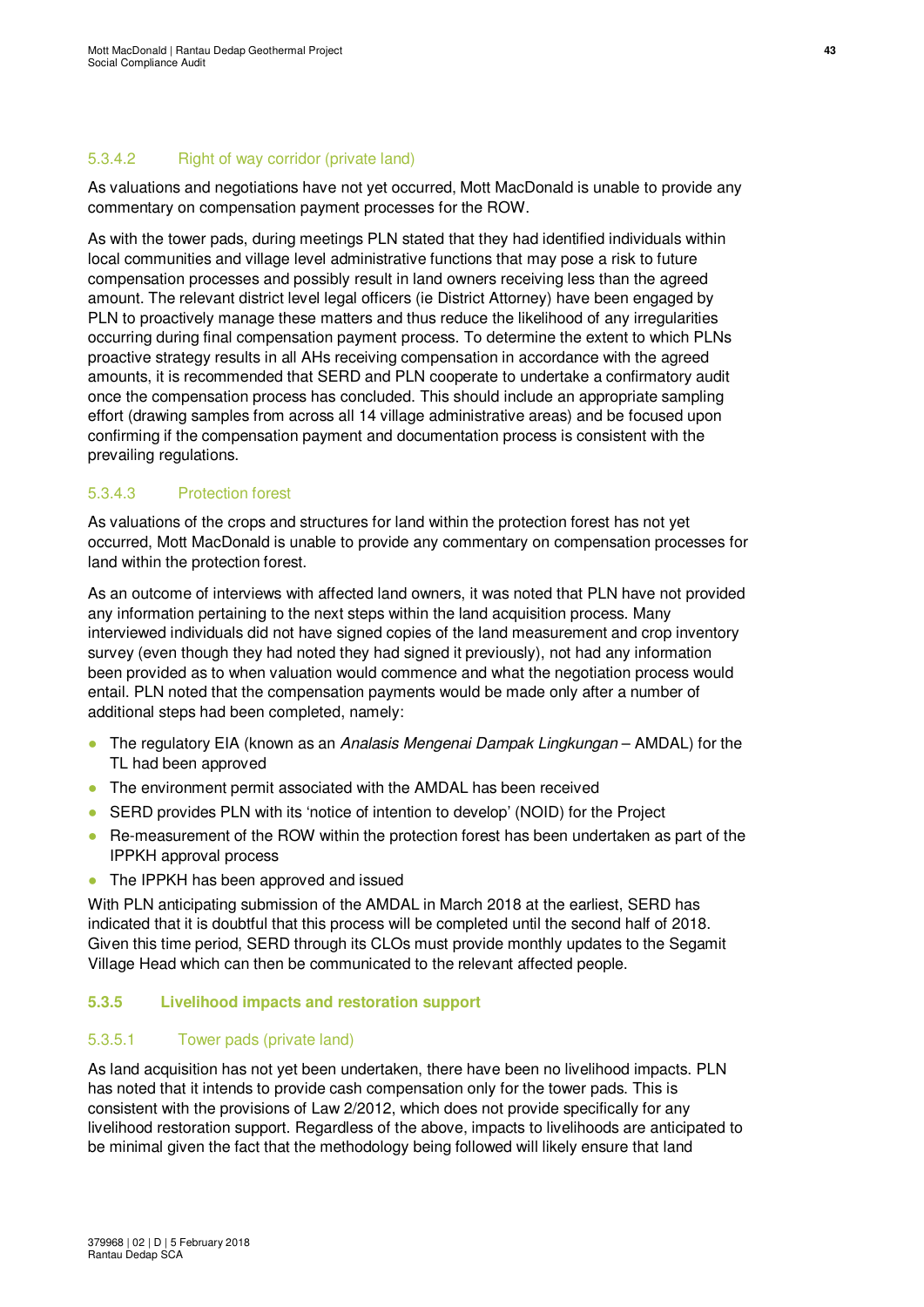acquisition for the small amounts of land (either 225m<sup>2</sup> or 400m<sup>2</sup> depending on tower type) is undertaken having regards for the concept of replacement value. During meetings with the Semendo Darat Ulu sub-district head and an agricultural training officer (a position funded by the South Sumatra Provincial Government), it was noted that any AHs could access agricultural extension services (primarily training in coffee and rice growing) as a means to improve farming practices and potentially offset any longer-term income losses associated with the land acquisition. It is recommended that SERD work with PLN to ensure that this matter is raised during future consultation activities.

# 5.3.5.2 Right of way (private land)

As land acquisition has not yet been undertaken, there have been no livelihood impacts.

Decree 38/2013 provides only for a single cash payment based on the calculation for land, crops and assets (as discussed above), and PLN has noted that it does not intend to provide any specific livelihood support. Impacts to livelihood are anticipated to be minimal given that no land is being permanently acquired, and the only restriction within the ROW being that no plants with a height of over 6m can be grown. As Mott MacDonald has not had access to the inventory, it is not known whether this height limit will materially change the agricultural activities of any land holders. Based on observations in the field, much of the TL appears to traverse areas used for coffee and rice farming which would not be changed due to imposition of height restriction. However, towards the Lumut Balai substation, the land use appears to change and include higher trees such as rubber. The 6m height restriction in this area may lead to some livelihood impacts as the types of crops planted will need to change. As noted above, at sub-district level, there are a range of agricultural extension programmes available which may be used to assist AHs transitioning from one type of crop to another within the ROW. It is recommended that SERD work with PLN to ensure that this matter is raised during future consultation activities.

#### 5.3.5.3 Protection forest

As land acquisition has not yet been undertaken, there have been no livelihood impacts. There is no legal mechanism for PLN to provide any forms of livelihood restoration assistance to any AHs undertaking farming activities within the Protection Forest. PLN has noted that it intends only to provide cash compensation for the price of any crops on the land, including any natural timber species. As compensation is only being provided for crops and assets on the land, the principles of full replacement costs are not being adhered to and the likelihood of livelihood impacts associated with loss of land (tower pads) and limitations on heights of trees (ROW) is considered to have increased in comparison to that within private land.

During interviews with 13 AHs who occupy land being acquired for the purposes of tower pads within the Protection Forest, a number provided information on the amount of land to be acquired, their estimated [total ho](#page-52-0)lding and the primary use of the holding. This information is primarily provided within Table 7 below for eight interviewed land owners who provided information pertaining to their land holdings.

| <b>Land owner</b> | Land to be<br>acquired $(m2)$ | <b>Estimated total</b><br>land holding $(m^2)$ | Use of land<br>holding                                                         | % of estimated<br>total land holding<br>acquired |
|-------------------|-------------------------------|------------------------------------------------|--------------------------------------------------------------------------------|--------------------------------------------------|
| Land owner one    | 400m <sup>2</sup>             | $25.000m^2$                                    | <b>Primarily timber</b><br>species (some natural<br>and planted) and<br>banana | $1.6\%$                                          |

#### <span id="page-52-0"></span>**Table 7: Summary of land acquisition impacts on livelihoods**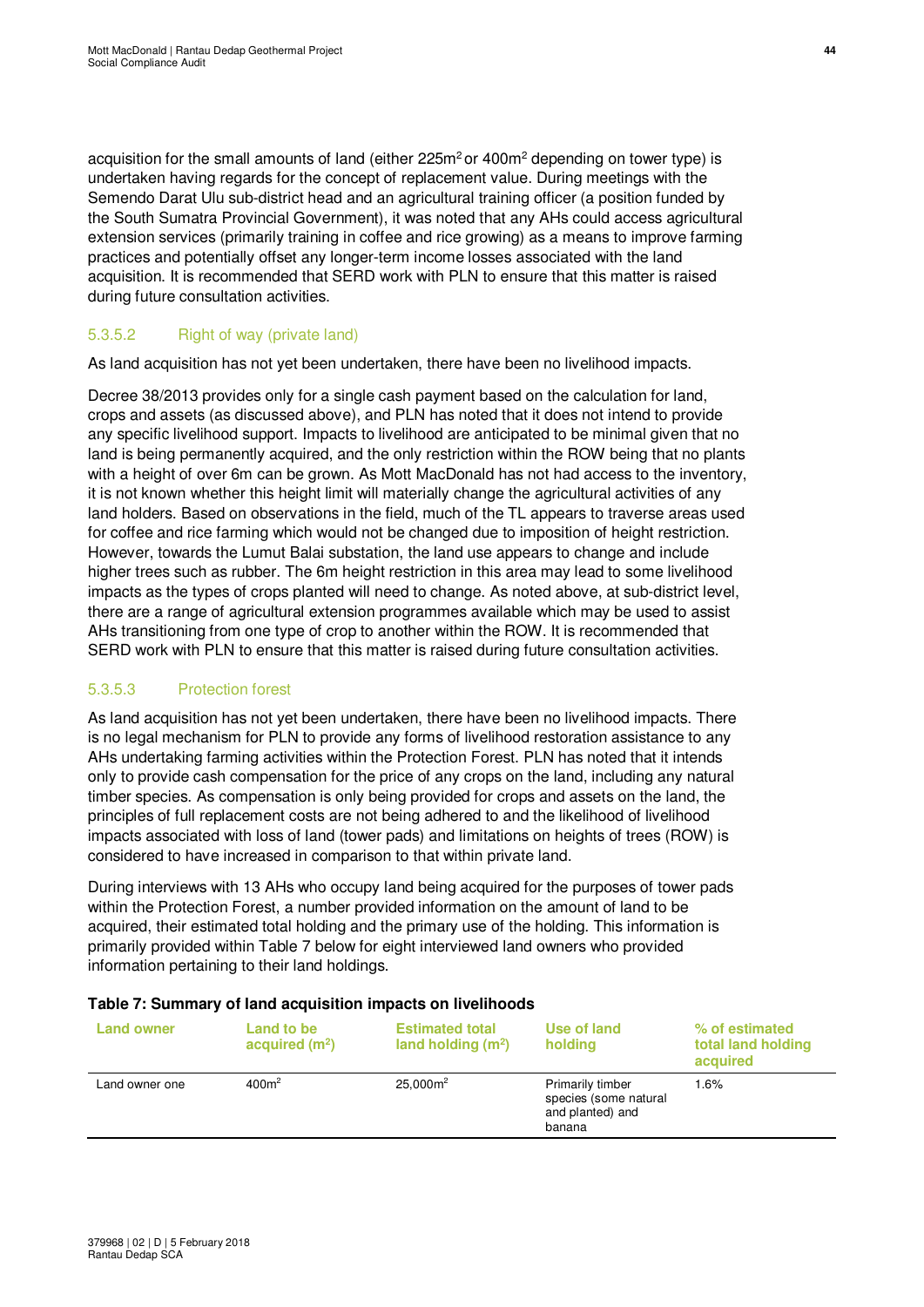| <b>Land owner</b> | Land to be<br>acquired $(m2)$ | <b>Estimated total</b><br>land holding $(m^2)$ | Use of land<br>holding                                                  | % of estimated<br>total land holding<br>acquired |
|-------------------|-------------------------------|------------------------------------------------|-------------------------------------------------------------------------|--------------------------------------------------|
| Land owner two    | 225m <sup>2</sup>             | $12,500m^2$                                    | Primarily timber<br>species (some natural<br>and planted) and<br>bamboo | 1.8%                                             |
| Land owner three  | $225m^2$                      | $10,000m^2$                                    | Primarily timber within<br>natural forest                               | 2.25%                                            |
| Land owner four   | $225m^2$                      | $25,000m^2$                                    | Potential rice fields,<br>coffee trees and fish<br>ponds                | 1%                                               |
| Land owner five   | 225m <sup>2</sup>             | $20,000m^2$                                    | Primarily coffee and<br>fruit                                           | 1.1%                                             |
| Land owner six    | 225m <sup>2</sup>             | $10,000m^2$                                    | Cassava                                                                 | 2.25%                                            |
| Land owner seven  | 225m <sup>2</sup>             | $30,000m^2$                                    | Coffee, fruits and<br>cinnamon                                          | 0.75%                                            |
| Land owner eight  | 400m <sup>2</sup>             | $10.000m^2$                                    | Coffee, jackfruit and<br>pineapple                                      | 4%                                               |

Source: Mott MacDonald 2018

All of the land to be acquired is considered to be income generating, however, as a percentage of overall land holdings the amounts are be minimal (no greater than 4%) for those AHs interviewed. It is likely that livelihood impacts will be minimal. However, further information should be gathered to reflect the following current information gaps:

- The interviews only represent 13 of the 38 AHs within the protection forest losing land for the installation of tower pads.
- Information is not known as to how many AHs will be affected by the ROW and thus have crop height restrictions placed upon them.
- Some of the AHs may have been impacted by land acquisition for both the TL and the Project and thus subject to cumulative impacts. At least three of the AHs interviewed fell into this category.

This information must be gathered at the conclusion of the land acquisition process by PLN (ie after all payments have been made) as part of a combined audit and socio-economic survey which covers at a minimum the 36 AHs within the SERD WKPB and is required as a **corrective action** item. The audit component must cover procedural and administrative aspects of the land acquisition process (eg if AHs have signed and received all relevant documentation from PLN; if payments have been completed; and if the total payment values reflect agreed amounts). The socio-economic survey must gather basic census style information, income levels and precisely define the nature of impacts from the TL land acquisition. Consistent with the recommended changes to the ISDP made previously, it is recommended that AHs losing more than 10% of their productive land (measured cumulatively) should be defined as Priority One (P1) for the purpose of livelihood restoration training provision. Any corrective actions as a result of this audit should be discussed and agreed upon with the ADB and PLN such that implementation is undertaken in a coordinated manner to the extent possible.

#### **5.4 Compliance review**

[Table 8](#page-56-0) below provides an assessment of the compliance of SERD led land acquisition activities against the provisions of SR2. It is based upon the outcomes of the assessments described above and includes recommendations to secure compliance where non-compliance or partial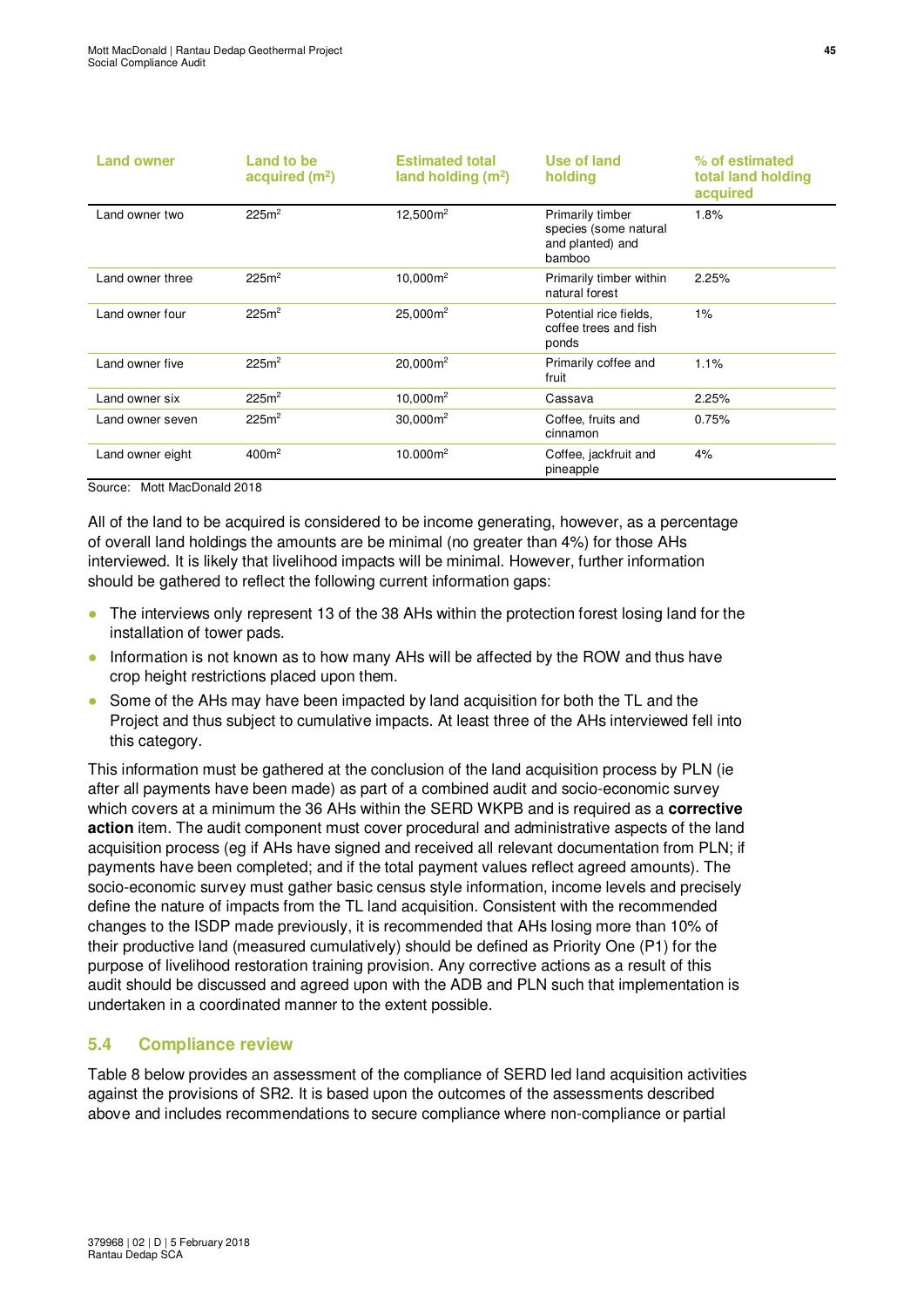compliance's have been identified. These recommendations have been carried forward into the CAP provided within Section 7.

[Table 9](#page-61-0) provides an assessment of the compliance of PLN led land acquisition activities against the provision of SR2. It is based upon the outcomes of the assessments described above. Given that PLN led land acquisition for the TL is considered as an associated facility, recommendations to secure compliance have been made on the reasonable degree of influence that SERD can have over the process. This is primarily focused on actions within the SERD WKPB.

# **5.5 Categorisation review and recommendations**

Following the review of Project documentation, consultation with relevant stakeholders and having regards for the categorisation provided within previous reports, it is considered that the Project falls under Category B for the purposes of ADB Safeguard Requirement 2 (Involuntary Resettlement). This defines a Category B project as follows:

"*Category B: A proposed project includes involuntary resettlement impacts that are not deemed significant. A resettlement plan, which includes assessment of social impacts, is required*."

This categorisation is based upon the following:

- The 2011 to 2014 land acquisition (covered within the 2014 SCAR), resulted in 94 of 153 AHs losing more than 10% of their total productive farming land<sup>[14](#page-54-0)</sup>. However, the 2014 SCAR concludes that the process that SERD implemented was consistent with the principles of a negotiated settlement, with findings of the current SCAR concluding that livelihood impacts are minimal. This component of the Projects land acquisition is likely Category  $C^{15}$  $C^{15}$  $C^{15}$ , rather than the initial Category A which was based on insufficient information regarding the negotiated settlement process
- The 2017 land acquisition for the four AHs resulted in all losing more than 10% of their total productive farming land. However, based upon the outcomes of the January 2018 Mott MacDonald considers that the process utilised by SERD is consistent with the principles of a negotiated settlement and resulted in compensation being provided at above replacement cost. This aspect of the Project therefore a Category C
- The PLN land acquisition for the associated facility (ie part of the Project) is not considered to be negotiated settlement and thus is not able to be considered as Category C. PLN has expropriation powers available to it which it has noted that it intends to use. While full information regarding the number of AHs impacted or the extent of land lost, based on information gathered during the January 2018 site visit Mott MacDonald considers it unlikely that the impacts will be significant. For AHs within the protection forest, all were noted as having less than 10% of their total productive owned land acquired by PLN. Based upon this, Category B is considered appropriate, subject to final confirmation that no more than 200 persons lose 10% or more of their productive land as a result of the PLN led land acquisition.

While aspects of the Projects land acquisition may be defined as Category C, the fact that the PLN led land acquisition will be Category B means that this Category must be applied across the entire Project. Applying such a categorisation is also suitable as it will require the

<span id="page-54-0"></span><sup>&</sup>lt;sup>14</sup> Involuntary resettlement impacts are considered significant if more than 200 or more persons will be physically displaced or lose 10% or more of their productive or income generating assets (https://www.adb.org/site/safeguard-categories)

<span id="page-54-1"></span><sup>&</sup>lt;sup>15</sup> The term "likely" is used in this instance as the AHs in protection forest were aware that they had no formal claims to legal title and thus SERD was able to resort to expropriation of assets and crops without resorting to (or threatening to resort to) the extensive expropriation process for privately held land. This aspect may have impacted the possibility of achieving a true negotiated settlement as it establishes a fundamental asymmetry in negotiating position between the two parties. There are no minutes of meetings available to confirm that all of the 153 AHs had an even negotiating position.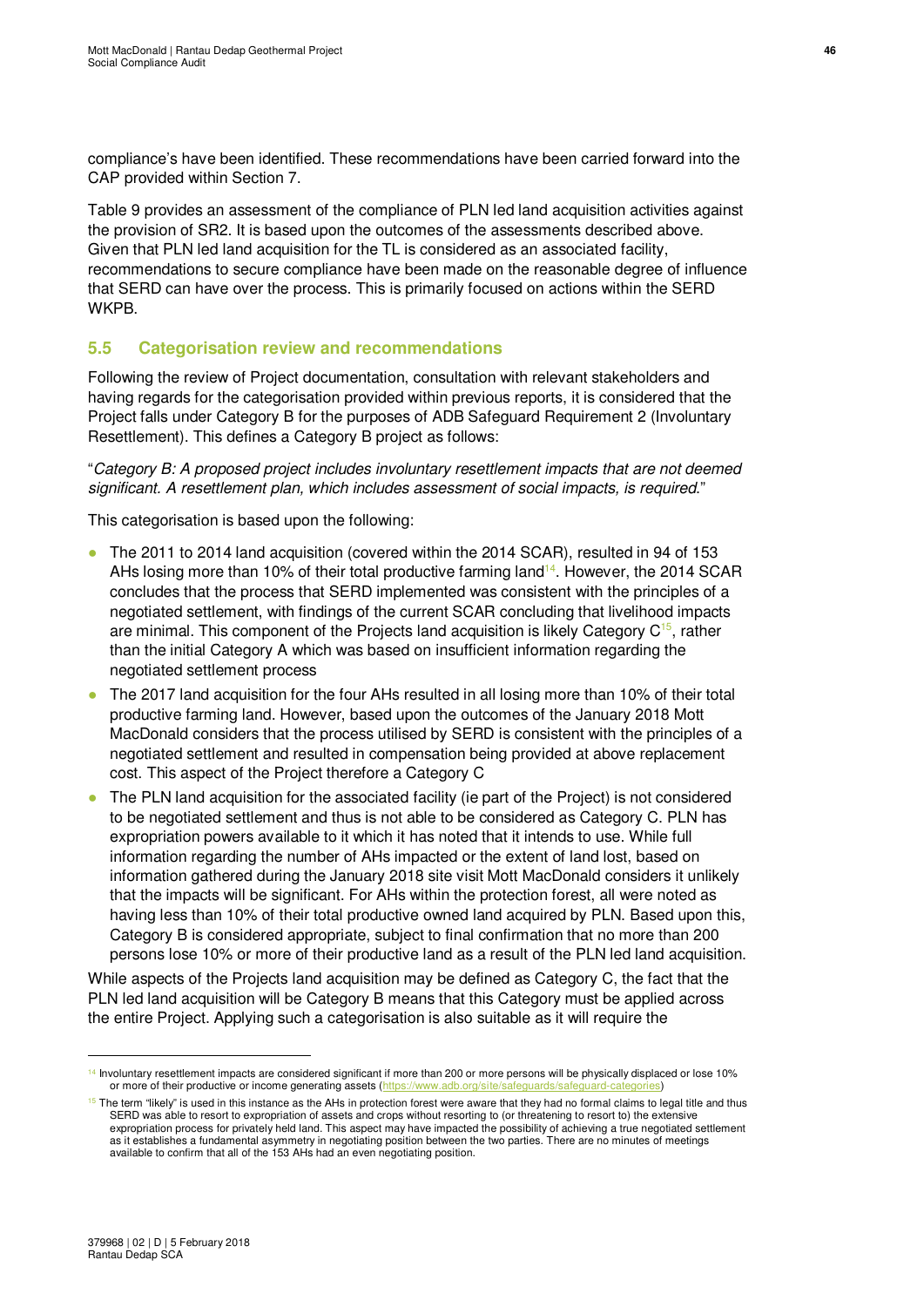implementation and monitoring of livelihood restoration measures (through SERDs ISDP) which addresses the minor residual concern that a true negotiated settlement may not have been achieved for all 2011 to 2014 SERD led land acquisition.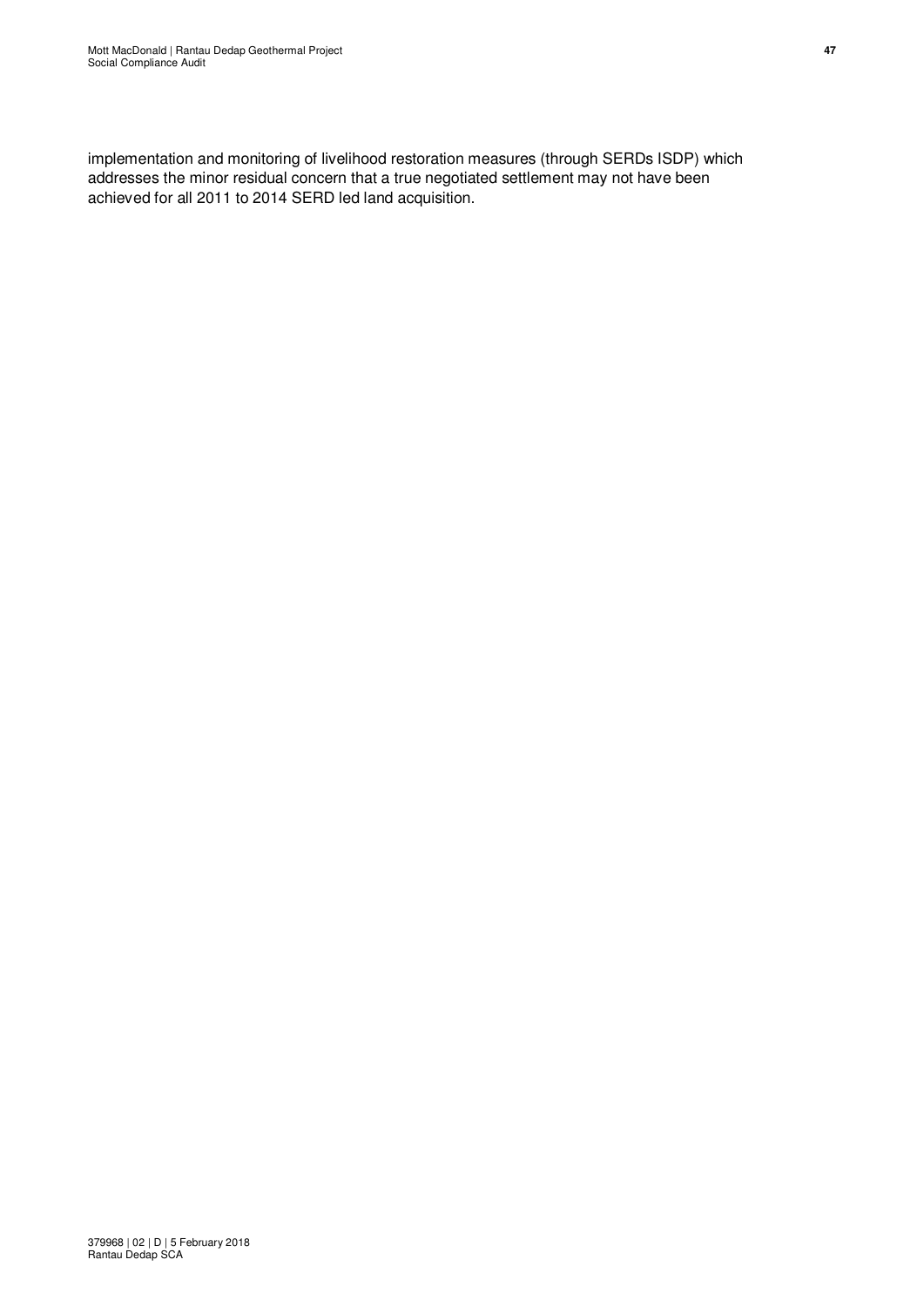|                | <b>ADB SR 2 principles</b>                                                                                                                                              | <b>Implementation context</b>                                                                                                                                                                                                                                                                                                                                                                                                                                                                                                                                                                             | <b>Comment on compliance</b>                                                                                                                                                                                                                                                                                                                                                                                                                                                                                                                                                                                                                                                                                                                                                                                                                                                  | <b>CAP</b> reference         |
|----------------|-------------------------------------------------------------------------------------------------------------------------------------------------------------------------|-----------------------------------------------------------------------------------------------------------------------------------------------------------------------------------------------------------------------------------------------------------------------------------------------------------------------------------------------------------------------------------------------------------------------------------------------------------------------------------------------------------------------------------------------------------------------------------------------------------|-------------------------------------------------------------------------------------------------------------------------------------------------------------------------------------------------------------------------------------------------------------------------------------------------------------------------------------------------------------------------------------------------------------------------------------------------------------------------------------------------------------------------------------------------------------------------------------------------------------------------------------------------------------------------------------------------------------------------------------------------------------------------------------------------------------------------------------------------------------------------------|------------------------------|
| $\overline{1}$ | Involuntary resettlement should be<br>avoided wherever possible                                                                                                         | The land acquisition undertaken by SERD has been on a<br>negotiated settlement basis and takes into account replacement<br>cost principles. This is evidenced by the fact that interviewed<br>AHs could find productive land of equal or greater size in an<br>area where they could secure formal legal title.                                                                                                                                                                                                                                                                                           | <b>Compliance</b> – none of the SERD led land acquisition has<br>been undertaken through the application of any expropriation<br>laws, nor have SERD used the threat of such during the<br>negotiations.                                                                                                                                                                                                                                                                                                                                                                                                                                                                                                                                                                                                                                                                      | N/A                          |
| 2              | Minimize involuntary resettlement<br>by exploring project and design<br>alternatives                                                                                    | SERD's land acquisition activities between 2014 and 2017 have<br>primarily been related to modifications to its IPPKH. While the<br>majority of land secured through this process was not occupied<br>by any land owners, a small area in the vicinity of the proposed<br>permanent accommodation facility was acquired.<br>The land acquisition undertaken by SERD has been on a<br>negotiated settlement basis and takes into account replacement<br>cost principles for both land and associated assets.                                                                                               | <b>Compliance</b> – SERD has minimised the scope of involuntary<br>impacts by selecting a small land area for the proposed<br>permanent accommodation in which only four farmers were<br>economically affected. All land acquisition undertaken to date<br>complies with this principle.                                                                                                                                                                                                                                                                                                                                                                                                                                                                                                                                                                                      | N/A                          |
| 3              | Conducting census and<br>socioeconomic profiles of displaced<br>persons and resettlement planning                                                                       | SERD has involved the AHs within all aspects of the land<br>survey and crop and asset inventory process. Additionally, it<br>gathered some basic baseline data (such as age of household<br>head, number of household members, primary income source,<br>yearly income and total land holdings) which can be used in<br>livelihood restoration planning.                                                                                                                                                                                                                                                  | <b>Compliance - it is recommended that this data be used to</b><br>determine the appropriate level of livelihood support to be<br>afforded to these AHs (further discussion provided within<br>Item 6 below).                                                                                                                                                                                                                                                                                                                                                                                                                                                                                                                                                                                                                                                                 | N/A                          |
| 4              | Carry out meaningful consultation<br>with displaced persons and ensure<br>their participation in planning,<br>implementation, and monitoring of<br>resettlement program | SERD has demonstrated a commitment to continual and<br>meaningful stakeholder engagement with the local community<br>and AHs in the development and implementation of the ISDP.<br>Changes to consultation processes followed for ISDP<br>implementation have shown an increase in participation of AHs<br>within recent training programmes offered in December 2017. Tis<br>all demonstrates effective engagement, however improvements<br>are required to ensure appropriate documentation and utilisation<br>of different disclosure and communication techniques (such as<br>social media or phone). | Partial compliance - Overall, SERD's ongoing stakeholder<br>engagement activities with the local community and AHs are<br>being undertaken in a culturally appropriate manner. However,<br>the review of the SEP, stakeholder engagement log, and audit<br>findings shows that some aspects are required to be improved.<br>To secure full compliance, SERD must better define ISDP and<br>SEP stakeholders so that the targeted stakeholder<br>engagement techniques can be integrated into formal<br>processes, continually update the list of stakeholders to<br>include all AHs impacted by land acquisition in 2017 and into<br>2018 (particularly for the TL), improve logging and tracking of<br>all stakeholder engagement activity, and making effective use<br>of communication channels such as written publications, social<br>media and phone messaging/texting. | CAP Item #1<br>CAP Item #6   |
| 5              | Establish grievance redress<br>mechanism                                                                                                                                | A Project grievance redress mechanism is established and<br>detailed in the SEP. The SEP describes grievance resolution<br>procedures, the key point of contacts, community committees,<br>and the disclosure of grievance mechanism. The review of the<br>grievance log and completed grievance forms shows to be<br>effective in receiving and addressing grievance. However, the                                                                                                                                                                                                                       | <b>Compliance</b> - The Project grievance redress mechanism has<br>shown to be widely accessible within the community and thus<br>complies with this principle; however, SERD must seek<br>continual improvement of its documentation processes. To<br>support this (and improvements to the SEP documentation), it                                                                                                                                                                                                                                                                                                                                                                                                                                                                                                                                                           | CAP Item # 2<br>CAP Item # 3 |

#### <span id="page-56-0"></span>**Table 8: SERD-led land acquisition compliance review – ADB Safeguard Requirement 2: Involuntary Resettlement**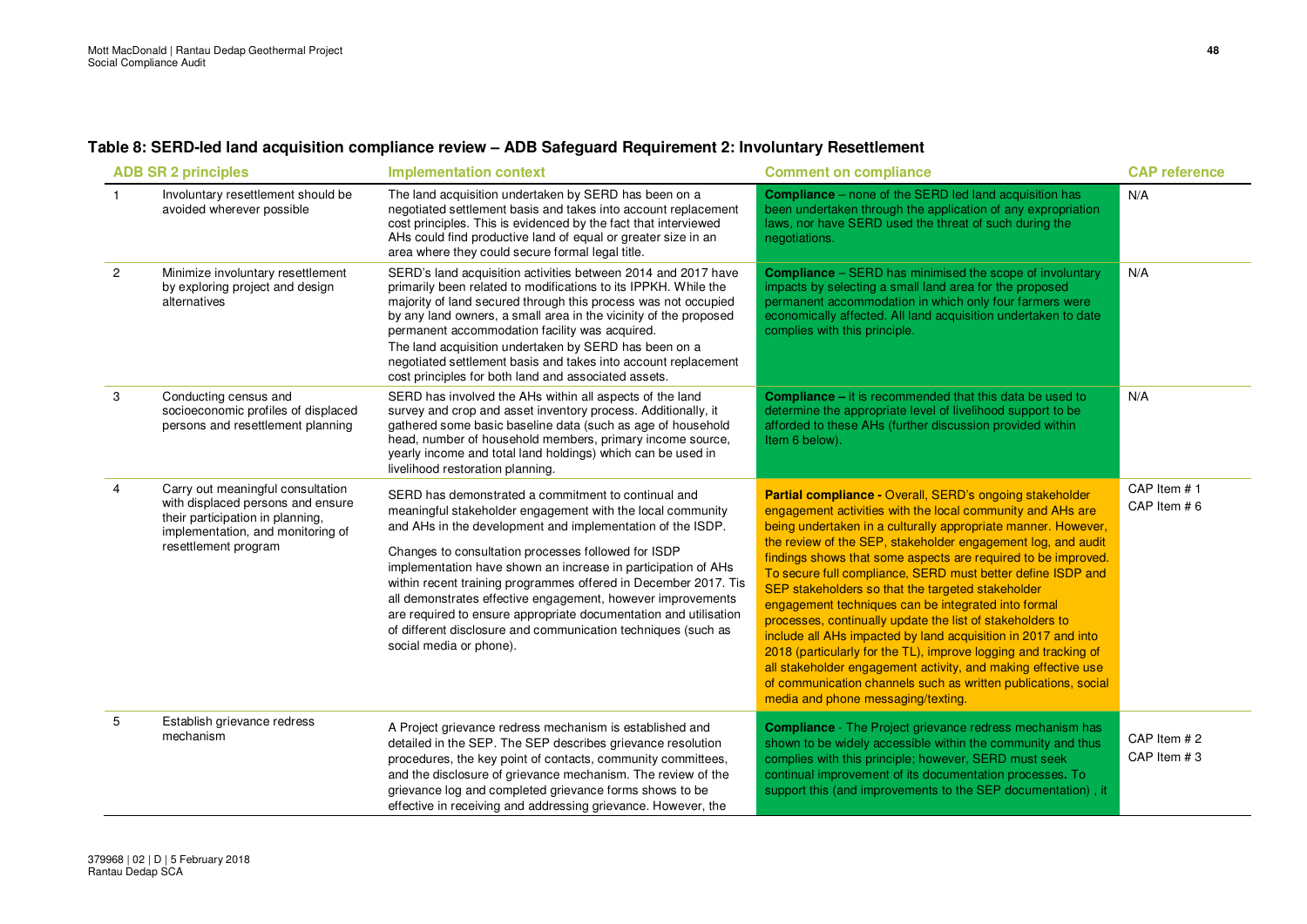| <b>ADB SR 2 principles</b> | <b>Implementation context</b>                                                                                                                                                                                                                                                                                                                                                                                                            | <b>Comment on compliance</b>                                                                      | <b>CAP</b> reference |
|----------------------------|------------------------------------------------------------------------------------------------------------------------------------------------------------------------------------------------------------------------------------------------------------------------------------------------------------------------------------------------------------------------------------------------------------------------------------------|---------------------------------------------------------------------------------------------------|----------------------|
|                            | grievance log should include more details of the grievant,<br>including contact details, contact preference and address.                                                                                                                                                                                                                                                                                                                 | is recommended that support (ie in the form of an additional<br>CLO resource) be engaged by SERD. |                      |
|                            | During the FGDs and interviews, all participants expressed that<br>they were aware of the project grievance redress mechanism and<br>had the Project's grievance contact number. It is noted that<br>through consultation activities, grievance contact detail cards<br>were provided to participants.                                                                                                                                   |                                                                                                   |                      |
|                            | The audit findings further show that there is a two-way feedback<br>mechanism in place for affected people to raise their concerns<br>associated with ISDP program and project-related information<br>and activities: feedback through meetings, SERD's field relation<br>officer, and village/sub-village heads. All participants during the<br>three FGDs expressed that they were satisfied with the Project's<br>feedback mechanism. |                                                                                                   |                      |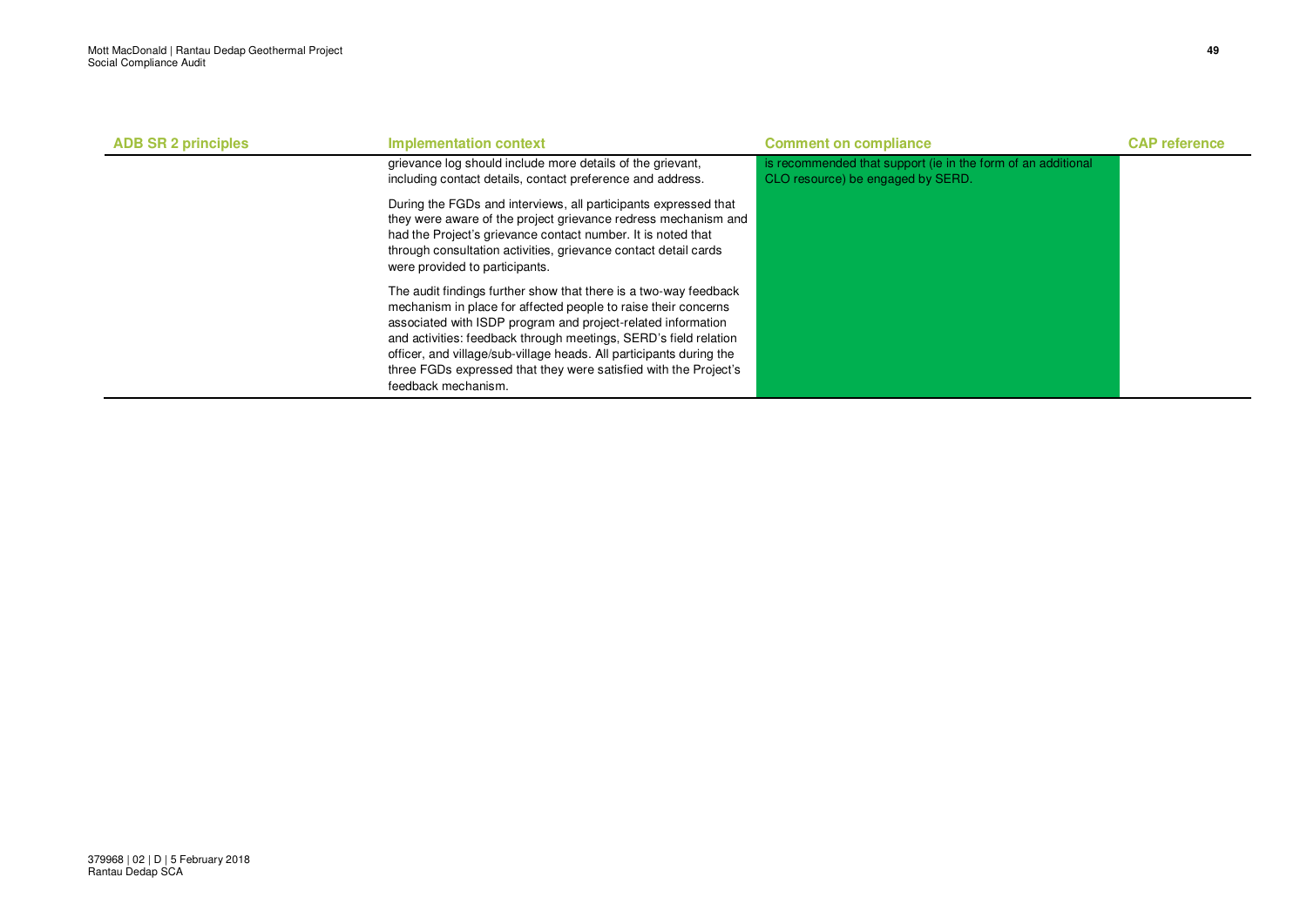|                | <b>ADB SR 2 principles</b>                                               | <b>Implementation context</b>                                                                                                                                                                                                                                                                                                                                                                                                                                                                                                                                                                                                                                                                                                                                                                                                                                                                                                                                                                                                                                                                                                                                                                                                                                                                                                                                                                                                                                                                                                                                                                                                                                                                                                                                                                                                                                                                | <b>Comment on compliance</b>                                                                                                                                                                                                                                                                                                                                                                                                                                                                                                                                                                                                                                                                                                                                                        | <b>CAP</b> reference |
|----------------|--------------------------------------------------------------------------|----------------------------------------------------------------------------------------------------------------------------------------------------------------------------------------------------------------------------------------------------------------------------------------------------------------------------------------------------------------------------------------------------------------------------------------------------------------------------------------------------------------------------------------------------------------------------------------------------------------------------------------------------------------------------------------------------------------------------------------------------------------------------------------------------------------------------------------------------------------------------------------------------------------------------------------------------------------------------------------------------------------------------------------------------------------------------------------------------------------------------------------------------------------------------------------------------------------------------------------------------------------------------------------------------------------------------------------------------------------------------------------------------------------------------------------------------------------------------------------------------------------------------------------------------------------------------------------------------------------------------------------------------------------------------------------------------------------------------------------------------------------------------------------------------------------------------------------------------------------------------------------------|-------------------------------------------------------------------------------------------------------------------------------------------------------------------------------------------------------------------------------------------------------------------------------------------------------------------------------------------------------------------------------------------------------------------------------------------------------------------------------------------------------------------------------------------------------------------------------------------------------------------------------------------------------------------------------------------------------------------------------------------------------------------------------------|----------------------|
| 6              | Improve or at least restore the<br>livelihoods of all displaced persons  | The audit findings show that the livelihood of affected people<br>has been improved or unchanged. Most respondents through<br>the FGDs and interviews noted that their livelihood has been<br>improved since the project land acquisition. For example,<br>during the FGD with beneficiaries from Rantau Dedap Hamlet,<br>several participants articulated that their livelihood types have<br>been diversified. In addition to coffee farming, they have<br>invested in vegetable farming (eg potato and strawberry<br>cultivation) and in business (eg car repair workshop, and coffee<br>packaging and processing). The different livelihood options<br>have been helping them to increase their incomes. The main<br>reason for enabling the affected people to diversify their<br>livelihood types is due to the compensation amount received<br>from the Project's land acquisition. Another improvement often<br>cited was the fact that the road upgrades undertaken by the<br>Project have greatly increased accessibility within and outside<br>of the Project area.<br>The interview data also indicate that the SERD procedure for<br>making a request on a specific training program is not clear to<br>some participants during the interviews. Although some<br>respondents (most are village heads) were aware of this<br>procedure, several participants during the meetings did not<br>know this process.<br>SERD has shown a strong commitment to implementing<br>livelihood restoration and improvement training to not only AHs,<br>but also to communities throughout it WKPB. It is<br>recommended that beneficiaries be more appropriately defined<br>such that the ISDP is targeted firstly towards AHs and<br>vulnerable people, before being used as part of SERD's<br>general CSR activities. This will require that the current ISDP<br>layout be restructured. | <b>Partial compliance - based on the results from the social</b><br>audit, it appears that the livelihood of affected people has been<br>improved/unchanged after the land acquisition and<br>compensation process. SERD has effectively conducted<br>several activities on livelihood restoration and community<br>development under their ISDP and CSR programs.<br>The current version of the ISDP does not accurately reflect the<br>commitments made by SERD. As noted previously,<br>improvements to the ISDP are required to capture the need for<br>targeted implementation (which SERD have recently<br>commenced), monitoring of the different beneficiary groups,<br>and providing better definition around monitoring and<br>evaluation methods, budgets and schedules. | CAP Item #4          |
| $\overline{7}$ | Land-based resettlement strategy                                         | As noted previously, the ISDP put in place by SERD has a<br>strong focus on providing agricultural extension services to<br>improve outputs from the remaining land holdings of affected<br>people rather than providing land-based resettlement options.<br>Monitoring data presented and evidence gathered during<br>consultation as part of the site audits indicates that this<br>approach can be successful and therefore reduce the impacts<br>associated with not being able to provide land for land<br>replacement.                                                                                                                                                                                                                                                                                                                                                                                                                                                                                                                                                                                                                                                                                                                                                                                                                                                                                                                                                                                                                                                                                                                                                                                                                                                                                                                                                                 | <b>Compliance - All land acquisition undertaken to date</b><br>complies with this principle.                                                                                                                                                                                                                                                                                                                                                                                                                                                                                                                                                                                                                                                                                        | N/A                  |
| 8              | All compensation should be based<br>on the principle of replacement cost | The asset valuation procedure is assessed to be a negotiated<br>settlement process which incorporates principles of replacement<br>value for both land and assets. SERD has achieved this for land<br>within the protection forest and within private land. All interviewed                                                                                                                                                                                                                                                                                                                                                                                                                                                                                                                                                                                                                                                                                                                                                                                                                                                                                                                                                                                                                                                                                                                                                                                                                                                                                                                                                                                                                                                                                                                                                                                                                  | <b>Compliance - The land acquisition undertaken by SERD has</b><br>been on a negotiated settlement basis and takes into<br>account replacement cost principles. Based on the fact that<br>all interviewed land owners noted that they were satisfied<br>with the counts of affected crops and pricing mechanisms                                                                                                                                                                                                                                                                                                                                                                                                                                                                    | N/A                  |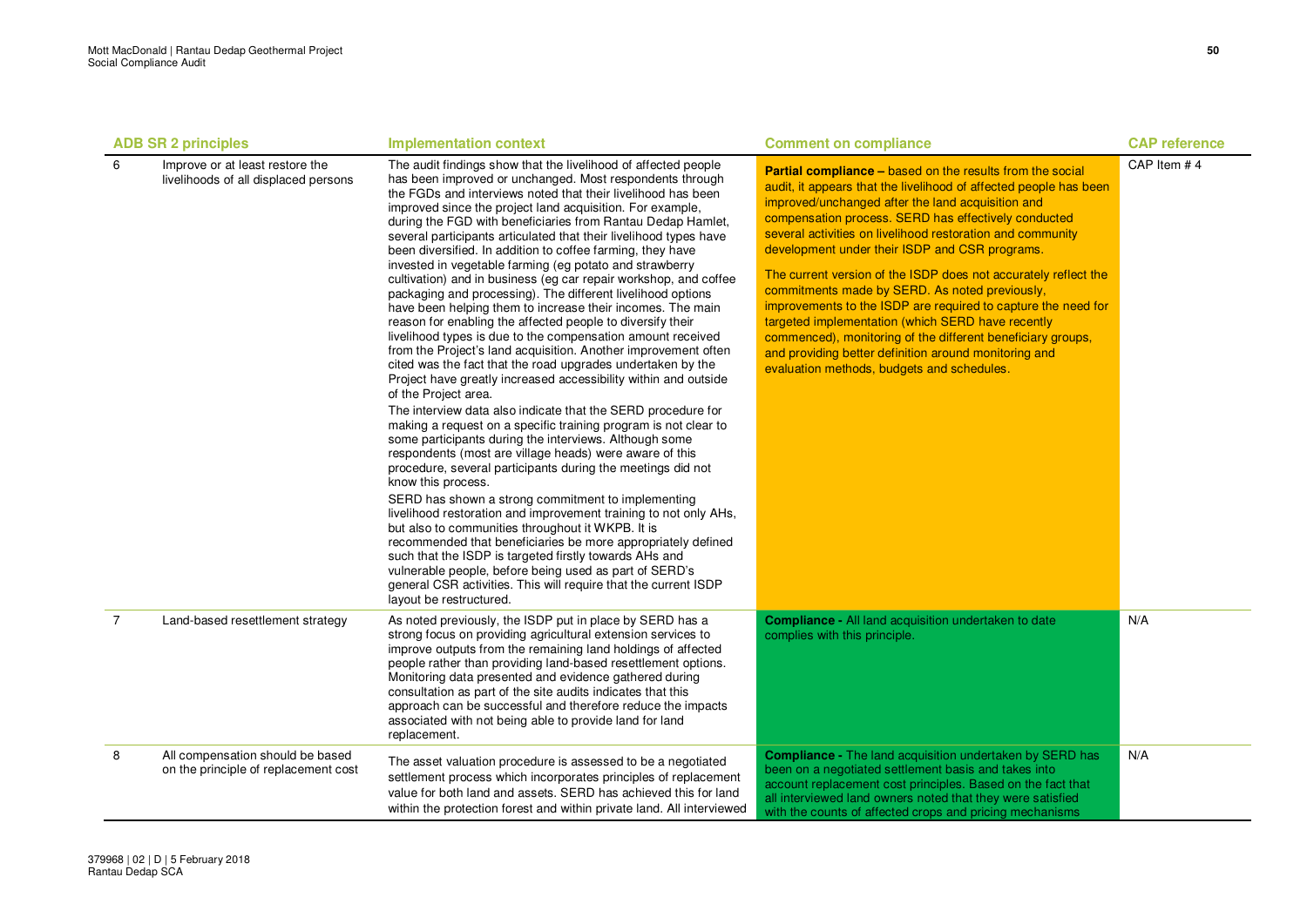|    | <b>ADB SR 2 principles</b>                                                                                                                                                                              | <b>Implementation context</b>                                                                                                                                                                                                                                                                                                                                                                                                                                                                                                                                                                                                                                                                                                                                                                                 | <b>Comment on compliance</b>                                                                                                                                                                                                                                                                                                               | <b>CAP</b> reference |
|----|---------------------------------------------------------------------------------------------------------------------------------------------------------------------------------------------------------|---------------------------------------------------------------------------------------------------------------------------------------------------------------------------------------------------------------------------------------------------------------------------------------------------------------------------------------------------------------------------------------------------------------------------------------------------------------------------------------------------------------------------------------------------------------------------------------------------------------------------------------------------------------------------------------------------------------------------------------------------------------------------------------------------------------|--------------------------------------------------------------------------------------------------------------------------------------------------------------------------------------------------------------------------------------------------------------------------------------------------------------------------------------------|----------------------|
|    |                                                                                                                                                                                                         | land owners during the January 2018 field work reported that<br>they were satisfied with the nature and value of the<br>compensation provided by SERD. Three of the four interviewed<br>farmers reported that they had used the compensation payments<br>to buy land of at least equal area outside of Protection Forest<br>where formal private ownership is able to be secured and thus<br>consistent with the principles of full replacement cost and the<br>requirements of SR2.                                                                                                                                                                                                                                                                                                                          | used, it is considered that the asset evaluation methodology<br>is consistent with SR2 compliance requirements. This is<br>subject to the receipt of independent legal advice providing<br>that Decree 19/2014 does not apply to land within the<br>protection forest.                                                                     |                      |
| 9  | Provide relocation assistance to<br>displaced persons                                                                                                                                                   | There is no relocation of physically displaced peopled                                                                                                                                                                                                                                                                                                                                                                                                                                                                                                                                                                                                                                                                                                                                                        | N/A                                                                                                                                                                                                                                                                                                                                        | N/A                  |
| 10 | Ensure that displaced persons<br>without titles to land or any<br>recognizable legal rights to land are<br>eligible for resettlement assistance<br>and compensation for loss of non-<br>land assets.    | All four AHs occupied land within the protection forest for which<br>they had no recognisable title. SERD has recognised these<br>AHs as users and occupiers of the land and provided them with<br>compensation for loss of all non-land assets. These assets<br>were primarily composed of productive coffee plants. The<br>valuation mechanism SERD utilised through the negotiation<br>process provided for prices much higher than normal market<br>value for these plants. Three out of four interviewed AHs noted<br>that they were able to utilise all/part of this compensation<br>money to secure new land of equal or larger area which was<br>suitable for growing coffee. This land was outside of the<br>Protection Forest and came with SKT, the first step in attaining<br>formal legal title. | <b>Compliance</b> – The crop valuation mechanism utilised by<br>SERD has meant that AHs have been compensated for non-<br>land assets at a level which allows them to purchase similar<br>areas of land elsewhere even though they held no formal title<br>over the Protection Forest land                                                 | N/A                  |
| 11 | Disclose the resettlement plan,<br>including documentation of the<br>consultation in an accessible place<br>and a form and language(s)<br>understandable to affected persons<br>and other stakeholders. | Refer to Item 4 of this Table.                                                                                                                                                                                                                                                                                                                                                                                                                                                                                                                                                                                                                                                                                                                                                                                | Refer to Item 4 of this Table.                                                                                                                                                                                                                                                                                                             | N/A                  |
| 12 | Conceive and execute involuntary<br>resettlement as part of a<br>development project or program.<br>Include the full costs of resettlement<br>in the presentation of project's costs<br>and benefits.   | Refer to Item 6 of this Table.                                                                                                                                                                                                                                                                                                                                                                                                                                                                                                                                                                                                                                                                                                                                                                                | Refer to Item 6 of this Table.                                                                                                                                                                                                                                                                                                             | N/A                  |
| 13 | Pay compensation and provide<br>other resettlement entitlements<br>before physical or economic<br>displacement.                                                                                         | Interviewed AHs stated that they all received payment in<br>accordance with the negotiated compensation value. While<br>SERD have not yet commenced activity on these sites, all AHs<br>have signed documentation noting that they have received<br>compensation and have relinquished any future claims to the<br>land or the crops on the land.                                                                                                                                                                                                                                                                                                                                                                                                                                                             | <b>Compliance - SERD has ensured that all affected people</b><br>received compensation payment before economic<br>displacement. All affected people received all relevant<br>information which included signed copies of the land<br>measurement and survey form, evidence of bank transfer,<br>and signed copy of the receipt of payment. | N/A                  |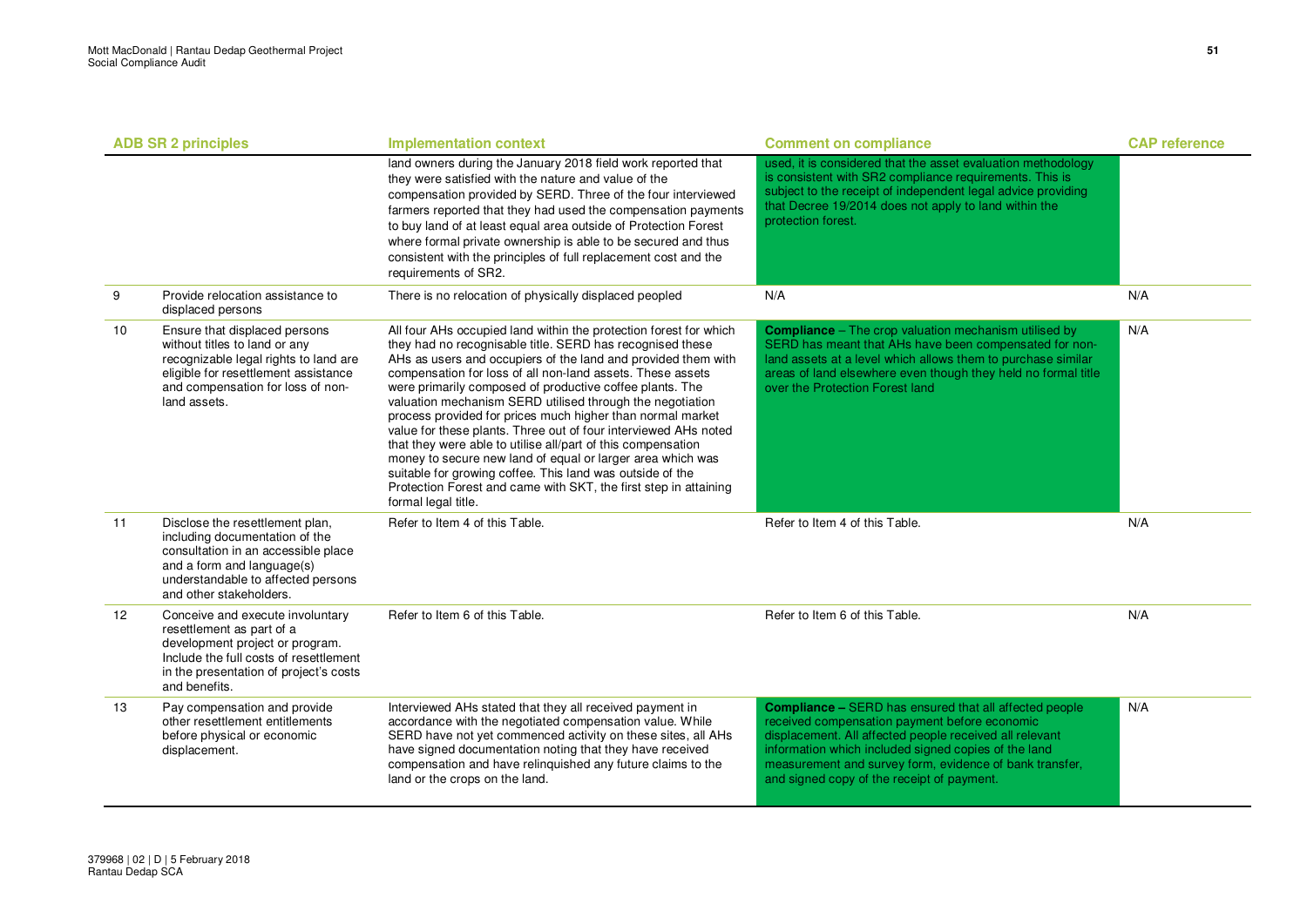|    | <b>ADB SR 2 principles</b>                                                                                        | <b>Implementation context</b>                                                                                                                                                                                                                                                                                                                                                                                                                                                                                                                                                                                                                                                                                                                                                                                                                                                                                           | <b>Comment on compliance</b>                                                                                                                                                                                                                                                                                                                                                                                                                                          | <b>CAP</b> reference |
|----|-------------------------------------------------------------------------------------------------------------------|-------------------------------------------------------------------------------------------------------------------------------------------------------------------------------------------------------------------------------------------------------------------------------------------------------------------------------------------------------------------------------------------------------------------------------------------------------------------------------------------------------------------------------------------------------------------------------------------------------------------------------------------------------------------------------------------------------------------------------------------------------------------------------------------------------------------------------------------------------------------------------------------------------------------------|-----------------------------------------------------------------------------------------------------------------------------------------------------------------------------------------------------------------------------------------------------------------------------------------------------------------------------------------------------------------------------------------------------------------------------------------------------------------------|----------------------|
| 14 | Monitor and assess resettlement<br>outcomes, their impacts on the<br>standards of living of displaced<br>persons. | During the socio-economic baseline survey undertaken in<br>October 2016, SERD sought feedback from all participants to<br>feed into livelihood restoration and community development<br>programmes. This information guided the development of the<br>programmes which have since been integrated into the ISDP.<br>As evidenced by the stakeholder engagement log, SERD has<br>undertaken continual engagement with affected communities in<br>implementing the ISDP (which commenced in February 2016).<br>The monitoring process SERD have in place was able to<br>evaluate the 2016 livelihood restoration programme and identify<br>changes necessary to ensure a greater engagement with AHs.<br>The monitoring does not cover the most recent implementation<br>of training programmes in December 2017. SERD has stated<br>that it intends to develop and submit its monitoring reports on a<br>semester basis. | <b>Partial compliance – As the ISDP is directed at the broader</b><br>community, the monitoring approach presently being taken<br>does not provide certainty that affected people have been<br>included in the monitoring process. Amendments to the ISDP<br>(and SEP) are considered necessary to capture this<br>requirement fully. These amendments must capture the<br>reporting and monitoring schedule.<br>Refer to action item in Items 4 and 6 of this Table. | CAP Item #5          |

Source: Mott MacDonald, 2018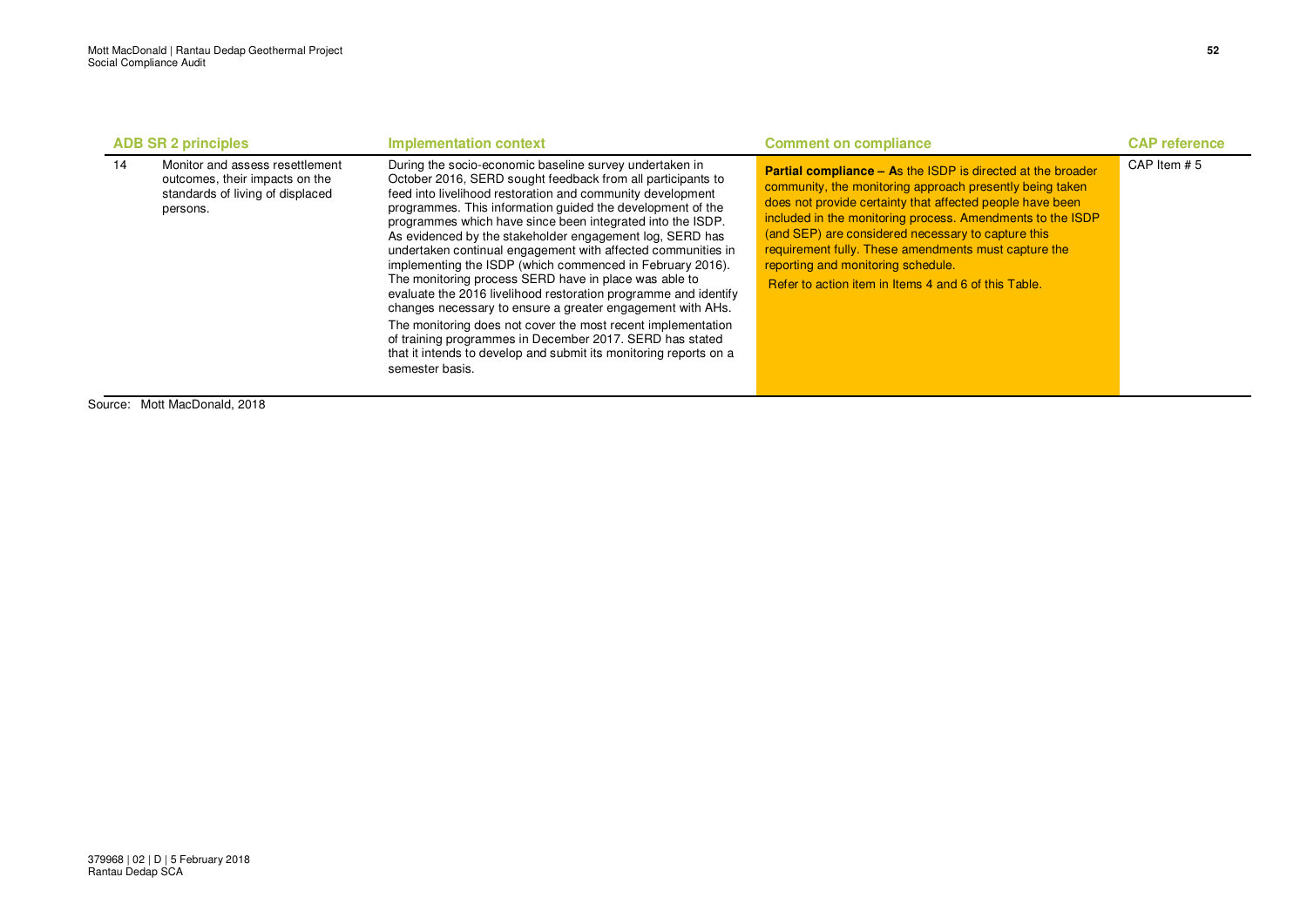| <b>ADB SR 2 principles</b> |                                                                                                                                                                        | <b>Implementation context</b>                                                                                                                                                                                                                                                                                                                                                                                                                                                                                                                                                                                                                                                                                                                                                                                                                                                                                                                                                 | <b>Comment on compliance</b>                                                                                                                                                                                                                                                                                                                                                                                                                                                                                                                                           | <b>CAP</b> reference |
|----------------------------|------------------------------------------------------------------------------------------------------------------------------------------------------------------------|-------------------------------------------------------------------------------------------------------------------------------------------------------------------------------------------------------------------------------------------------------------------------------------------------------------------------------------------------------------------------------------------------------------------------------------------------------------------------------------------------------------------------------------------------------------------------------------------------------------------------------------------------------------------------------------------------------------------------------------------------------------------------------------------------------------------------------------------------------------------------------------------------------------------------------------------------------------------------------|------------------------------------------------------------------------------------------------------------------------------------------------------------------------------------------------------------------------------------------------------------------------------------------------------------------------------------------------------------------------------------------------------------------------------------------------------------------------------------------------------------------------------------------------------------------------|----------------------|
| $\overline{1}$             | Involuntary resettlement should be<br>avoided wherever possible                                                                                                        | Land acquisition being led by PLN is following separate<br>regulatory frameworks for tower pads in private land, ROW in<br>private land and all land within the protection forest. Under each<br>regulatory aspect PLN has the power to compulsorily acquire<br>land through a process of vesting the assessed compensation<br>amount within the district-level court system and formally taking<br>ownership of the land. This process allows PLN to commence<br>construction of the TL while the court system resolves any<br>matters of conflicting claims of owners of the land. The court<br>system does not determine compensation values, but is<br>determined by an independent valuation report. In order to<br>meet its obligations under the PPA, PLN has stated that it<br>intends to use these powers where negotiated settlements<br>cannot be reached. Based on this, the land acquisition process<br>for the TL is considered to be involuntary resettlement. | Non-compliance: The regulatory process being used PLN<br>allows for expropriation. As PLN is required to follow the<br>relevant regulations, SERD cannot require it to avoid all<br>involuntary resettlement. It is recommended that within the<br>scheduled monthly meetings with PLN that SERD seek<br>notification of any cases of land acquisition being resolved<br>through the expropriation.                                                                                                                                                                    | N/A                  |
| $\overline{2}$             | Minimize involuntary resettlement<br>by exploring project and design<br>alternatives                                                                                   | PLN has advised that the selected alignment avoids any<br>physical involuntary resettlement. Based upon the legal<br>framework being used (described above) PLN has<br>expropriation powers it can use in lieu of changing project<br>design or alignment.                                                                                                                                                                                                                                                                                                                                                                                                                                                                                                                                                                                                                                                                                                                    | <b>Non-compliance:</b> While physical involuntary resettlement<br>has been avoided. PLN will use expropriation powers in lieu<br>of changes in TL design or alignment. As PLN is required to<br>follow the relevant regulations, SERD cannot require it to<br>avoid all involuntary resettlement. It is recommended that<br>within the scheduled monthly meetings with PLN that SERD<br>seek notification of any cases of land acquisition being<br>resolved through the expropriation.                                                                                | CAP Item #8          |
| 3                          | Conducting census and<br>socioeconomic profiles of displaced<br>persons and resettlement planning                                                                      | Information presented by PLN during a meeting in Palembang<br>indicate that while it has undertaken a detailed inventory and<br>measurement of land and assets for each AH, there has been<br>no census or socio-economic profile developed. Mott<br>MacDonald understands that development of a socio-economic<br>profile is not required by the regulatory framework being used<br>by PLN.                                                                                                                                                                                                                                                                                                                                                                                                                                                                                                                                                                                  | Non-compliance: The regulatory process being used by<br>PLN does not require a socio-economic profile be developed.<br>Given the anticipated minor nature of impacts for AHs within<br>private land (those who are being compensated at<br>replacement cost) such a survey is not considered<br>necessary. As an action item, SERD must develop a basic<br>socio-economic profile of the 38 AHs within the Protection<br>Forest to determine the magnitude of uncompensated<br>impacts and develop appropriate livelihood restoration<br>measures as part of the ISDP. | CAP Item #7          |
| 4                          | Carry out meaningful consultation<br>with displaced persons and ensure<br>their participation in planning,<br>implementation and monitoring of<br>resettlement program | Information regarding consultation to date has not been<br>provided by PLN, however it is understood that at least two<br>rounds of consultation have been undertaken with all AHs. This<br>includes initial disclosure of the TL project and land acquisition<br>requirements, and a second meeting to announce the<br>outcomes of the land measurement and crop inventory survey.<br>AHs within the Protection Forest when interviewed were able to<br>confirm this level of consultation.                                                                                                                                                                                                                                                                                                                                                                                                                                                                                  | Compliance: Based on representation from PLN and<br>outcomes of interviews with AHs in the Protection Forest<br>indicate that consultation undertaken to date has been<br>carried out in accordance with the requirements of<br>Indonesian regulations and SR2. It is recommended that<br>within the scheduled monthly meetings with PLN that SERD<br>seek notification of any planned and recently undertaken<br>consultation.                                                                                                                                        | CAP Item # 8         |

#### <span id="page-61-0"></span>**Table 9: PLN led land acquisition compliance Review – ADB Safeguard Requirement 2: Involuntary Resettlement**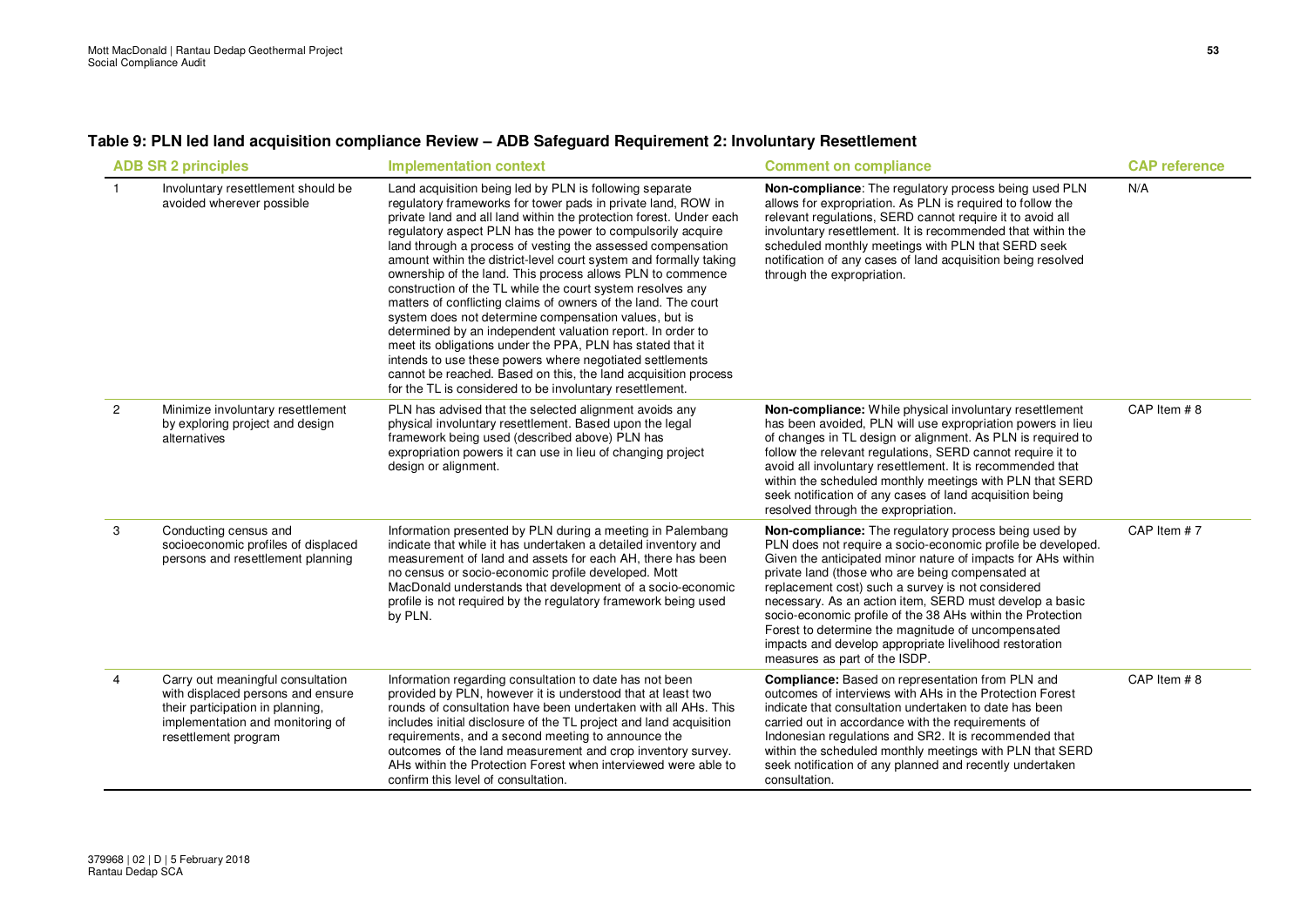|                | <b>ADB SR 2 principles</b>                                                                                                                                                                              | <b>Implementation context</b>                                                                                                                                                                                                                                                                                                                                                                                                                                                                                                                                                    | <b>Comment on compliance</b>                                                                                                                                                                                                                                                                                                                                                                                                                                                   | <b>CAP</b> reference       |
|----------------|---------------------------------------------------------------------------------------------------------------------------------------------------------------------------------------------------------|----------------------------------------------------------------------------------------------------------------------------------------------------------------------------------------------------------------------------------------------------------------------------------------------------------------------------------------------------------------------------------------------------------------------------------------------------------------------------------------------------------------------------------------------------------------------------------|--------------------------------------------------------------------------------------------------------------------------------------------------------------------------------------------------------------------------------------------------------------------------------------------------------------------------------------------------------------------------------------------------------------------------------------------------------------------------------|----------------------------|
| 5              | Establish grievance redress<br>mechanism                                                                                                                                                                | PLN has not noted how it has disclosed the regulatory<br>grievance mechanism or if any grievances regarding the land<br>acquisition process have been lodged to date.                                                                                                                                                                                                                                                                                                                                                                                                            | <b>Compliance</b> – the grievance mechanisms put in place by the<br>Indonesian regulations applicable to the TL land acquisition<br>are consistent with the requirements of SR2. It is<br>recommended that as part of the monthly meeting with PLN,<br>that SERD seek an update on the number and status of any<br>grievances lodged.                                                                                                                                          | N/A                        |
| 6              | Improve or at least restore the<br>livelihoods of all displaced persons                                                                                                                                 | The regulatory framework that PLN is using does not require<br>any livelihood restoration assistance to be provided, nor is there<br>any measure requiring it to improve or at least restore the<br>livelihoods of AHs. PLN has stated that it does not intend to<br>provide any such compensation. Based on the information<br>provided to Mott MacDonald by SERD, and data gathered<br>during interviews with AHs within the Protection Forest area,<br>livelihood impacts are anticipated to be minor however this will<br>require additional data be gathered.               | Non-compliance: the regulatory process being used by PLN<br>does not require any form of livelihood restoration. While<br>impacts are anticipated to be minor, as an action item and as<br>an outcome of the aforementioned socio-economic survey of<br>the 38 AHs within the protection forest area, SERD must<br>assess livelihood impacts and determine the degree of<br>access these AHs must be provided to the ISDP.                                                     | Action #7                  |
| $\overline{7}$ | Land-based resettlement strategy                                                                                                                                                                        | There is no relocation of physically displaced people.                                                                                                                                                                                                                                                                                                                                                                                                                                                                                                                           | Not applicable.                                                                                                                                                                                                                                                                                                                                                                                                                                                                | N/A                        |
| 8              | All compensation should be based<br>on the principle of replacement cost                                                                                                                                | Based on outcomes of meetings with PLN and review of the<br>regulatory framework that it intends to utilise for the land<br>acquisition within Private Land, PLN will utilise an independent<br>market valuation which will be based on the principles of<br>replacement cost for land, assets and crops. However, for AHs<br>in the Protection Forest this principle will only apply to crops<br>and assets and not land due to the fact that they are considered<br>non-titled land-users and there is no legal mechanism available<br>for PLN to provide compensate for land. | Partial compliance: the regulatory process being used by<br>PLN is anticipated to result in compensation at replacement<br>cost for all land, assets and crops within private land. It is<br>recommended that SERD attain a copy of the independent<br>valuation report from the KJPP and PLN once it has been<br>completed.<br>For AHs within the protection forest area, SERD must as an<br>action item provide livelihood restoration assistance where<br>deemed necessary. | CAP Item #7<br>CAP Item #8 |
| 9              | Provide relocation assistance to<br>displaced persons                                                                                                                                                   | There is no relocation of physically displaced people for the TL<br>based on information provided by PLN to date.                                                                                                                                                                                                                                                                                                                                                                                                                                                                | Not applicable.                                                                                                                                                                                                                                                                                                                                                                                                                                                                | N/A                        |
| 10             | Ensure that displaced persons<br>without titles to land or any<br>recognizable legal rights to land are<br>eligible for resettlement assistance<br>and compensation for loss of non-<br>land assets.    | For AHs within Private Land areas, PLN has noted that it will<br>recognise all as having formal legal title to the land parcel. This<br>is regardless of whether they hold a formal SHM, or if it is held<br>under SKT or the traditional Tunggu Tubang system utilised by<br>many Semendo families.<br>AHs within the Protection Forest do not have, nor are they able<br>to have, any formal recognizable legal rights to the land they<br>occupy. However, PLN is able to provide compensation at<br>replacement cost for assets and crops.                                   | <b>Compliance:</b> PLN is appropriately recognising all AHs<br>without formal legal title                                                                                                                                                                                                                                                                                                                                                                                      | N/A                        |
| 11             | Disclose the resettlement plan,<br>including documentation of the<br>consultation in an accessible place<br>and a form and language(s)<br>understandable to affected persons<br>and other stakeholders. | Refer to Item 4.                                                                                                                                                                                                                                                                                                                                                                                                                                                                                                                                                                 | Refer to Item 4                                                                                                                                                                                                                                                                                                                                                                                                                                                                | N/A                        |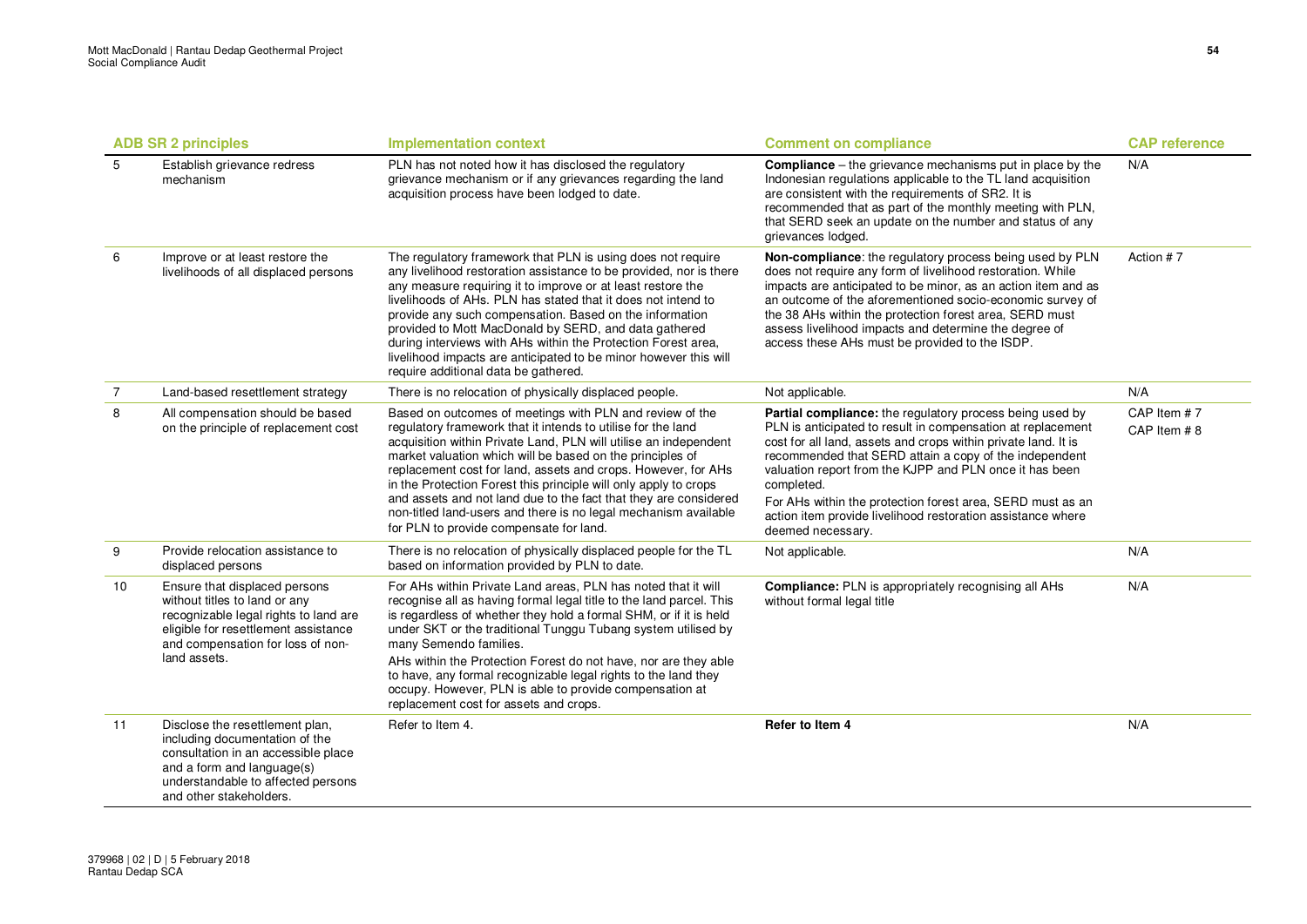| <b>ADB SR 2 principles</b> |                                                                                                                                                                                                       | <b>Implementation context</b>                                                                                                                                                | <b>Comment on compliance</b>                                                                                                                                                                                                                                                                                                                                                                                                                                                               | <b>CAP</b> reference |
|----------------------------|-------------------------------------------------------------------------------------------------------------------------------------------------------------------------------------------------------|------------------------------------------------------------------------------------------------------------------------------------------------------------------------------|--------------------------------------------------------------------------------------------------------------------------------------------------------------------------------------------------------------------------------------------------------------------------------------------------------------------------------------------------------------------------------------------------------------------------------------------------------------------------------------------|----------------------|
| 12                         | Conceive and execute involuntary<br>resettlement as part of a<br>development project or program.<br>Include the full costs of resettlement<br>in the presentation of project's costs<br>and benefits. | Refer to Item 6                                                                                                                                                              | Refer to Item 6                                                                                                                                                                                                                                                                                                                                                                                                                                                                            | CAP Item #7          |
| 13                         | Pay compensation and provide<br>other resettlement entitlements<br>before physical or economic<br>displacement.                                                                                       | PLN has advised that as compensation amounts have not been<br>calculated as yet, no compensation has been provided to AHs.                                                   | <b>Compliance still to be determined:</b> This matter must be<br>determined following completion of the full land acquisition<br>process. To confirm the compensation payment process has<br>been completed in accordance with prevailing regulations<br>SERD must include within the socio-economic baseline<br>survey for AHs in the Protection Forest a basic set of<br>questions to determine if all agreed compensation has been<br>paid and written evidence/documentation provided. | CAP Item #7          |
| 14                         | Monitor and assess resettlement<br>outcomes, their impacts on the<br>standards of living of displaced<br>persons.                                                                                     | Resettlement has not yet occurred, however as livelihood<br>restoration support is not being provided then it is unlikely that<br>such monitoring will be undertaken by PLN. | <b>Compliance still to be determined:</b> As an action item<br>SERD must incorporate AHs from the Protection Forest into<br>the ISDP and its monitoring programmes.                                                                                                                                                                                                                                                                                                                        | CAP Item #7          |

Source: Mott MacDonald, 2018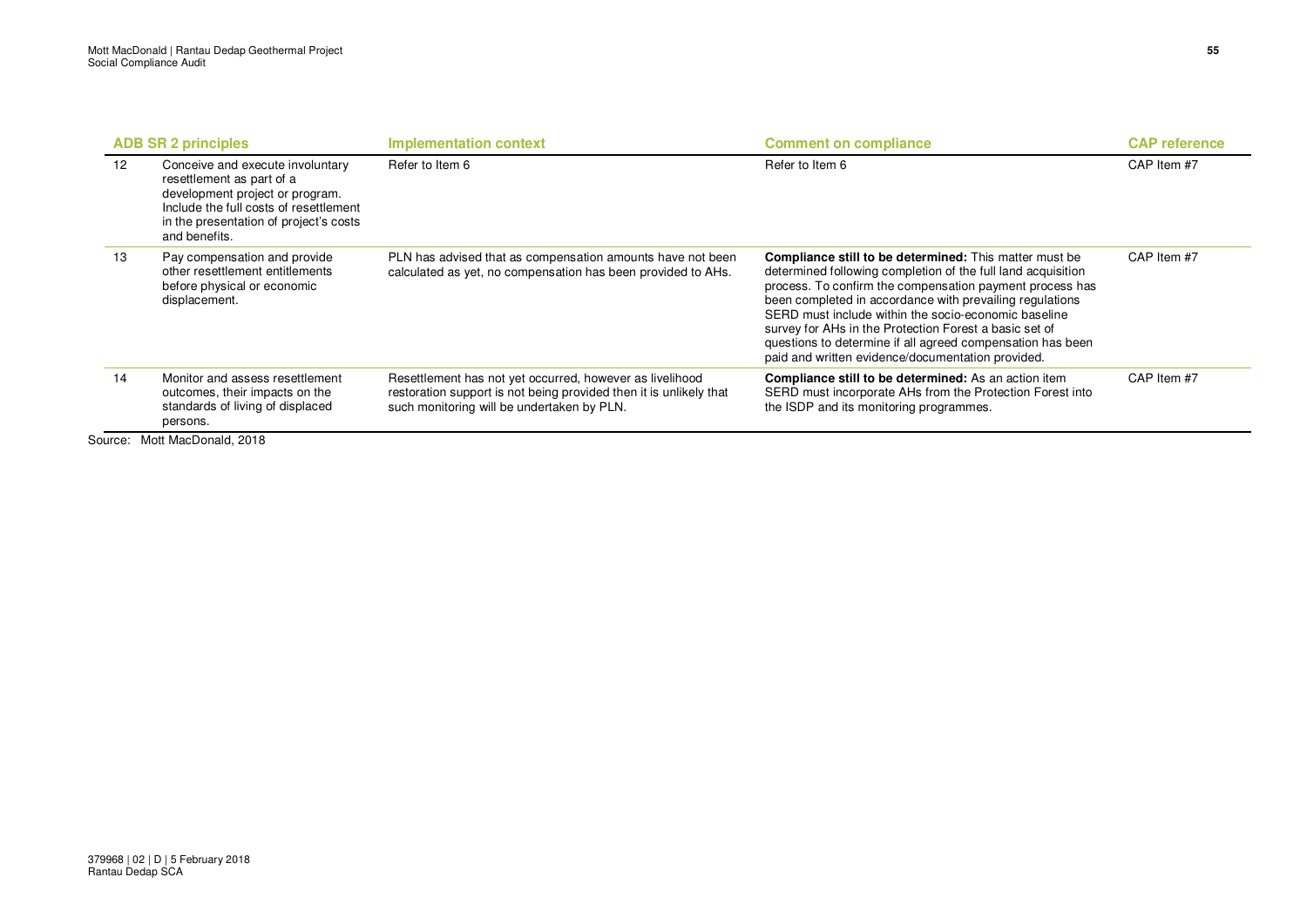# **6 Safeguard Requirement 3: Indigenous People's Compliance Review**

As noted within Section 4 above, the SCAR 2014 assessed the compliance of the Project's land acquisition activities up until April 2014 with the requirements of SR3. The core conclusions from this document were that:

- The majority of the persons affected by land acquisition, and the general population in the Project area are Semendo<sup>[16](#page-64-0)</sup>, and are considered Indigenous Peoples (IP) by ADB as per the criteria in SPS identifying IPs
- The ISDP programmes being implemented in 2016 were effectively addressing the adverse impacts on the affected Semendo communities and the potential benefits to the overall project area, including social upliftment and development of communities
- While Semendo communities were classed as IPs, the key requirement of an IPP was to be integrated into the ISDP and therefore preparation of a separate plan not required

As noted within Section 4, there were no actions arising from the SCAR related to SR3 which needed to be specifically implemented and tracked by SERD.

At the commencement of the first audit period (ie January 2017), SERD provided additional information within the draft ESIA for Phase II which drew the conclusion that the Semendo people should not be considered as IP. Mott MacDonald's initial assessment of these conflicting positions from SERD is provided within Appendix H.1, which concluded that there was insufficient information to justify a change in the classification of the Semendo communities from Indigenous to non-Indigenous people.

As an outcome of consultation between SERD, the ADB and Mott MacDonald, SERD engaged PT Inti Hexta Semesta (IHS) to facilitate a detailed IP screening exercise to produce a definitive conclusion based upon document review, consultation with members of the local community, engagement with recognised government and academic experts with a background in IP matters within South Sumatra and final assessment against the provisions of paragraph 6 of SR3. A copy of the final report is provided as Appendix H.2 and is based upon the following activities:

- Field research conducted within the villages/sub-villages of Segamit, Rantau Dedap, Tunggul Bute and Karang Endah from 6 to 12 July 2017. This include observations, interviews, and in-depth interviews with a range of community members
- A focus group discussion style meeting on 26 July 2017 held in Palembang. This include IP experts and academics, government officials, community leaders and other representatives from the local community (attendance list provided in Appendix H.3)

This report concludes that while the Semendo people within the area have a strong societal tradition in many aspects, it does not meet the definition of IP as contained with SR3 as applied to the Indonesian context (ie having regard for cultural and regulatory perceptions as to what constitutes an IP).

<span id="page-64-0"></span><sup>&</sup>lt;sup>16</sup> Documentation provided to Mott MacDonald has used two variations on spelling – Semendo and Semende. Both are referring to the same group and are used interchangeably. Mott MacDonald has utilised the spelling Semendo in developing this report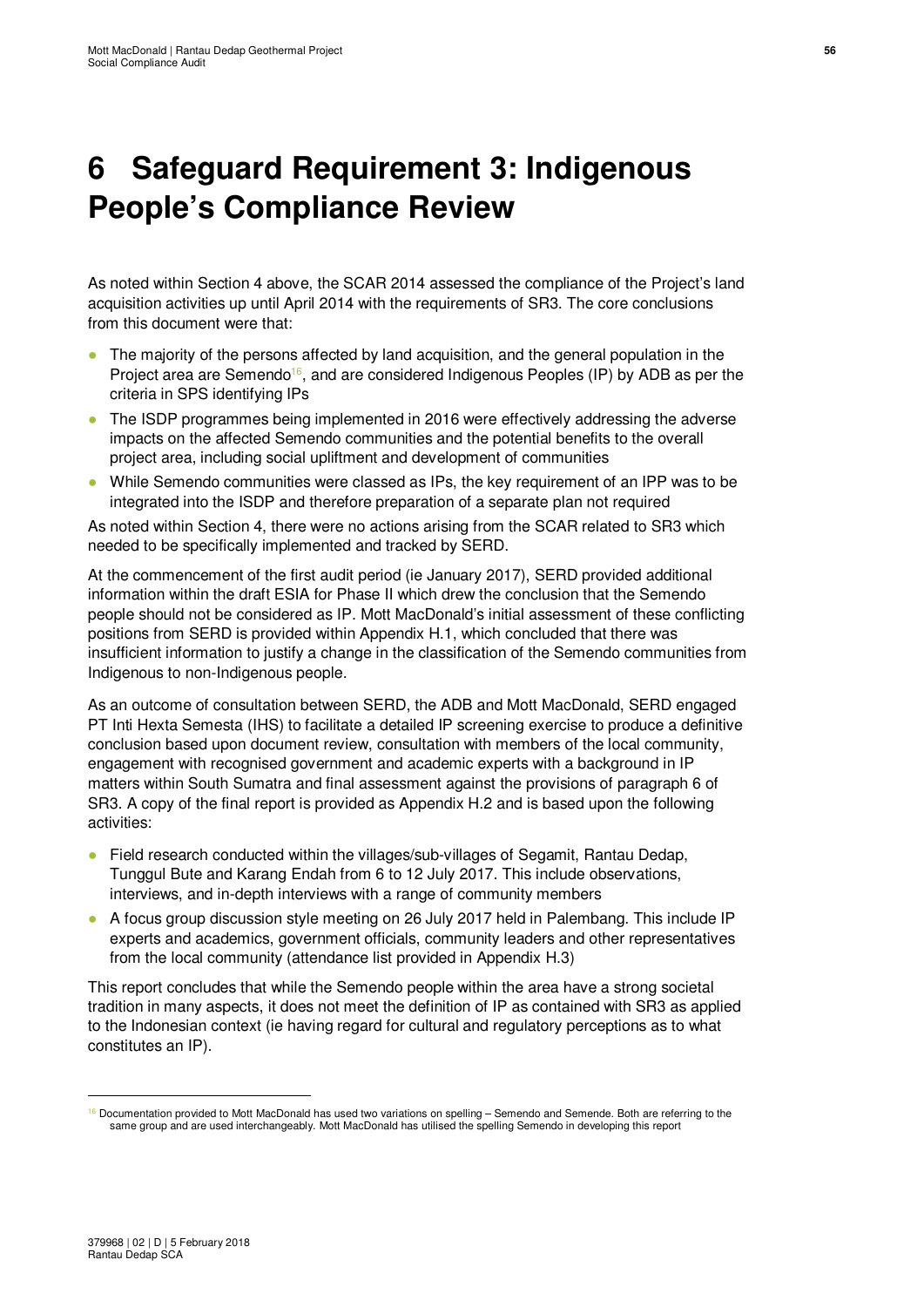As further described within [Table 10](#page-65-0) below, IHS notes that they are not a remote or isolated community as defined by the Ministry of Social Affairs within Indonesian regulations<sup>[17](#page-65-1)</sup> or a customary law (known as "adat" in Bahasa Indonesia) or traditional community<sup>[18](#page-65-2)</sup>.

Based on this information, Mott MacDonald considers a robust case has been put forward to conclude that the Semendo people within the local area do not meet the definitions of IP as contained within SR3 and the prevailing regulations within Indonesia. As a result, it is recommended that the initial SR3 classification of the Project (Category B for Indigenous People) be amended to Category C. Based upon this change in classification the provisions of SR3 will no longer apply and no further assessment of compliance has been undertaken.

| <b>Criteria</b>                                                                                                                                                                            | <b>IHS conclusion</b>                                                                                                                                                                                                                                                                                                                                                                                                                                                                                                                                                                                                                                                                                                                                      | <b>Mott MacDonald commentary</b>                                                                                                                                                                                                                                                                                                                                                                                                                                                                                                                                                                                                                                                                                                                                                                                                                                                                                                                       |
|--------------------------------------------------------------------------------------------------------------------------------------------------------------------------------------------|------------------------------------------------------------------------------------------------------------------------------------------------------------------------------------------------------------------------------------------------------------------------------------------------------------------------------------------------------------------------------------------------------------------------------------------------------------------------------------------------------------------------------------------------------------------------------------------------------------------------------------------------------------------------------------------------------------------------------------------------------------|--------------------------------------------------------------------------------------------------------------------------------------------------------------------------------------------------------------------------------------------------------------------------------------------------------------------------------------------------------------------------------------------------------------------------------------------------------------------------------------------------------------------------------------------------------------------------------------------------------------------------------------------------------------------------------------------------------------------------------------------------------------------------------------------------------------------------------------------------------------------------------------------------------------------------------------------------------|
| Self-identification as<br>members of a distinct<br>indigenous cultural<br>group and recognition<br>of this identity by<br>others                                                           | The local community in the area identifies as<br>belonging to the Semendo ethnic group;<br>however, it is not recognised as an isolated<br>community or customary law community for the<br>purposes of the Indonesian regulatory system.<br>The report specifically notes the following:<br>Semendo society is not a closed society, let<br>۰<br>alone backward. They are quite open to<br>interactions with the outside world.<br>There is a tradition of wanderers also exist in<br>Semendo community, both in search of<br>knowledge and making a living.<br>Outcomes of field work indicates that Semendo<br>refuse to be categorized as an isolated tribe or<br>a remote indigenous community.                                                        | While the local people identify as a separate<br>ethnic group, the outcomes of the screening<br>report indicate that they do not identify as an<br>indigenous cultural group as the concept applies<br>within Indonesia. During discussions with<br>community leaders as part of its field work for the<br>audit, Mott MacDonald noted that they did not<br>refer to themselves as an IP, which is generally<br>applied to isolated communities - the example of<br>Orang Rimba, an isolated group in Sumatra, was<br>provided as such a group.<br>As also noted within the report, the Semendo<br>people are also not identified as an isolated<br>traditional community, or as a customary law<br>community by the Indonesian regulations.<br>Both of the above matters are indicative that the<br>Semende people while identifying as a separate<br>ethnic group are not a distinct indigenous cultural<br>group as applied with the local context. |
| Collective attachment<br>to geographically<br>distinct habitats or<br>ancestral territories in<br>the project area and<br>to the natural<br>resources in these<br>habitats and territories | The report concludes that while Semendo people<br>are identified as living within a particular area<br>within South Sumatra, their collective attachment<br>to land is not absolute due to the following:<br>• The community within the SERD WKPB has<br>historically sought to migrate out of the area to<br>study or seek livelihood opportunities<br>throughout Indonesia<br>Semendo community representatives noted<br>that land within the SERD WKPB is private<br>land owned by the people themselves or<br>managed in accordance with the Tunggu<br>Tubang system<br>Semendo communities living within the SERD<br>$\bullet$<br>WKPB and surrounding regions have no land<br>that they recognise as communal or customary<br>("tanah/hutan ulayat") | Mott MacDonald agrees with these conclusions<br>which were further reinforced during a meeting<br>with adat leaders held in Segamit during the<br>second social audit. Members of this group noted<br>that they did not recognise Tunggu Tubang land<br>ownership claims within the Protection Forest<br>area.                                                                                                                                                                                                                                                                                                                                                                                                                                                                                                                                                                                                                                         |
| Customary cultural,<br>economic, social, or<br>political institutions<br>that are separate from<br>those of the dominant<br>society and culture                                            | For the matters of being separate from the<br>dominant society and culture of the local area (ie<br>South Sumatra), the report provides two<br>conclusions:<br>• The local Semendo does have a unique<br>identity in some respects; however, in aspects                                                                                                                                                                                                                                                                                                                                                                                                                                                                                                    | Mott MacDonald concurs with this assessment<br>which indicates that while Semendo people have<br>some distinctive cultural practices, these form a<br>small part of managing and resolving family land<br>ownership claims as well as providing a basic<br>moral code. All other aspects of customary,                                                                                                                                                                                                                                                                                                                                                                                                                                                                                                                                                                                                                                                 |

# <span id="page-65-0"></span>**Table 10: Summary of outcomes of IP screening report**

<span id="page-65-1"></span><sup>17</sup> Known as a Komunitas Adat Terpencil (KAT) as defined within Presidential Decree No. 186 of 2014. It defines KAT as "remote/isolated Indigenous Communities are a certain set of people bound by geographical, economic and/or socio-cultural unity, and poor, isolated and socio-economically vulnerable". Criteria include limited access to basic social services, closed, homogenous and dependent on natural resources.

<span id="page-65-2"></span>18 As described within the Indonesian Constitution of 1945 and the Minister of Home Affairs Decree 52/2014 on Guidelines for the Recognition and Protection of Indigenous and Tribal Peoples. Criteria include history of tribal customs, customary territory and law, separate customary and/or property objects and a separate institutional governance system.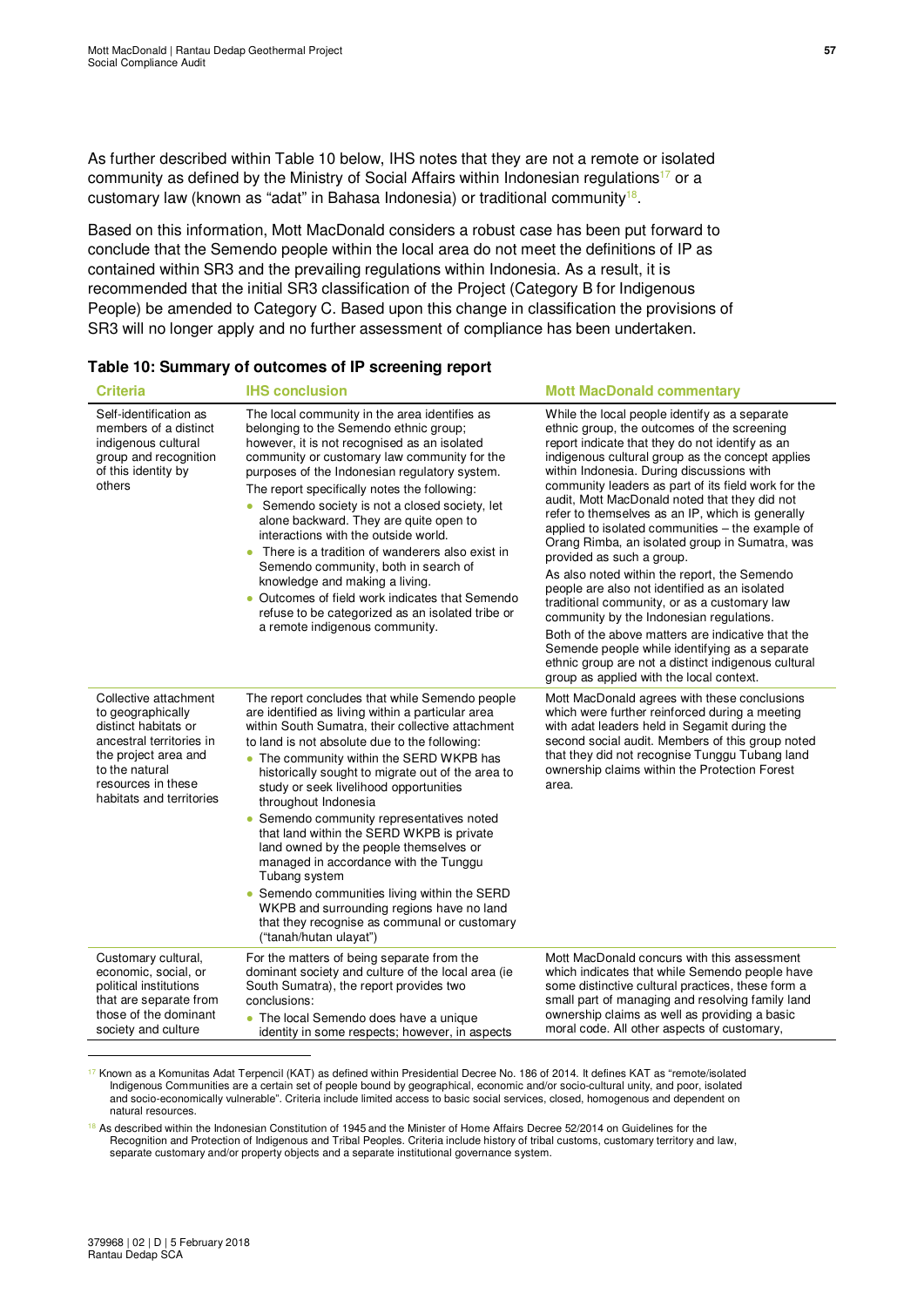| <b>Criteria</b>                                                                                      | <b>IHS conclusion</b>                                                                                                                                                                                                                                                                                                                                                                                                                                                                                                                                                  | <b>Mott MacDonald commentary</b>                                                                                                                                                                                                                                                                                                                                               |  |  |
|------------------------------------------------------------------------------------------------------|------------------------------------------------------------------------------------------------------------------------------------------------------------------------------------------------------------------------------------------------------------------------------------------------------------------------------------------------------------------------------------------------------------------------------------------------------------------------------------------------------------------------------------------------------------------------|--------------------------------------------------------------------------------------------------------------------------------------------------------------------------------------------------------------------------------------------------------------------------------------------------------------------------------------------------------------------------------|--|--|
|                                                                                                      | such as language, religion, and economic<br>systems, they are not different from other<br>communities within South Sumatra                                                                                                                                                                                                                                                                                                                                                                                                                                             | cultural, economic, social and political institutions<br>which guide everyday life are not separate from<br>those encountered elsewhere within South<br>Sumarta Province or throughout Indonesia.                                                                                                                                                                              |  |  |
|                                                                                                      | • The religion of the local people is 100% Sunni<br>Islam, which is the majority religion in South<br>Sumatra and Indonesia in general                                                                                                                                                                                                                                                                                                                                                                                                                                 | In many aspects, the Semendo are the dominant<br>group throughout the Project WKPB with all                                                                                                                                                                                                                                                                                    |  |  |
|                                                                                                      | • It does not have separate social, economic,<br>political, and legal institutions from those<br>prevailing locally and nationally. They are<br>governed by local village, sub-district, and<br>district administrative systems                                                                                                                                                                                                                                                                                                                                        | interviewed village heads identifying as<br>Semendo. Given this dominance at village and<br>sub-district village, there is no evidence that they<br>would be differentially impacted by the Project,<br>nor is ethnicity a marker of vulnerability.                                                                                                                            |  |  |
|                                                                                                      | There are customary stakeholder institutions<br>which play a role in maintaining some local<br>traditions and addressing customary issues at<br>family and kinship level (ie Tunggu Tubang),<br>however even the application of this is<br>stipulated through local government decree                                                                                                                                                                                                                                                                                  |                                                                                                                                                                                                                                                                                                                                                                                |  |  |
|                                                                                                      | • Customary laws are not binding, with the rules<br>pertaining to Tunggu Tubang and moral<br>systems exist as guidelines.                                                                                                                                                                                                                                                                                                                                                                                                                                              |                                                                                                                                                                                                                                                                                                                                                                                |  |  |
|                                                                                                      | • While customary leaders exist within the<br>community, they are rarely involved in matters<br>involving broader village development. Their<br>roles pertain primarily to resolving customary<br>issues at family and kinship level.                                                                                                                                                                                                                                                                                                                                  |                                                                                                                                                                                                                                                                                                                                                                                |  |  |
| A distinct language,<br>often different from<br>the official language<br>of the country or<br>region | The everyday language used by Semendo<br>communities in the Project language is used by<br>Semendo communities in general and there are<br>very little differences with the languages of<br>communities in the nearby larger towns of Pagar<br>Alam and Lahat (Besemah). All are derived from<br>the Malay language family and hence is readily<br>understood by other people who are speakers of<br>language derived from the Malay Family. This<br>includes the national language of Indonesia<br>(Bahasa Indonesia) in which Semendo people<br>are also proficient. | The language utilised by Semendo people is<br>similar to that used elsewhere within the<br>surrounding areas. Additionally, all interviewed<br>stakeholders during the second site audit were<br>fully conversant in the national language (Bahasa<br>Indonesia) and are not linguistically isolated from<br>the mainstream society throughout South<br>Sumatra and Indonesia. |  |  |

Source: PT IHS Indigenous Peoples Screening Report 2018, Page 18 and Mott MacDonald 2018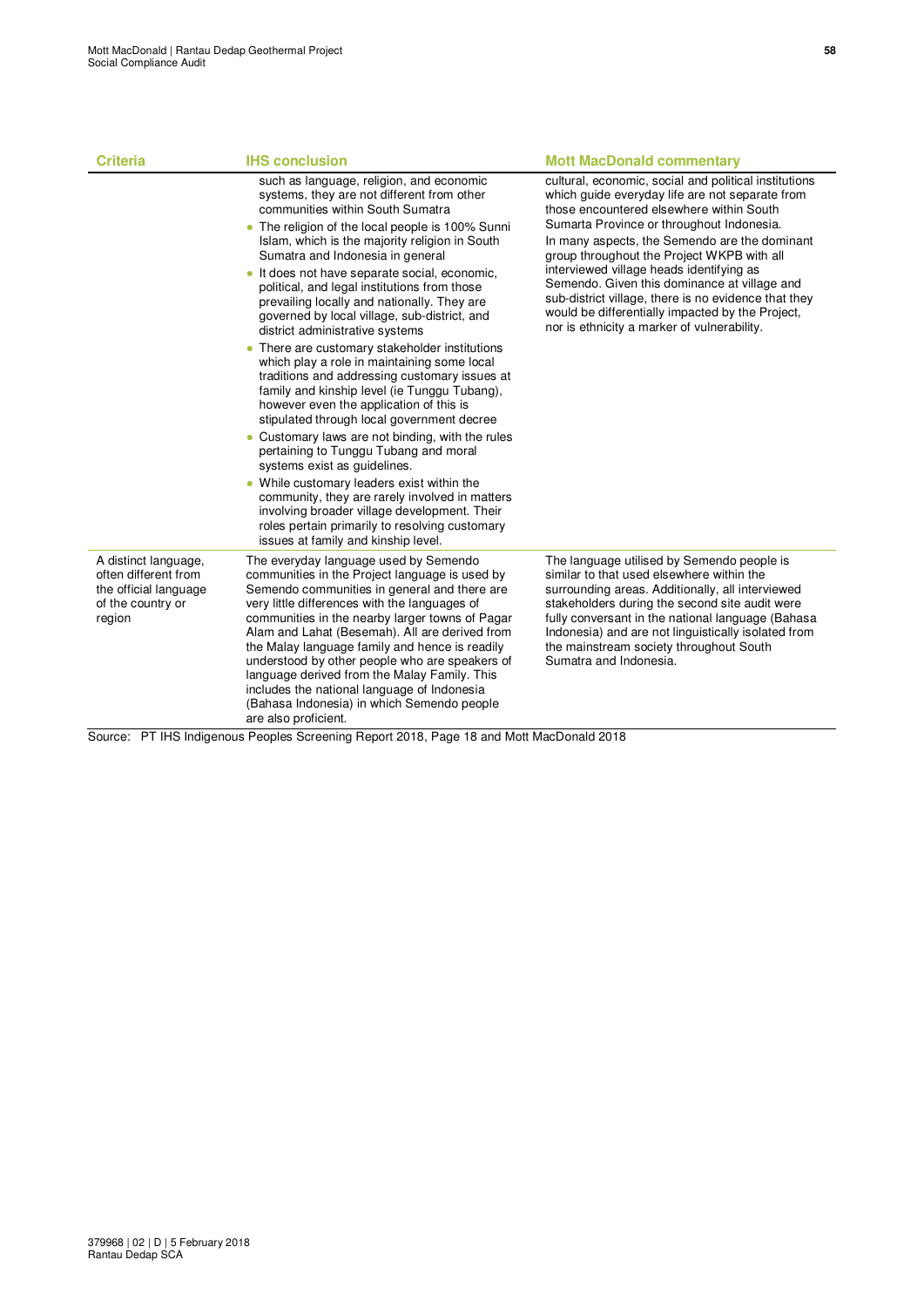# **7 Conclusions and corrective actions**

#### **7.1 Overview**

This Section presents a corrective action plan (CAP) which details the actions required by SERD within Phase I to meet their obligations set out within the SCAR, SR2 and SR3.

#### **7.2 Summary of compliance**

[Table 11](#page-67-0) provides a summary of the overall finding and compliance rating for each component of the CMAP, SR2, and SR3 assessed. This table presents only the compliance findings against ADB SPS for SERD led activities. The land acquisition for the Transmission Line being undertaken by PLN is considered as an associated facility and it is recommended that the prevailing regulatory framework be used for the purposes of this element. This should be supplemented by additional monitoring of the entire process by SERD (through consultation with PLN) and assessment of uncompensated livelihood impacts for those households residing within the protection forest area.

The summary below demonstrates that there are not items arising from the 2014 SCAR or assessment against SR2 and SR3 which have been assessed and non-compliant. A rating of compliant has been achieved for the majority of the safeguard requirements. Mott MacDonald has assessed matters pertaining to stakeholder engagement and livelihood restoration as partially compliant. The rationale behind the findings of partially compliant for these aspects is as follows:

- SERD has a demonstrated commitment to transparent, ongoing and meaningful consultation with all stakeholders. In order to secure and demonstrate ongoing and complete compliance with the safeguard requirements, Mott MacDonald have identified the need for improvements in how data is captured and reported.
- Since the 2014 SCAR, SERD have undertaken a range of activities to develop and implement its ISDP. The manner in which the ISDP is being implemented has been informed by outcomes of internal and external monitoring (including communications from the ADB and Mott MacDonald at the conclusion of the January 2017 site visit) and resulting in programme design appropriately targeted towards impacted people. These changes in approach have not yet been incorporated into the ISDP and SEP and therefore SERD is not readily able to clearly disclose these programmes, or have the appropriate framework in place to monitor and report on implementation outcomes.

Moving from a rating of partially compliant to compliant for these matters is considered readily achievable by SERD using its existing internal resources (for stakeholder engagement) and through working with consultants it has already engaged to make the appropriate amendments to its ISDP and SEP (for livelihood restoration matters).

#### <span id="page-67-0"></span>**Table 11: Summary of audit findings**

| <b>Safequard requirement</b>                    | <b>Compliance</b><br>rating | <b>Overall findings</b> |  |  |
|-------------------------------------------------|-----------------------------|-------------------------|--|--|
| SCAR (2014) corrective measures and action plan |                             |                         |  |  |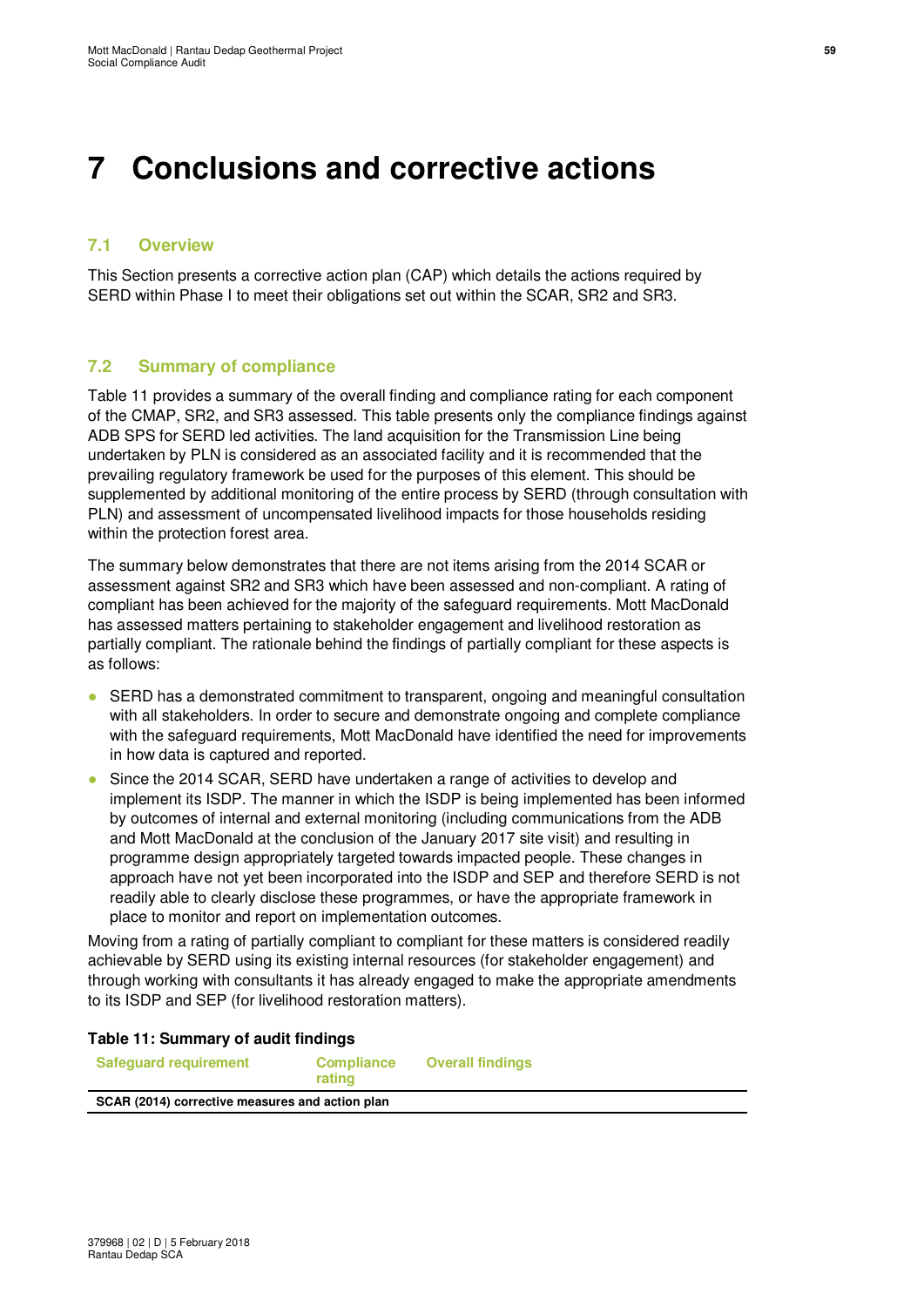| <b>Safeguard requirement</b>                                                  | <b>Compliance</b><br>rating       | <b>Overall findings</b>                                                                                                                                                                                                                                                                                                                                                                                                                                                                           |
|-------------------------------------------------------------------------------|-----------------------------------|---------------------------------------------------------------------------------------------------------------------------------------------------------------------------------------------------------------------------------------------------------------------------------------------------------------------------------------------------------------------------------------------------------------------------------------------------------------------------------------------------|
| Socio-economic profile                                                        | Compliant                         | SERD has developed a socio-economic profile of the<br>affected people which can be used for Phase I and<br>Phase II                                                                                                                                                                                                                                                                                                                                                                               |
| Documentation and record<br>maintenance of consultation                       | <b>Partially</b><br>compliant     | Minor improvements have been recommended to<br>ensure that SERD is tracking all necessary data it is<br>gathering as part of its stakeholder engagement<br>activities                                                                                                                                                                                                                                                                                                                             |
| Record keeping of grievances                                                  | Compliant                         | A robust grievance record taking system is in place.<br>Recommendations have been made to strengthen the<br>grievance log                                                                                                                                                                                                                                                                                                                                                                         |
| Prioritisation of employment<br>opportunities                                 | Compliant                         | SERD has noted that it is prioritising affected people<br>for employment opportunities at the site. To provide for<br>reporting, Mott MacDonald has recommended to<br>develop a dedicated tracking and monitoring<br>mechanism                                                                                                                                                                                                                                                                    |
| ADB SPS disclosure requirements                                               | Compliant                         | All key project documents to date have been disclosed<br>on the ADB website                                                                                                                                                                                                                                                                                                                                                                                                                       |
| Monitoring requirements of ADB<br><b>SPS</b>                                  | Compliant                         | SERD has commenced development of twice annual<br>socio-economic monitoring reports. Improvements are<br>recommended to capture how future monitoring will be<br>integrated into updated documentation                                                                                                                                                                                                                                                                                            |
| Development of a skill<br>development and livelihood<br>improvement programme | <b>Partially</b><br>compliant     | The ISDP which SERD has developed adequately<br>captures the development of livelihood restoration<br>measures. As a result of the audit a number of minor<br>improvements have been recommended to ensure full<br>compliance                                                                                                                                                                                                                                                                     |
| Safeguard Requirement 2: Involuntary Resettlement                             |                                   |                                                                                                                                                                                                                                                                                                                                                                                                                                                                                                   |
| Avoidance of involuntary<br>resettlement where possible                       | Compliant                         | All land acquisition to date complies with this principle                                                                                                                                                                                                                                                                                                                                                                                                                                         |
| Minimise involuntary resettlement                                             | Compliant                         | All land acquisition was through a negotiated                                                                                                                                                                                                                                                                                                                                                                                                                                                     |
|                                                                               |                                   | settlement process, and therefore no involuntary<br>resettlement has occurred.                                                                                                                                                                                                                                                                                                                                                                                                                    |
| Census and socio-economic<br>profiles of displaced persons                    | Compliant                         | A census and socio-economic profile was developed                                                                                                                                                                                                                                                                                                                                                                                                                                                 |
| Carry out meaningful consultation<br>with displaced persons                   | <b>Partially -</b><br>compliant   | <b>SERD</b> has a demonstrated commitment to ongoing<br>and meaningful consultation with affected people. To<br>secure full compliance, minor amendments are<br>required to ensure target engagement is undertaken<br>and appropriately document                                                                                                                                                                                                                                                  |
| Establish grievance redress<br>mechanism                                      | Compliant                         | A grievance mechanism was established and<br>implemented for the land acquisition phase                                                                                                                                                                                                                                                                                                                                                                                                           |
| Improve or at least restore the<br>livelihoods of all displaced people        | $Partially -$<br><b>Compliant</b> | Based on the results from the social audit, it appears<br>that the livelihood of affected people has either been<br>improved or at the least remained unchanged after the<br>land acquisition and compensation process. SERD has<br>effectively conducted several activities on livelihood<br>restoration and community development under their<br><b>ISDP and CSR programs and has integrated findings</b><br>from external monitoring and lessons learned to<br>improve processes and outcomes. |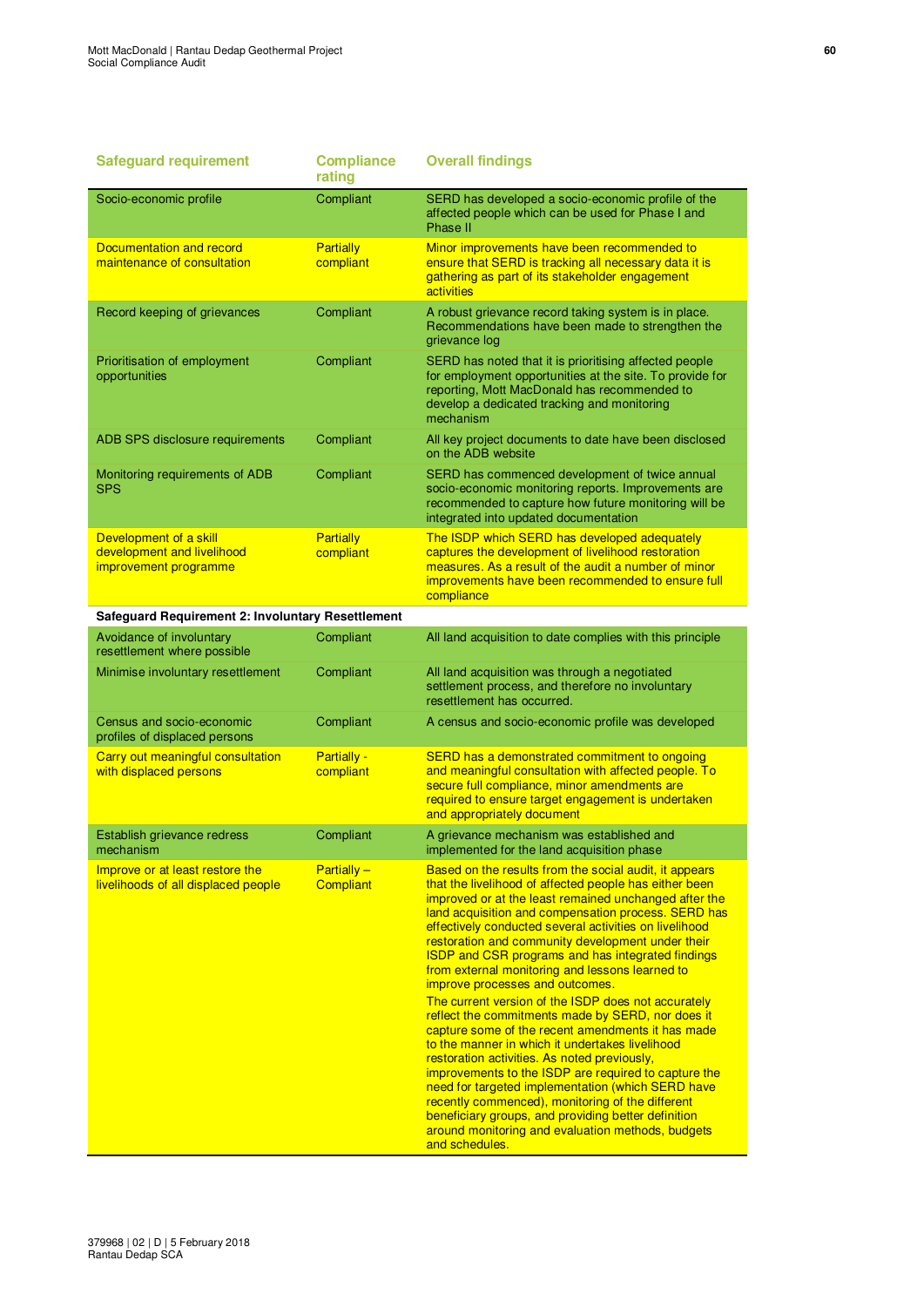| <b>Safeguard requirement</b>                                                                                                             | <b>Compliance</b><br>rating | <b>Overall findings</b>                                                                                                                                                                                                                                                  |  |
|------------------------------------------------------------------------------------------------------------------------------------------|-----------------------------|--------------------------------------------------------------------------------------------------------------------------------------------------------------------------------------------------------------------------------------------------------------------------|--|
|                                                                                                                                          |                             |                                                                                                                                                                                                                                                                          |  |
| Land based resettlement strategy                                                                                                         | Compliant                   | All land acquisition undertaken to date complies with<br>this principle.                                                                                                                                                                                                 |  |
| Compensation based on the<br>principle of replacement cost                                                                               | Compliant                   | All land acquisition by SERD undertaken in accordance<br>with this principle                                                                                                                                                                                             |  |
| Compensation provided for non-<br>land assets to displaced persons<br>without titles to land or any<br>recognisable legal rights to land | Compliant                   | The crop valuation mechanism utilised by SERD has<br>meant that AHs have been compensated for non-land<br>assets at a level which allows them to purchase similar<br>areas of land elsewhere even though they held no<br>formal title over the Protection Forest land.   |  |
| Disclose the resettlement plan,                                                                                                          | Compliant                   | Consultation undertaken in accordance with these<br>principles                                                                                                                                                                                                           |  |
| Conceive and execute involuntary<br>resettlement as part of a<br>development project or program.                                         | Compliant                   | Land acquisition has integrated the ISDP                                                                                                                                                                                                                                 |  |
| Pay compensation and provide<br>other resettlement entitlements<br>before physical or economic<br>displacement.                          | Compliant                   | All land acquisition has been completed by SERD and<br>payments provided prior to economic displacement                                                                                                                                                                  |  |
| Monitor and assess resettlement<br>outcomes                                                                                              | Partially<br>compliant      | As the ISDP is directed at the broader community, the<br>monitoring approach presently being taken does not<br>provide certainty that affected people have been<br>included in the monitoring process.                                                                   |  |
| Safeguard Requirement 3: Indigenous Peoples                                                                                              |                             |                                                                                                                                                                                                                                                                          |  |
| <b>Early screening</b>                                                                                                                   | Compliant                   | SERD has undertaken a detailed screening of the<br>Semendo ethnic people against the requirements of<br>SR3. This has demonstrated that they are not classed<br>as Indigenous Peoples for the purpose of SR3 and<br>further actions by SERD are not considered necessary |  |

# Source: Mott MacDonald

#### **7.3 Summary of categorisation recommendations**

Based upon review of the documentation, Mott MacDonald recommends that Category B be applied for the purposes of Safeguard Requirement 2 (Involuntary Resettlement) and Category C for the purposes of Safeguard Requirement 3 (Indigenous People).

#### **7.4 Corrective action plan**

Based upon the outcomes of the audit, Mott MacDonald has created a Corrective Action Plan (CAP) which provides a consolidated point of reference to measure future compliance and sets out:

- The corrective actions based on the findings of the compliance audit and recommendations to achieve compliance with the CMAP, SR2 and SR3
- The deliverable or key performance indicator (KPI) that demonstrates the corrective action has been completed
- Responsibility for implementing the corrective action
- Timeline to resolve the corrective action, usually referencing financial close, commencement of construction or operation
- Estimated budget to achieve the deliverable or KPI, stated as a range or estimated limit.

The CAP is presented in [Table 12](#page-71-0) below. As a note, all estimated budgets within [Table 12](#page-71-0) are indicative and should be clarified with SERD's internal resources and consultants. It must be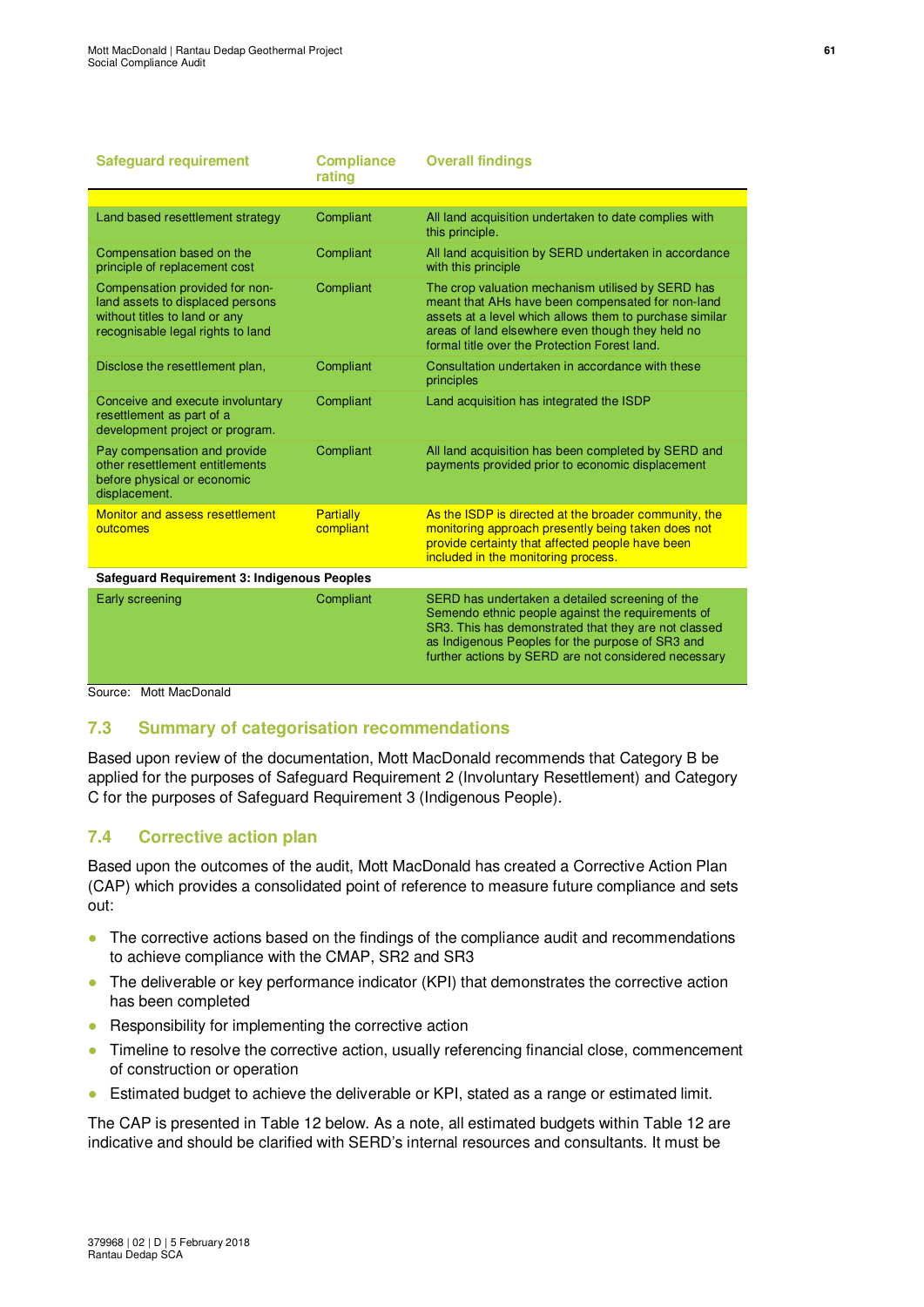noted that this CAP will provide the single reference point for ongoing compliance monitoring. Any outstanding matters from the 2014 CMAP have been integrated into this CAP and as such it should not be referenced in future monitoring and assessment. Given the compliance assessment did not identify any non-compliances, none of the proposed corrective actions are required to be closed prior to financial close. SERD must provide updates on the implementation of the CAP as part of its monthly report, with detailed updates to be provided as part of its required bi-annual safeguards reporting obligations to the ADB.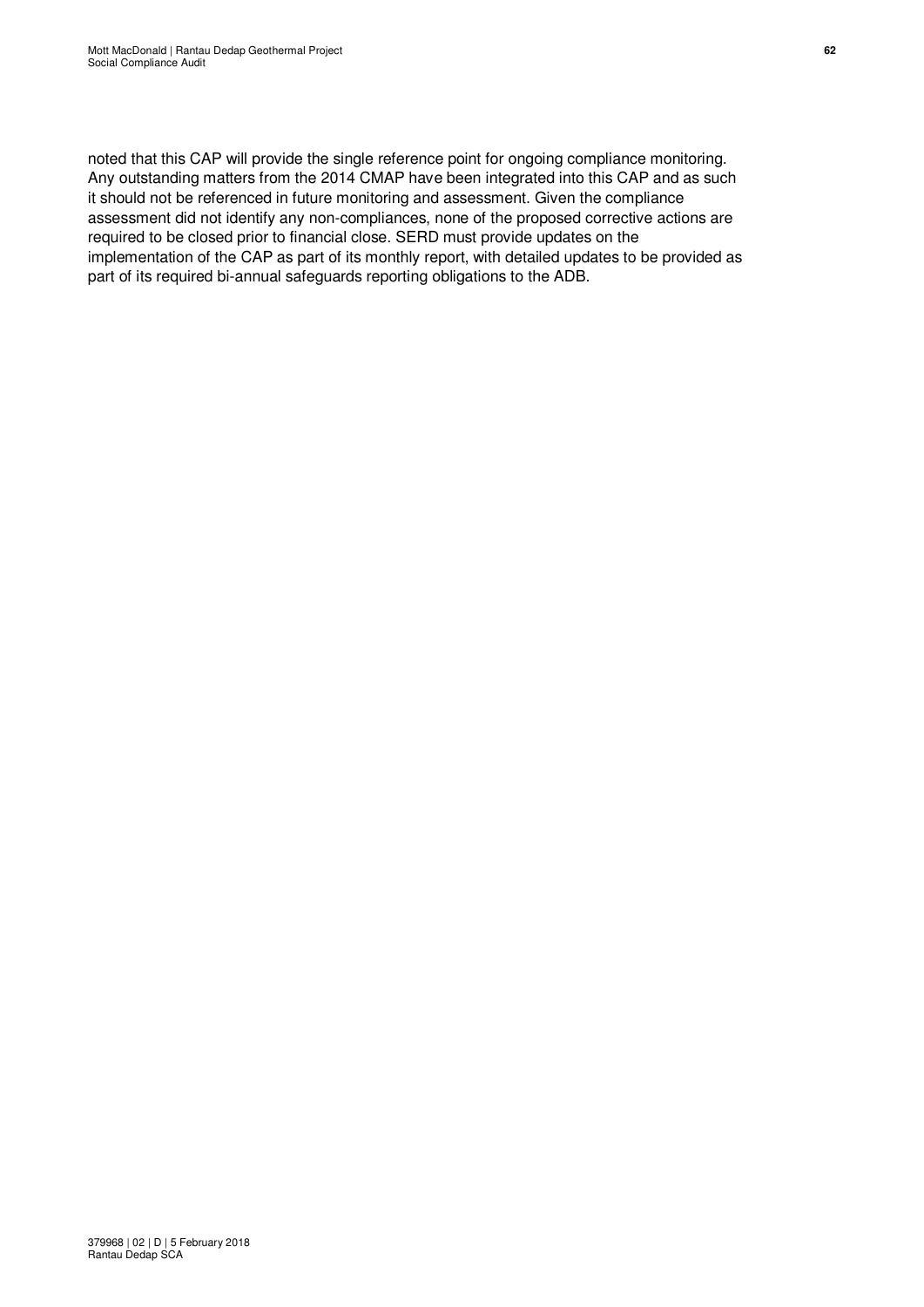#### <span id="page-71-0"></span>**Table 12: Corrective action plan**

| <b>Topic</b>              | <b>CAP</b><br>ref. | <b>Corrective action</b>                                                                                                                                                                                                                                                                                                        | <b>Deliverable/KPI</b>              | <b>Responsibility</b> | <b>Timeline to</b><br>resolve                | <b>Estim</b><br>ated<br>budg<br><b>et</b> |
|---------------------------|--------------------|---------------------------------------------------------------------------------------------------------------------------------------------------------------------------------------------------------------------------------------------------------------------------------------------------------------------------------|-------------------------------------|-----------------------|----------------------------------------------|-------------------------------------------|
| Stakeholder<br>engagement | $\mathbf{1}$       | The stakeholder engagement plan must be updated to incorporate the<br>following:                                                                                                                                                                                                                                                | Revised stakeholder engagement plan | SERD &<br>Consultants | Co90 days after<br>financial close           | 5,000<br><b>USD</b>                       |
|                           |                    | • Amended definitions of directly Project affected people (DPAP)<br>and indirectly Project affected people (IPAP) as required within<br>Action 4                                                                                                                                                                                |                                     |                       |                                              |                                           |
|                           |                    | • Update engagement methods and strategies for DPAP and IPAP<br>in the ISDP and SEP to ensure that they are targeted for engaging<br>through appropriate mechanisms. This will help to continue<br>maximising the awareness and participation of livelihood<br>restoration programs and other Project-activities under the ISDP |                                     |                       |                                              |                                           |
|                           |                    | • Update the list of Project stakeholders to reflect the fact that<br>additional land acquisition for worker accommodation and for<br>transmission line has been undertaken.                                                                                                                                                    |                                     |                       |                                              |                                           |
|                           |                    | • Update the stakeholder engagement log to incorporate: (i)<br>stakeholder contact and preferred contact method; (ii)<br>suggestions; (iii) responsibility for follow-up actions; (iv) deadlines<br>for follow-up action; and (iv) confirmation of close-out.                                                                   |                                     |                       |                                              |                                           |
|                           |                    | • Adopt other communication channels, such as written<br>publications, social media, and phone texting                                                                                                                                                                                                                          |                                     |                       |                                              |                                           |
| Stakeholder<br>engagement | $\overline{2}$     | Revised the grievance log such that it includes the name, contact<br>details, preferred contact method, contact timing and address of the<br>individual logging the grievance                                                                                                                                                   | Revised grievance log               | <b>SERD</b>           | 90 days after<br>financial close             | Interna<br>resour<br>ces                  |
| Stakeholder<br>engagement | 3                  | Hire additional CLO resources as support to the existing field<br>representative/CLO to assist in stakeholder engagement activities<br>and management of documentation and administrative matters                                                                                                                               | Updated resourcing plan             | <b>SERD</b>           | Complete prior to<br>the first drawn<br>down | Interna<br>resour<br>cing<br>budget       |
| Livelihood<br>restoration | 4                  | The ISDP is to be updated so that it is a concise plan that is focused<br>in a manner that allows it to both address impacts to affected<br>households and distribute Project benefits to the broader community.<br>At a minimum, this is to include:                                                                           | <b>Revised ISDP</b>                 | SERD &<br>Consultants | 90 days after<br>financial close             | 10,000<br><b>USD</b>                      |
|                           |                    | • Beneficiaries must be clearly defined under different components<br>of the ISDP plan to allow for separation of aspects targeted at AHs<br>for livelihood restoration measures and what comprises of general                                                                                                                  |                                     |                       |                                              |                                           |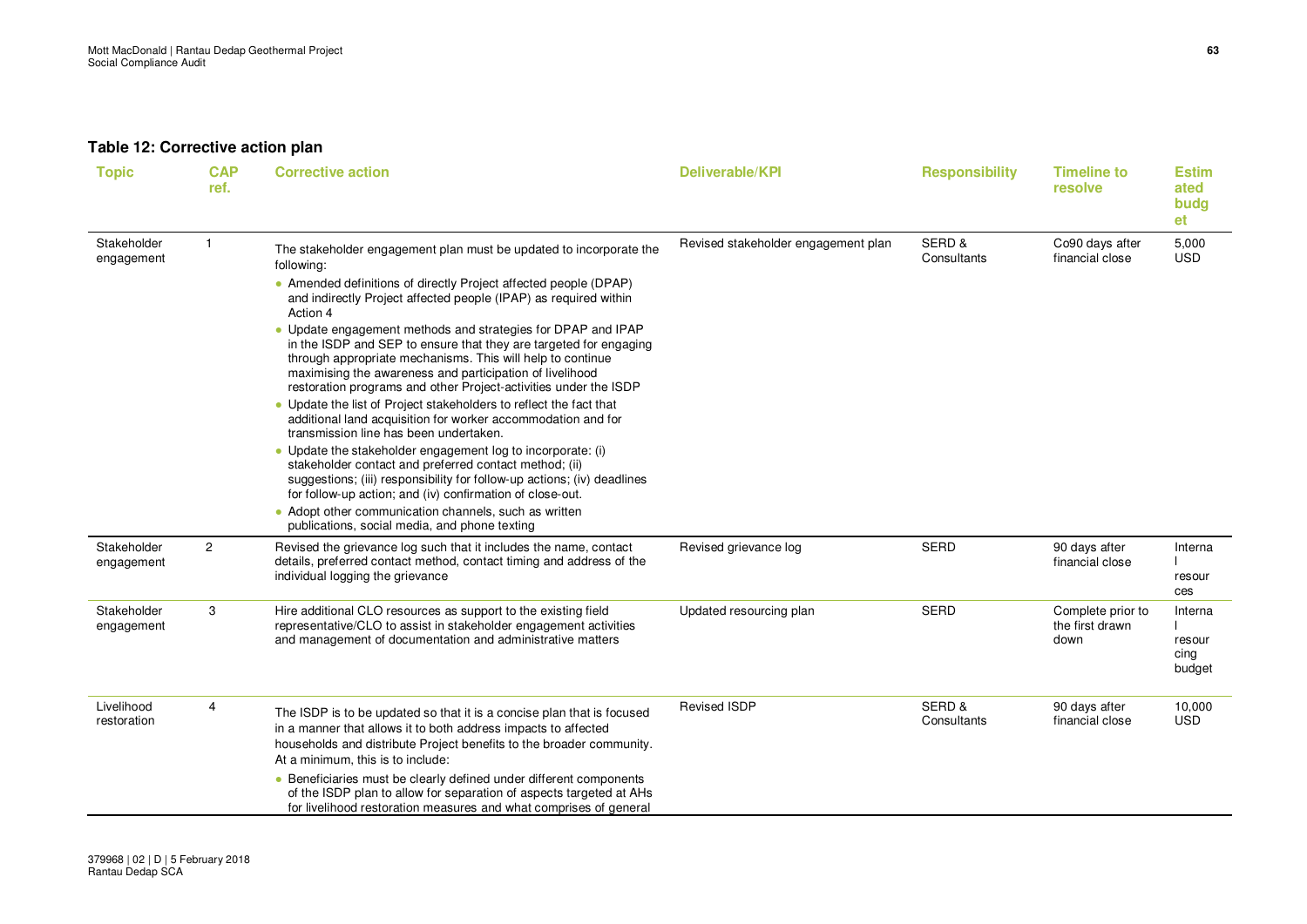| <b>Topic</b>              | <b>CAP</b><br>ref. | <b>Corrective action</b>                                                                                                                                                                                                                                                                                                                                | <b>Deliverable/KPI</b>   | <b>Responsibility</b> | <b>Timeline to</b><br>resolve | Estim<br>ated<br>budg<br><b>et</b> |
|---------------------------|--------------------|---------------------------------------------------------------------------------------------------------------------------------------------------------------------------------------------------------------------------------------------------------------------------------------------------------------------------------------------------------|--------------------------|-----------------------|-------------------------------|------------------------------------|
|                           |                    | CSR initiatives and distribution of positive project benefits to the<br>broader community. A recommended definition and eligibility is as<br>follows:                                                                                                                                                                                                   |                          |                       |                               |                                    |
|                           |                    | Priority 1 (P1): those who are members of AHs directly<br>impacted by the Project land acquisition and having above<br>10% of total productive land acquired (and thus significantly<br>impacted by land acquisition) based on the 2017 SERD land<br>procurement documentation, or are defined as vulnerable AHs<br>regardless of the extent of impacts |                          |                       |                               |                                    |
|                           |                    | Priority 2 (P2): those who are members of AHs directly<br>impacted by the Project land acquisition and having than 10%<br>of total productive land (and thus not significantly impacted by<br>land acquisition) based on the 2017 SERD land procurement<br>documentation, or are defined as vulnerable households<br>residing in the WKPB               |                          |                       |                               |                                    |
|                           |                    | Priority 3 (P3): those who are indirectly impacted by the<br>Project (ie residing within the WKPB)                                                                                                                                                                                                                                                      |                          |                       |                               |                                    |
|                           |                    | • Provide an overview of applicable standard requirements and<br>commitments from SERD                                                                                                                                                                                                                                                                  |                          |                       |                               |                                    |
|                           |                    | • Provide a proposal procedure for requesting a specific ISDP<br>programs                                                                                                                                                                                                                                                                               |                          |                       |                               |                                    |
|                           |                    | • Provide stakeholder engagement and disclosure strategies for<br>ISDP programs based upon the required amendments to the SEP                                                                                                                                                                                                                           |                          |                       |                               |                                    |
|                           |                    | • Role and responsibility description                                                                                                                                                                                                                                                                                                                   |                          |                       |                               |                                    |
|                           |                    | • Providing monitoring, evaluation, and reporting procedures                                                                                                                                                                                                                                                                                            |                          |                       |                               |                                    |
|                           |                    | • Provide budgets required to implement the project on a year by<br>year basis                                                                                                                                                                                                                                                                          |                          |                       |                               |                                    |
|                           |                    | • Provide time bound implementation schedule                                                                                                                                                                                                                                                                                                            |                          |                       |                               |                                    |
| Livelihood<br>restoration | 5                  | A stand-alone socio-economic impact and ISDP monitoring and<br>evaluation report is to be provided on twice annually (June and<br>December) and integrated the following:                                                                                                                                                                               | Social monitoring report | SERD &<br>Consultants | Bi-annually                   | Interna<br>resour                  |
|                           |                    | • The performance of the ISDP and impacts to participant's<br>livelihoods                                                                                                                                                                                                                                                                               |                          |                       |                               | ces                                |
|                           |                    | • Monitoring to be differentiated based on ISDP participants<br>according to their status as affected, non-affected, and vulnerable<br>people                                                                                                                                                                                                           |                          |                       |                               |                                    |
|                           |                    | • Monitoring methods to engage better directly with affected people                                                                                                                                                                                                                                                                                     |                          |                       |                               |                                    |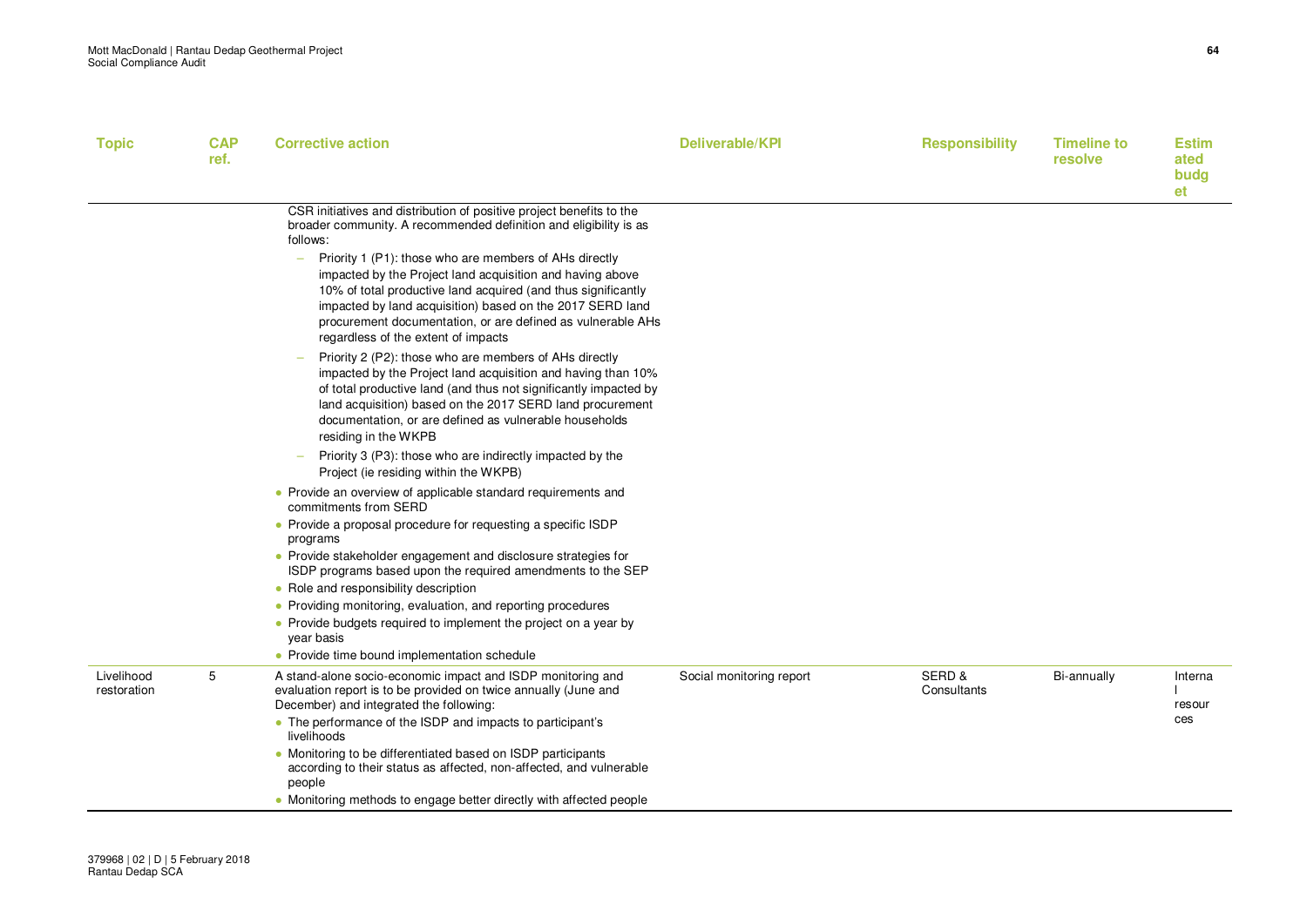| <b>Topic</b>                    | <b>CAP</b><br>ref. | <b>Corrective action</b>                                                                                                                                                                                                                                                                                                                                                                                                                                                                                                                                                                                                                                                                                                                                                             | <b>Deliverable/KPI</b>                                                                                                                                    | <b>Responsibility</b>               | <b>Timeline to</b><br>resolve                                                                                                                        | <b>Estim</b><br>ated<br>budg<br><b>et</b> |
|---------------------------------|--------------------|--------------------------------------------------------------------------------------------------------------------------------------------------------------------------------------------------------------------------------------------------------------------------------------------------------------------------------------------------------------------------------------------------------------------------------------------------------------------------------------------------------------------------------------------------------------------------------------------------------------------------------------------------------------------------------------------------------------------------------------------------------------------------------------|-----------------------------------------------------------------------------------------------------------------------------------------------------------|-------------------------------------|------------------------------------------------------------------------------------------------------------------------------------------------------|-------------------------------------------|
|                                 |                    | • Tracking and reporting on the participation of affected people<br>within the Project workforce, as sub-contractors and as service<br>providers                                                                                                                                                                                                                                                                                                                                                                                                                                                                                                                                                                                                                                     |                                                                                                                                                           |                                     |                                                                                                                                                      |                                           |
| <b>Disclosure</b><br>activities | 6                  | Disclosure of the following as part of already planned SEP activities:<br>• Revised ISDP/SEP to the affected community<br>• Revised ISDP/SEP on the ADB Rantau Dedap Project website<br>• Environmental and social monitoring reports                                                                                                                                                                                                                                                                                                                                                                                                                                                                                                                                                | Evidence of disclosure                                                                                                                                    | SERD/ADB                            | As provided in<br>the annually-<br>updated SEP's<br>disclosure<br>activities                                                                         | Interna<br>resour<br>ces                  |
| Land<br>acquisition             | $\overline{7}$     | For the land acquisition activities for the transmission line within the<br>Protection Forest (both tower pads and right-of-way) SERD is to<br>undertake the following:<br>• Develop a basic socio-economic profile of the AHs within the<br>Protection Forest to determine the magnitude of uncompensated<br>impacts and develop appropriate livelihood restoration measures<br>as part of the ISDP.<br>• As part of the socio-economic survey undertake a basic audit to<br>determine if all affected households have been provided<br>compensation in accordance with the regulations implemented by<br>PLN and the independent valuation<br>• Incorporate AHs from the Protection Forest into the ISDP and its<br>monitoring programmes based upon the assessed level of impacts | • Socio-economic profile<br>• Audit report<br>• Revisions to ISDP                                                                                         | SERD &<br>Consultants               | Upon the PLN-<br>led land<br>acquisition and<br>compensation<br>process<br>completed (i.e.<br>upon receipt of<br>the IPPKH)                          | 15,000<br><b>USD</b>                      |
| Land<br>acquisition             | 8                  | • Attain a copy of the independent valuation report from the KJPP<br>and PLN once it has been completed.<br>• Collaborate with PLN to seek notification of any cases of land<br>acquisition being resolved through the expropriation during the<br>scheduled monthly meetings, or any planned and recently<br>undertaken consultation<br>• Seek an update on the number and status of any grievances<br>lodged.                                                                                                                                                                                                                                                                                                                                                                      | • Monthly reports updating status of<br>TL land acquisition process,<br>including grievances and<br>expropriation cases<br>• Independent valuation report | <b>SERD</b>                         | Monthly from<br>financial close                                                                                                                      | Interna<br>resour<br>ces                  |
| Land<br>acquisition             | 9                  | For land acquisition activities for the transmission line within private<br>land (both tower pads and right-of-way) SERD is to cooperate with<br>PLN to undertake a limited scope audit to confirm that the proactive<br>measures being implemented by PLN have resulted in the<br>compensation payment and documentation process being conducted<br>in accordance with the prevailing regulations. This is to include an<br>appropriate sample of households from all 14 villages along the<br>transmission line and make clear and concise recommendations as<br>to any additional investigations or corrective actions are considered<br>necessary. The Corrective Action Plan is to be agreed to by SERD,                                                                        | • Audit report                                                                                                                                            | SERD &<br>Consultants<br><b>PLN</b> | Upon the PLN-<br>led land<br>acquisition and<br>compensation<br>process being<br>completed (ie<br>receipt of all land<br>use rights<br>certificates) | 15,000<br><b>USD</b>                      |